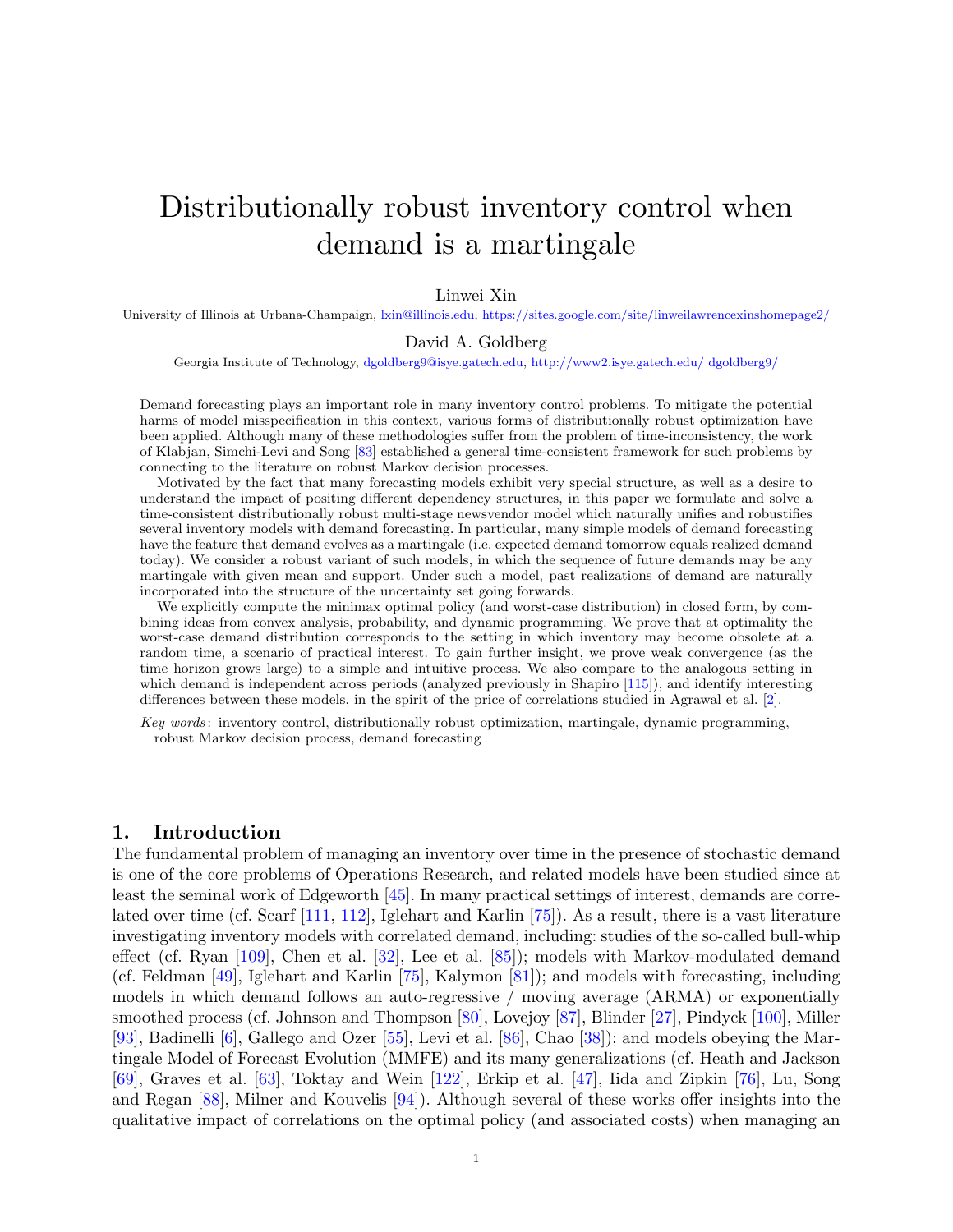inventory over time, these results are typically proven under very particular distributional assumptions, which assume perfect knowledge of all relevant distributions. This is potentially a significant problem, since various authors have previously noted that model misspecification when demand is correlated can lead to very sub-optimal policies (cf. Badinelli  $[6]$ ). Indeed, the use of such time series and forecasting models in Operations Research practice is well-documented, and concerns over the practical impact of model misspecification have been raised repeatedly in the forecasting and Operations Research literature (cf. Fildes [\[50\]](#page-29-4), Fildes et al. [\[51\]](#page-29-5)).

One approach taken in the literature to correcting for such model uncertainty is so-called distributionally robust optimization. In this framework, one assumes that the joint distribution (over time) of the sequence of future demands belongs to some set of joint distributions, and solves the minimax problem of computing the control policy which is optimal against a worst-case distribution belonging to this set. Such a distributionally robust approach is motivated by the reality that perfect knowledge of the exact distribution of a given random process is rarely available (cf. Dupacová  $[43, 44]$  $[43, 44]$ , Prékopa  $[103]$ , Záčková  $[131]$  $[131]$ ). A typical minimax formulation is as below:

$$
\min_{x \in \mathcal{X}} \max_{Q \in \mathfrak{M}} \mathbb{E}_Q[f(x,\xi)],
$$

where  $X$  is a set of decisions and  $\mathfrak{M}$  is a set of probability measures. The objective is to pick a decision  $x$  that minimizes the average cost of  $f$  under a worst-case distribution.

The application of such distributionally robust approaches to the class of inventory control problems was pioneered in Scarf  $[110]$ , where it was assumed that  $\mathfrak{M}$  contains all probability measures whose associated distributions satisfy certain moment constraints. Such an approach has been taken to many variants of the single-stage model since then (cf. Gallego and Moon [\[57\]](#page-29-6), Gallego [\[54\]](#page-29-7), Perakis and Roels [\[99\]](#page-31-8), Gallego and Moon [\[58\]](#page-29-8), Yue et al. [\[132\]](#page-32-1), Hanasusanto et al. [\[66\]](#page-29-9), Zhu et al. [\[134\]](#page-32-2)), and the single-stage distributionally robust model is quite broadly understood.

The analogous questions become more subtle in the multi-stage setting, due to questions regarding the specification of uncertainty in the underlying joint distribution. There have been two approaches taken in the literature, depending on whether the underlying optimization model is static or dynamic in nature. In a static formulation, one specifies a family of joint distributions for demand over time, typically by e.g. fixing various moments and supports, or positing that the distribution belongs to some appropriately defined ball, and then solves an associated global minimax optimization problem (cf. Delage and Ye [\[40\]](#page-28-7), See and Sim [\[114\]](#page-31-9), Popescu [\[102\]](#page-31-10), Bertsimas et al.  $[17]$ , Dupacová  $[43, 44]$  $[43, 44]$ , Bertsimas, Gupta and Kallus  $[19]$ ). Such static formulations generally cannot be decomposed and solved by dynamic programming (DP), because the distributional constraints do not contain sufficient information about how the distribution behaves under conditioning. Put another way, such models generally do not allow for the incorporation of realized demand information into model uncertainty / robustness going forwards (i.e. re-optimization in real time), and are generally referred to as time-inconsistent in the literature (cf. Ahmed, Cakmak and Shapiro [\[4\]](#page-27-4), Iancu, Petrik and Subramanian [\[72\]](#page-29-10), Xin, Goldberg and Shapiro [\[130\]](#page-32-3), Epstein and Schneider  $[46]$ ). This inability to incorporate realized demand information may make such approaches undesirable for analyzing models which explicitly consider the forecasting of future demand (cf. Klabjan, Simchi-Levi and Song [\[83\]](#page-30-0), Iancu, Petrik and Subramanian [\[72\]](#page-29-10), Shapiro [\[116\]](#page-31-11)). We note that although some of these static formulations have been able to model settings in which information is revealed over time and/or temporal dependencies manifest through time series (cf. See and Sim  $[114]$ , Lam  $[84]$ , Gupta  $[65]$ ), the fundamental inability to incorporate realized demand (in the sense of time in-consistency) remains.

Alternatively, in a dynamic formulation, the underlying family of potential joint distributions must admit a certain decomposition which ensures a desirable behavior under conditioning, and a resolution by DP. The existence of such a decomposition is generally referred to as the *rectangularity*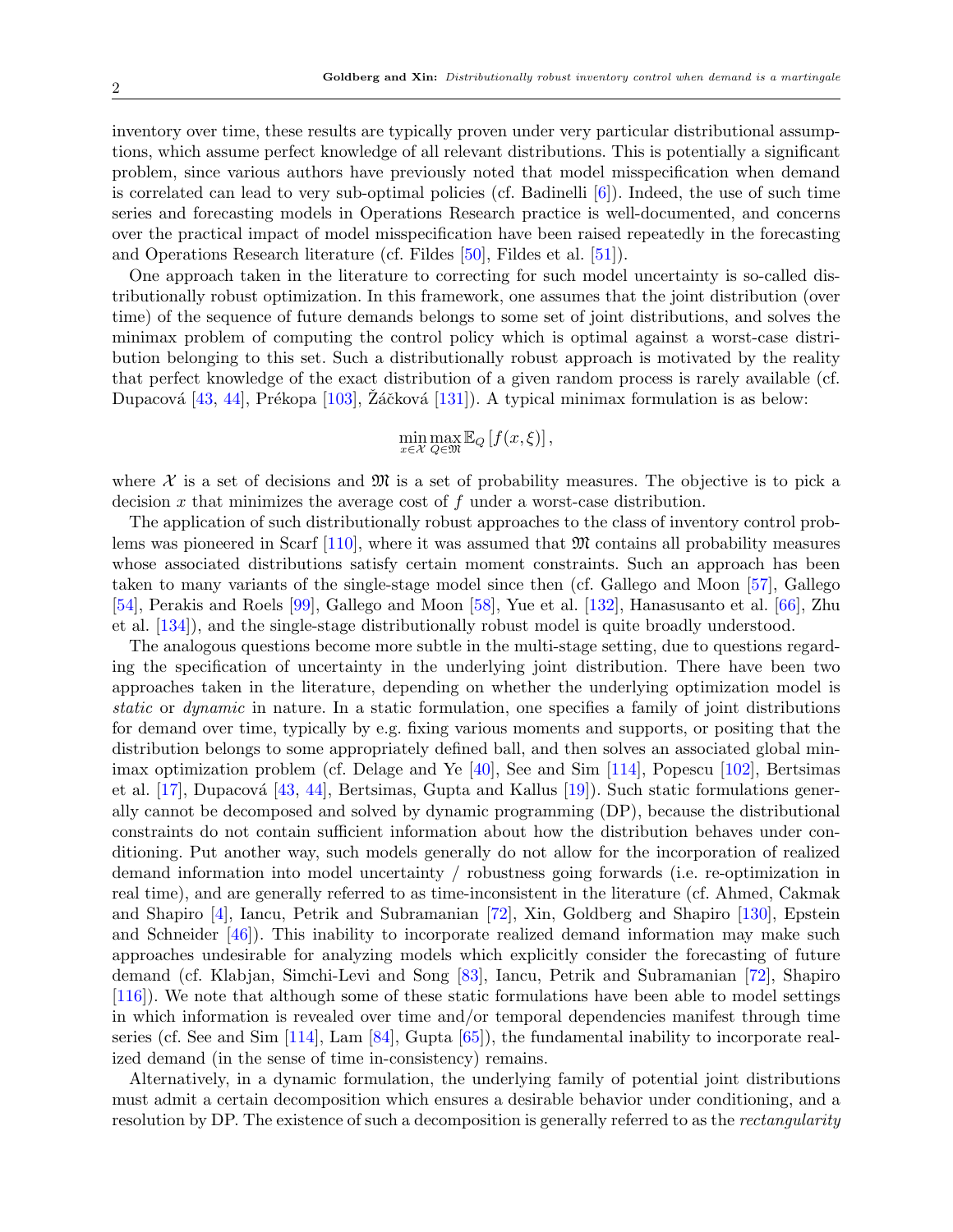property (cf. Iyengar [\[78\]](#page-30-12), Iancu, Petrik and Subramanian [\[72\]](#page-29-10), Epstein and Schneider [\[46\]](#page-28-8), Shapiro [\[118\]](#page-31-12)). For example, the set of all joint distributions for the vector of demands  $(D_1, D_2)$  such that  $(s.t.): \mathbb{E}[D_1] = 1, \mathbb{E}[D_2|D_1] = D_1$ , and  $(D_1, D_2)$  has support on the non-negative integers is rectangular, since the feasible set of joint distributions may be decomposed as follows. To each possible realized value d for  $D_1$  (i.e. each non-negative integer), we may associate a fixed collection  $S(d)$ of possible conditional distributions for  $D_2$  (i.e. those distributions with mean d and support on the non-negative integers). Furthermore, every feasible distribution for the vector  $(D_1, D_2)$  may be constructed by first selecting a feasible distribution  $\mathcal D$  for  $D_1$  (i.e. any distribution with mean one and support on the non-negative integers), and for each element d in the support of  $D$ , setting the conditional distribution of  $D_2$  (given  $\{D_1 = d\}$ ) to be any fixed element of  $S(d)$ . Moreover, the set of joint distributions constructible in this manner is precisely the set of feasible distributions for the vector  $(D_1, D_2)$ . Alternatively, if we had instead required that  $\mathbb{E}[D_1] = \mathbb{E}[D_2] = 1$ , and  $\mathbb{E}[D_1D_2] = 2$ (with the same support constraint), the corresponding set of feasible joint distributions would not be rectangular, as it may be verified that such a decomposition is no longer possible. For a formal definition and more complete / precise description of the rectangularity property, we refer the reader to cf. Iyengar [\[78\]](#page-30-12), Iancu, Petrik and Subramanian [\[72\]](#page-29-10), Epstein and Schneider [\[46\]](#page-28-8), Xin, Goldberg and Shapiro [\[130\]](#page-32-3), Nilim and El Ghaoui [\[96\]](#page-30-13), Bielecki et al. [\[13\]](#page-27-5), Shapiro [\[118\]](#page-31-12), and note that since various communities have studied several closely related notions at different times, a complete consensus on a common rigorous definition has not yet been reached. As discussed in Nilim and El Ghaoui  $[96]$ , we note that such dynamic formulations are closely related to the theory of stochastic games (cf. Altman et al. [\[5\]](#page-27-6)), and have also been studied within the mathematical finance community (cf. Bayraktar et al. [\[9\]](#page-27-7), Bayraktar and Yao [\[10\]](#page-27-8), Glasserman and Xu [\[60\]](#page-29-12), Cheng and Riedel [\[34\]](#page-28-9), Föllmer and Leukert [\[52\]](#page-29-13), Nishimura and Ozaki [\[97\]](#page-30-14), Riedel [\[106\]](#page-31-13), Trojanowska and Kort [\[123\]](#page-31-14)).

There are several works which formulate DP approaches to distributionally robust inventory models (cf. Gallego [\[56\]](#page-29-14), Ahmed, Cakmak and Shapiro [\[4\]](#page-27-4), Choi and Ruszczynski [\[35\]](#page-28-10), Shapiro [\[115\]](#page-31-0), Xin, Goldberg and Shapiro [\[130\]](#page-32-3)). More generally, such dynamic problems can typically be formulated as so-called robust Markov decision processes (MDP) (cf. Iyengar [\[78\]](#page-30-12), Nilim and El Ghaoui [\[96\]](#page-30-13), Wiesemann, Kuhn and Rustem [\[129\]](#page-32-4)), akin to robust formulations considered previously within the control community (cf. Hansen and Sargent [\[67\]](#page-29-15)). To the best of our knowledge, the only such work which considers applications to correlated demands and forecasting models within Operations Research is that of Klabjan, Simchi-Levi and Song [\[83\]](#page-30-0). In that work, the authors make the connection between dynamic distributionally robust inventory models and robust MDP, in a very general sense, and prove e.g. the optimality of state-dependent  $(s, S)$  policies, where the state incorporates the entire history of demand. The authors also consider a more specialized model in which the demand in period  $t$  may come from any distribution within a certain ball of the empirical histogram of all past demands. We note that many simple forecasting models common in the Operations Research and statistics literature (e.g. linear time series) have considerable special structure, and to the best of our knowledge precisely how this structure would manifest within the general framework of Klabjan, Simchi-Levi and Song [\[83\]](#page-30-0) (and associated general framework of robust MDP) remains an open question.

On a related note, to the best of our knowledge, there seems to have been no systematic study of the impact of positing different joint dependency structures in such multi-stage distributionally robust inventory control problems, e.g. comparing the properties and cost of a minimax optimal policy. The quest to develop such an understanding in the broader context of stochastic optimization (not specifically inventory control) was initiated in Agrawal et al. [\[2\]](#page-27-0), where the authors define the so-called price of correlations as the ratio between the optimal minimax value when all associated random variables (r.v.) are independent, and the setting where they may take any joint distribution belonging to an allowed family. Although the authors do not look specifically at any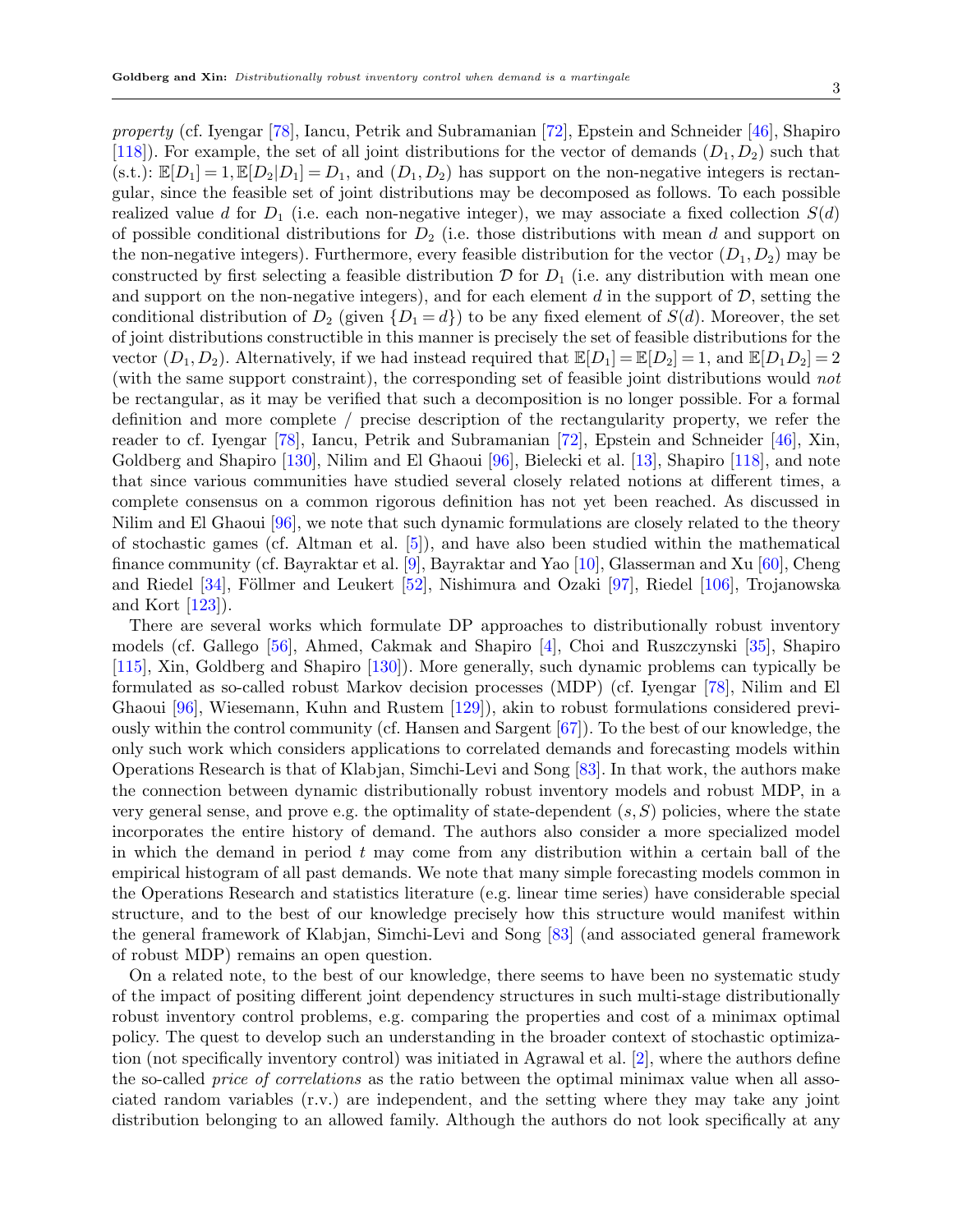inventory problems, they stress the general importance of understanding how positing different joint distribution uncertainty impacts the underlying stochastic optimization. Also, although several authors have demonstrated that the family of non-stationary history-dependent s-S policies is optimal for a broad class of minimax inventory problems (cf. Ahmed, Cakmak and Shapiro [\[4\]](#page-27-4), Notzon [\[98\]](#page-30-15), Klabjan, Simchi-Levi and Song [\[83\]](#page-30-0)), the impact of the posited dependency structure on the corresponding s-S policy remains poorly understood. We note that although these questions remain open, the general theory of sensitivity analysis for (distributionally robust) optimization problems is very well developed (cf. Bonans and Shapiro [\[28\]](#page-28-11)), and that different yet related questions are the subject of several recent investigations (cf. Gupta [\[65\]](#page-29-11)).

<span id="page-3-0"></span>Combining the above, we are led to the following question.

Question 1. Can we construct effective dynamic distributionally robust variants of the structured time series and forecasting models common in the Operations Research and statistics literature? Furthermore, can we develop a theory of how positing different dependency structures impacts the optimal policy and cost for such models?

Highly relevant to any discussion of distributionally robust optimization (either static or dynamic) is the vast literature on classical (i.e. deterministic) robust optimization, in which the only constraints made are on the supports of the associated r.v.s (cf. Ben-Tal, El Ghaoui and Nemirovski [\[14\]](#page-27-9), Bertsimas, Brown and Caramanis [\[18\]](#page-27-10)). In this setting, the worst-case distribution is always degenerate, namely a point-mass on a particular worst-case trajectory. Such models often lead to tractable global optimization problems for fairly complex models, and have been successfully applied to several inventory settings (cf. Kasugai and Kasegai [\[82\]](#page-30-16), Aharon et al. [\[3\]](#page-27-11), Ben-Tal et al. [\[16\]](#page-27-12), Bertsimas, Iancu and Parrilo [\[21\]](#page-27-13), Bertsimas and Thiele [\[24\]](#page-28-12), Ben-Tal et al. [\[15\]](#page-27-14), Carrizosaa et al. [\[31\]](#page-28-13)). Indeed, these models tend to be more tractable than corresponding distributionally robust formulations, where the question of tractability (under both static and dynamic formulations) may be more sensitive to the particular modeling assumptions (cf. See and Sim [\[114\]](#page-31-9), Bertsimas, Sim, and Zhang [\[23\]](#page-28-14), Wiesemann, Kuhn and Rustem [\[129\]](#page-32-4), Delage and Ye [\[40\]](#page-28-7)). In spite of their potential computational advantages, one drawback of such classical robust approaches is that they may be overly conservative, and unable to capture the stochastic nature of many real-world problems (cf. See and Sim [\[114\]](#page-31-9)). We note that the precise relationship between classical robust and distributionally robust approaches remains an intriguing open question. On a related note, questions of robust time series models and their applications to inventory models, similar in spirit to those we will consider in the present work, were recently studied in Carrizosaa et al. [\[31\]](#page-28-13), at least for single-stage models. There the authors formulated a general notion of robust time series, and prove that the corresponding single-stage minimax newsvendor problem can be formulated as a convex optimization problem. As regards connections to our earlier discussion of static and dynamic formulations in the distributionally robust setting, we note that the potential modeling benefits of being able to dynamically update one's uncertainty sets has also been considered in the deterministic robust setting (cf. Bertsimas and Vayanos [\[25\]](#page-28-15)).

Also relevant to questions involving distributionally robust optimization is the search for "optimal" probability bounds. In particular, some of the most celebrated results in probability theory are of the form "any random vector with property A has probability at most p of belonging to set S" for appropriate choices of A,p,S. That obtaining tight versions of these bounds can be phrased as an appropriate distributionally robust optimization problem is by now well-known within the Operations Research community, especially since this connection was clarified in the seminal work of Bertsimas and Popescu [\[22\]](#page-27-15). Such problems, e.g. those considered in Bertsimas and Popescu [\[22\]](#page-27-15), typically involve formulating a static optimization problem in which one specifies knowledge or bounds on certain moments, covariances, supports, etc., and frames finding a "worst-case" distribution satisfying these conditions as a convex optimization problem. Recent work of Beigblock and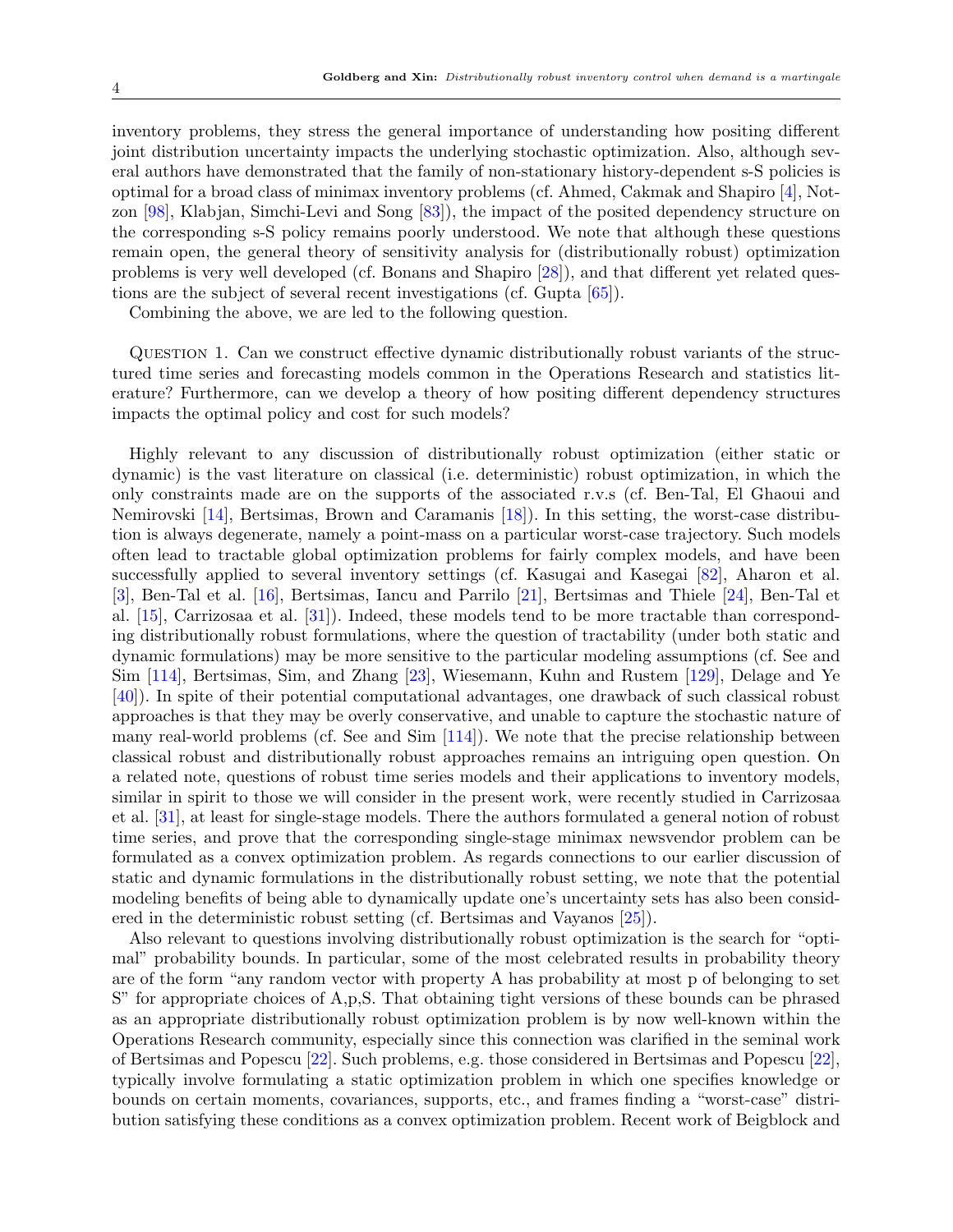Nutz [\[11\]](#page-27-16) has brought to light the fact that certain probability inequalities, specifically well-known inequalities for martingales such as the celebrated Burkholder inequality, can be similarly formulated using distributionally robust optimization, but are more amenable to a dynamic formulation, due to the fundamentally conditional structure of the martingale property. Another related line of work is that on so-called optimal transport problems, especially that subset focusing on so-called optimal martingale transport, and we refer the interested reader to Dolinsky and Soner [\[41\]](#page-28-16) and Biegblock et al. [\[12\]](#page-27-17) for details and additional references.

We close this overview by noting that there is a vast literature on time series in the statistics community (cf. Box, Jenkins, and Reinsel [\[29\]](#page-28-17)), and we make no attempt to survey that literature here. These investigations include considerable work on robust approaches (cf. Maronna et al. [\[90\]](#page-30-17)), where different lines of research use different notions of robustness (cf. Stockinger and Dutter [\[121\]](#page-31-15)). Most relevant to our own investigations are the many such works related to distributional misspecification, which has been investigated within the statistics community for over 50 years (cf. Tukey [\[125\]](#page-32-5), Huber [\[71\]](#page-29-16), Stockinger and Dutter [\[121\]](#page-31-15), Medina and Ronchetti [\[92\]](#page-30-18)), and includes the analysis of minimax notions of robustness (cf. Franke [\[53\]](#page-29-17), Luz and Moklyachuk [\[89\]](#page-30-19)) and so-called robust Kalman filters (cf. Ruckdeschel [\[108\]](#page-31-16)). In spite of this vast literature, it is worth noting that even recently, there have been several calls for the development of more tools and methodologies for the robust analysis of time series data. For example, in J. De Gooijer and R. Hyndman [\[61\]](#page-29-18), it is noted that a persistent problem in the application of time series models is "the frequent misuse of methods based on linear models with Gaussian i.i.d. distributed errors." A similar commentary was given very recently in Guerrier et al. [\[64\]](#page-29-19), in which the authors note that "the robust estimation of time series parameters is still a widely open topic in statistics for various reasons." Such calls for the development of new methodologies further serve to underscore the potential impact of combining ideas from robust optimization with time series analysis, e.g. through Question [1.](#page-3-0)

# 1.1. Our contributions

In this paper we take a step towards answering Question [1](#page-3-0) by formulating and solving a dynamic distributionally robust multi-stage newsvendor model which naturally unifies the analysis of several inventory models with demand forecasting. In particular, we consider a dynamic distributionally robust multi-stage inventory control problem (with backlogged demand) in which the sequence of future demands may be any martingale with given mean and support (assumed the same in every period). Our contributions are four-fold. First, we explicitly compute the minimax optimal policy (and associated worst-case distribution) in closed form. Our main proof technique involves a non-trivial induction, combining ideas from convex analysis, probability, and DP. Second, we prove that at optimality the worst-case demand distribution corresponds to the setting in which the inventory may become obsolete at a random time, a scenario of practical interest which has been studied previously in the literature (cf. Pierskalla [\[101\]](#page-31-17), Brown [\[30\]](#page-28-18), Joglekar and Lee [\[79\]](#page-30-20), Song and Zipkin [\[120\]](#page-31-18), Cerag [\[37\]](#page-28-19)). Third, to gain further insight into our explicit solution, we prove weak convergence (as the time horizon grows large) to a simple and intuitive process. Fourth, in the spirit of Agrawal et al. [\[2\]](#page-27-0), we compare to the analogous setting in which demand is independent across periods (analyzed previously in Shapiro [\[115\]](#page-31-0)), and identify interesting differences between these two models. In particular, we prove that when the initial inventory level is zero, the minimax optimal cost is maximized under the dependency structure of the independent-demand model. Furthermore, we compute the limiting ratio (as the time horizon grows large) of the minimax optimal value under the martingale-demand model to that under the independent-demand model, which has a simple closed form and evaluates to exactly  $\frac{1}{2}$  in the perfectly symmetric case. Interestingly, we find that under different initial conditions, the situation may in fact be reversed, showing that such comparative statements may be quite subtle.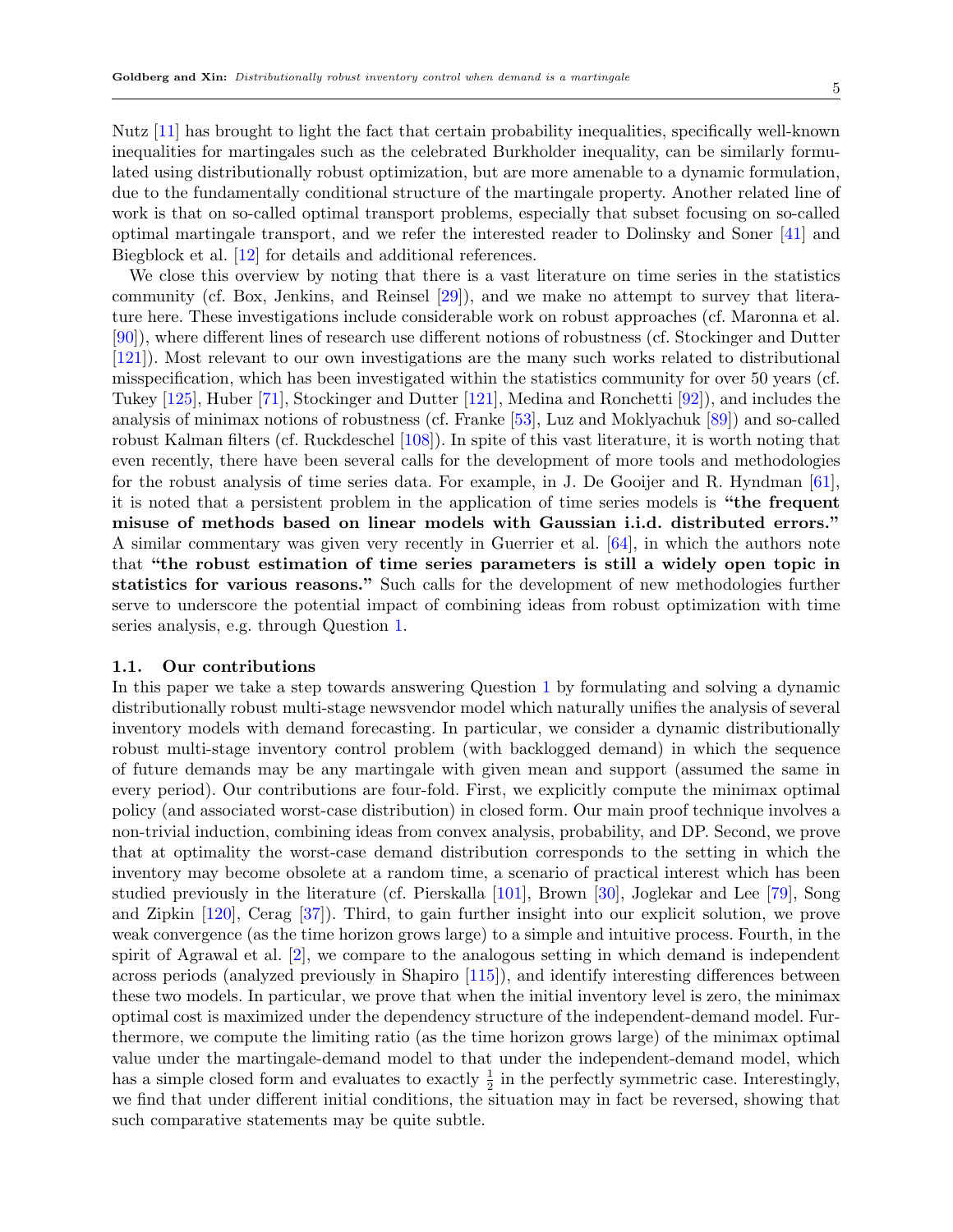## 1.2. Outline of paper

Our paper proceeds as follows. We begin by reviewing the model with independent demand (analyzed in Shapiro [\[115\]](#page-31-0)) in Section [2.1.](#page-5-0) We then introduce our distributionally robust model with martingale dependency structure in Section [2.2,](#page-8-0) and prove the validity of a certain DP formulation (very similar to the robust MDP framework of Iyengar [\[78\]](#page-30-12)). We present our main results in Section [2.3.](#page-10-0) The proof of our main result, i.e. explicit solution to our distributionally robust martingale model, is given in Section [3.](#page-11-0) In Section [4](#page-22-0) we present our results regarding asymptotic analysis and weak convergence. We provide a summary of our results, directions for future research, and concluding remarks in Section [5.](#page-26-0) We also provide a technical appendix, which contains the proofs of several results used throughout the paper, in Section [6.](#page-32-6)

## 2. Main results

Before stating our main results, we briefly review the inventory model analyzed in Shapiro [\[115\]](#page-31-0), which we refer to as the independent-demand model.

#### <span id="page-5-0"></span>2.1. Independent-demand model

Consider the following distributionally robust inventory control problem with backlogging, finite time horizon T, strictly positive linear backorder per-unit cost b, and a per-unit holding cost of 1, where we note that assuming a holding cost equal to 1 is without loss of generality (w.l.o.g.) due to a simple scaling argument. Let  $D_t$  be the demand in period t, and  $x_t$  be the inventory level at period t after placing a non-negative order,  $t \in [1, T]$ , where we note that the order must be placed at the start of period t before  $D_t$  is known. For a t-dimensional vector **x** (potentially of real numbers, r.v.s, functions, etc.), let  $\mathbf{x}_{[s]} = (x_1, \ldots, x_s)$ , and  $\mathbf{x}_{[t_1,t_2]} = (x_{t_1}, \ldots, x_{t_2})$ . In that case, we require that  $x_t$  is a measurable function of  $D_{[t-1]}$ ,  $x_t \ge x_{t-1} - D_{t-1}$  for  $t \in [2, T]$ , and that  $x_1$  is a real constant, where  $x_0 \in [0, U]$  denotes the initial inventory level and  $x_1 \geq x_0$ .

For  $t \in [1, T]$ , the cost incurred in period t equals

$$
C_t \stackrel{\Delta}{=} b[D_t - x_t]_+ + [x_t - D_t]_+,
$$

where  $z_+ \stackrel{\Delta}{=} \max(z,0), z_- \stackrel{\Delta}{=} \max(-z,0), z \in \mathbb{R}$ . As a notational convenience, we also define  $C(x,d) \stackrel{\Delta}{=} b(d-x)_+ + (x-d)_+.$ 

As in Iyengar [\[78\]](#page-30-12), to avoid later possible concerns about measurability, throughout we make the minor technical assumption that all relevant demand distributions have rational support, and all policies  $\pi$  considered are restricted to order rational quantities (i.e. not irrational quantities such policies  $\pi$  considered are restricted to order rational quantities (i.e. not irrational quantities such as  $\sqrt{2}$ ), and the relevant problem primitives  $x_0, \mu, U, b$  (corresponding to initial inventory level, mean demand, bound on support of demand, and backorder penalty respectively) also belong to  $\mathcal{Q}^+$ , with  $x_0, \mu \in [0, U]$ . Under this assumption, it may be easily verified (due to the finiteness and non-negativity of all relevant cost functions) that all relevant functions arising in the various DP which we shall later define are sufficiently regular, e.g. measurable, integrable, and finite-valued. For clarity of exposition, and in light of this assumption, we do not dwell further on related questions of measurability, and instead refer the interested reader to the excellent reference Puterman [\[104\]](#page-31-19) for further discussion.

We now formally and more precisely define the relevant notion of admissible policy in our setting. As our analysis will be restricted to the setting in which there is a uniform upper bound on the support of demand (denoted  $U$ ), for simplicity we will incorporate  $U$  directly into several of our definitions. Let  $[0, U]_{\mathcal{Q}} \triangleq [0, U] \cap \mathcal{Q}$ . Then we define an admissible policy  $\pi$  to be a T-dimensional vector of functions  $\{x_t^{\pi}, t \in [1, T]\}$ , s.t.  $x_1^{\pi}$  is a constant satisfying  $x_1^{\pi} \ge x_0^{\pi} \stackrel{\Delta}{=} y_1^{\pi} \stackrel{\Delta}{=} x_0$ ; and for  $t \in [2, T]$ ,  $x_t^{\pi}$  is a deterministic map from  $[0, U]_{\mathcal{Q}}^{t-1}$  to  $\mathcal{Q}$ , s.t. for  $t \in [1, T-1]$  and  $\mathbf{d} = (d_1, \ldots, d_t) \in [0, U]_{\mathcal{Q}}^t$ ,  $x_{t+1}^{\pi}(\mathbf{d}) \geq y_{t+1}^{\pi}(\mathbf{d}) \stackrel{\Delta}{=} x_t^{\pi}(\mathbf{d}_{[t-1]}) - d_t$ , which is equivalent to requiring that a non-negative amount of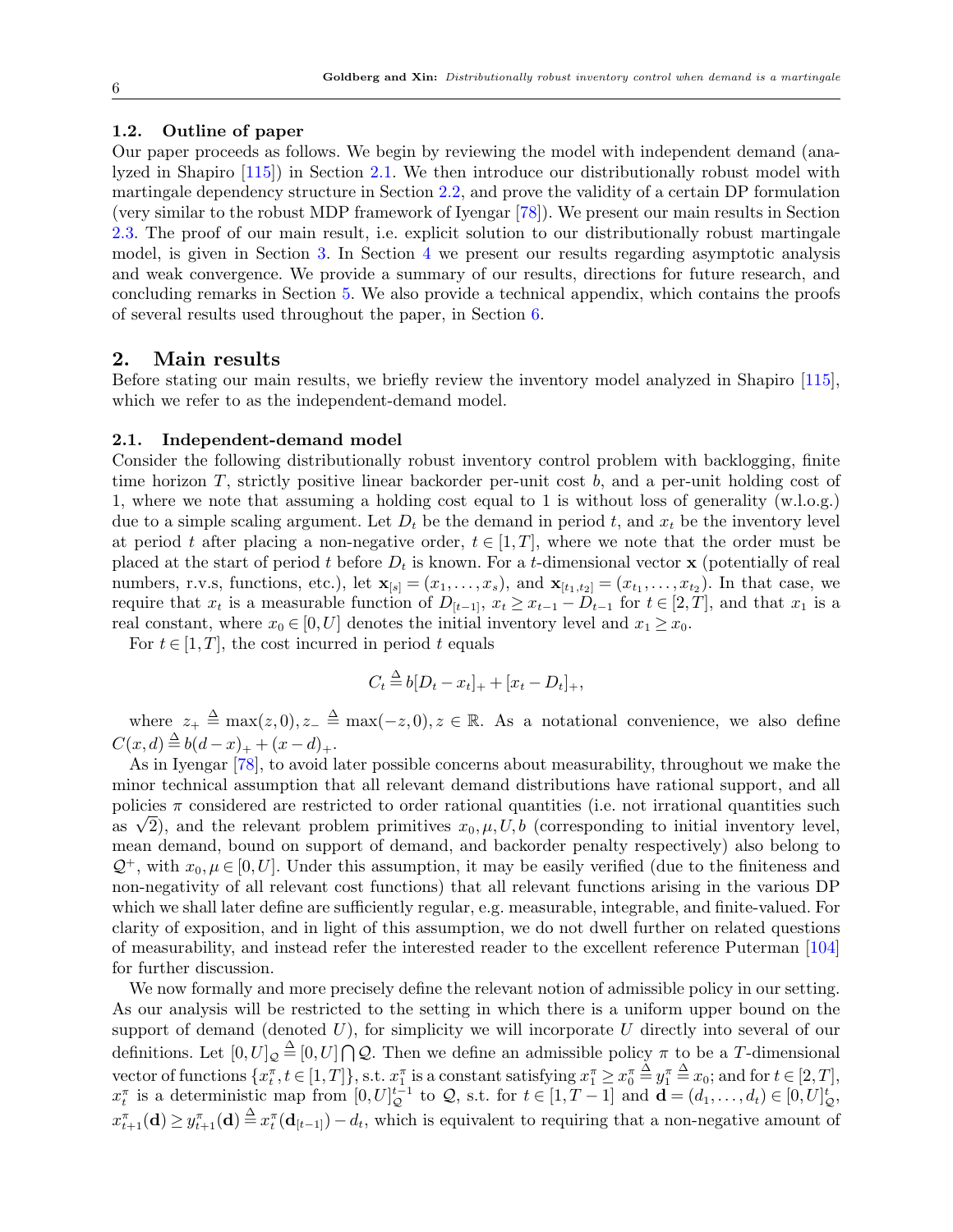inventory is ordered in each period. Sometimes as a notational convenience, we will denote  $x_1^{\pi}$  by  $x_1^{\pi}(\mathbf{d}_{[0]}),$  or more generally as  $x_1^{\pi}(q)$  for  $q \in [0, U]_{\mathcal{Q}}$ .

Let  $\Pi$  denote the family of all such admissible policies. Note that once a particular policy  $\pi \in \Pi$ is specified, the associated costs  $\{C_t^{\pi}, t \in [1,T]\}$  are explicit functions of the vector of demands, and we sometimes make this dependence explicit with the notation  $C_t^{\pi}(D_{[t]})$ , where  $C_t^{\pi}(D_{[t]})$  =  $C(x_t^{\pi}(D_{[t-1]}), D_t).$ 

Since we will exclusively consider settings in which the demand in every period belongs to  $[0, U]$ , and the initial inventory belongs to  $[0, U]$ , it will be convenient to prove that in such a setting one may w.l.o.g. restrict to policies which always order up to a level in  $[0, U]$ . In particular, let II denote that subset of  $\hat{\Pi}$  consisting of policies π s.t.  $x_t^{\pi}(\mathbf{d}_{[t-1]}) \in [0, U]$  for all  $t \in [1, T]$  and  $\mathbf{d} \in [0, U]_{\mathcal{Q}}^{T}$  whenever  $x_0 \in [0, U]_{\mathcal{Q}}$  (which again is to be assumed throughout). Then the following lemma provides the desired result, where we defer the relevant proof to the Technical Appendix in Section [6.](#page-32-6)

<span id="page-6-0"></span>LEMMA 1. For every  $\hat{\pi} \in \hat{\Pi}$ , there exists  $\pi \in \Pi$  s.t. for all  $\mathbf{d} = (d_1, \dots, d_T) \in [0, U]_{\mathcal{Q}}^T$  and  $t \in [1, T]$ ,  $C^{\pi}_t(\mathbf{d}_{[t]}) \leq C^{\hat{\pi}}_t(\mathbf{d}_{[t]})$ .

Let us say that a probability measure  $Q$  on an appropriate measurable space is rationally supported if it places probability 1 on  $t$ -dimensional rational vectors for some finite  $t$ , where we note that all measures which we consider will have this property. For such a measure  $Q$ , let supp $(Q)$ (i.e. the support of  $Q$ ) denote the (possibly infinite) set of rational vectors which  $Q$  assigns strictly positive probability, and  $D^Q$  denote a r.v. (or vector if  $\text{supp}(Q)$  is not one-dimensional) distributed as Q. For  $\mu \in [0, U]_{\mathcal{Q}}$ , let  $\mathfrak{M}(\mu)$  be the collection of all rationally supported probability measures Q s.t. supp $(Q) \subseteq [0, U]_{Q}$ , and  $E[D^{Q}] = \mu$ . Furthermore, let  $\text{IND}_T$  denote the collection of all Tdimensional product measures s.t. all T marginal distributions belong to  $\mathfrak{M}(\mu)$ . When there is no ambiguity, we will suppress the dependence on  $T$ , simply writing  $\bf{IND}$ . In words, the joint distribution of demand belongs to IND iff the demand is independent across time periods, and the demand in each period has support a subset of  $[0, U]_{\mathcal{Q}}$  and mean  $\mu$ . Then the particular optimiza-tion problem considered in Shapiro [\[115\]](#page-31-0) Example 5.1.2 is  $\inf_{\pi \in \hat{\Pi}} \sup_{Q \in \mathbf{IND}} \mathbb{E}_Q[\sum_{t=1}^T C_t^{\pi}],$  which by Lemma [1](#page-6-0) is equivalent to

<span id="page-6-1"></span>
$$
\inf_{\pi \in \Pi} \sup_{Q \in \mathbf{IND}} \mathbb{E}_Q[\sum_{t=1}^T C_t^{\pi}]. \tag{2.1}
$$

We note that although the exact problem considered in Shapiro [\[115\]](#page-31-0) does not explicitly restrict the family of policies and demand distributions to  $\mathcal{Q}$ , it may be easily verified that the same results go through in this setting (under our assumptions on the rationality of the relevant problem parameters). In Example 5.1.2 of Shapiro [\[115\]](#page-31-0), the author proves that due to certain structural properties, Problem [\(2.1\)](#page-6-1) can be reformulated as a DP, as we now describe. We note that although the family of measures IND does not posess the so-called rectangularity property, here the decomposition follows from the fact that convexity and independence imply that irregardless of the inventory level and past realizations of demand, a worst-case demand distribution always has support  $\{0, U\}$ , where the precise distribution is then dictated by the requirement of having expectation  $\mu$ . To formally define the relevant DP, we now define a sequence of functions  $\{V^t, t \geq 1\}, \{f^t, t \geq 1\}$ ,  ${g^t, t \geq 1}$ . In general, such a DP would be phrased in terms of the so-called "cost-to-go" functions, with the t-th such function representing the remaining cost incurred by an optimal policy during periods t through  $T$ , subject to the given state at time t. Here and throughout, we use the fact that the backorder and holding costs are the same in every period to simplify the relevant concepts and notations. In particular, due to this symmetry and the associated self-reducibility which it induces, for all  $T > 1$ , it will suffice to define the aforementioned cost-to-go function for the first time period only. Indeed, in the following function definitions,  $V^T(y,\mu)$  will coincide with the optimal value of Problem  $(2.1)$  when the initial inventory level is y and the associated mean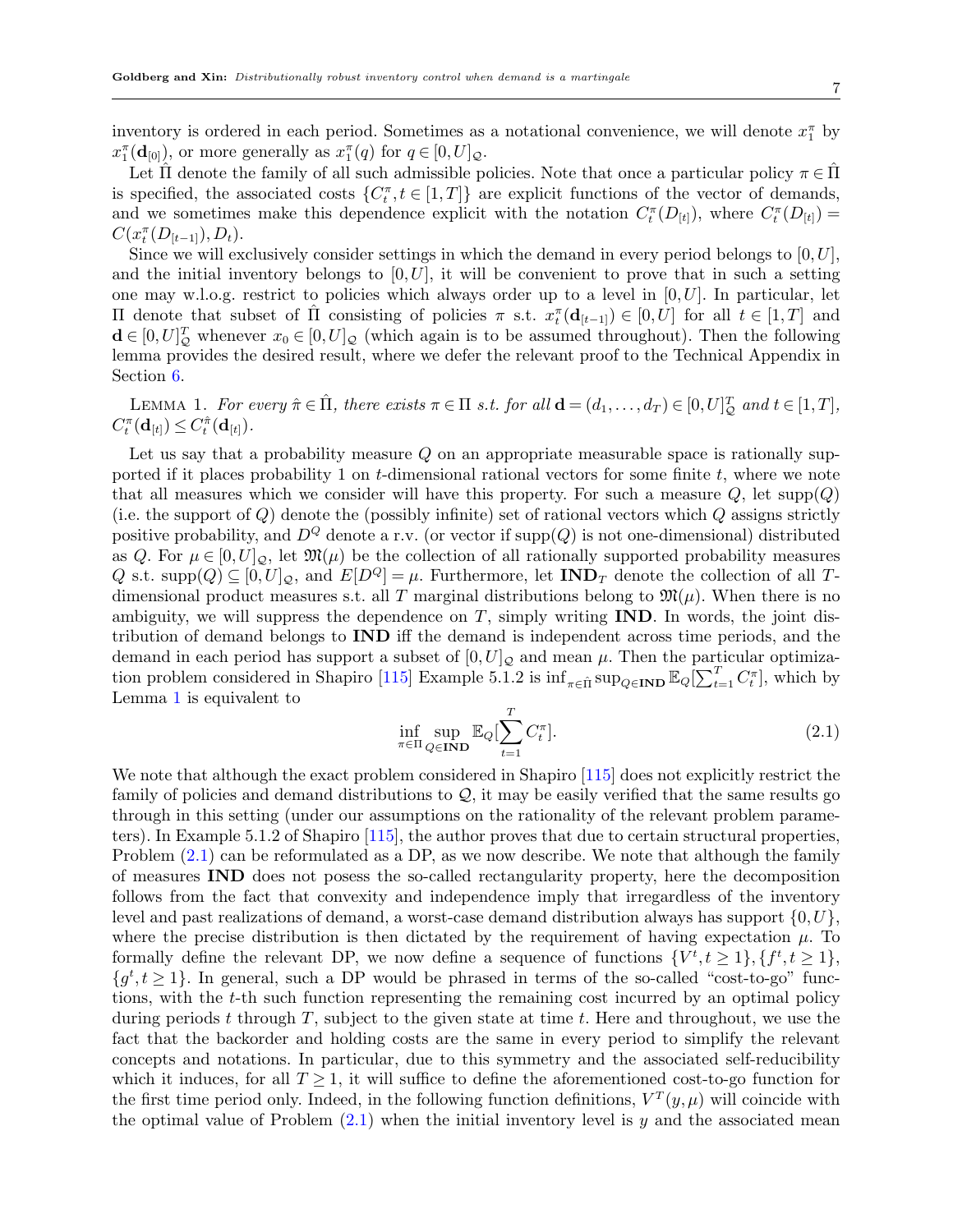is  $\mu$  (we leave the dependence on U implicit), where  $f^T, g^T$  have analogous interpretations. We note that to prevent later potential confusion and ambiguity regarding the order of operations such as supremum and expectation, we explicitly write out certain expectations as relevant sums over appropriate domains. Then the relevant DP is as follows.

<span id="page-7-0"></span>
$$
f^{1}(x_{1}, d_{1}) \triangleq C(x_{1}, d_{1}) \qquad , \quad g^{1}(x_{1}, \mu) \triangleq \sup_{Q_{1} \in \mathfrak{M}(\mu)} \sum_{q_{1} \in [0, U]_{Q}} f^{1}(x_{1}, q_{1}) Q_{1}(q_{1}),
$$
  
\n
$$
V^{1}(y_{1}, \mu) \triangleq \inf_{\substack{z_{1} \geq y_{1} \\ z_{1} \in [0, U]_{Q} \\ z_{1} \in [0, U]_{Q}}} g^{1}(z_{1}, \mu) \qquad , \quad Q^{1}(x_{1}, \mu) \triangleq \arg \max_{Q_{1} \in \mathfrak{M}(\mu)} \sum_{q_{1} \in [0, U]_{Q}} f^{1}(x_{1}, q_{1}) Q_{1}(q_{1}),
$$
  
\n
$$
\Phi^{1}(y_{1}, \mu) \triangleq \arg \min_{z_{1} \in [0, U]_{Q}} g^{1}(z_{1}, \mu);
$$
\n
$$
z_{1} \in [0, U]_{Q}
$$
\n
$$
(2.2)
$$

and for  $T \geq 2$ ,

<span id="page-7-1"></span>
$$
f^{T}(x_{T},d_{T}) \triangleq C(x_{T},d_{T}) + V^{T-1}(x_{T}-d_{T},\mu) , \quad g^{T}(x_{T},\mu) \triangleq \sup_{Q_{T} \in \mathfrak{M}(\mu)} \sum_{q_{T} \in [0,U]_{Q}} f^{T}(x_{T},q_{T})Q_{T}(q_{T}),
$$
  
\n
$$
V^{T}(y_{T},\mu) \triangleq \inf_{\substack{z_{T} \geq y_{T} \\ z_{T} \in [0,U]_{Q} \\ z_{T} \in [0,U]_{Q}}} g^{T}(z_{T},\mu) , \quad Q^{T}(x_{T},\mu) \triangleq \arg \max_{Q_{T} \in \mathfrak{M}(\mu)} \sum_{q_{T} \in [0,U]_{Q}} f^{T}(x_{T},q_{T})Q_{T}(q_{T}),
$$
  
\n
$$
\Phi^{T}(y_{T},\mu) \triangleq \arg \min_{\substack{z_{T} \geq y_{T} \\ z_{T} \in [0,U]_{Q}}} g^{T}(z_{T},\mu).
$$
\n(2.3)

We have given the argument of the relevant functions with superscript  $T$  the subscript  $T$  (e.g.  $x_T, d_T$  are the arguments for  $f^T$ ) to prevent any possible ambiguities when expanding the relevant recursions, although this is of course not strictly necessary. We do note that conceptually, if the length of the time horizon is fixed to T, then the functions with superscript T (e.g.  $V<sup>T</sup>$ ) actually correspond to the cost-to-go in period 1 (not period  $T$ ), and the corresponding arguments (e.g.  $x_T, d_T$  correspond to the inventory level and demand in period 1. More generally, for  $s \in [0, T-1]$ ,  $V^{T-s}$  will correspond to the cost-to-go in period  $s+1$ , and the corresponding arguments (e.g.  $x_{T-s}, d_{T-s}$  correspond to the inventory level and demand in period  $s + 1$ . We have chosen our notational scheme to maximize clarity of exposition, and again note that several of the resulting simplifications do rely on the symmetries / time-homogeneities of the specific problem considered.

To illustrate how the relevant functions evolve, note that  $V^2(y_2, \mu)$  equals

$$
\inf_{\substack{z_2 \ge y_2 \\ z_2 \in [0,U]}} \sup_{Q_2 \in \mathfrak{M}(\mu)} \sum_{q_2 \in [0,U]_Q} \big( C(z_2,q_2) + V^1(z_2 - q_2, \mu) \big) Q_2(q_2),
$$

which itself equals

$$
\inf_{\substack{z_2 \ge y_2 \\ z_2 \in [0,U]_Q}} \sup_{Q_2 \in \mathfrak{M}(\mu)} \sum_{q_2 \in [0,U]_Q} \Biggl( C(z_2,q_2) + \inf_{\substack{z_1 \ge z_2 - q_2 \\ z_1 \in [0,U]_Q}} \sup_{Q_1 \in \mathfrak{M}(\mu)} \sum_{q_1 \in [0,U]_Q} C(z_1,q_1) Q_1(q_1) \Biggr) Q_2(q_2).
$$

We now review the results of Lemma 5.1 and Example 5.1.2 of Shapiro [\[115\]](#page-31-0), which characterizes the optimal policy, value, and worst-case distribution (against an optimal policy) for Problem [2.1,](#page-6-1) and relates the solution to DP formulation [\(2.2\)](#page-7-0) - [\(2.3\)](#page-7-1). Recall that a policy  $\pi \in \Pi$  is said to be a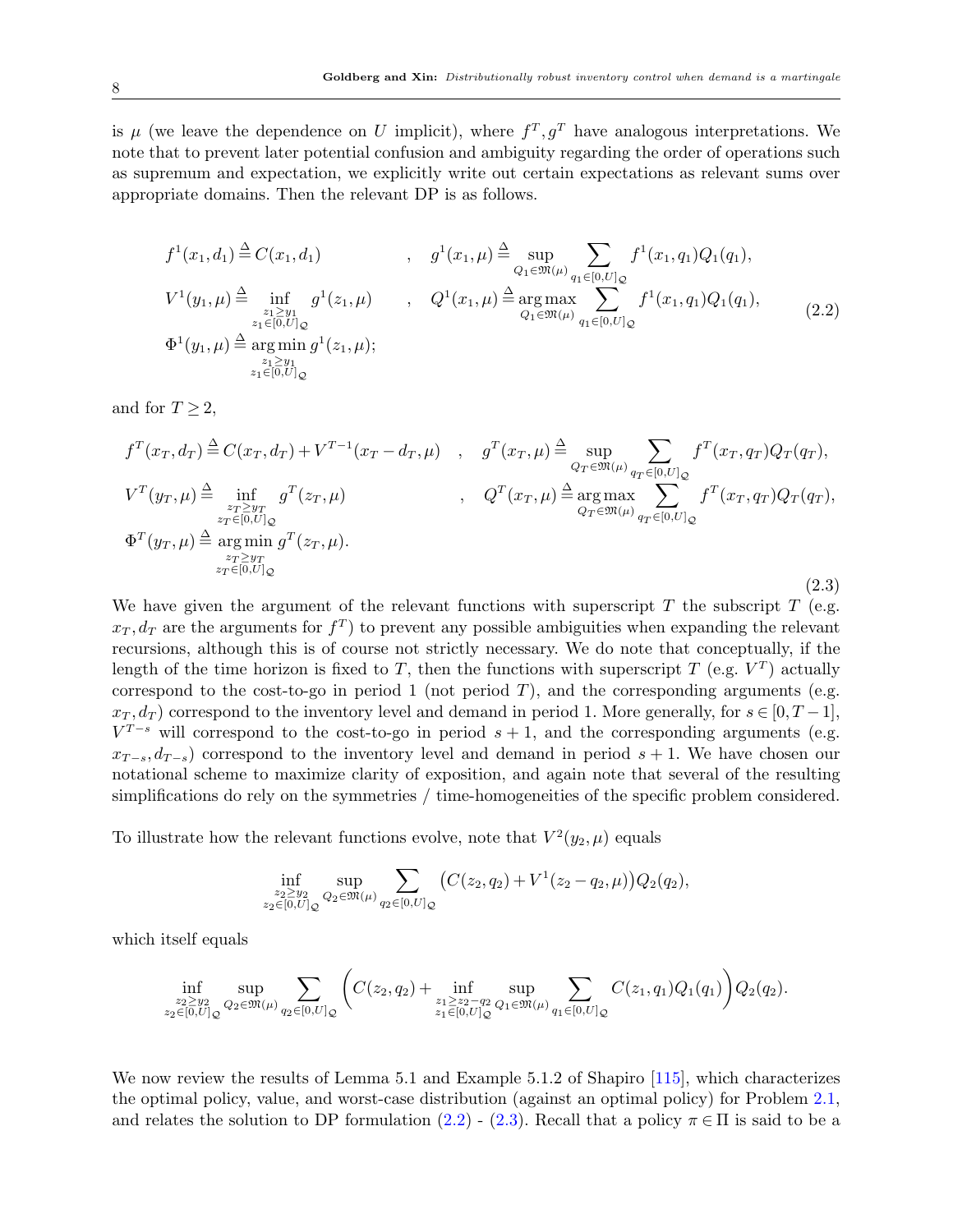base-stock policy if there exist constants  $\{x_t^*, t \in [1,T]\}$ , s.t.  $x_t^{\pi} = \max\{y_t^{\pi}, x_t^*\}$  for all  $t \in [1,T]$ . Let us define

<span id="page-8-3"></span>
$$
\chi_{\mathbf{IND}}(\mu, U, b) \stackrel{\Delta}{=} \begin{cases} 0 & \text{if } \mu \le \frac{U}{b+1}, \\ U & \text{if } \mu > \frac{U}{b+1}; \end{cases}
$$

$$
\text{Opt}_{\mathbf{IND}}^T(\mu, U, b) \stackrel{\Delta}{=} \begin{cases} Tb\mu & \text{if } \mu \le \frac{U}{b+1}, \\ T(U - \mu) & \text{if } \mu > \frac{U}{b+1}. \end{cases}
$$

Let  $\mathcal{D}_{\mu} \in \mathfrak{M}(\mu)$  be the probability measure s.t.  $\mathcal{D}_{\mu}(0) = 1 - \frac{\mu}{U}$  $\frac{\mu}{U}, \mathcal{D}_{\mu}(U) = \frac{\mu}{U}$ . Then the following is proven in Shapiro [\[115\]](#page-31-0).

THEOREM 1 ([\[115\]](#page-31-0)). For all strictly positive  $U, b \in \mathcal{Q}^+, T \geq 1$ , and  $\mu, x_0 \in [0, U]_{\mathcal{Q}},$  Problem [2.1](#page-6-1) always has an optimal base-stock policy  $\pi^*$ , in which the associated base-stock constants  $\{x_t^*, t \in$ [1, T]} satisfy  $x_t^* = \chi_{IND}(\mu, U, b)$  for all  $t \in [1, T]$ . If  $x_0 \leq \chi_{IND}(\mu, U, b)$ , the optimal value of Prob-lem [2.1](#page-6-1) equals  $Opt_{\text{IND}}^T(\mu, U, b)$ ; and for all  $x_0 \in [0, U]$ , the product measure s.t. all marginals are distributed according to law  $\mathcal{D}_{\mu}$  belongs to  $\arg \max_{Q \in \text{IND}} \mathbb{E}_{Q}[\sum_{t=1}^{T} C_t^{\pi^*}]$  $\binom{n^*}{t}$ . Furthermore, the DP formulation  $(2.2)$  -  $(2.3)$  can be used to compute these optimal policies, distributions, and values. In particular, for all  $x_0, x, \mu \in [0, U]_{\mathcal{Q}}, V^T(x_0, \mu)$  is the optimal value of Problem [2.1,](#page-6-1)  $\mathcal{D}_{\mu} \in Q^T(x, \mu)$ , and max  $(x, \chi_{IND}(\mu, U, b)) \in \Phi^{T}(x, \mu)$ .

#### <span id="page-8-0"></span>2.2. Martingale-demand model

In this subsection, we formally define our distributionally robust martingale-demand model, and establish some preliminary results. Let  $T, b, \Pi, C_t^{\pi}, \mathfrak{M}(\mu)$  be exactly as defined for the independentdemand model in Subsection [2.1,](#page-5-0) i.e. the time horizon, backorder and holding costs, set of admissible policies, cost incurred in period t under policy  $\pi$ , and collection of all probability measures with support  $[0, U]_{\mathcal{O}}$  and mean  $\mu$ , respectively. Furthermore, let  $\mathbf{MAR}_T$  denote the collection of all rationally supported probability measures corresponding to discrete-time martingale sequences  $(D_1,\ldots,D_T)$  s.t. all t, the marginal distribution of  $D_t$  belongs to  $\mathfrak{M}(\mu)$ . In words, the joint distribution of demand belongs to  $\text{MAR}_T$  iff the sequence of demands is a martingale, and the demand in each period has support a subset of  $[0, U]_{\mathcal{Q}}$  and mean  $\mu$ . When there is no ambiguity, we will supress the dependence on  $T$ , simply writing **MAR**. Note that by the martingale property, the *conditional* distribution of  $D_t$ , conditioned on  $D_{[t-1]}$ , belongs to  $\mathfrak{M}(D_{t-1})$ . Then in analogy with Problem [2.1,](#page-6-1) the optimization problem of interest is  $\inf_{\pi \in \hat{\Pi}} \sup_{Q \in \mathbf{MAR}} \mathbb{E}_Q[\sum_{t=1}^T C_t^{\pi}],$  which by Lemma [1](#page-6-0) is equivalent to

<span id="page-8-1"></span>
$$
\inf_{\pi \in \Pi} \sup_{Q \in \mathbf{MAR}} \mathbb{E}_Q[\sum_{t=1}^T C_t^{\pi}]. \tag{2.4}
$$

In analogy with the DP formulation  $(2.2)$  -  $(2.3)$  given for the independent-demand model, we now define an analogous formulation for the martingale-demand setting, and will later prove that this DP formulation indeed corresponds (in an appropriate sense) to Problem [2.4.](#page-8-1)

<span id="page-8-2"></span>
$$
\hat{f}^{1}(x_{1},d_{1}) \stackrel{\Delta}{=} C(x_{1},d_{1}) \qquad , \quad \hat{g}^{1}(x_{1},\mu_{1}) \stackrel{\Delta}{=} \sup_{\substack{Q_{1} \in \mathfrak{M}(\mu_{1})}} \sum_{q_{1} \in [0,U]_{\mathcal{Q}}} \hat{f}^{1}(x_{1},q_{1})Q_{1}(q_{1}),
$$
\n
$$
\hat{V}^{1}(y_{1},\mu_{1}) \stackrel{\Delta}{=} \inf_{\substack{z_{1} \ge y_{1} \\ z_{1} \in [0,U]_{\mathcal{Q}}}} \hat{g}^{1}(z_{1},\mu_{1}) \qquad , \quad \hat{Q}^{1}(x_{1},\mu_{1}) \stackrel{\Delta}{=} \underset{Q_{1} \in \mathfrak{M}(\mu_{1})} {\arg \max_{q_{1} \in [0,U]_{\mathcal{Q}}}} \sum_{q_{1} \in [0,U]_{\mathcal{Q}}} \hat{f}^{1}(x_{1},q_{1})Q_{1}(q_{1}),
$$
\n
$$
\hat{\Phi}^{1}(y_{1},\mu_{1}) \stackrel{\Delta}{=} \underset{z_{1} \ge y_{1}} {\arg \min} \hat{g}^{1}(z_{1},\mu_{1});
$$
\n
$$
z_{1} \in [0,U]_{\mathcal{Q}}
$$
\n
$$
(2.5)
$$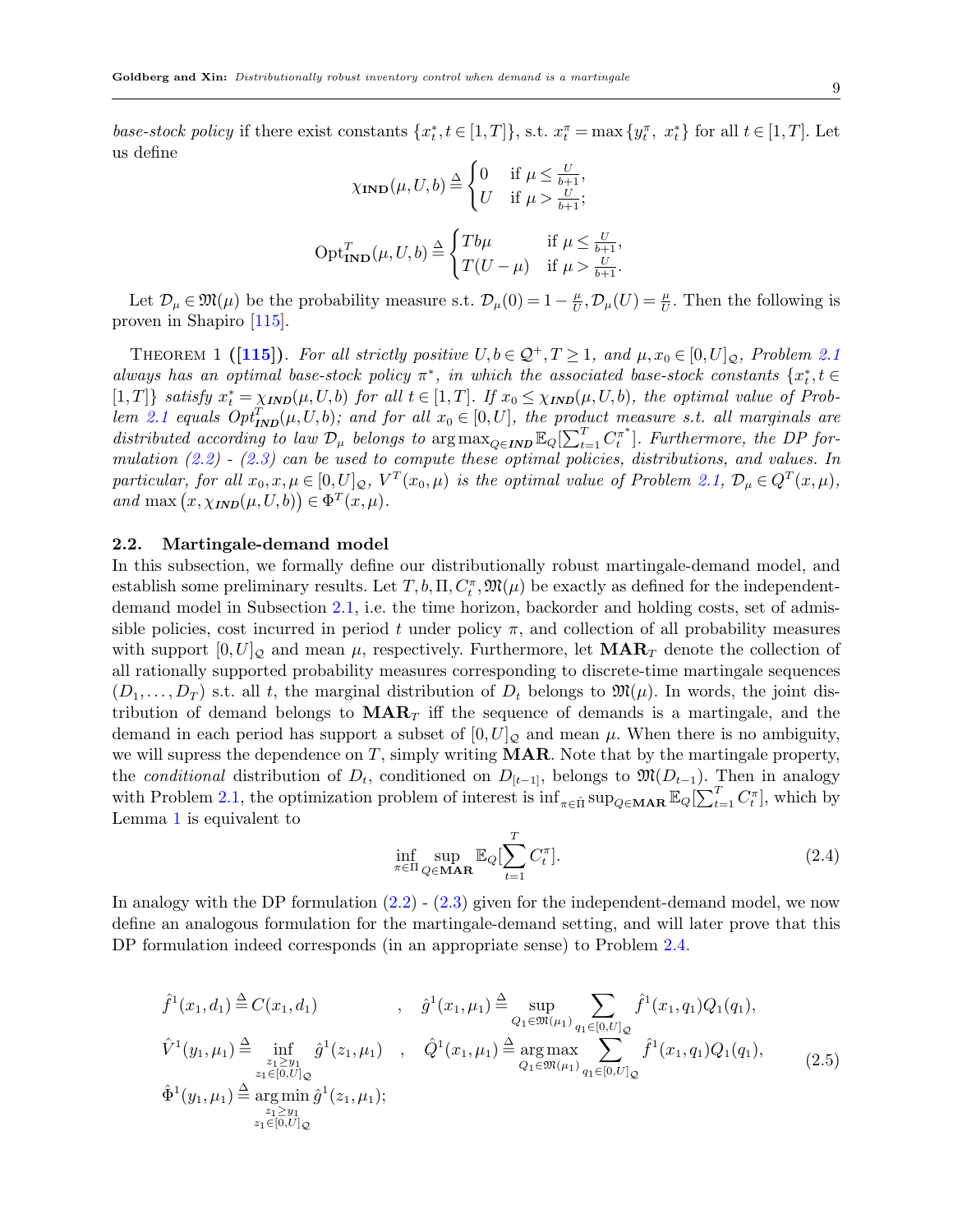<span id="page-9-0"></span>and for 
$$
T \ge 2
$$
,  
\n
$$
\hat{f}^T(x_T, d_T) \stackrel{\Delta}{=} C(x_T, d_T) + \hat{V}^{T-1}(x_T - d_T, d_T) , \quad \hat{g}^T(x_T, \mu_T) \stackrel{\Delta}{=} \sup_{\substack{Q_T \in \mathfrak{M}(\mu_T) \\ Q_T \in [0, U] \downarrow Q}} \sum_{\substack{q \in [0, U] \downarrow Q \\ Q_T \in \mathfrak{M}(\mu_T) \\ Q_T \in [0, U] \downarrow Q}} \hat{f}^T(x_T, q_T) Q_T(q_T),
$$
\n
$$
\hat{V}^T(y_T, \mu_T) \stackrel{\Delta}{=} \inf_{\substack{z_T \ge y_T \\ z_T \in [0, U] \downarrow Q}} \hat{g}^T(z_T, \mu_T) , \quad \hat{Q}^T(x_T, \mu_T) \stackrel{\Delta}{=} \arg \max_{Q_T \in \mathfrak{M}(\mu_T) \\ Q_T \in \mathfrak{M}(\mu_T) \\ q_T \in [0, U] \downarrow Q} \hat{f}^T(x_T, q_T) Q_T(q_T),
$$
\n
$$
\hat{\Phi}^T(y_T, \mu_T) \stackrel{\Delta}{=} \arg \min_{\substack{z_T \ge y_T \\ z_T \in [0, U] \downarrow Q}} \hat{g}^T(z_T, \mu_T).
$$
\n(2.6)

To again illustrate how the relevant functions evolve, note that  $\hat{V}^2(y_2, \mu_2)$  equals

$$
\inf_{\substack{z_2 \ge y_2 \\ z_2 \in [0,U]}} \sup_{Q_2 \in \mathfrak{M}(\mu_2)} \sum_{q_2 \in [0,U]_Q} \big( C(z_2,q_2) + \hat{V}^1(z_2 - q_2, q_2) \big) Q_2(q_2),
$$

which itself equals

$$
\inf_{\substack{z_2 \ge y_2 \\ z_2 \in [0,U]}} \sup_{Q_2 \in \mathfrak{M}(\mu_2)} \sum_{q_2 \in [0,U]_Q} \Biggl( C(z_2,q_2) + \inf_{\substack{z_1 \ge z_2 - q_2 \\ z_1 \in [0,U]_Q}} \sup_{Q_1 \in \mathfrak{M}(q_2)} \sum_{q_1 \in [0,U]_Q} C(z_1,q_1) Q_1(q_1) \Biggr) Q_2(q_2).
$$

We now prove that the DP [2.5](#page-8-2) - [2.6](#page-9-0) indeed corresponds to Problem [2.4,](#page-8-1) and begin with several additional definitions. Recall that given a probability measure  $Q \in \mathbf{MAR}_T$ ,  $D^Q = (D_1^Q, \ldots, D_T^Q)$ denotes a random vector distributed as  $Q$ . Given  $t_1 \le t_2 \in [1, T]$ , we let  $Q_{[t_1,t_2]}$  denote the probability measure induced by Q on  $(D_{t_1}^Q,\ldots,D_{t_2}^Q)$ , letting  $Q_{[t_2]}$  denote  $Q_{[1,t_2]}$ , and  $Q_{t_2}$  denote  $Q_{[t_2,t_2]}$ . As a notational convenience, we define  $Q_0$  to be the probability measure which assigns  $\mu$  probability one. Thus supp $(Q_0) = \{\mu\}$ . Also, we sometimes let  $\mu_0$  denote  $\mu$ . Given two finite vectors  $\mathbf{x} \in \mathbb{R}^n, \mathbf{y} \in \mathbb{R}^m$ , we let  $\mathbf{x} : \mathbf{y} \in \mathbb{R}^{n+m}$  denote the concatenation of  $\mathbf{x}$  and  $\mathbf{y}$ . Namely,  $(x : y)_k = x_k$  for  $k \in [1, n]$ , and  $(x:y)_k = y_{k-n}$  for  $k \in [n+1, n+m]$ . Given  $Q \in \mathbf{MAR}_T$ ,  $t \in [1,T]$  and  $\mathbf{q} \in \text{supp}(Q_{[t-1]})$ , let  $Q_{t|\mathbf{q}}$  denote the unique probability measure s.t. for all  $d \in [0, U]_{\mathcal{Q}}, Q_{t|\mathbf{q}}(d) = \frac{Q_{[t]}(\mathbf{q}:d)}{Q_{t-1}(\mathbf{q}:d)}$  $\frac{\mathcal{Q}_{[t]}(\mathbf{q},u)}{\mathcal{Q}_{[t-1]}(\mathbf{q})}$ . Equivalently,  $Q_{t|\mathbf{q}}(d) = \mathbb{P}\left(D_t^Q = d \mid D_{[t-1]}^Q = \mathbf{q}\right)$ . Note that by the martingale property,  $Q_{t|\mathbf{q}} \in \mathfrak{M}(q_{t-1})$ .

Before precisely stating the desired result, we will need some preliminary results regarding the DP [2.5](#page-8-2) - [2.6,](#page-9-0) which assert the non-emptiness of various sets, as well as a certain axiom-of-choice type result asserting the ability to appropriately select elements from various sets.

<span id="page-9-1"></span>LEMMA 2. For all  $t \in [1, T]$ , and  $x, d \in [0, U]_{\mathcal{Q}}$ ,  $\hat{Q}^t(x, d) \neq \emptyset$ ,  $\hat{\Phi}^t(x, d) \neq \emptyset$ . Furthermore, it is possible to assign to every  $t \in [1,T]$ , and  $x, d \in [0,U]_{\mathcal{Q}}$ , a measure  $\overline{Q}_{x,d}^t \in \hat{Q}^t(x,d)$ ; and rational number  $\overline{\Phi}_{x,d}^t \in \hat{\Phi}^t(x,d)$ .

Although we temporarily defer the proof of Lemma [2,](#page-9-1) as the lemma will follow from the proof of our main result in which we explicitly construct such  $\overline{Q}_{x,d}^t$ ,  $\overline{\Phi}_{x,d}^t$ , suppose for now that such an assignment  $\overline{Q}_{x,d}^t$ ,  $\overline{\Phi}_{x,d}^t$  has been made in an arbitrary yet fixed manner. We now use these quantities to define a corresponding policy and distribution, which will correspond to the optimal policy, and worst-case distribution at optimality, for Problem [2.4.](#page-8-1) Let  $\hat{\pi}^* = (\hat{x}_1^*, \dots, \hat{x}_T^*) \in \Pi$  denote the following policy, which we define inductively.  $\hat{x}_1^* = \overline{\Phi}_{x_0,\mu}^T$ . Now, suppose we have completely specified  $\hat{x}_s^*$ for all  $s \in [1, t]$  for some  $t \in [1, T-1]$ , and thus have also specified  $\hat{y}_s^* \stackrel{\Delta}{=} y_s^{\hat{\pi}^*}$  $s^{\hat{\pi}^*}$  for all  $s \in [1, t+1]$ . Then we define  $\hat{x}_{t+1}^*$  as follows. For all  $\mathbf{d} \in [0, U]_{\mathcal{Q}}^t$ ,  $\hat{x}_{t+1}^*(\mathbf{d}) = \overline{\Phi}_{\hat{y}_{t+1}^*}^{\overline{T-t}}$  $\hat{y}_{t+1}^*(\mathbf{d})$ , It may be easily verified from the definition of  $\hat{\Phi}$  that this defines a valid policy belonging to Π. Similarly, let  $\hat{Q}^* \in \mathbf{MAR}_T$  denote the following probability measure, which we define inductively through its conditional distributions.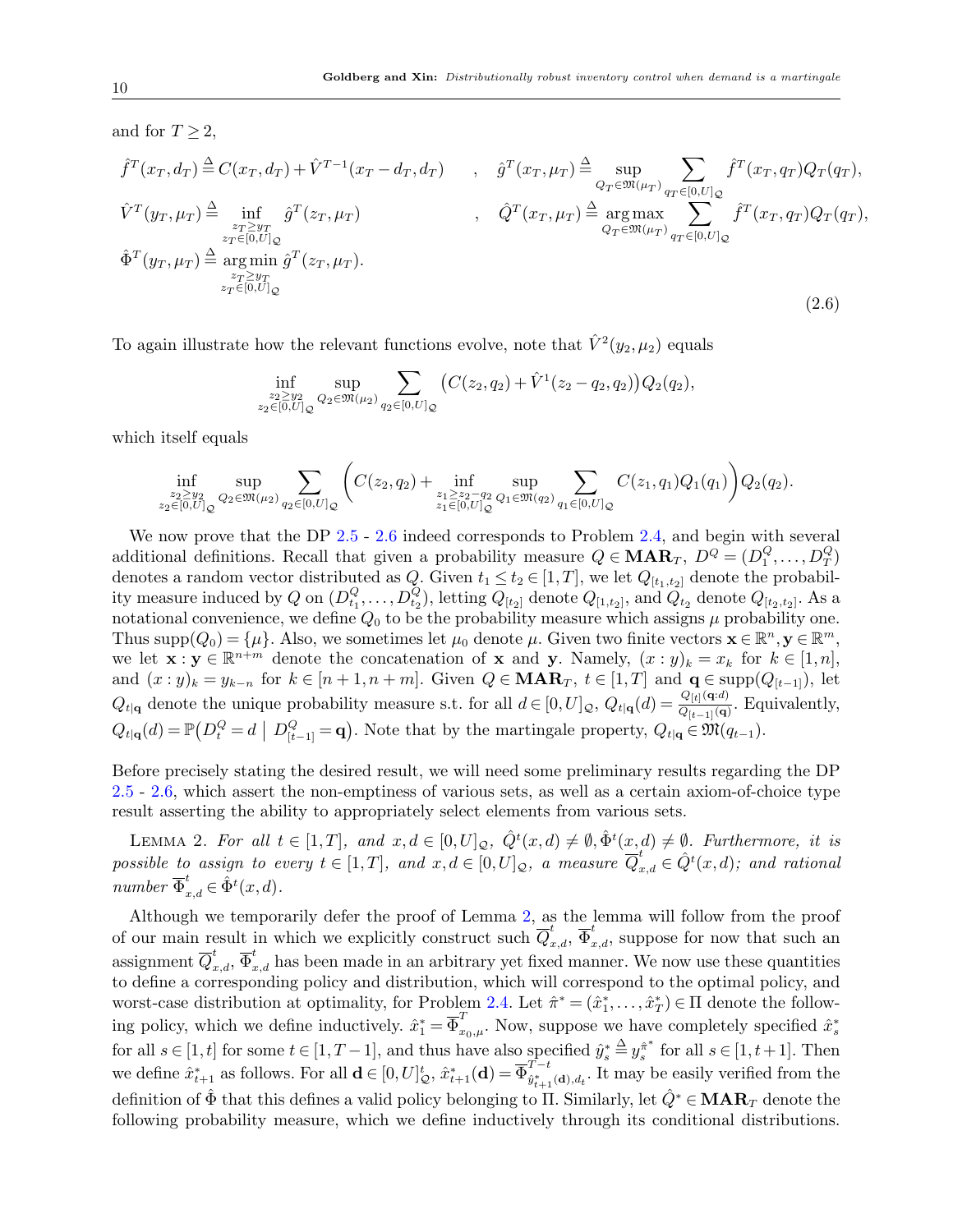$\hat{Q}_1^* = \overline{Q}_{x_0,\mu}^T$ . Now, suppose we have completely specified  $\hat{Q}_{[t]}^*$ . Then we specify  $\hat{Q}_{[t+1]}^*$  as follows. For all  $\mathbf{d} \in \text{supp}(\hat{Q}^*_{[t]}), \ \hat{Q}^*_{t+1|\mathbf{d}} = \overline{Q}^{T-t}_{x^{\hat{\pi}^*}_{t+1}}$  $\hat{x}_{t+1}^*$ <sub>(d),d<sub>t</sub></sub>. Due to its countable support, it may be easily verified that this uniquely and completely specifies a measure  $\hat{Q}^* \in \mathbf{MAR}_T$ . As a notational convenience, we let  $\mathbf{\hat{D}}^* = (\hat{D}_1^*, \dots, \hat{D}_T^*)$  denote a vector distributed as  $\hat{Q}^*$ .

<span id="page-10-1"></span>Then we have the following theorem, in analogy with Theorem [1,](#page-8-3) whose proof we defer to the Technical Appendix in Section [6.](#page-32-6)

THEOREM 2. For all strictly positive  $U, b \in \mathcal{Q}^+, T \geq 1$ , and  $\mu, x_0 \in [0, U]_{\mathcal{Q}}, \hat{\pi}^*$  is an optimal policy for Problem [2.4,](#page-8-1) and  $\hat{Q}^* \in \arg \max_{Q \in \mathbf{MAR}} \mathbb{E}_Q[\sum_{t=1}^T \overline{C_t^*}^*]$  $\{\hat{\bar{r}}^T(x_0,\mu)$  is the optimal value of Problem [2.4.](#page-8-1)

Note that in light of Lemma [2,](#page-9-1) Theorem [2](#page-10-1) implies that computing an optimal policy (and associated worst-case distribution at optimality) for Problem [2.4](#page-8-1) is equivalent to solving the DP [2.5](#page-8-2) - [2.6,](#page-9-0) and computing the relevant minimizers and maximizers. Furthermore, in light of Theorem [2,](#page-10-1) solving Problem [2.4](#page-8-1) is thus reduced from a minimax problem to purely a maximization problem (of the expected performance of the policy  $\hat{\pi}^*$ , over a restricted family of martingales. This puts the problem within the general framework of Beigblock and Nutz [\[11\]](#page-27-16), in which the authors develop a general methodology, based on concave envelopes, to compute optimal martingale inequalities. Indeed, our resolution of the DP [2.5](#page-8-2) - [2.6](#page-9-0) can be viewed as an explicit execution of this methodology, which exploits the special structure of  $\hat{\pi}^*$ . It is also interesting to note that Theorem [2](#page-10-1) asserts that one can w.l.o.g. restrict to policies and distributions which are Markovian when one considers the three-dimensional state-space consisting of both the post-ordering inventory level and demand in the previous period, as well as a dimension tracking the current time period, even though in principle both the policy and distribution could have exhibited a more complicated form of history dependence.

#### <span id="page-10-0"></span>2.3. Main results

We now state our main results. We begin by introducing some additional definitions and notations. Whenever possible, we will supress dependence on the parameters  $\mu$ , U, b for simplicity. As a notational convenience, let us define all empty products to equal unity, and all empty sums to equal zero. For an event A, let  $I(A)$  denote the corresponding indicator. For  $j \in [-1, T]$ , let

$$
A_j^T \triangleq \begin{cases} U \prod_{k=j+1}^{T-1} \frac{k}{b+k} & \text{if } j \le T-1, \\ \frac{b+T}{T}U & \text{if } j = T; \end{cases}
$$

and

$$
B_j^T \stackrel{\Delta}{=} \frac{j}{b+T} A_j^T.
$$

Note that  $A_{-1}^T = B_{-1}^T = B_0^T = 0$ ,  $A_{T-1}^T = B_T^T = U$ , and both  $\{A_j^T, j \in [-1, T]\}$  and  $\{B_j^T, j \in [-1, T]\}$ are increasing in j, and decreasing in T. For  $x, \mu \in [0, U]$ , let  $\mathfrak{q}_{x,\mu}^T$  be the unique (up to sets of measure zero) probability measure s.t.

$$
\begin{cases} \mathfrak{q}_{x,\mu}^T(A_j^T)=\frac{A_{j+1}^T-\mu}{A_{j+1}^T-A_j^T}\ ,\ \mathfrak{q}_{x,\mu}^T(A_{j+1}^T)=\frac{\mu-A_j^T}{A_{j+1}^T-A_j^T} \quad \text{ if }\mu\in(A_j^T,A_{j+1}^T]\ ,\ x\in[0,B_{j+1}^T);\\ \mathfrak{q}_{x,\mu}^T(0)=1-\frac{\mu}{A_k^T}\ ,\ \mathfrak{q}_{x,\mu}^T(A_k^T)=\frac{\mu}{A_k^T} \quad \ \ &\text{ if }\mu\in(A_j^T,A_{j+1}^T]\ ,\ x\in[B_k^T,B_{k+1}^T)\ ,\ k\geq j+1;\\ \mathfrak{q}_{x,\mu}^T(0)=1-\frac{\mu}{U}\ ,\ \mathfrak{q}_{x,\mu}^T(U)=\frac{\mu}{U} \quad \ \ &\text{ if }\mu=0\ \text{ or }\ x=U. \end{cases}
$$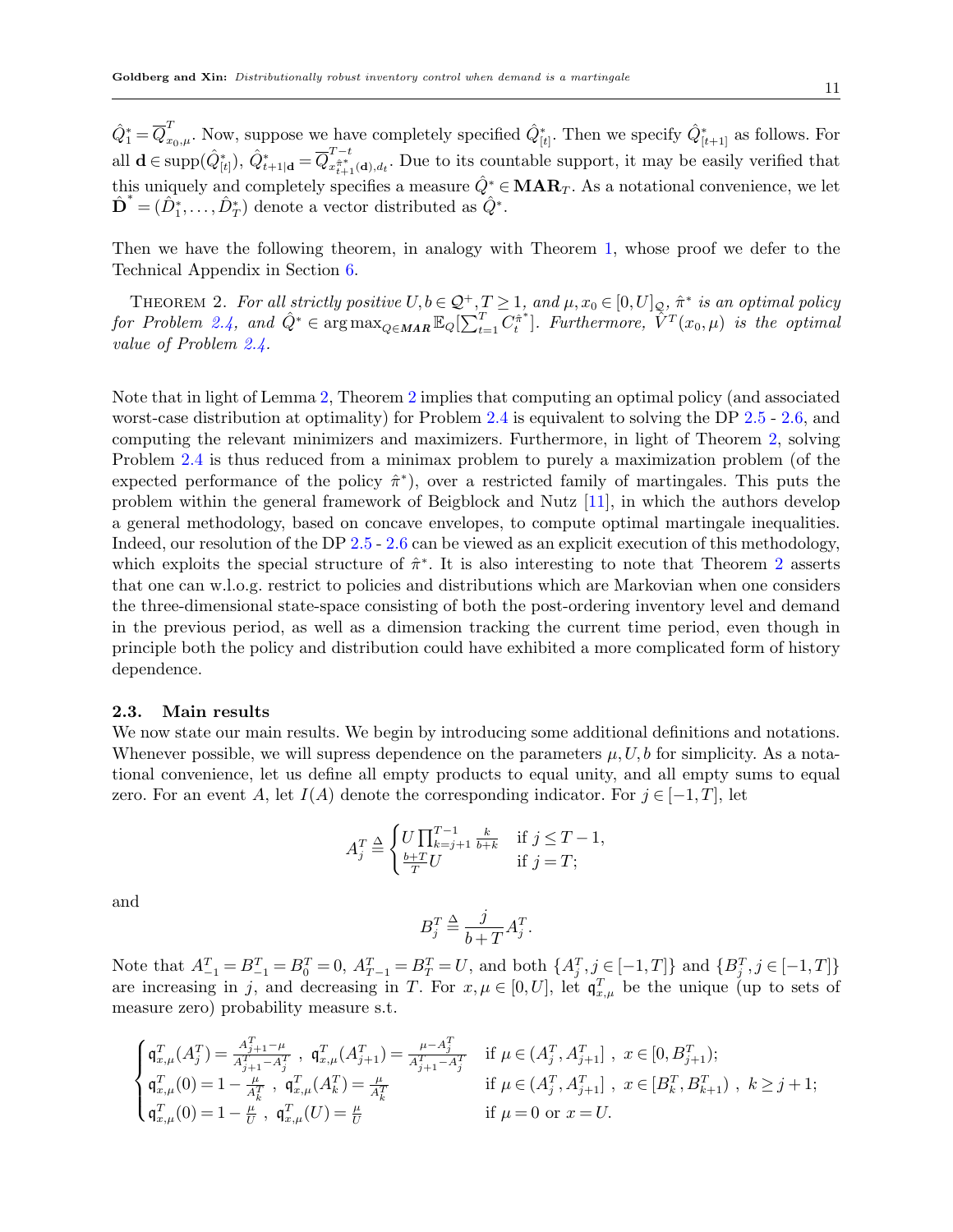Also, for  $j \in [0, T]$ , let

$$
G_j^T(x,\mu) \stackrel{\Delta}{=} (T - \frac{b+T}{A_j^T}\mu)x + (T - j)b\mu;
$$

in which case we define

$$
\Gamma_{\mu}^{T} \stackrel{\Delta}{=} \begin{cases} 0 & \text{if } \mu = 0, \\ j+1 & \text{if } \mu \in (A_{j}^{T+1}, A_{j+1}^{T+1}], \ j \in [-1, T-1]; \end{cases}
$$

and note that  $\mu \in (A^{T}_{\Gamma_{\mu}^{T-1}-1}, A^{T}_{\Gamma_{\mu}^{T}-1}]$  for all  $T \geq 2$  and  $\mu \in (0, U]$ , while  $A^{T}_{\Gamma_{0}^{T-1}-1} = 0$ . We also define

$$
\chi_{\mathbf{MAR}}^T(\mu, U, b) \stackrel{\Delta}{=} \beta_{\mu}^T \stackrel{\Delta}{=} B_{\Gamma_{\mu}^T}^T \quad , \quad \mathrm{Opt}_{\mathbf{MAR}}^T(\mu, U, b) \stackrel{\Delta}{=} G_{\Gamma_{\mu}^T}^T(\beta_{\mu}^T, \mu).
$$

Then an explicit solution to the DP [2.5](#page-8-2) - [2.6,](#page-9-0) and thus to Problem [2.4,](#page-8-1) is given as follows.

<span id="page-11-0"></span>THEOREM 3. For all  $t \in [1, T]$ , and all  $x, d \in [0, U]_{\mathcal{Q}}$ ,  $\max(x, \chi^t_{\text{MAR}}(d, U, b)) \in \hat{\Phi}^t(x, d)$ , and we may set  $\overline{\Phi}_{x,d}^t = \max(x, \chi_{\text{MAR}}^t(d, U, b)).$  Thus an optimal policy  $\hat{\pi}^*$  for Problem [2.4](#page-8-1) is given as follows.  $\hat{x}_1^* = \max(x_0, \chi_{\text{MAR}}^T(\mu, U, b)).$  For  $t \in [1, T - 1],$ 

$$
\hat{x}_{t+1}^*(\mathbf{d}_{[t]}) = \max(\hat{x}_t^*(\mathbf{d}_{[t-1]}) - d_t, \chi_{\mathit{MAR}}^{T-t}(d_t, U, b)).
$$

Similarly,  $\mathfrak{q}^t_{x,d} \in \hat{Q}^t(x,d)$ , and we may set  $\overline{Q}^t_{x,d} = \mathfrak{q}^t_{x,d}$ . Thus a worst-case (at optimality) distribution  $\hat{Q}^* \in \argmax_{Q \in \mathit{MAR}} \mathbb{E}_Q[\sum_{t=1}^T C_t^{\hat{\pi}^*}]$  $\{ \hat{q}^*_{t} \}$  may be given as follows.  $\hat{Q}^*_1 = \mathfrak{q}_{\hat{x}^*_1,\mu}^T$ . For  $t \in [1, T-1]$  and  $\mathbf{d} \in \mathbb{R}$  $\mathrm{supp}(\hat{Q}^*_{[t]}),$ 

$$
\hat{Q}_{t+1|\mathbf{d}}^* = \mathbf{q}_{\hat{x}_{t+1}^*(\mathbf{d}), d_t}^{T-t}.
$$

Furthermore, for all  $x_0 \leq \beta_{\mu}^T$ , the optimal value of Problem [2.4](#page-8-1) equals  $Opt_{\text{MAR}}^T(\mu, U, b)$ .

We note that this optimal solution is not necessarily unique, but do not attempt to characterize the family of all possible solutions here. Furthermore, as the optimal policy is essentially given in closed form, it may be computed very efficiently. We now derive a series of results which shed further light on the nature of the optimal policy and worst-case distribution described in Theorem [3.](#page-11-0) In particular, we prove that if the initial inventory level is sufficiently small, i.e.  $x_0 \le \chi_{\text{MAR}}^T(\mu, U, b)$ , then the stochastic inventory and demand process induced by the policy  $\hat{\pi}^*$ , and sequence of demands distributed as  $\hat{Q}^*$ , takes a simpler form which we now describe explicitly. Let  $\Lambda^T \triangleq$  $\max(T - \Gamma_{\mu}^T, 1), D_0^T \stackrel{\Delta}{=} \mu, X_0^T \stackrel{\Delta}{=} \frac{\Gamma_{\mu}^T}{b + T + 1} \mu$ , and for  $t \in [1, \Lambda^T]$ ,

<span id="page-11-1"></span>
$$
D_t^T \stackrel{\Delta}{=} A_{\min(\Gamma_\mu^T, T-1)}^{T+1-t} \quad , \quad X_t^T \stackrel{\Delta}{=} B_{\Gamma_\mu^T}^{T+1-t}.
$$
 (2.7)

Note that  $\Lambda^T$  represents the first time that  $D_t^T$  reaches U.

We now formally relate the corresponding inventory and demand dynamics to an appropriate Markov chain. Consider the following discrete time Markov chain  $\{M^T(t) \triangleq (\mathcal{X}_t^T, \mathcal{D}_t^T), t \ge 1\}$ , with randomized initial conditions.

$$
\left(\mathcal{X}_1^T, \mathcal{D}_1^T\right) = \begin{cases} \left(X_1^T, D_1^T\right) & \text{w.p. } \frac{\mu}{D_1^T}, \\ \left(X_1^T, 0\right) & \text{w.p. } 1 - \frac{\mu}{D_1^T}; \end{cases}
$$

for  $t \in [2, \Lambda^T - 1]$ ,

$$
\left(\mathcal{X}_{t}^{T}, \mathcal{D}_{t}^{T}\right) = \begin{cases} \left(\mathcal{X}_{t-1}^{T}, 0\right) & \text{w.p. 1, if } \mathcal{D}_{t-1}^{T} = 0, \\ \left(X_{t}^{T}, \mathcal{D}_{t}^{T}\right) & \text{w.p. } \frac{\mathcal{D}_{t-1}^{T}}{\mathcal{D}_{t}^{T}}, \text{ if } \mathcal{D}_{t-1}^{T} \neq 0, \\ \left(X_{t}^{T}, 0\right) & \text{w.p. } 1 - \frac{\mathcal{D}_{t-1}^{T}}{\mathcal{D}_{t}^{T}}, \text{ if } \mathcal{D}_{t-1}^{T} \neq 0; \end{cases}
$$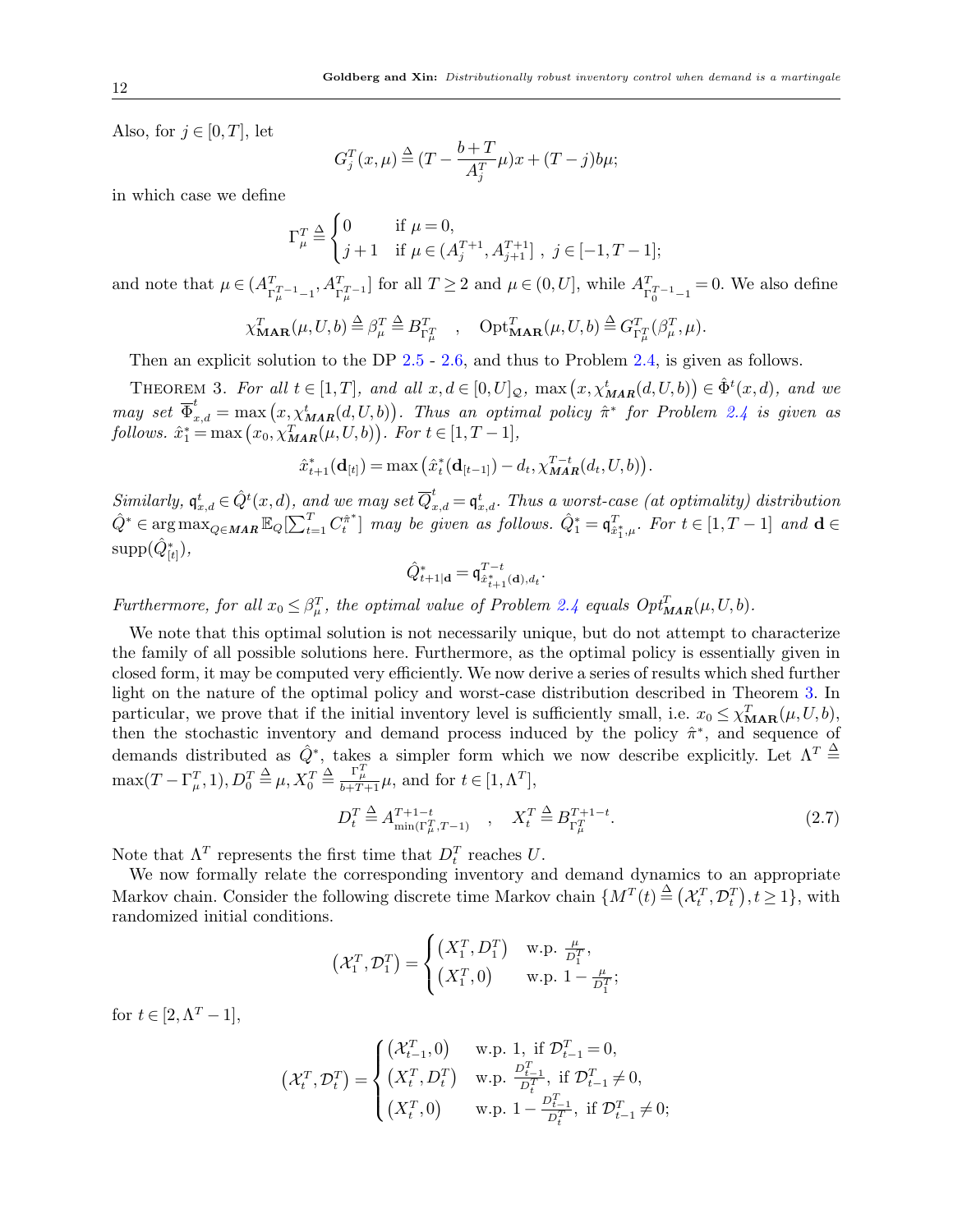for  $t = \Lambda^T$  (if  $\Lambda^T \neq 1$ ),

$$
\left(\mathcal{X}_{t}^{T}, \mathcal{D}_{t}^{T}\right) = \begin{cases} \left(\mathcal{X}_{t-1}^{T}, 0\right) & \text{w.p. 1, if } \mathcal{D}_{t-1}^{T} = 0, \\ \left(X_{t}^{T}, U\right) & \text{w.p. } \frac{D_{t-1}^{T}}{U}, \text{ if } \mathcal{D}_{t-1}^{T} \neq 0, \\ \left(X_{t}^{T}, 0\right) & \text{w.p. } 1 - \frac{D_{t-1}^{T}}{U}, \text{ if } \mathcal{D}_{t-1}^{T} \neq 0; \end{cases}
$$

for  $t \geq \min(\Lambda^T + 1, T)$ ,

$$
\left(\mathcal{X}_t^T, \mathcal{D}_t^T\right) = \begin{cases} \left(\mathcal{X}_{\Lambda^T}^T, 0\right) & \text{w.p. 1, if } \mathcal{D}_{\Lambda^T}^T = 0; \\ \left(U, U\right) & \text{w.p. 1, if } \mathcal{D}_{\Lambda^T}^T = U. \end{cases}
$$

<span id="page-12-0"></span>COROLLARY 1. If  $x_0 \in [0, \chi_{\text{MAP}}^T(\mu, U, b)],$  then one can construct  $\hat{\mathbf{D}}^*$  on a common probability space with  $M^T$  s.t.  $\{(\hat{x}_t^*(\hat{D}_{[t-1]}^*), \hat{D}_t^*)\}_{t \in [1,T]}$  equals  $\{(\mathcal{X}_t^T, \mathcal{D}_t^T)\}_{t \in [1,T]}$  w.p.1. Furthermore,  $\{D_t^T, t \in [1, \Lambda^T]\}$  and  $\{X_t^T, t \in [1, \Lambda^T]\}$  are both monotone increasing, with  $X_t^T \leq D_t^T$  for all  $t \in$ [ $1, \Lambda^T$ ] and  $D_{\Lambda^T}^T = U$ .

We now give an alternate description of the dynamics described in Corollary [1,](#page-12-0) explicitly describing the random amount of time until the demand is either 0 or U. Let  $Z<sup>T</sup>$  denote the r.v., with support on the integers belonging to  $[1, \Lambda^T]$ , whose corresponding probability measure  $\mathcal{Z}^T$  satisfies

$$
\mathcal{Z}^T(t) = \begin{cases} \left(1 - \frac{D_{t-1}^T}{D_t^T}\right) \frac{\mu}{D_{t-1}^T} & \text{if } t \in [1, \Lambda^T - 1];\\ \frac{\mu}{D_{t-1}^T} & \text{if } t = \Lambda^T. \end{cases}
$$

Also, let  $Y^T$  denote a r.v., with support on  $\{0, U\}$ , independent of  $Z^T$ , whose corresponding probability measure  $\mathcal{Y}^T$  satisfies

$$
\mathcal{Y}^{T}(x) = \begin{cases} \frac{D_{\Lambda^{T}-1}^{T}}{U} & \text{if } x = U; \\ 1 - \frac{D_{\Lambda^{T}-1}^{T}}{U} & \text{if } x = 0. \end{cases}
$$

<span id="page-12-1"></span>Corollary 2. Under the same assumptions, and on the same probability space, as described in Corollary [1,](#page-12-0) one can also construct  $Z^T, Y^T$  s.t. all of the following hold w.p.1.  $\{(\mathcal{X}_t^T, \mathcal{D}_t^T), t \in$  $[1, Z^T - 1]$  equals  $\{ (X_t^T, D_t^T), t \in [1, Z^T - 1] \}$ . If  $Z^T \leq \Lambda^T - 1$ , then  $(X_t^T, \mathcal{D}_t^T) = (X_{Z^T}^T, 0)$  for all  $t \in [Z_{\_}^T, T]$ . If  $Z^T = \Lambda^T$ , and  $Y^T = U$ , then  $(\mathcal{X}_{\Lambda^T}^T, \mathcal{D}_{\Lambda^T}^T) = (X_{\Lambda^T}^T, U)$ , and  $(\mathcal{X}_{t}^T, \mathcal{D}_{t}^T) = (U, U)$  for all  $t \in [\Lambda^T + 1, T]$ . If  $Z^T = \Lambda^T$ , and  $Y^T = 0$ , then  $(\mathcal{X}_t^T, \mathcal{D}_t^T) = (X_{\Lambda^T}^T, 0)$  for all  $t \in [\Lambda^T, T]$ . Furthermore,  $\hat{D}_{t}^{*} = D_{t}^{T} I(Z^{T} > t), t \in [1, \Lambda^{T} - 1]; \text{ and } \hat{D}_{t}^{*} = \hat{UI}(Z^{T} = \Lambda^{T}, Y^{T} = U), t \in [\Lambda^{T}, T].$ 

Note that Corollary [2](#page-12-1) implies that  $\hat{\mathbf{D}}^*$  increases along a sequence of pre-determined constants (i.e.  $D_t^T$ ) until a random time at which it either drops to 0 or jumps to U, and stays there. Similar martingales have played an important role in studying extremal martingales in other contexts, e.g. certain worst-case distributions which arise in the study of the celebrated prophet inequalities (cf. Hill and Kertz [\[70\]](#page-29-20)). In light of our results, the appearance of such martingales has an appealing interpretation.

Interpretation 1. Under our model of demand uncertainty, a robust inventory manager should be most concerned about the possibility that her product becomes obsolete, i.e. demand for her product drops to zero at a random time.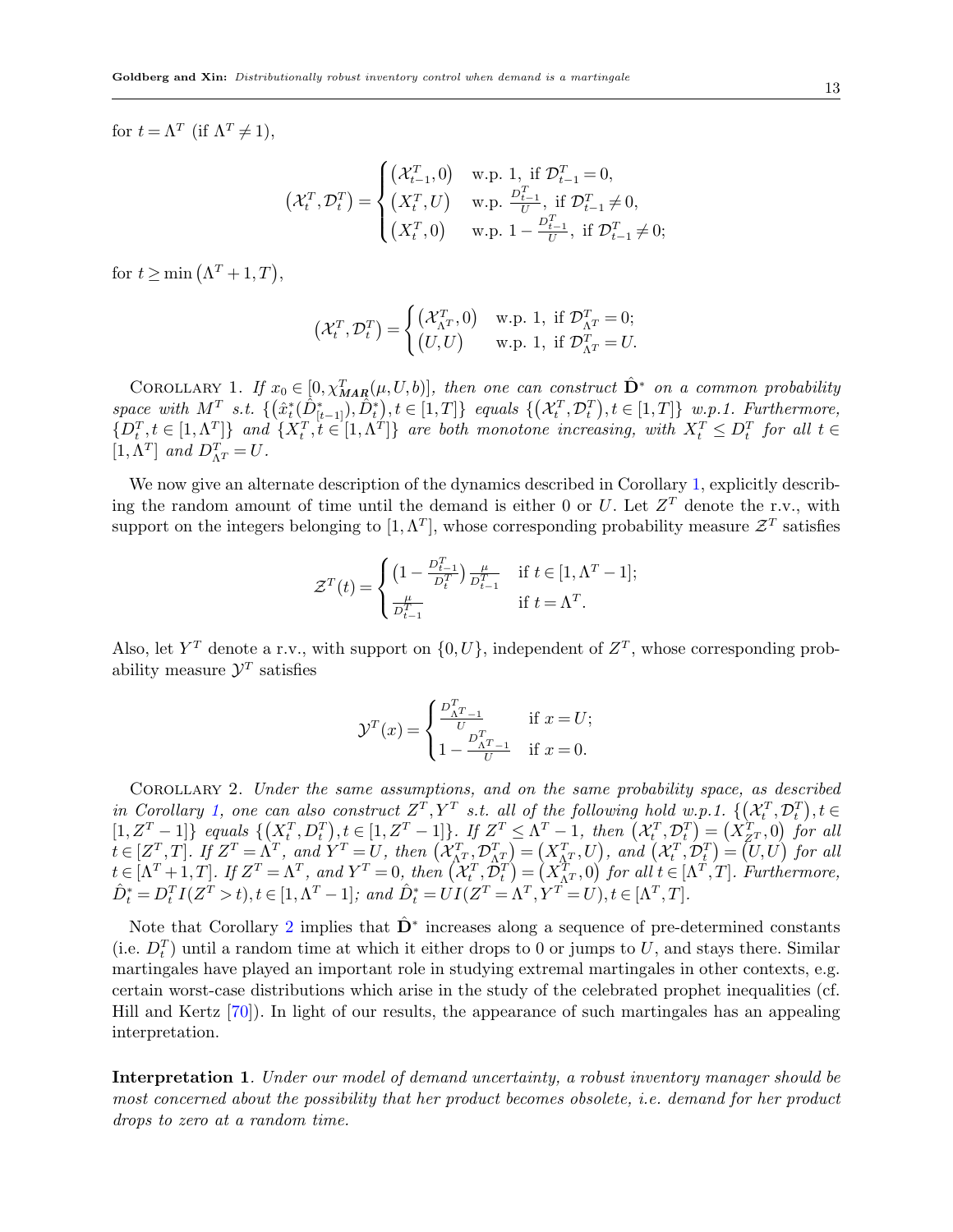We again note that the scenario of product obsolescence has been recognized as practically relevant and analyzed extensively in the inventory literature. In contrast to much previous literature on this topic, here our model did not assume that products would become obsolete - instead the risks of obsolescence arose naturally from our worst-case analysis. Another interesting feature of our analysis is that even in a worst-case setting, the system may enter a state s.t. for all subsequent time periods, demand becomes perfectly predictable, and can be perfectly matched (at the level  $U$ ). This is again intuitively appealing, as it coincides with the notion that one's product has reached such a level of popularity that demand predictably attains its maximum. Furthermore, it suggests a certain dichotomy - namely, that either one's product eventually becomes obsolete, or eventually reaches a level of popularity for which demand predictably attains its maximum.

We now present an intuitive description of these dynamics, explained as a game between the "inventory manager" (selector of the policy) and "nature" (selector of the worst-case martingale). Nature reasons that, if her demand in some period t is ever zero, the martingale property ensures that she will order zero in all subsequent periods. This will leave the inventory manager stuck holding all the inventory which she held at the start of period  $t$  for the entire remainder of the time horizon, which will incur a large cost. Such a situation is thus desirable from nature's perspective, and one might think that to maximize the probability of this happening, nature will thus maximize the probability that the demand is 0, which would be achieved by putting all probability on 0 and U. However, as Corollaries  $1 - 2$  $1 - 2$  $1 - 2$  show, this is not the case. In fact, the adversary does not put any probability mass at U until time  $\Lambda^T$ , i.e. the last time period in which there are any meaningful dynamics. The reason is that in the martingale-demand model, there is an additional hidden cost for nature associated with putting probability on or near  $U$ . In particular, if a demand of  $U$  ever occurs, then the martingale property ensures that all future demands must be  $U$  as well. However, it is "easy" for an inventory manager to perform well against an adversary that always orders U in particular, she can simply order up to  $U$  in every period, incurring zero cost. In other words, the aforementioned hidden cost to nature comes in the form of a "loss of randomness", making nature perfectly predictable going forwards. Corollaries [1](#page-12-0) - [2](#page-12-1) indicate that at optimality, this tradeoff manifests by having nature always put some probability at 0, and some probability on a different quantity  $D_t^T$ , which increases monotonically to U as  $t \uparrow \Lambda^T$ . This "ramping up" can be explained by observing that although higher values for this second point of the support result in a greater "loss of randomness", the cost of such a loss becomes smaller over time, as the associated window of time during which the adversary is perfectly predictable shrinks accordingly.

Note that Corollary [1](#page-12-0) implies that (in a worst-case setting) the inventory manager continues to ramp up production until either the demand drops to zero, or time  $\Lambda^T$  is reached, where the precise manner in which production is ramped up results from an attempt to balance the cost of potential obsoletion (i.e. being stuck holding one's inventory) with the cost of under-ordering. To better understand this ramping up, and more generally the dynamics of an optimal policy against a worst-case distribution for Problem [2.4,](#page-8-1) we now prove that the Markov chain  $M<sup>T</sup>$ , properly rescaled, converges weakly (as  $T \to \infty$ ) to a simple and intuitive limiting process. For an excellent review of the formal definition of weak convergence, and the relevant topological spaces and metrics, we refer the reader to the excellent texts Billingsley [\[26\]](#page-28-20) and Whitt [\[128\]](#page-32-7).

Let us define

$$
\gamma \stackrel{\Delta}{=} \frac{\mu}{U}, \qquad \Lambda^{\infty} \stackrel{\Delta}{=} 1 - \gamma^{\frac{1}{b}}.
$$

Let  $Z^{\infty}$  denote the mixed (i.e. both continuous and discrete components) r.v., with continuous support on  $[0, \Lambda^{\infty})$ , and discrete support on the singleton  $\Lambda^{\infty}$ , whose corresponding probability measure  $\mathcal{Z}^{\infty}$  satisfies

$$
\mathcal{Z}^{\infty}(\alpha) = \begin{cases} b(1-\alpha)^{b-1}d\alpha & \text{if } \alpha \in [0,\Lambda^{\infty});\\ \gamma & \text{if } \alpha = \Lambda^{\infty}. \end{cases}
$$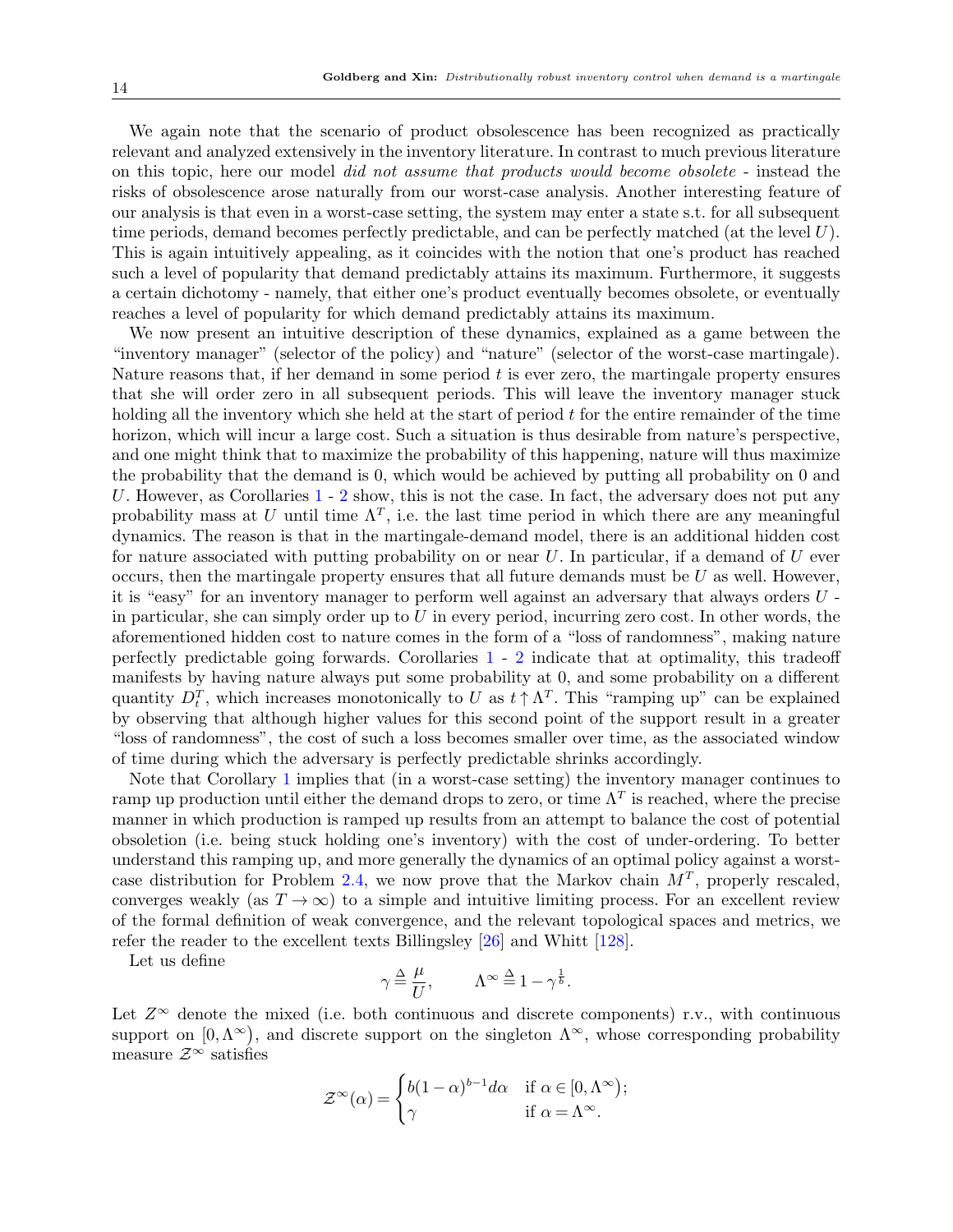For  $\alpha \in [0, \Lambda^{\infty}]$ , where  $\alpha$  is again a continuous parameter, let us also define

$$
D_{\alpha}^{\infty} \stackrel{\Delta}{=} \mu (1 - \alpha)^{-b} \quad , \quad X_{\alpha}^{\infty} \stackrel{\Delta}{=} \mu \gamma^{\frac{1}{b}} (1 - \alpha)^{-(b+1)}.
$$

Note that  $D_{\Lambda^{\infty}}^{\infty} = X_{\Lambda^{\infty}}^{\infty} = U$ . We now define an appropriate limiting process. Let  $\mathcal{M}^{\infty}(\alpha)_{0 \leq \alpha \leq 1}$ denote the following two-dimensional process, constructed on the same probability space as  $Z^{\infty}$ .

$$
\mathcal{M}^{\infty}(\alpha) = \begin{cases} \left(X_{\alpha}^{\infty}, D_{\alpha}^{\infty}\right) & \text{if } \alpha \in [0, Z^{\infty});\\ \left(X_{Z^{\infty}}^{\infty}, 0\right) & \text{if } \alpha \geq Z^{\infty} \text{ and } Z^{\infty} < \Lambda^{\infty};\\ \left(U, U\right) & \text{if } \alpha \geq Z^{\infty} \text{ and } Z^{\infty} = \Lambda^{\infty}. \end{cases}
$$

Then we have the following weak convergence result. For  $\alpha \in [0,1]$ , let  $\mathcal{M}^T(\alpha) \triangleq$  $M^T(\max(|\alpha T|, 1)).$ 

<span id="page-14-0"></span>THEOREM 4. For all  $U, b > 0$  and  $\mu \in (0, U)$ , the sequence of stochastic processes  $\{\mathcal{M}^T(\alpha)_{0\leq \alpha\leq 1}, T\geq 1\}$  converges weakly to the process  $\mathcal{M}^{\infty}(\alpha)_{0\leq \alpha\leq 1}$  on the space  $D([0,1], \mathbb{R}^2)$ under the  $J_1$  topology.

We note that Theorem [4](#page-14-0) reveals several qualitative insights into the corresponding dynamics. For example, it provides simple analytical formulas for how (in a worst-case setting) the production and demand both ramp up over time, and demonstrates that the limiting probability that obsolescence ever occurs (again in such a worst-case setting) equals  $1 - \gamma$ .

A different lens through which one can gain further insight into Theorem [3](#page-11-0) follows by observing that for certain values of b and  $\mu$ , several quantities appearing in our main results simplify considerably.

**Observation 1.** When  $b=1$  and  $\mu = \frac{kU}{T+1}$  for some  $k \in [1, T]$ ,  $A_j^T = \frac{U(j+1)}{T}$  $f_T^{(j+1)}$  for  $j \in [-1, T]$ , and  $\Lambda^T = T + 1 - k$ . For  $t \in [1, \Lambda^T]$ ,  $D_t^T = \frac{kU}{T + 1 - t}$ ,

$$
X_t^T = ((1 - \frac{t}{T+2})(1 - \frac{t}{T+1}))^{-1} \frac{k}{T+2} \frac{k-1}{T+1} U , \quad Opt_{\text{MAR}}^T(\mu, U, b) = \frac{k}{T} (1 - \frac{k}{T+1}) U T.
$$

Furthermore,

$$
\mathcal{Z}^{T}(t) = \begin{cases} \frac{1}{T+1} & \text{if } t \in [1, T-k];\\ \frac{k+1}{T+1} & \text{if } t = T+1-k; \end{cases}
$$

and

$$
\mathcal{Y}^{T}(x) = \begin{cases} 1 - \frac{1}{k+1} & \text{if } x = U; \\ \frac{1}{k+1} & \text{if } x = 0. \end{cases}
$$

Namely,  $Z<sup>T</sup>$  is equally likely to take any value in the interval  $[1, T - k]$ .

Of course, another avenue for more concretely understanding Theorem [3](#page-11-0) is to explicitly evaluate all relevant quantities for small values of T, as we now do for the case  $T = 2$ .

## <span id="page-14-1"></span>Observation 2.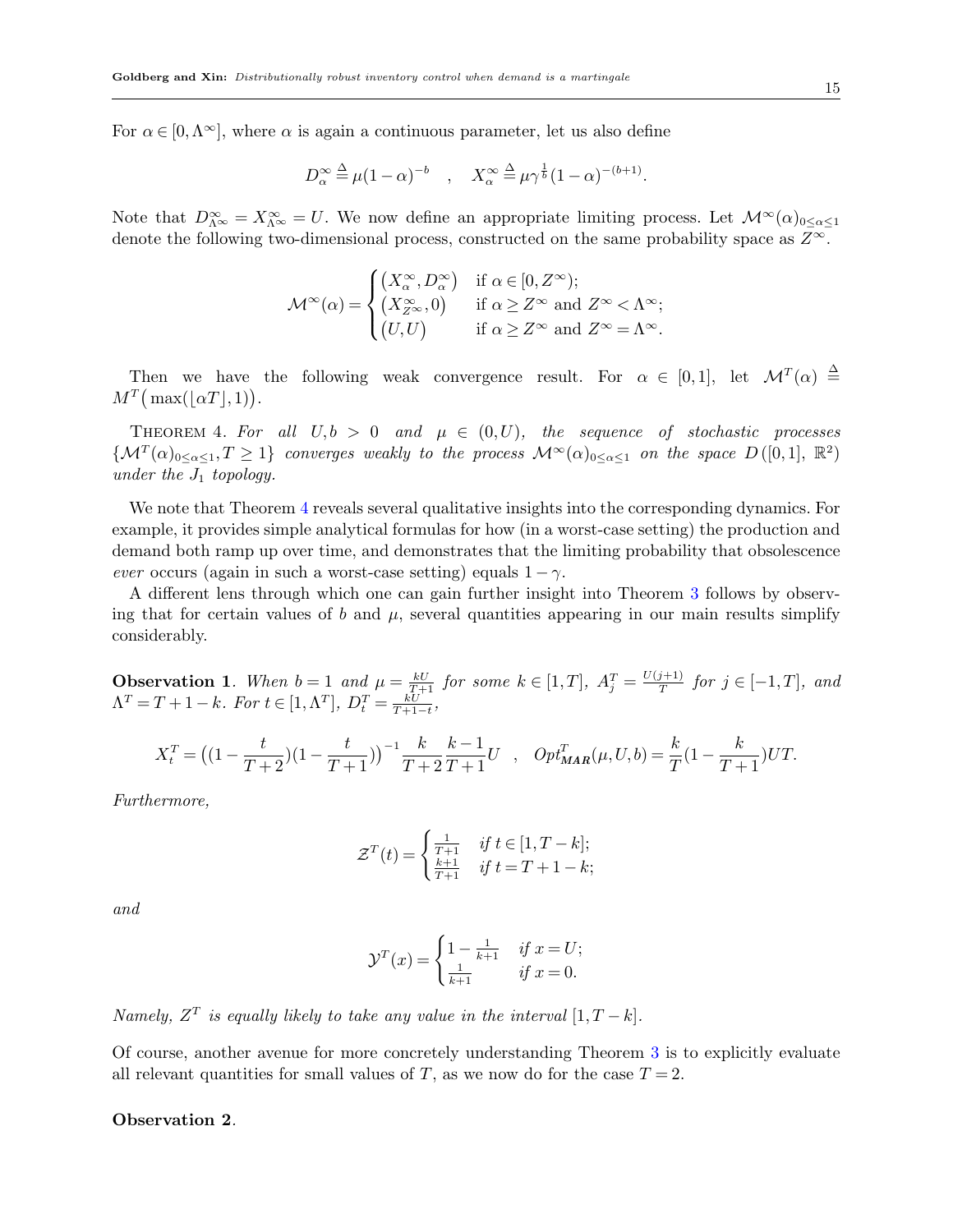$$
A^{1}_{-1}=0, \t A^{2}_{0}=\bar{U}, \t A^{2}_{1}=U, \t A^{2}_{0}=\bar{U}, \t B^{1}_{-1}=0, \t B^{1}_{0}=0, \t B^{1}_{1}=\bar{U},
$$
  
\n
$$
A^{2}_{-1}=\bar{U}, \t A^{2}_{0}=\bar{U}, \t A^{2}_{1}=\bar{U}, \t A^{2}_{2}=\bar{U}, \t A^{2}_{2}=\bar{U}, \t A^{2}_{3}=\bar{U}, \t A^{2}_{3}=\bar{U}, \t A^{2}_{3}=\bar{U}, \t A^{2}_{3}=\bar{U}, \t A^{2}_{3}=\bar{U}, \t A^{2}_{3}=\bar{U}, \t A^{2}_{3}=\bar{U}, \t A^{2}_{3}=\bar{U}, \t A^{2}_{3}=\bar{U}, \t A^{2}_{3}=\bar{U}, \t A^{2}_{3}=\bar{U}, \t A^{2}_{3}=\bar{U}, \t A^{2}_{3}=\bar{U}, \t A^{2}_{3}=\bar{U}, \t A^{2}_{3}=\bar{U}, \t A^{2}_{3}=\bar{U}, \t A^{2}_{3}=\bar{U}, \t A^{2}_{3}=\bar{U}, \t A^{2}_{3}=\bar{U}, \t A^{2}_{3}=\bar{U}, \t B^{2}_{3}=\bar{U}, \t B^{2}_{3}=\bar{U}, \t B^{2}_{3}=\bar{U}, \t B^{2}_{3}=\bar{U}, \t C^{2}_{3}=\bar{U}, \t C^{2}_{3}=\bar{U}, \t C^{2}_{3}=\bar{U}, \t C^{2}_{3}=\bar{U}, \t C^{2}_{3}=\bar{U}, \t C^{2}_{3}=\bar{U}, \t C^{2}_{3}=\bar{U}, \t C^{2}_{3}=\bar{U}, \t C^{2}_{3}=\bar{U}, \t C^{2}_{3}=\bar{U}, \t C^{2}_{3}=\bar{U}, \t C^{2}_{3}=\bar{U}, \t C^{2}_{3}=\bar{U}, \t C^{2}_{3}=\bar{U}, \t C^{2}_{3}=\bar{U}, \t C^{2}_{3}=\bar{U}, \t C^{2}_{3}=\bar{U}, \t C^{2}_{3}=\bar{U}, \t C^{2}_{3}=\bar{U}, \t C^{2}_{3}=\bar{U}, \t C^{2}_{3}=\bar{U}, \t C^{2}_{3}=\bar{U}, \t C^{2}_{
$$

We note that Observation [2](#page-14-1) brings another interesting feature of Theorem [3](#page-11-0) to light, namely the fact that  $\chi_{\text{MAR}}^T(\mu, U, b)$  is not monotone increasing in b. This is surprising, since one would expect that as the backlogging penalty increases, one would wish to stock higher inventory levels. We also note that for fixed  $T, \mu, U, \chi_{\text{IND}}^T(\mu, U, b)$  is monotone increasing in b, i.e. such a non-monotonicity does not manifest in the independent-demand model. Furthermore, Theorem [4,](#page-14-0) and the monotonicity (in b) of  $X_0^{\infty} = \mu \gamma^{\frac{1}{b}}$ , implies that this non-monotonicity does not manifest "in the limit".

We conclude by presenting several comparative results between the independent-demand and martingale-demand models. First, we prove that the expected cost incurred by a minimax optimal policy is highest under the independent-demand model, among all possible dependency structures, whenever  $x_0 = 0$ . In particular, in this case the expected cost incurred under the independent-demand model is at least the expected cost incurred under the martingale-demand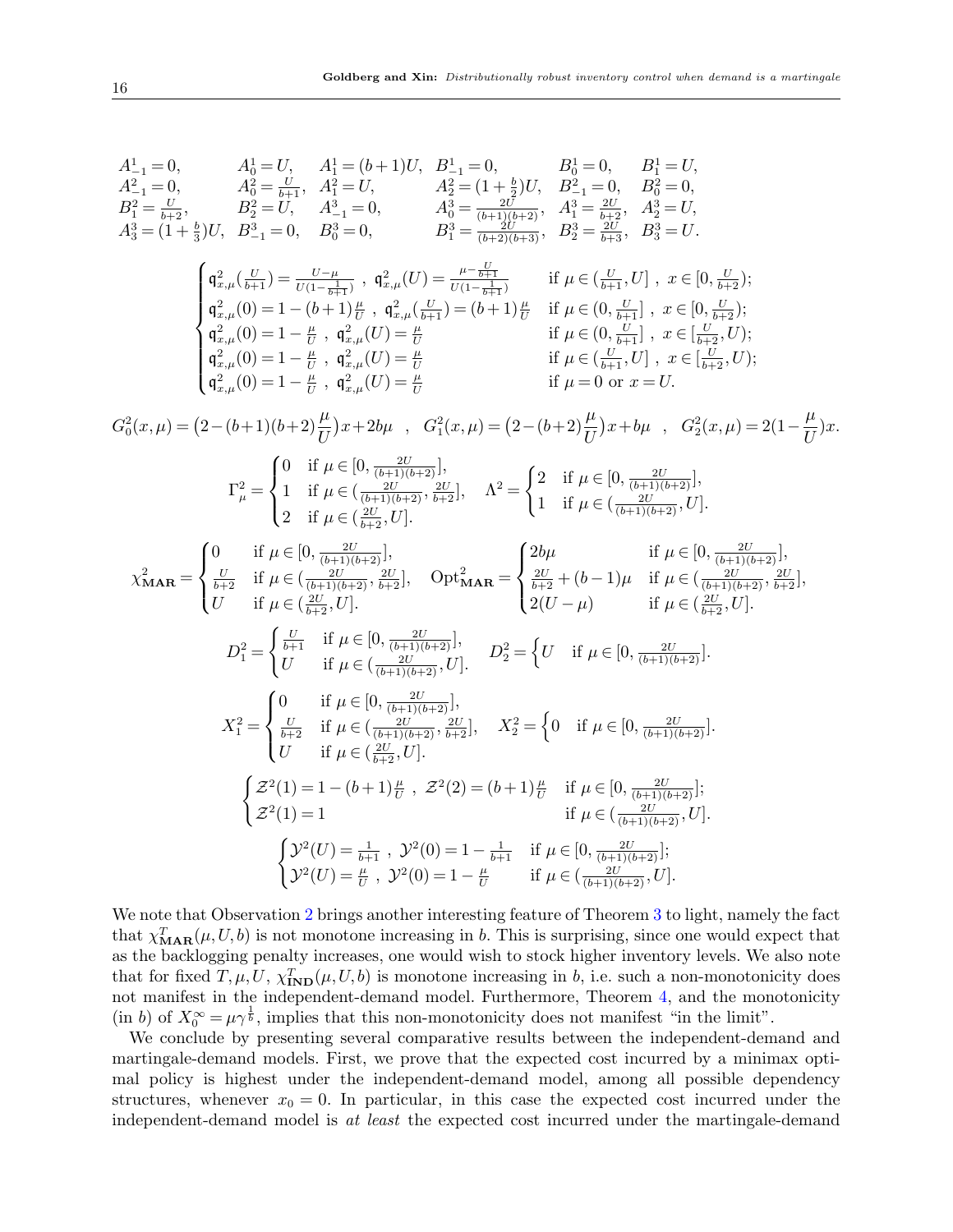model. Let  $\text{GEN}_T$  denote the family of all T-dimensional measures Q s.t.  $Q_t \in \mathfrak{M}(\mu)$  for all t, and  $\mathrm{Opt}_{\mathbf{GEN}}^T(\mu, U, b) \triangleq \inf_{\pi \in \Pi} \sup_{Q \in \mathbf{GEN}_T} \mathbb{E}_Q[\sum_{t=1}^T C_t^{\pi}]$  under the initial condition  $x_0 = 0$ . Then we prove the following comparative result, and defer the proof to the Technical Appendix in Section [6.](#page-32-6)

<span id="page-16-0"></span>THEOREM 5. For all strictly positive  $U, b \in \mathcal{Q}^+, T \geq 1$ , and  $\mu \in [0, U]_{\mathcal{Q}}$ ,  $Opt_{GEN}^T(\mu, U, b) =$  $Opt_{\text{IND}}^T(\mu, U, b)$ .

Although Theorem [5](#page-16-0) implies that  $\frac{\text{Opt}_{\text{MAP}}^T(\mu, U, b)}{\text{Opt}_{\text{IND}}^T(\mu, U, b)} \leq 1$ , it is interesting to further understand the behavior of this ratio, in the spirit of the so-called price of correlations introduced in Agrawal et al. [\[2\]](#page-27-0). Indeed, we prove the following, which provides a simple analytical form for this ratio as  $T \rightarrow \infty$ , again deferring the proof to the Technical Appendix in Section [6.](#page-32-6)

<span id="page-16-1"></span>THEOREM 6. For all strictly positive  $U, b \in \mathcal{Q}^+$ , and  $\mu \in (0, U)_{\mathcal{Q}}$ ,

$$
\lim_{T \to \infty} \frac{Opt_{\mathit{MAR}}^T(\mu, U, b)}{Opt_{\mathit{IND}}^T(\mu, U, b)} = \begin{cases} 1 - \gamma^{\frac{1}{b}} & \text{if } \mu \le \frac{U}{b+1}, \\ \frac{(1 - \gamma^{\frac{1}{b}}) b \mu}{U - \mu} & \text{if } \mu > \frac{U}{b+1}. \end{cases}
$$

We also note the following corollary, which follows immediately from Theorem [6.](#page-16-1)

COROLLARY 3. Suppose  $U \in \mathcal{Q}^+, \mu = \frac{U}{2}$  $\frac{U}{2}$ , and  $b=1$ . Then

$$
\lim_{T \to \infty} \frac{Opt_{\mathbf{MAR}}^T(\mu, U, b)}{Opt_{\mathbf{IND}}^T(\mu, U, b)} = \frac{1}{2}.
$$

One setting which arises in various inventory applications is that in which  $b \gt\gt h$ , which motivates considering what our results say about the regime in which  $b \to \infty$ . In particular, the following may be easily verified by combining our main result Theorem [3](#page-11-0) with a straightforward calculation.

<span id="page-16-2"></span>COROLLARY 4. For all strictly positive  $U \in \mathcal{Q}^+, \mu \in [0, U]_{\mathcal{Q}}, T \geq 1$ , and  $b \in \mathcal{Q}^+$  s.t.  $b > (\frac{U}{\mu} - 1)T$ , it holds that  $\chi^T_{\mathbf{MAR}}(\mu, U, b) = \chi_{\mathbf{IND}}(\mu, U, b) = U$ , and  $\frac{Opt_{\mathbf{MAR}}^T(\mu, U, b)}{Opt_{\mathbf{TM}}^T(\mu, U, b)}$  $\frac{Opt_{\boldsymbol{MAR}}(\mu,U,b)}{Opt_{\boldsymbol{IND}}^T(\mu,U,b)}=1.$ 

Intuitively, Corollary [4](#page-16-2) indicates that with all other parameters fixed, if  $b$  is sufficiently large, then in both scenarios the inventory manager orders up to U in the first period out of fear of incurring large backlogging costs. Furthermore, although the demand dynamics are different in the two models in this case, they both result in the same minimax expected cost. Interestingly, when one considers the case of large b in the asymptotic setting of Theorem  $6$  (in which  $T$  is also very large), a different behavior emerges. Namely, by letting  $b \to \infty$  in Theorem [6,](#page-16-1) one may conclude the following after a straightforward calculation.

COROLLARY 5. For all strictly positive  $U \in \mathcal{Q}^+$ , and  $\mu \in (0, U)_{\mathcal{Q}}$ ,

<span id="page-16-3"></span>
$$
\lim_{b \to \infty} \lim_{T \to \infty} \frac{Opt_{\mathbf{MAR}}^T(\mu, U, b)}{Opt_{\mathbf{IND}}^T(\mu, U, b)} = \frac{\log(\gamma^{-1})}{\gamma^{-1} - 1}.
$$

Combining Corollaries [4](#page-16-2) and [5,](#page-16-3) we conclude that in this case an interchange of limits does not hold. Namely, as Corollary [4](#page-16-2) implies that  $\lim_{T\to\infty} \lim_{b\to\infty} \frac{\mathrm{Opt}_{\mathbf{MAR}}^T(\mu,U,b)}{\mathrm{Opt}_T^T(\mu,U,b)}$  $\frac{\partial P^{t} \mathbf{M} \mathbf{A} \mathbf{R}(\mu, U, b)}{\partial p_{t}^{t} \mathbf{N} \mathbf{D}(\mu, U, b)} = 1$ , here the order in which one lets b, T get large makes a fundamental difference. Indeed, as it is easily verified that  $\lim_{b\to\infty}(b\Lambda^\infty)$  =  $log(\gamma^{-1})$ , while  $D_0^{\infty} = \mu$  irregardless of b, what happens in this second setting as b gets large is that  $D_{\alpha}^{\infty}$  ramps up very quickly from  $\mu$  to U, where the time required to ramp up behaves (asymptotically) as  $\frac{\log(\gamma^{-1})}{h}$  $\frac{\gamma}{b}$  (remember that as large as b may be, T is always much larger due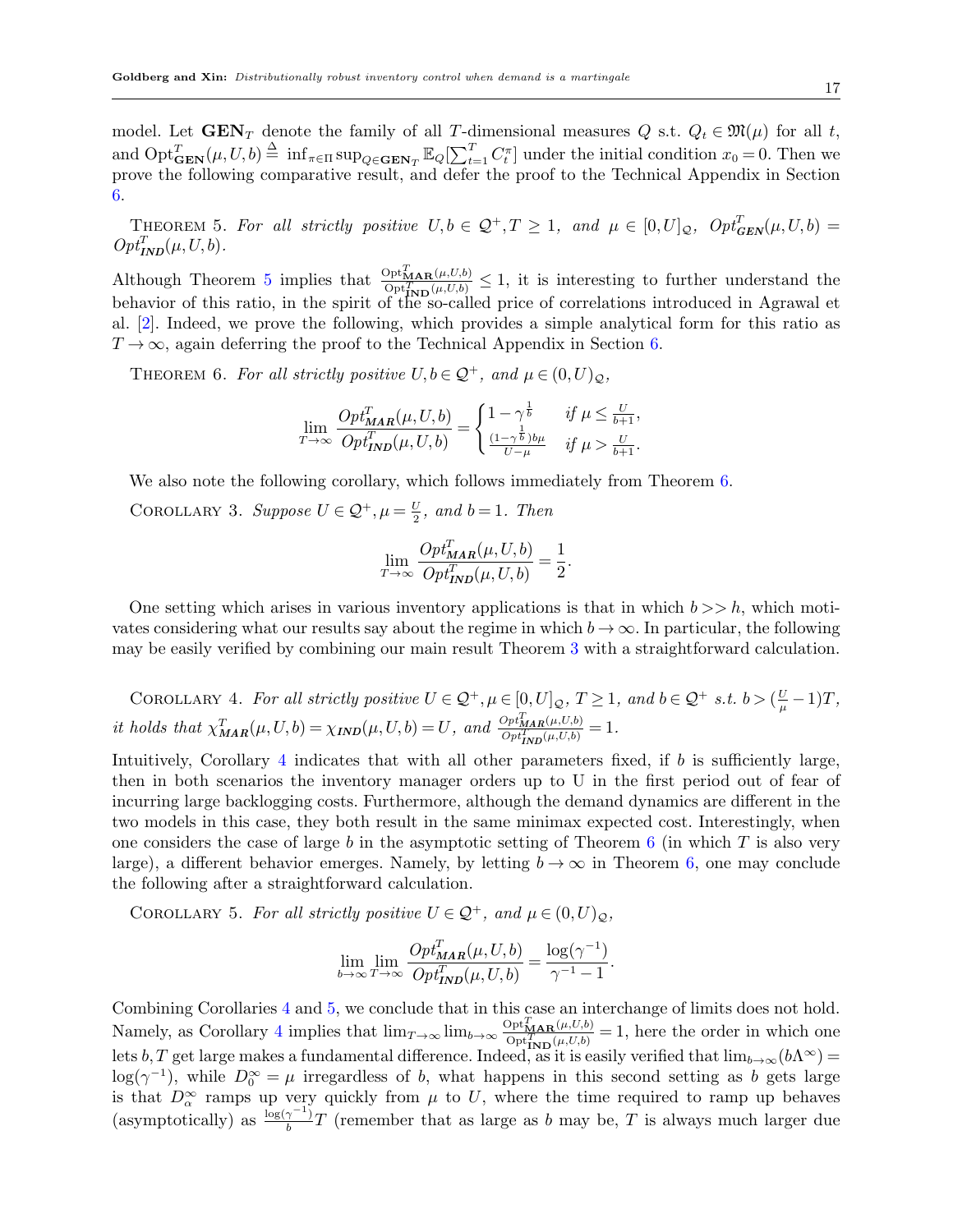to the order of limits here). However, over this relatively short time horizon (short as a fraction of T, still large in an absolute sense as T is very large), a non-trivial backlogging penalty may be incurred since  $b$  is so large. It can be shown that these effects result in a non-trivial limiting dynamics under a proper rescaling, although we do not present a complete analysis here for the sake of brevity.

As a final observation, we note that the comparative results of Theorem [5](#page-16-0) are sensitive to the initial conditions, and in fact for different values of  $x_0$  the situation may be reversed. For example, we have the following result, whose proof we similarly defer to the Technical Appendix in Section [6.](#page-32-6)

<span id="page-17-1"></span>**Observation 3.** For all strictly positive  $U, b \in \mathcal{Q}^+, T \geq 1$ , and  $\mu \in [0, U]_{\mathcal{Q}}$ , if  $x_0 = U$  and  $\frac{\mu}{U} < \frac{1}{b+1}$ , then  $\lim_{T\to\infty} \frac{\inf_{\pi \in \Pi} \sup_{Q \in \mathbf{MAR}} \mathbb{E}_Q[\sum_{t=1}^T C_t^{\pi}]}{\inf_{\pi \in \Pi} \sup_{\pi \in \Pi} \sup_{\pi \in \Pi} \mathbb{E}_P[\sum_{t=1}^T C_t^{\pi}]}$  $\frac{\inf_{\pi \in \Pi} \sup_{Q \in \textit{MAR}} \mathbb{E}_Q[\sum_{t=1}^T C_t^{\pi}]}{\inf_{\pi \in \Pi} \sup_{Q \in \textit{IND}} \mathbb{E}_Q[\sum_{t=1}^T C_t^{\pi}]} = \frac{U - \mu}{b \mu} > 1.$ 

# 3. Proof of Theorem [3](#page-11-0) and Corollaries [1](#page-12-0) - [2](#page-12-1)

In this section, we complete the proof of our main result, Theorem [3,](#page-11-0) which yields an explicit solution to Problem [2.4,](#page-8-1) as well as Lemma [2,](#page-9-1) and Corollaries [1](#page-12-0) - [2.](#page-12-1) We proceed by induction, and note that our analysis combines ideas from convex analysis with the theory of martingales. We begin by making several additional definitions, and proving several auxiliary results.

For  $x, \mu \in [0, U]$ , and  $j \in [-1, T-1]$ , let

$$
F_j^T(x,\mu) \stackrel{\Delta}{=} -bx + (b+T)B_{j+1}^T + (Tb - (b+1)(j+1))\mu.
$$

Also, let us define

$$
\mathfrak{g}^T(x,\mu) \stackrel{\Delta}{=} \begin{cases} F_j^T(x,\mu) & \text{if } \mu \in (A_j^T, A_{j+1}^T], \ x \in [0, B_{j+1}^T); \\ G_k^T(x,\mu) & \text{if } \mu \in (A_j^T, A_{j+1}^T], \ x \in [B_k^T, B_{k+1}^T), \ k \geq j+1; \\ G_k^T(x,0) & \text{if } \mu = 0, \ x \in [B_k^T, B_{k+1}^T); \\ G_T^T(U,\mu) & \text{if } x = U. \end{cases}
$$

For later proofs, it will be convenient to note that g may be equivalently expressed as follows. Let

$$
\Upsilon_x^T \stackrel{\Delta}{=} \begin{cases} T & \text{if } x = U, \\ j & \text{if } x \in [B_j^{T+1}, B_{j+1}^{T+1}); \end{cases}
$$

and note that  $x \in [B_{\Upsilon_x^T-1}^T, B_{\Upsilon_x^T-1+1}^T)$  for all  $T \ge 2$  and  $x \in [0, U)$ , while  $U = B_{\Upsilon_x^T-1+1}^T$ . Noting that  $G_T^T(U,\mu) = G_{T-1}^T(U,\mu)$  implies

<span id="page-17-0"></span>
$$
\mathfrak{g}^T(x,\mu) = \begin{cases} F_{\Gamma_\mu^{T_{-1}}-1}^T(x,\mu) & \text{if } x < B_{\Gamma_\mu^{T_{-1}}}^T; \\ G_{\Upsilon_x^{T_{-1}}}^T(x,\mu) & \text{if } x \geq B_{\Gamma_\mu^{T_{-1}}}^T. \end{cases}
$$

We now prove several properties of  $\mathfrak{g}^T$ . It will first be useful to review a well-known sufficient condition for convexity of non-differentiable functions. Recall that for a one-dimensional function  $f(x)$ , the right-derivative of f evaluated at  $x_0$ , which we denote by  $\partial_x^+ f(x_0)$ , equals  $\lim_{h\downarrow 0} \frac{f(x_0+h)-f(x_0)}{h}$ . When this limit exists, we say that f is right-differentiable at  $x_0$ . Then the following sufficient condition for convexity is stated in Royden and Fitzpatrick [\[107\]](#page-31-20) Section 5, Proposition 18.

LEMMA 3 (Royden and Fitzpatrick [\[107\]](#page-31-20)). A one-dimensional function  $f(x)$ , which is continuous and right-differentiable on an open interval  $(a, b)$  with non-decreasing right-derivative on  $(a, b)$ , is convex on  $(a, b)$ .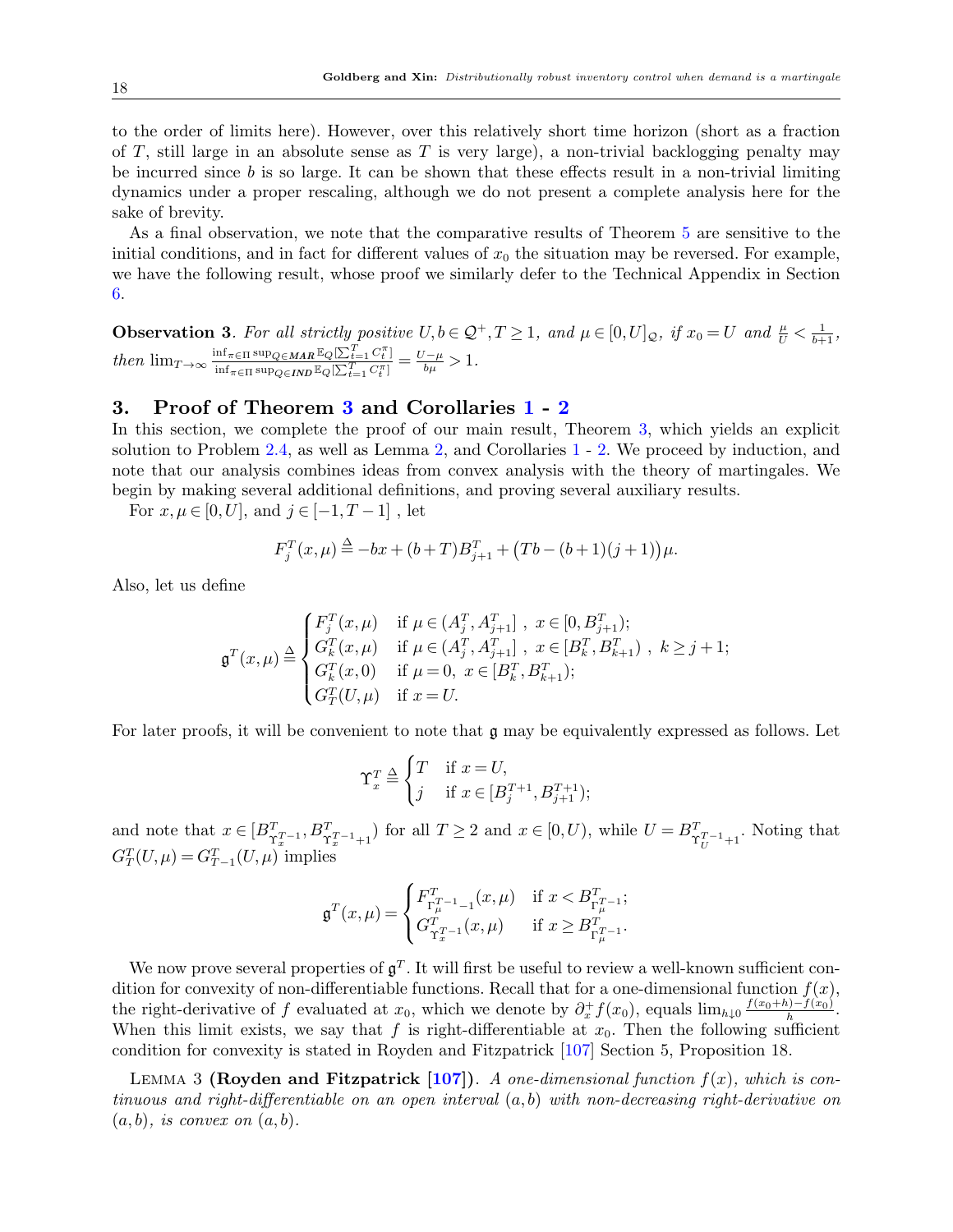Then we may derive the following properties of  $\mathfrak{g}^T$  and other relevant quantities, whose proofs we defer to the Technical Appendix in Section [6.](#page-32-6)

<span id="page-18-1"></span>LEMMA 4.  $\mathfrak{g}^T(x,d)$  is a continuous and convex function of x on  $(0,U)$ , and a right (left) continuous function of x at  $0$  (U).

<span id="page-18-4"></span>LEMMA 5.  $A_j^T < A_{j+1}^{T+1} < A_{j+1}^T$  for  $j \in [0, T-2]$ . It follows that for all  $T \geq 2$  and  $d \in [0, U]$ ,  $\Gamma_d^T \in \{\Gamma_d^{T-1}, \Gamma_d^{T-1} + 1\}.$ 

<span id="page-18-2"></span>LEMMA 6.  $\beta_d^T \in \argmin_{z \in [0, U]} \mathfrak{g}^T(z, d)$ .

To simplify various notations and concepts before completing the proof of Theorem [3,](#page-11-0) it will be useful to make several additional definitions, and prove a few more relevant preliminary results. For  $x, d \in [0, U]$ , and  $j \in [0, T]$ , let

$$
\overline{F}_j^T(x,d) \stackrel{\Delta}{=} Tx + \left( (b-1)T - bj - \frac{b+T}{A_j^T}x \right) d + \frac{b+T}{A_j^T}d^2;
$$

and for  $j \in [-1, T-1]$ , let

$$
\overline{G}_j^T(d) \stackrel{\Delta}{=} T B_{j+1}^T + (Tb - (b+1)(j+1))d.
$$

Note that  $\beta_d^T$  is monotone increasing in d, with  $\beta_0^T = 0$ , and  $\beta_U^T = U$ . It follows that for all  $x \in [0, U]$ ,

$$
z_x^T \stackrel{\Delta}{=} \inf\{d \ge 0 \quad \text{s.t.} \quad \beta_d^T \ge x - d\},
$$

is well defined,

<span id="page-18-0"></span>
$$
z_x^T \le x \quad \text{for} \quad x \in [0, U], \tag{3.8}
$$

and  $z_x^T = 0$  iff  $x = 0$ . For  $x, d \in [0, U]$ , let us define

$$
\overline{\mathfrak{g}}^T(x,d) \stackrel{\Delta}{=} \begin{cases} \overline{F}_j^T(x,d) & \text{if } d \in [0,z_x^T) \bigcap (x-B_{j+1}^T,x-B_j^T] \; , \; j \in [0,T-1]; \\ \overline{G}_j^T(d) & \text{if } d \in [z_x^T,U] \bigcap (A_j^{T+1},A_{j+1}^{T+1}] \; , \; j \in [-1,T-1]; \\ \overline{G}_{-1}^T(0) & \text{if } d=0 \; , x=0; \\ \overline{F}_{T-1}^T(U,0) & \text{if } d=0 \; , x=U. \end{cases}
$$

For later proofs, it will be convenient to note that  $\overline{g}$  may be equivalently expressed as follows.

<span id="page-18-3"></span>
$$
\overline{\mathfrak{g}}^T(x,d)=\begin{cases} \overline{F}^T_{\Upsilon^{T-1}_{x-d}}(x,d) & \text{if } d
$$

In that case, we may derive the following properties of  $\bar{\mathfrak{g}}^T(x,d)$ , whose proofs we defer to the Technical Appendix in Section [6.](#page-32-6)

LEMMA 7. For all 
$$
T \ge 1
$$
,  $x, d \in [0, U]$ ,  $\overline{\mathfrak{g}}^T(x, d) = \mathfrak{g}^T\left(\max\left(\beta_d^T, x - d\right), d\right)$ .

<span id="page-18-5"></span>LEMMA 8. For each fixed  $x \in [0, U]$ ,  $\overline{\mathfrak{g}}^T(x,d)$  is a continuous function of d on  $(0, U)$ , and a right (left) - continuous function of d at 0 (U). Also,  $\bar{\mathfrak{g}}^T(x,d)$  is a convex function of d on  $(0,z_x^T)$ , and a concave function of d on  $(z_x^T, U)$ .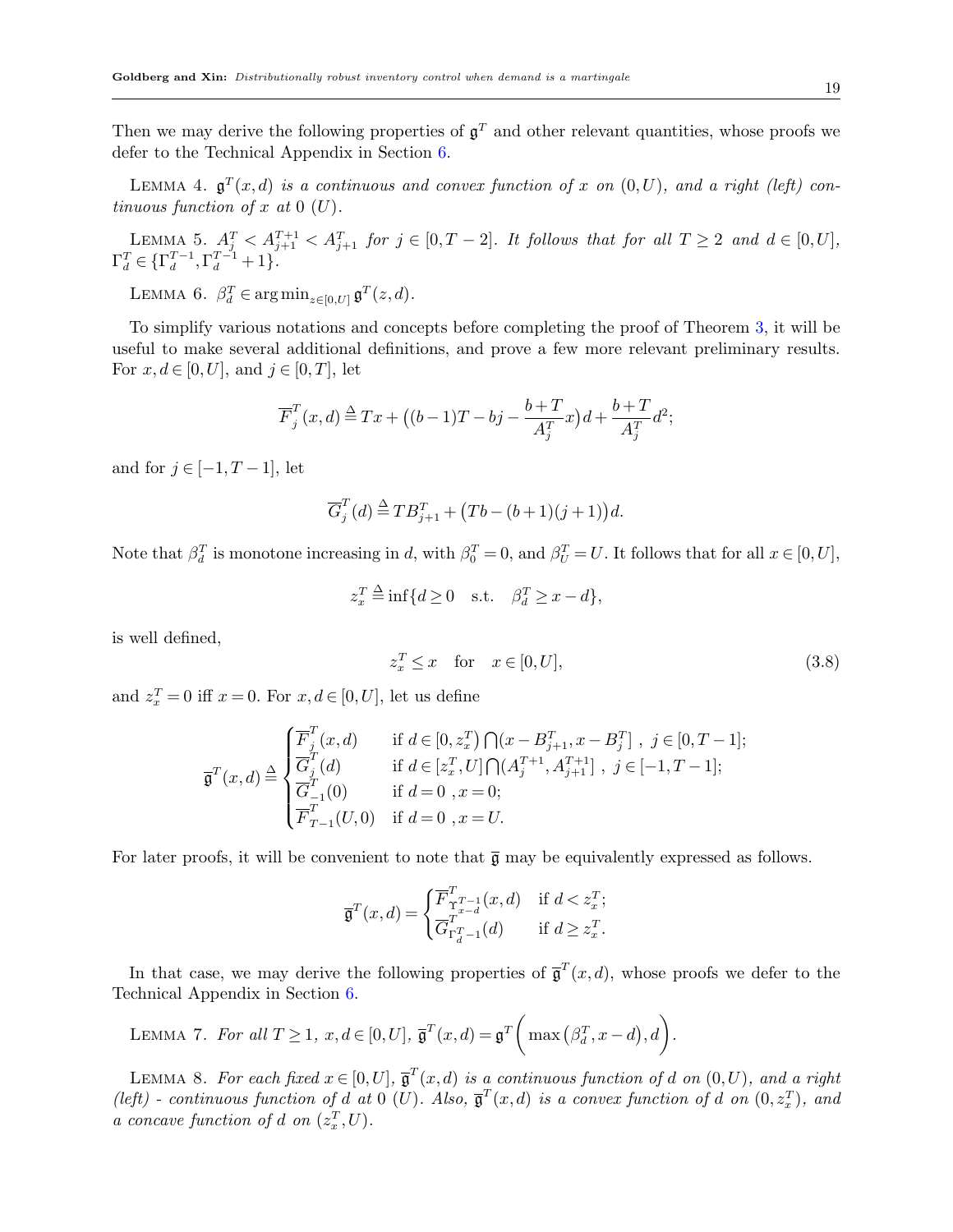Also, for  $x, d \in [0, U]$ , let us define  $\eta_d \stackrel{\Delta}{=} x-d$ ,  $\alpha_x^T \stackrel{\Delta}{=} A_{\Gamma_x^T-1}^T$ ,  $\zeta_x^T \stackrel{\Delta}{=} \Gamma_{z_x^T}^T$ ,  $\mathcal{A}_x^T \stackrel{\Delta}{=} A_{\zeta_x^T-1}^T$ ,  $\aleph_x^T \stackrel{\Delta}{=} A_{\Upsilon_x^T-1}^T$ ,

$$
f^{T}(x,d) \stackrel{\Delta}{=} b(d-x)_{+} + (x-d)_{+} + \overline{\mathfrak{g}}^{T-1}(x,d).
$$

Note that for all  $j \in [-1, T-1]$ ,

<span id="page-19-2"></span>
$$
B_{j+1}^T = \frac{j+1}{b+T} A_{j+1}^T
$$
  
\n
$$
\leq \frac{j+1}{b+j+1} A_{j+1}^T = A_j^T.
$$
\n(3.9)

Combining with [\(3.8\)](#page-18-0) and a straightforward contradiction argument, we conclude that for all  $x \in$  $[0, U]$  and  $T \geq 2$ ,

<span id="page-19-6"></span>
$$
\Upsilon_x^T \ge \Gamma_x^T \ge \zeta_x^T \quad , \quad \text{and} \quad \aleph_x^T \ge \alpha_x^T \ge \mathcal{A}_x^T. \tag{3.10}
$$

In that case, we may derive the following structural properties of  $f^T$ , whose proofs we defer to the Technical Appendix in Section [6.](#page-32-6)

<span id="page-19-0"></span>LEMMA 9. For each fixed  $x \in [0, U]$ ,  $f^T(x,d)$  is a continuous function of d on  $(0, U)$ , and a right (left) - continuous function of d at 0 (U). Also, for all  $j \in [-1, T-2]$ ,  $f^{T}(x,d)$  is a convex function of d on  $(A_j^T, A_{j+1}^T)$ . Furthermore,  $f^T(x,d)$  is a convex function of d on  $(0, A_x^T)$ , and a concave function of d on  $(\alpha_x^T, U)$ .

We now introduce one last preliminary result, which will provide a mechanism for certifying a distribution as the solution to a given distributionally robust optimization problem, whose proof we again defer to the Technical Appendix in Section [6.](#page-32-6)

<span id="page-19-1"></span>LEMMA 10. Suppose  $f : [0, U] \to \mathbb{R}$  is any bounded real-valued function with domain  $[0, U]$ . Suppose  $0 \le L \le \mu < R \le U$ , and the linear function  $\eta(d) \stackrel{\Delta}{=} \frac{f(R)-f(L)}{B-L}$  $\frac{R-1}{R-L}d + \frac{Rf(L)-Lf(R)}{R-L}$  $\frac{L(-L-1) - L}{R-L}$ , *i.e.* the line intersecting f at the points L and R, satisfies  $\eta(d) \geq f(d)$  for all  $d \in [0, U]$ , i.e. lies above f on [0, U]. Then the measure q s.t.  $q(L) = \frac{R-\mu}{R-L}$ ,  $q(R) = \frac{\mu-L}{R-L}$ , belongs to  $\arg \max_{Q \in \mathfrak{M}(\mu)} \mathbb{E}_Q[f(D)]$ .

With all of the above notations, definitions, and preliminary results in place, we now proceed with the proof of Theorem [3,](#page-11-0) which will follow from the following result.

<span id="page-19-4"></span>THEOREM 7. For all  $x, d \in [0, U]_{\mathcal{Q}}$  and  $T \geq 1$ ,  $\mathfrak{g}^T(x,d) = \hat{g}^T(x,d)$ , and  $\mathfrak{q}^T_{x,d} \in \hat{Q}^T(x,d)$ .

*Proof:* We proceed by induction, beginning with the base case  $T = 1$ . It follows from Observation [2](#page-14-1) that for all  $x, \mu \in [0, U]_{\mathcal{Q}}, \ \Gamma_\mu^0 = \Upsilon_x^0 = B_{\Gamma_\mu^0}^1 = 0, \Gamma_\mu^1 = I(\mu > \frac{U}{b+1}), \beta_\mu^1 = U \times I(\mu > \frac{U}{b+1}), \mathfrak{g}^1(x, \mu) =$  $G_0^1(x,\mu) = (1 - \frac{b+1}{U})$  $\frac{+1}{U}\mu)x + b\mu$ , and  $\mathfrak{q}_{x,\mu}^1(0) = 1 - \frac{\mu}{U}$  $\frac{\mu}{U}$ ,  $\mathfrak{q}^1_{x,\mu}(U) = \frac{\mu}{U}$ . The desired result then follows directly from the results of Shapiro [\[115\]](#page-31-0), and we omit the details.

Now, suppose that the result is true for all  $s \in [1, T-1]$  for some  $T \geq 2$ . We now prove that the results hold also for T. It follows from the induction hypothesis, and Lemmas [4,](#page-18-1) [6,](#page-18-2) and [7](#page-18-3) that for all  $x, d \in [0, U]_{\mathcal{Q}},$ 

<span id="page-19-5"></span>
$$
\hat{V}^{T-1}(x,d) = \mathfrak{g}^{T-1}\left(\max\left(\beta_d^{T-1},x\right),d\right) , \quad \hat{V}^{T-1}(x-d,d) = \overline{\mathfrak{g}}^{T-1}(x,d) , \text{ and } \hat{f}^{T}(x,d) = \mathfrak{f}^{T}(x,d). \tag{3.11}
$$

From definitions, to prove the desired induction, it thus suffices to demonstrate that

<span id="page-19-3"></span>
$$
\mathfrak{g}^T(x,d) = \sup_{Q \in \mathfrak{M}(d)} \mathbb{E}_Q[\mathfrak{f}^T(x,D)] \quad , \quad \text{and} \quad \mathfrak{q}^T_{x,d} \in \underset{Q \in \mathfrak{M}(d)}{\arg \max} \mathbb{E}_Q[\mathfrak{f}^T(x,D)]. \tag{3.12}
$$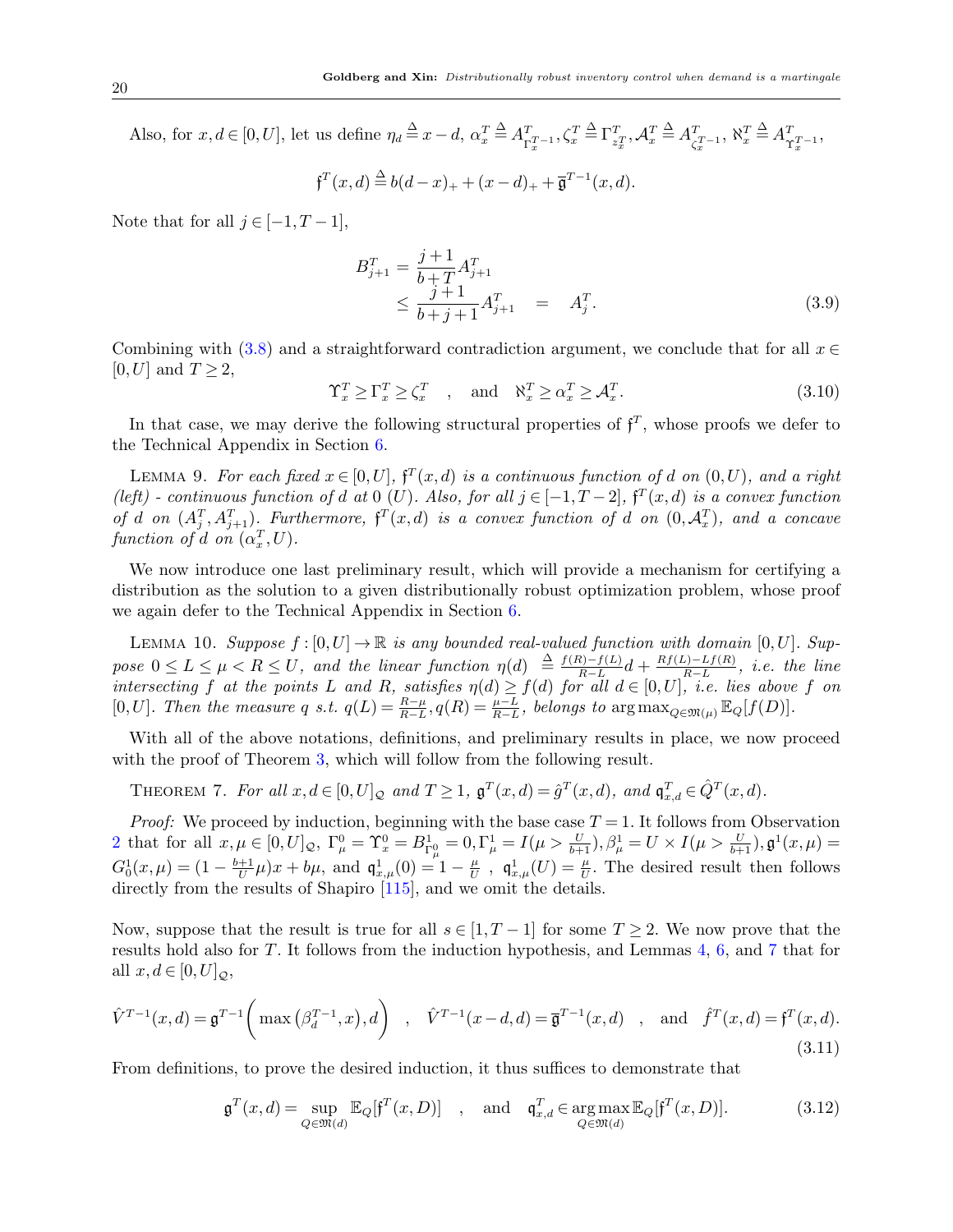We now use Lemma [9](#page-19-0) to explicitly construct (for each fixed value of x) a family F of lines  $\{L_i\}$ , s.t. each line  $L_i$  lies above  $f^T(x,d)$  for all  $d \in [0,U]$ , each line  $L_i$  intersects  $f^T(x,d)$  at exactly two points  $p_i^1, p_i^2$ , and for each  $\mu \in [0, U]$  there exists  $L_i \in \mathcal{F}$  s.t.  $\mu \in [p_i^1, p_i^2]$ . Our construction will ultimately allow us to apply Lemma [10,](#page-19-1) explicitly solve the distributionally robust optimization problem  $\sup_{Q \in \mathfrak{M}(d)} \mathbb{E}_Q[f^T(x, D)]$ , and complete the proof. We begin by explicitly constructing the family of lines  $\mathcal{F}$ . For  $d \in \mathbb{R}$ , let us define

$$
\mathcal{K}^T(x,d) \stackrel{\Delta}{=} \frac{\mathfrak{f}^T(x, \aleph_x^T) - Tx}{\aleph_x^T} d + Tx;
$$

and for  $j \in [-1, T-2]$ ,

$$
\mathcal{L}_j^T(x,d) \stackrel{\Delta}{=} \frac{f^T(x,A_{j+1}^T) - f^T(x,A_j^T)}{A_{j+1}^T - A_j^T}d + \frac{A_{j+1}^T f^T(x,A_j^T) - A_j^T f^T(x,A_{j+1}^T)}{A_{j+1}^T - A_j^T}.
$$

Noting that  $\overline{F}_i^{T-1}$  $j^{T-1}(x,0) = (T-1)x$  for all j, it follows from Lemma [7](#page-18-3) that

<span id="page-20-1"></span><span id="page-20-0"></span>
$$
\mathfrak{f}^T(x,0) = Tx.\tag{3.13}
$$

It may be easily verified, using  $(3.13)$ , that  $\mathcal{K}^T$  defines the unique line passing through the  $(x, y)$  coordinates  $(0, f^T(x, 0))$  and  $(\aleph_x^T, f^T(x, \aleph_x^T))$ ; and  $\mathcal{L}_j^T$  defines the unique line passing through the  $(x, y)$ co-ordinates  $(A_j^T, \mathfrak{f}^T(x, A_j^T))$  and  $(A_{j+1}^T, \mathfrak{f}^T(x, A_{j+1}^T))$ . Then we have the following result, showing that  $\mathcal{K}^T$  lies above  $f^T$ , and that  $\mathcal{L}^T_\ell$  lies above  $f^T$  for certain values of  $\ell$ , whose proof we defer to the Technical Appendix in Section [6.](#page-32-6)

LEMMA 11. For each fixed  $x \in [0, U]$ ,  $\mathcal{K}^T(x,d) \geq \mathfrak{f}^T(x,d)$  for all  $d \in [0, U]$ . Also, for all  $\ell \in$  $[\Upsilon_x^{T-1}, T-2], \mathcal{L}_{\ell}^{T}(x,d) \geq \mathfrak{f}^{T}(x,d)$  for all  $d \in [0, U].$ 

That  $\mathfrak{q}_{x,d}^T \in \arg \max_{Q \in \mathfrak{M}(d)} \mathbb{E}_Q[f^T(x,D)]$  follows from Lemmas [10](#page-19-1) and [11,](#page-20-1) definitions, and a straightforward case analysis, the details of which we omit. We now prove that  $\mathfrak{g}^T(x,d)$  $\sup_{Q \in \mathfrak{M}(d)} \mathbb{E}_Q[f^T(x,D)]$ , and proceed by a case analysis. Let  $j = \Gamma_d^{T-1}$  and  $k = \Upsilon_x^{T-1}$ . First, suppose  $d \in [0, A_k^T]$ . In light of Lemmas [10](#page-19-1) and [11,](#page-20-1) in this case it suffices to demonstrate that

<span id="page-20-2"></span>
$$
\mathfrak{g}^T(x,d) = \mathcal{K}^T(x,d). \tag{3.14}
$$

In this case, the left-hand side of  $(3.14)$  equals

<span id="page-20-3"></span>
$$
G_k^T(x,d) = (T - \frac{b+T}{A_k^T}d)x + (T - k)bd.
$$
\n(3.15)

Alternatively, from  $(6.59)$ , the right-hand side of  $(3.14)$  equals

<span id="page-20-4"></span>
$$
(b(T-k) - \frac{(b+T)x}{A_k^T})d + Tx.
$$
\n(3.16)

Noting that  $(3.15)$  equals  $(3.16)$  completes the proof in this case.

Alternatively, suppose  $d > A_k^T$ . In this case it suffices to demonstrate that

<span id="page-20-5"></span>
$$
\mathfrak{g}^T(x,d) = \mathcal{L}_{j-1}^T(x,d). \tag{3.17}
$$

Note that the left-hand side of  $(3.17)$  equals

<span id="page-20-6"></span>
$$
F_{j-1}^T(x,d) = -bx + (b+T)B_j^T + (Tb - (b+1)j)d.
$$
\n(3.18)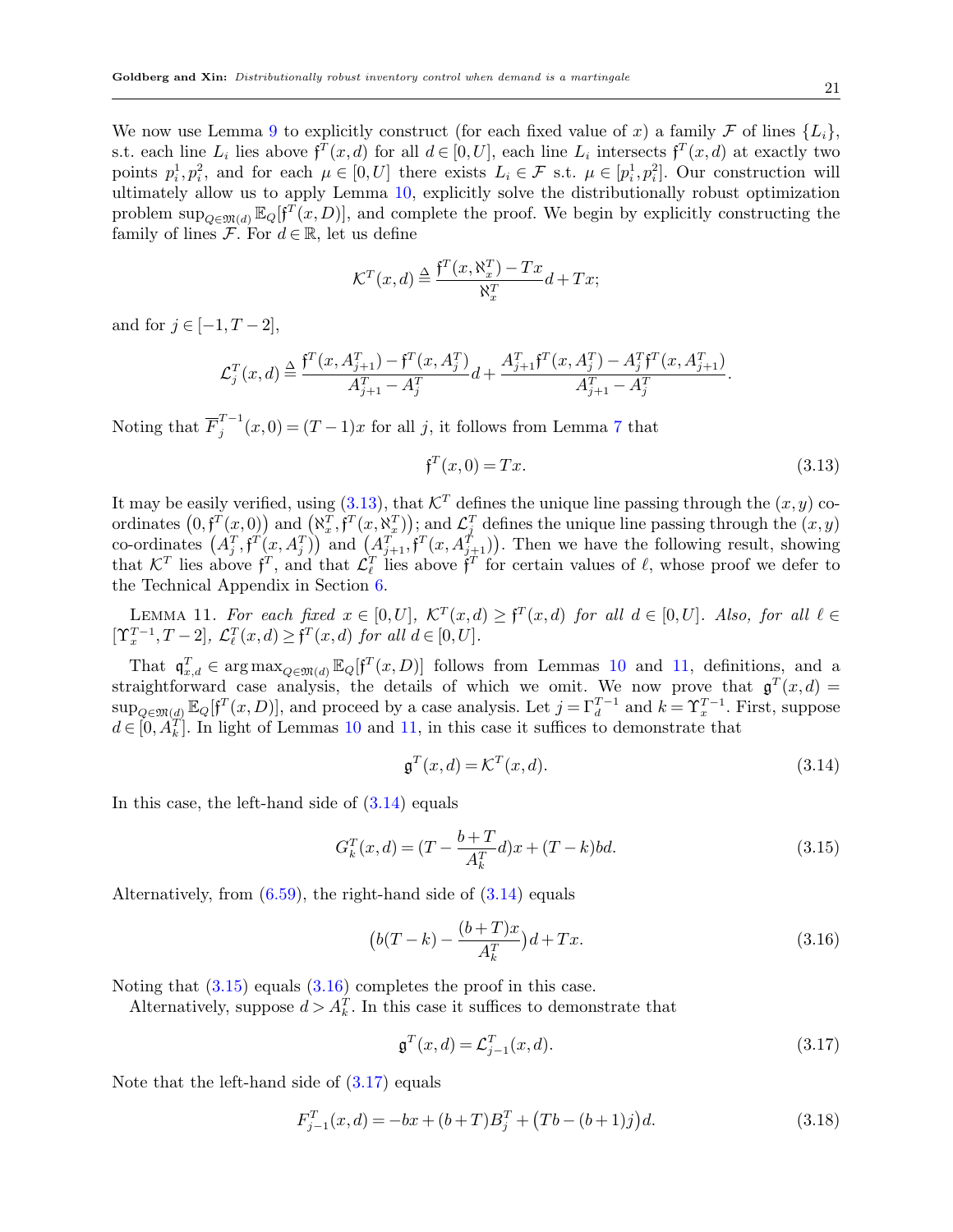Alternatively, it follows from  $(3.8)$  and  $(3.9)$  that the right-hand side of  $(3.17)$  equals

<span id="page-21-0"></span>
$$
\frac{f^T(x, A_j^T) - f^T(x, A_{j-1}^T)}{A_j^T - A_{j-1}^T} d + \frac{A_j^T f^T(x, A_{j-1}^T) - A_{j-1}^T f^T(x, A_j^T)}{A_j^T - A_{j-1}^T}
$$
\n
$$
= b(d-x) + \frac{\overline{G}_{j-1}^{T-1}(A_j^T) - \overline{G}_{j-2}^{T-1}(A_{j-1}^T)}{A_j^T - A_{j-1}^T} d + \frac{A_j^T \overline{G}_{j-2}^{T-1}(A_{j-1}^T) - A_{j-1}^T \overline{G}_{j-1}^{T-1}(A_j^T)}{A_j^T - A_{j-1}^T}.
$$
\n(3.19)

We now simplify [\(3.19\)](#page-21-0). Note that  $\overline{G}_{i-1}^{T-1}$  $T^{-1}_{j-1}(A_j^T) - \overline{G}_{j-2}^{T-1}$  $j^{-1}_{j-2}(A_{j-1}^T)$  equals

<span id="page-21-1"></span>
$$
(T-1)(B_j^{T-1} - B_{j-1}^{T-1}) + ((T-1)b - (b+1)j)(A_j^T - A_{j-1}^T) - (b+1)A_{j-1}^T
$$
  
= 
$$
((T-1)b - (b+1)j)(A_j^T - A_{j-1}^T) + (T-1)\left(\frac{j}{T-1}A_j^T - \frac{j-1}{T-1}A_{j-1}^T\right) - (b+1)A_{j-1}^T
$$
  
= 
$$
((T-1)b - (b+1)j)(A_j^T - A_{j-1}^T),
$$
 (3.20)

and  $A_j^T \overline{G}_{j-2}^{T-1}$  $_{j-2}^{T-1}(A_{j-1}^{T}) - A_{j-1}^{T}\overline{G}_{j-1}^{T-1}$  $j_{-1}^{I-1}(A_j^T)$  equals

<span id="page-21-2"></span>
$$
(T-1)\left(A_j^T B_{j-1}^{T-1} - A_{j-1}^T B_j^{T-1}\right) + (b+1)A_{j-1}^T A_j^T
$$
  
= 
$$
(T-1)\left(A_j^T A_{j-1}^T \frac{j-1}{T-1} - A_{j-1}^T A_j^T \frac{j}{T-1}\right) + (b+1)A_{j-1}^T A_j^T
$$
  
= 
$$
b A_{j-1}^T A_j^T = j A_j^T \left(A_j^T - A_{j-1}^T\right).
$$
 (3.21)

Plugging  $(3.20)$  and  $(3.21)$  into  $(3.19)$ , and comparing to  $(3.18)$ , completes the proof of  $(3.12)$ , and the desired induction.  $\Box$ 

With Theorem [7](#page-19-4) in hand, we now complete the proof of our main result Theorem [3,](#page-11-0) as well as Corollaries [1](#page-12-0) and [2.](#page-12-1)

Proof: [Proof of Theorem [3\]](#page-11-0) Lemma [2](#page-9-1) follows from Theorem [7](#page-19-4) and Lemmas [4](#page-18-1) and [6,](#page-18-2) and it follows from definitions and a straightforward case analysis (the details of which we omit) that  $\mathrm{Opt}_{\mathbf{MAR}}^T(\mu, U, b) = \mathfrak{g}^T(\beta_{\mu}^T, \mu)$ . Theorem [3](#page-11-0) then follows by combining Lemmas [4](#page-18-1) and [6](#page-18-2) with Theorem [7,](#page-19-4)  $(3.11)$ , Lemma [2,](#page-9-1) and Theorem [2.](#page-10-1)  $\square$ 

*Proof:* [Proof of Corollaries [1](#page-12-0) and [2\]](#page-12-1) First, note that if  $\Gamma_{\mu}^{T} = T$ , then  $\chi_{\text{MAR}}^{T}(\mu, U, b) = B_{T}^{T} = T$  $A_{T-1}^T = X_1^T = D_1^T = U$ , proving the desired result in this case. Next, suppose  $\Gamma_{\mu}^T \leq T-1$ . In light of the definitions of  $X_t^T$  and  $D_t^T$ , i.e. [\(2.7\)](#page-11-1), the already established monotonicities of  $\{A_j^T, j \in$  $[-1, T-1]$ } and  $\{B_j^T, j \in [-1, T]\}$ , and the martingale property, it suffices to establish that for all  $t \in$  $[1,\Lambda^T]$ : 1.  $\chi_{\text{MAR}}^{T+1-t}(\tilde{D}_{t-1}^T,U,b) = X_t^T$ , 2.  $\exists j \in [-1, T-1], k \geq j+1$  s.t.  $D_{t-1}^T \in (A_j^{T+1-t}, A_{j+1}^{T+1-t}], X_t^T \in$  $[B_k^{T+1-t}, B_{k+1}^{T+1-t}), A_k^{T+1-t} = D_t^T.$ 

First, suppose  $t = 1$ . In this case,  $D_{t-1}^T = \mu \in (A_{\Gamma_{\mu}^{T-1} - 1}^T, A_{\Gamma_{\mu}^{T-1}}^T]$ ,

$$
\chi_{\mathbf{MAR}}^{T+1-t}(D_{t-1}^T, U, b) = \chi_{\mathbf{MAR}}^T(\mu, U, b) = B_{\Gamma_{\mu}^T}^T = X_t^T,
$$

and  $D_t^T = A_{\Gamma_{\mu}^T}^T$ . Note that since  $A_j^{\tau}$  is monotone decreasing in  $\tau$ , it follows that  $\Gamma_{\mu}^{\tau}$  is monotone increasing in  $\tau$ , and thus  $\Gamma_{\mu}^{T} \geq \Gamma_{\mu}^{T-1}$ . Thus we find that 1. holds, and 2. holds with  $j = \Gamma_{\mu}^{T-1} - 1$ ,  $k =$  $\Gamma_\mu^T.$ 

Next, suppose  $t \in [2, \Lambda^T]$ . In this case,  $D_{t-1}^T = z \stackrel{\Delta}{=} A_{\Gamma_{\mu}^T}^{T+2-t}$ . Note that

<span id="page-21-3"></span>
$$
z \in (A_{\Gamma_{\mu}^{T} - 1}^{T + 2 - t}, A_{\Gamma_{\mu}^{T}}^{T + 2 - t}],
$$
\n(3.22)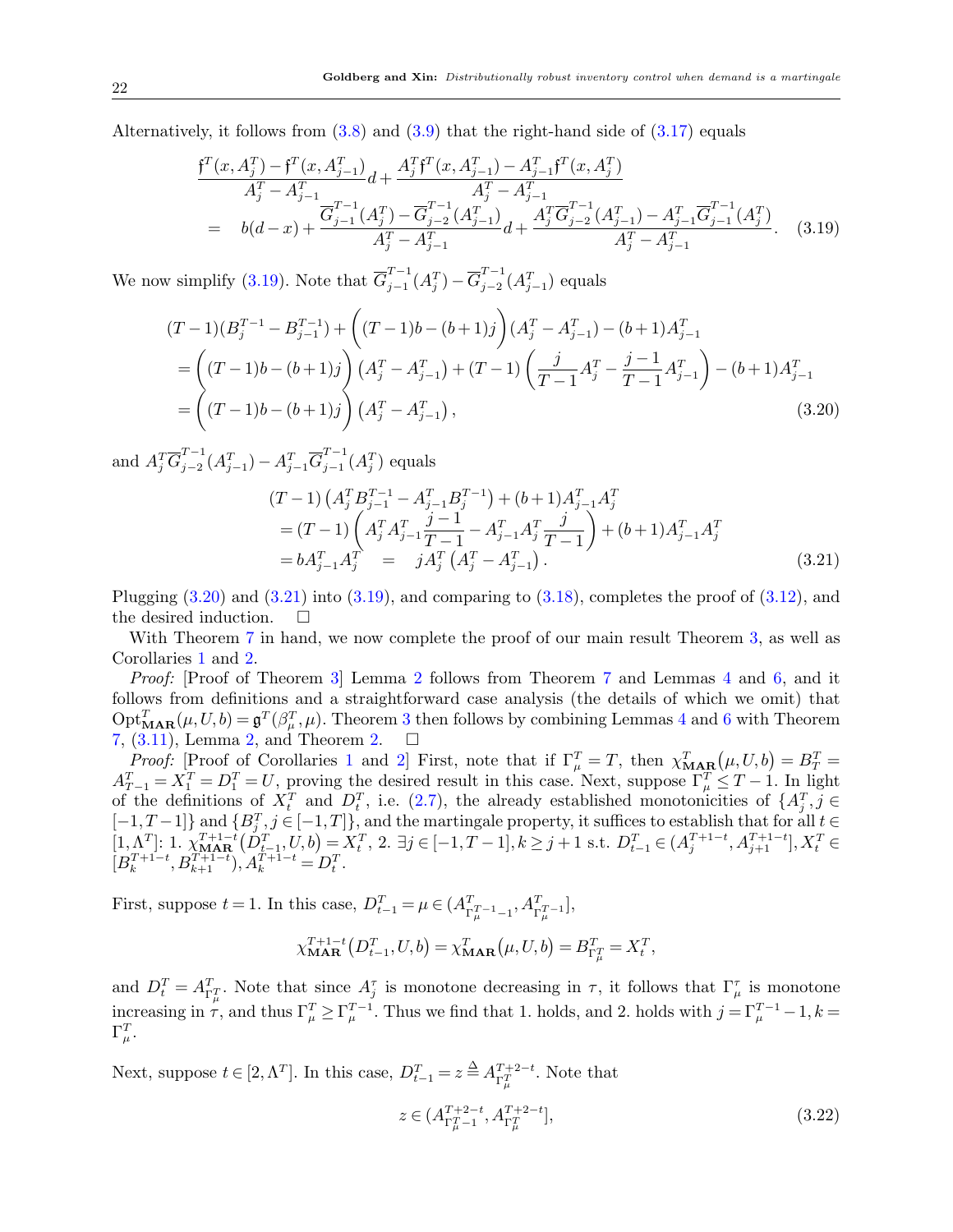and thus  $\Gamma_z^{T+1-t} = \Gamma_{\mu}^T$ . Furthermore,

$$
\chi^{T+1-t}_{\mathbf{MAR}}\left(D_{t-1}^T,U,b\right) = B^{T+1-t}_{\Gamma_x^{T+1-t}} = B^{T+1-t}_{\Gamma_u^{T}} = X_t^T.
$$

In addition, the fact that  $A_j^{\tau}$  is monotone decreasing in  $\tau$  and monotone increasing in j, combined with  $(3.22)$ , implies that  $z \in (A_{j'-1}^{T+1-t}, A_{j'}^{T+1-t}]$  for some  $j' \leq \Gamma_{\mu}^T$ . Thus we find that 1. holds, and 2. holds with  $j = j' - 1$ ,  $k = \Gamma_{\mu}^{T}$ , completing the proof.  $\square$ 

# <span id="page-22-0"></span>4. Asymptotic analysis and proof of Theorem [4](#page-14-0)

In this section, we complete the proof of Theorem [4,](#page-14-0) and begin with a lemma which asserts the (uniform) convergence of several one-dimensional functions to appropriate limits. As all of these convergences follow from repeated application of elementary bounds such as Taylor's Inequality for the exponential function, and the continuous differentiability of all relevant functions over appropriate domains, we omit the details. For  $\alpha \in [0,1)$ , let  $f(\alpha) \stackrel{\Delta}{=} b(1-\alpha)^{b-1}$ , where we note that  $f(\alpha) = Z^{\infty}(\alpha)$  for  $\alpha \in [0, \Lambda^{\infty})$ .

LEMMA 12. For all  $\mu \in (0, U)$ ,

<span id="page-22-1"></span>
$$
\lim_{T \to \infty} (T^{-1} \Gamma_{\mu}^{T}) = \gamma^{\frac{1}{b}} \quad , \quad \lim_{T \to \infty} A_{\Gamma_{\mu}^{T}}^{T+1} = \mu \quad , \quad \lim_{T \to \infty} (T^{-1} \Lambda^{T}) = \Lambda^{\infty};
$$

 $\limsup_{T\to\infty} \sup_{t\in[1,\Lambda]}$  $t\in[1,\Lambda^T]$  $|X_t^T - X_{\frac{t}{T}}^{\infty}| = \limsup_{T \to \infty} \sup_{t \in [1, \Lambda]}$  $t\in[1,\Lambda^T]$  $|D_t^T - D_{\frac{t}{T}}^{\infty}| = \limsup_{T \to \infty} \sup_{t \in [1, \Lambda^T]}$  $t\in[1,\Lambda^T-1]$  $|TZ^T(t)-f(\frac{t}{\sigma})|$  $\frac{c}{T}$ )| = 0.

For all  $T \geq 1, \alpha \geq 0$ , let  $m_{\alpha}(T) \triangleq \min(|\alpha T|, \Lambda^T - 1)$ , and  $m_{\alpha} \triangleq \min(\alpha, \Lambda^{\infty})$ . For  $\alpha_1, \alpha_2 \geq 0$  s.t.  $\alpha_1 < m_{\alpha_2}$ , let us define  $X_{\alpha_1,\alpha_2}^T \triangleq X_{Z^T}^T I(|\alpha_1 T| + 1 \leq Z^T \leq m_{\alpha_2}(T)),$  and  $X_{\alpha_1,\alpha_2}^{\infty} \triangleq X_{Z^{\infty}}^{\infty} I(\alpha_1 \leq Z^{\infty} <$  $m_{\alpha_2}$ ). Also, for  $\mu \in (0, U)$ , note that f is continuous on  $[0, \Lambda^{\infty}]$ , and let  $\overline{\mathbf{f}} \triangleq \sup_{\alpha \in [0, \Lambda^{\infty}]} \mathbf{f}(\alpha) < \infty$ . In light of Lemma [12,](#page-22-1) it follows that

<span id="page-22-3"></span>
$$
\limsup_{T \to \infty} \sup_{t \in [1, \Lambda^T - 1]} \left( T \mathcal{Z}^T(t) \right) = \overline{\mathbf{f}}.\tag{4.23}
$$

Let us also recall that  $X^{\infty}$  and  $D^{\infty}$  are continuous and strictly increasing on [0,  $\Lambda^{\infty}$ ].

Before embarking on the proof of Theorem [4,](#page-14-0) it will be useful to first establish the weak convergence of  $X_{\alpha_1,\alpha_2}^T$  to  $X_{\alpha_1,\alpha_2}^{\infty}$ .

LEMMA 13. For  $\mu \in (0, U), \alpha_1, \alpha_2 \ge 0$  s.t.  $\alpha_1 < m_{\alpha_2}$ ,  $X_{\alpha_1, \alpha_2}^T$  converges weakly to  $X_{\alpha_1, \alpha_2}^{\infty}$ . Furthermore, for any bounded uniformly continuous function  $H : [0, U] \to \mathbb{R}$ ,

<span id="page-22-4"></span><span id="page-22-2"></span>
$$
\lim_{T \to \infty} \sum_{k=\lfloor \alpha_1 T \rfloor + 1}^{m_{\alpha_2}(T)} H\left(X_k^T\right) \mathcal{Z}(k) = \int_{\alpha_1}^{m_{\alpha_2}} H\left(X_z^{\infty}\right) \mathbf{f}(z) dz.
$$
 (4.24)

Proof: By the Portmanteau Theorem (cf. Theorem 2.1 in Billingsley [\[26\]](#page-28-20)), to prove weak con-vergence, it suffices to demonstrate [\(4.24\)](#page-22-2). Let  $\overline{H}$  denote an upper bound for |H|. It follows from Lemma [12,](#page-22-1) [\(4.23\)](#page-22-3), and the fact that  $|ab-cd| \leq |a+c||b-d|+|b+d||a-c|$  that for any  $\epsilon > 0$ , there exists  $T_{\epsilon} < \infty$  s.t. for all  $T \geq T_{\epsilon}$ , and  $k \in [\lfloor \alpha_1 T \rfloor + 1, m_{\alpha_2}(T)],$ 

$$
\left|H\left(X_k^T\right)\left(T\mathcal{Z}(k)\right)-H(X_{\frac{k}{T}}^{\infty})\mathbf{f}(\frac{k}{T})\right|\leq 2\overline{H}\epsilon+4\overline{\mathbf{f}}\sup_{k\in[\lfloor\alpha_1T\rfloor+1,m_{\alpha_2}(T)]}|H\left(X_k^T\right)-H(X_{\frac{k}{T}}^{\infty})\right|.
$$

It follows from Lemma [12](#page-22-1) that there similarly exists  $T_{1,\epsilon} < \infty$  s.t. for all  $T \geq T_{1,\epsilon}$ ,  $\sup_{k\in[\lfloor\alpha_1T\rfloor+1,m_{\alpha_2}(T)]}|X_k^T - X_{\frac{k}{T}}^{\infty}| < \epsilon$ . Combining the above with the fact that H is uniformly continuous implies that for any  $\epsilon > 0$ , there exists  $T_{2,\epsilon} < \infty$  s.t. for all  $T \geq T_{2,\epsilon}$ ,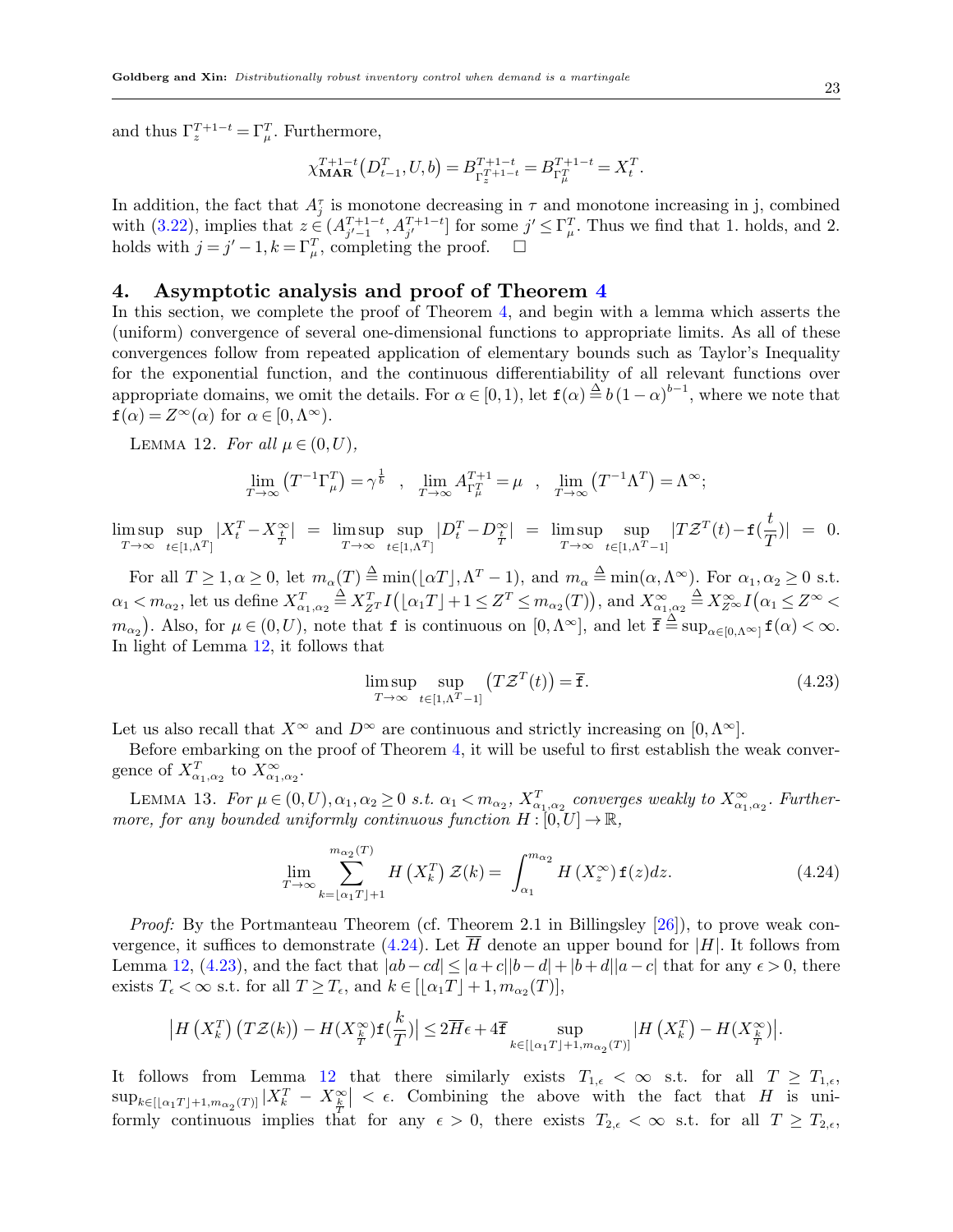$\sup_{k \in [\lfloor \alpha_1 T \rfloor + 1, m_{\alpha_2}(T)]} \left| H\left(X_k^T\right) \left(T \mathcal{Z}(k) \right) - H(X_{\frac{k}{T}}^{\infty}) \mathbf{f}(\frac{k}{T}) \right|$  $\left| \frac{k}{T} \right|$  <  $\epsilon$ . Thus for any  $\epsilon > 0$ , there exists  $T_{3,\epsilon}$  <  $\infty$  s.t. for all  $T \geq T_{3,\epsilon}$ ,  $T^{-1}\sum_{k=\lfloor\alpha_1T\rfloor+1}^{m_{\alpha_2}(T)}H\left(X_k^T\right)\left(T{\cal Z}(k)\right)-T^{-1}\sum_{k=\lfloor\alpha_1T\rfloor+1}^{m_{\alpha_2}(T)}H(X_{\frac{k}{T}}^{\infty}){\bf f}\big(\frac{k}{T}\big)$  $\frac{k}{T}$ )  $< \epsilon$ . Not- $\lim_{T\to\infty} T^{-1} \sum_{k=\lfloor \alpha_1 T \rfloor+1}^{m_{\alpha_2}(T)} H(X_{\frac{k}{T}}^{\infty}) \mathbf{f}(\frac{k}{T})$  $\frac{k}{T}$ ) =  $\int_{\alpha_1}^{m_{\alpha_2}} H(X_z^{\infty}) \mathbf{f}(z) dz$ completes the proof.  $\square$ 

We now complete the proof of Theorem [4,](#page-14-0) and proceed by the standard path of demonstrating appropriate notions of tightness and convergence of finite-dimensional distributions. We begin by providing some additional background regarding the space  $D([0,1], \mathbb{R}^k)$  and associated notions of weak convergence. Recall that the space  $D([0,1], \mathbb{R}^k)$  contains all functions  $x:[0,1] \to \mathbb{R}^k$  that are right-continuous in  $[0, 1)$  and have left-limits in  $(0, 1]$  (i.e. cadlag on  $[0, 1]$ ). Given such a cadlag function  $x = (x_1, ..., x_k) : [0,1] \to \mathbb{R}^k$ , let  $||x_j|| \triangleq \sup_{t \in [0,1]} |x_j(t)|$ , and  $||x|| \triangleq \sum_{j=1}^k ||x_j||$ . Given a set  $\{\alpha_i\}_{i=0}^m$  satisfying  $0 = \alpha_0 < \alpha_1 < \ldots < \alpha_m = 1$ , we say that  $\{\alpha_i\}_{i=0}^m$  is  $\delta$ -sparse if  $\min_{1 \le i \le m} (\alpha_i \alpha_{i-1}$ ) ≥  $\delta$ . Let  $S_{\delta,m}$  denote the collection of all such  $\delta$ -sparse sets consisting of exactly m points. Given x which is cadlag on [0, 1] and  $\delta \in (0,1)$ , let

$$
w_x(\delta) \stackrel{\Delta}{=} \inf_{m \in Z^+, \{\alpha_i\} \in S_{\delta,m}} \max_{1 \le i \le m} \left( \sum_{j=1}^k \sup_{\alpha, \alpha' \in [\alpha_{i-1}, \alpha_i)} |x_j(\alpha) - x_j(\alpha')| \right),
$$

where the infimum extends over all  $\delta$ -sparse sets  $\{\alpha_i\}$  of all possible finite lengths (i.e. values of m), where we note that one must only consider values of m which are at most  $\lceil \delta^{-1} \rceil + 1$ . Let us recall the following necessary and sufficient conditions for tightness in the space  $D([0,1], \mathbb{R}^k)$ .

LEMMA 14 (Theorem 13.2, Billingsley [\[26\]](#page-28-20)). A sequence of probability measures  $\{P_T\}_{T\geq 1}$ on the space  $D([0,1], \mathbb{R}^k)$  under the  $J_1$  topology is tight if and only if the following conditions hold:

<span id="page-23-1"></span><span id="page-23-0"></span>
$$
\lim_{a \to \infty} \limsup_{T \to \infty} P_T \left( ||x|| \ge a \right) = 0; \tag{4.25}
$$

<span id="page-23-2"></span>For all 
$$
\epsilon > 0
$$
,  $\lim_{\delta \to 0} \limsup_{T \to \infty} P_T(w_x(\delta) \ge \epsilon) = 0.$  (4.26)

We now use Lemma [14](#page-23-0) to prove tightness of the sequence  $\{\mathcal{M}^T(\alpha)_{0\leq \alpha\leq 1}, T\geq 1\}$ , by verifying  $(4.25)$ and [\(4.26\)](#page-23-2).

<span id="page-23-5"></span>LEMMA 15. For  $\mu \in (0, U)$ ,  $\{ \mathcal{M}^T(\alpha)_{0 \leq \alpha \leq 1}, T \geq 1 \}$  is tight in  $D([0, 1], \mathbb{R}^2)$ .

*Proof:* [\(4.25\)](#page-23-1) follows immediately from the fact that  $\mathcal{M}^T(\alpha)$  is supported on  $[0, U]^2$  w.p.1 for all  $\alpha \in [0,1], T \ge 1$ . Let us prove [\(4.26\)](#page-23-2). Recall from Corollary [2](#page-12-1) that we may construct r.v.s  $Z<sup>T</sup>, Y<sup>T</sup>$ on the same probability space as  $\mathcal{M}^T$  s.t. the properties outlined in Corollary [2](#page-12-1) hold. It follows from Lemma [12,](#page-22-1) and the Riemann integrability of f, that there exists  $\delta_0 > 0$  s.t. for all  $\delta \in (0, \delta_0)$ , and  $\delta' \in (0, \delta)$ , there exists  $T_{\delta'}$  s.t. for all  $T \geq T_{\delta'}$ ,

<span id="page-23-3"></span>
$$
\sup_{t\in[1,\Lambda^T]}|X_t^T - X_{\frac{t}{T}}^{\infty}| < \delta' \quad , \quad \sup_{t\in[1,\Lambda^T]}|D_t^T - D_{\frac{t}{T}}^{\infty}| < \delta' \quad , \quad |\mathbb{P}(\frac{Z^T}{T} \le \delta) - \int_0^\delta \mathbf{f}(z) \, dz| < \delta'. \tag{4.27}
$$

Note that  $X^{\infty}, D^{\infty}, \mathbf{f}$  are continuously differentiable on  $[0, \Lambda^{\infty} + \epsilon_0]$  for some  $\epsilon_0 > 0$ . Let  $\overline{D} \stackrel{\Delta}{=}$  $32(1+\sup_{0\leq x\leq \Lambda^{\infty}+\epsilon_0} \max(|\frac{d}{dx}D_x^{\infty}|,|\frac{d}{dx}X_x^{\infty}|,|\frac{d}{dx}f|)).$  Also note that Lemma [12](#page-22-1) implies that  $\{Y^T,T\geq 0\}$ 1} converges weakly to the r.v. which equals  $U$  w.p.1.

It thus follows from [\(4.27\)](#page-23-3) and the triangle inequality that for all  $\delta \in (0, \delta_0)$ , there exists  $T_{\delta}$  s.t. for all  $T \geq T_{\delta}$ ,

<span id="page-23-4"></span>
$$
\sup_{\substack{0 \le \alpha_1 \le \alpha_2 \le 1 \\ |\alpha_2 T| \le \Lambda^T \\ |\alpha_1 - \alpha_2| \le 2\delta}} \max\left( \left| X_{\lfloor \alpha_2 T \rfloor}^T - X_{\lfloor \alpha_1 T \rfloor}^T \right|, \left| D_{\lfloor \alpha_2 T \rfloor}^T - D_{\lfloor \alpha_1 T \rfloor}^T \right| \right) \le \overline{D}\delta \quad , \quad |X_{\Lambda^T}^T - U| \le \overline{D}\delta, \tag{4.28}
$$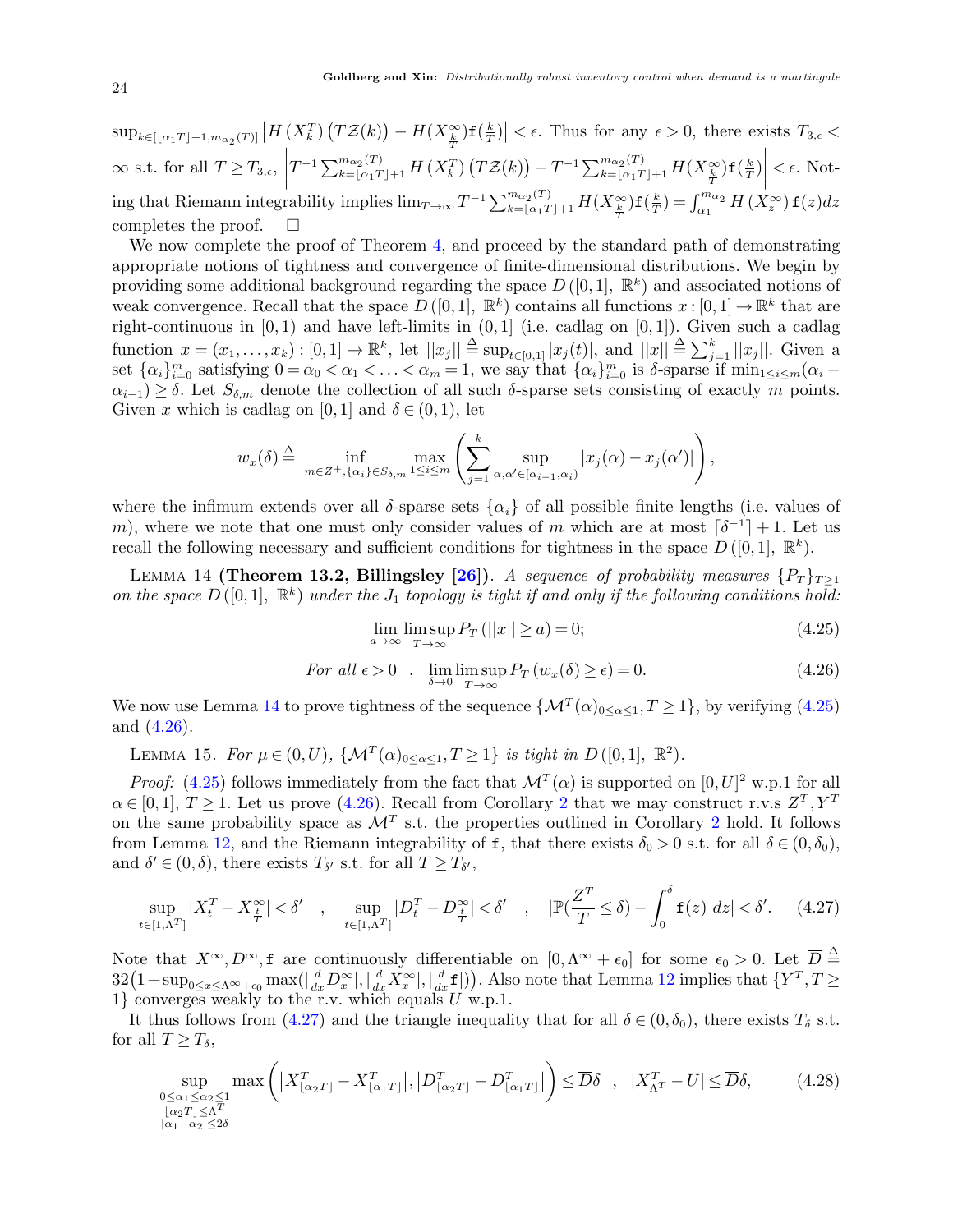$$
\mathbb{P}\left(\left\{\min\left(\frac{Z^T}{T}, 1 - \frac{Z^T}{T}\right) \le 4\delta\right\} \bigcup \{Y^T = 0\}\right) \le \overline{D}\delta.
$$

As we will be referring to various sample-path constructions in the remainder of the proof, for a given  $\omega \in \Omega$  (on the corresponding probability space), we will denote the dependence of various r.v.s on  $\omega$  by adding  $\omega$  as a subscript or superscript where appropriate. Given  $\delta \in (0, \delta_0)$  and  $T \geq T_{\delta}$ , let  $\Omega_{\delta,T} \subseteq \Omega$  denote that subset of  $\Omega$  s.t.  $\omega \in \Omega_{\delta,T}$  iff  $\min(\frac{\bar{Z}^{T,\omega}}{T})$  $\frac{T,\omega}{T}, 1-\frac{Z^{T,\omega}}{T}$  $\frac{T,\omega}{T}$ ) > 4 $\delta$  and  $Y^{T,\omega} = U$ . Let us fix some  $\epsilon > 0$ ,  $\delta \in (0, \delta_0), T \geq T_{\delta}, \omega \in \Omega_{\delta, T}$ . For the given parameters, we now define a particular δ-sparse mesh. Note that for the given  $ω$ , there exists  $k<sub>ω</sub>$  s.t.  $k<sub>ω</sub>δ ≤ \frac{z<sup>T,ω</sup>}{T} < (k<sub>ω</sub> + 1)δ$ , where 0 <  $(k_{\omega}-2)\delta < (k_{\omega}+2)\delta < 1$ . Also, let  $n_{1,\omega} \triangleq \sup\{n : \frac{z^{T,\omega}}{T} + n\delta < 1-\delta\}$ , and  $n_{\omega} \triangleq k_{\omega} + n_{1,\omega} + 2$ . Then we let  $\{\alpha_i^{\omega}, i \in [1, n_{\omega}]\}\)$  denote the following  $\delta$ -sparse mesh. Let  $\alpha_1^{\omega} = 0$ . For  $k \in [1, k_{\omega} - 1]$ , let  $\alpha_k^{\omega} = k\delta$ . Let  $\alpha_{k_{\omega}}^{\omega} = \frac{\tilde{Z}^{T,\omega}}{T}$  $T_{\alpha}^{T,\omega}$ . For  $k \in [k_{\omega}+1, k_{\omega}+1+n_{1,\omega}],$  let  $\alpha_k^{\omega} = \frac{Z^{T,\omega}}{T} + (k-k_{\omega})\delta$ . Finally, we let  $\alpha_{n_{\omega}}^{\omega} = 1$ . Note that

<span id="page-24-0"></span>
$$
\frac{Z^{T,\omega}}{T} = \alpha_{k_{\omega}}^{\omega} = \inf \{ \alpha \in [0,1] : \lfloor \alpha T \rfloor \ge Z^{T,\omega} \},
$$
\n
$$
i \in [2, n_{\omega} + 1], \alpha, \alpha' \in [\alpha_{i-1}^{\omega}, \alpha_i^{\omega}) \text{ implies } |\alpha - \alpha'| \le 2\delta.
$$
\n
$$
(4.29)
$$

We treat two cases. First, suppose  $Z^{T,\omega} \leq \Lambda^T - 1$ . In this case, Corollary [2](#page-12-1) implies that

$$
\mathcal{M}^{T,\omega}(\alpha) = \begin{cases} \left(X_{\lfloor \alpha T \rfloor}^T, D_{\lfloor \alpha T \rfloor}^T\right) & \text{if } \lfloor \alpha T \rfloor \le Z^{T,\omega} - 1; \\ \left(X_{Z^{T,\omega}}^T, 0\right) & \text{if } \lfloor \alpha T \rfloor \ge Z^{T,\omega}. \end{cases}
$$

It thus follows from  $(4.28)$  and  $(4.29)$  that

$$
\max_{i \in [2, k_{\omega}]} \sum_{j=1}^{2} \sup_{\alpha, \alpha' \in [\alpha_{i-1}, \alpha_i)} |\mathcal{M}_j^{T, \omega}(\alpha) - \mathcal{M}_j^{T, \omega}(\alpha')| \le 2\overline{D}\delta,
$$
  

$$
\max_{i \in [k_{\omega}+1, n_{\omega}+1]} \sum_{j=1}^{2} \sup_{\alpha, \alpha' \in [\alpha_{i-1}, \alpha_i)} |\mathcal{M}_j^{T, \omega}(\alpha) - \mathcal{M}_j^{T, \omega}(\alpha')| = 0,
$$

and thus in this case  $w_x^{\omega}(\delta) \leq 2\overline{D}\delta$ .

Alternatively, suppose  $Z^{T,\omega} = \Lambda^T$ . In this case, Corollary [2](#page-12-1) implies that

$$
\mathcal{M}^T(\alpha) = \begin{cases} \left(X_{\lfloor \alpha T \rfloor}^T, D_{\lfloor \alpha T \rfloor}^T\right) & \text{if } \lfloor \alpha T \rfloor \le \Lambda^T - 1; \\ \left(X_{\Lambda^T}^T, U\right) & \text{if } \lfloor \alpha T \rfloor = \Lambda^T; \\ \left(U, U\right) & \text{if } \lfloor \alpha T \rfloor \ge \Lambda^T + 1. \end{cases}
$$

It again follows from  $(4.28)$  and  $(4.29)$  that

$$
\max_{i \in [2,k_{\omega}]}\sum_{j=1}^2 \sup_{\alpha,\alpha' \in [\alpha_{i-1},\alpha_i)}|\mathcal{M}_j^{T,\omega}(\alpha) - \mathcal{M}_j^{T,\omega}(\alpha')| \le 2\overline{D}\delta.
$$

Now, note that for  $i \in [k_{\omega} + 1, n_{\omega} + 1]$  and  $\alpha, \alpha' \in [\alpha_{i-1}, \alpha_i)$ ,  $|\mathcal{M}_2^{T,\omega}(\alpha) - \mathcal{M}_2^{T,\omega}(\alpha')| = 0$ , and  $|\mathcal{M}_1^{T,\omega}(\alpha) - \mathcal{M}_1^{T,\omega}(\alpha')| \leq |X_{\Lambda^T}^T - U| \leq \overline{D}_{\mathcal{S}}^{\mathcal{S}}$ , with the final inequality following from [\(4.28\)](#page-23-4). Thus in this case, it again holds that  $w_x^{\omega}(\delta) \leq 2\overline{D}\delta$ .

To complete the proof of [\(4.26\)](#page-23-2), we need only carefully combine all of the above. In particular, let us fix any  $\epsilon > 0$ . It follows from [\(4.28\)](#page-23-4) that for all  $\delta \in (0, \delta_0)$  and  $T \ge T_\delta$ ,  $\mathbb{P}(\Omega_{\delta,T}) \ge 1 - \overline{D}\delta$ ,  $w_x^{\omega}(\delta) \le$  $2\overline{D}\delta$  for all  $\omega \in \Omega_{\delta,T}$ , and thus  $\mathbb{P}(w_x^{\omega}(\delta) > 2\overline{D}\delta) \leq \overline{D}\delta$ . We conclude that for all  $\delta < \min(\delta_0, \frac{\epsilon}{3\overline{D}\delta})$  $\frac{\epsilon}{3D}$ ) and  $T \geq T_\delta$ ,  $\mathbb{P}(w_x^{\omega}(\delta) \geq \epsilon) \leq \overline{D}\delta$ , from which  $(4.26)$  follows after taking limits in the appropriate order.  $\Box$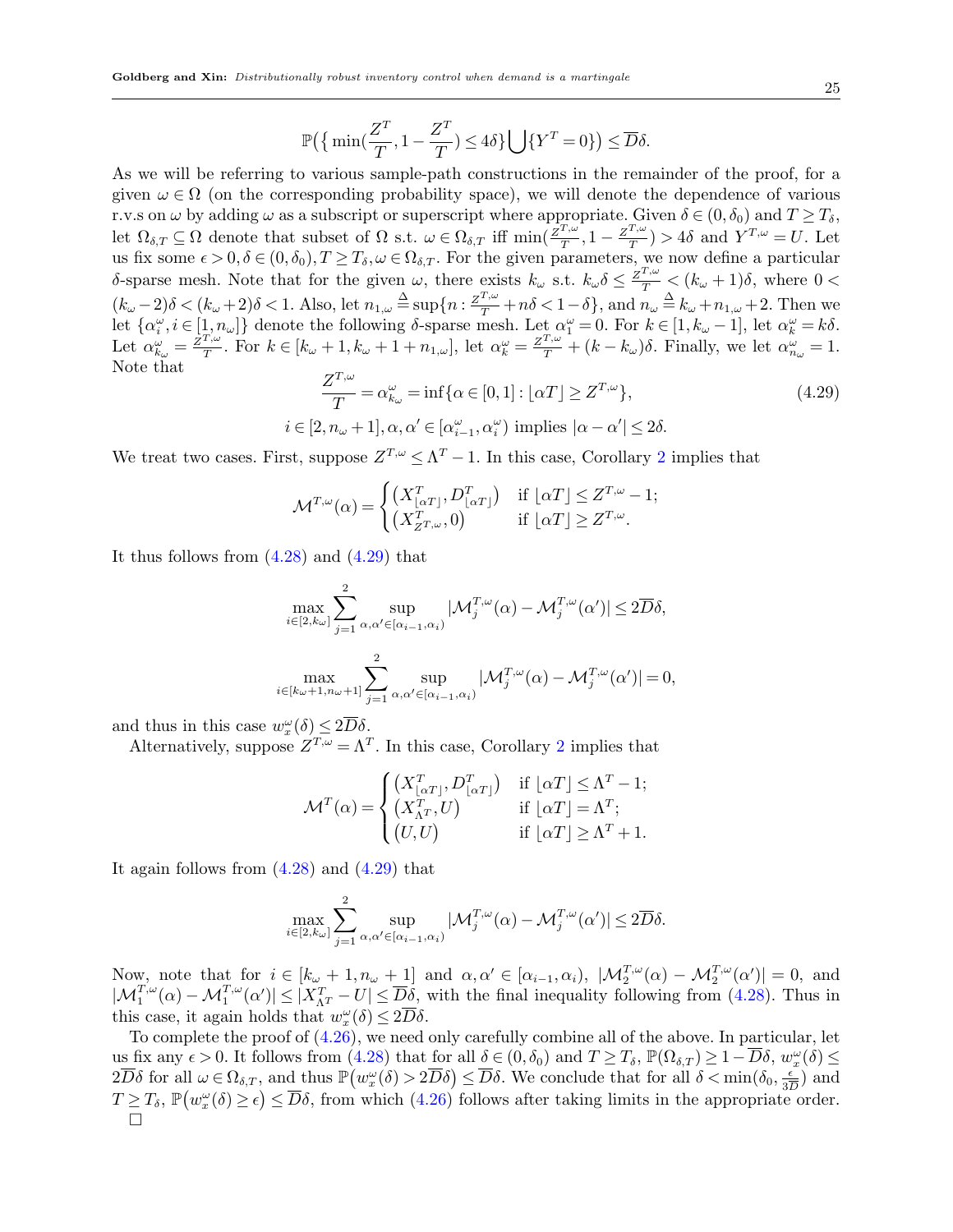Next, we prove the following weak convergence of finite-dimensional distributions.

LEMMA 16. For  $\mu \in (0, U)$ , and  $0 = \alpha_1 < \ldots < \alpha_{k_0} = \Lambda^\infty < \ldots < \alpha_n = 1$ ,  $(\mathcal{M}^T(\alpha_1), \ldots, \mathcal{M}^T(\alpha_n))$ converges weakly to  $(\mathcal{M}^{\infty}(\alpha_1),...,\mathcal{M}^{\infty}(\alpha_n)).$ 

Proof: By the Portmanteau theorem, it suffices to prove that for any bounded uniformly continuous function  $H: [0, U]^{2n} \to \mathbb{R}$ ,

<span id="page-25-1"></span><span id="page-25-0"></span>
$$
\lim_{T \to \infty} \mathbb{E}\left[H\left(\mathcal{M}^{T}(\alpha_{1}), \ldots, \mathcal{M}^{T}(\alpha_{n})\right)\right] = \mathbb{E}\left[H\left(\mathcal{M}^{\infty}(\alpha_{1}), \ldots, \mathcal{M}^{\infty}(\alpha_{n})\right)\right].
$$
\n(4.30)

As a notational convenience, we define for  $i \in [1, n]$ ,

$$
H^{\infty}(i,x,y) \stackrel{\Delta}{=} H(X^{\infty}_{\alpha_1}, D^{\infty}_{\alpha_1}, \ldots, X^{\infty}_{\alpha_i}, D^{\infty}_{\alpha_i}, x, y, x, y, \ldots, x, y),
$$
  
\n
$$
H^{T}(i,x,y) \stackrel{\Delta}{=} H(X^{T}_{[\alpha_1 T]}, D^{T}_{[\alpha_1 T]}, \ldots, X^{T}_{[\alpha_i T]}, D^{T}_{[\alpha_i T]}, x, y, x, y, \ldots, x, y),
$$
  
\n
$$
\hat{H}^{T}(i,x,y) \stackrel{\Delta}{=} H(X^{T}_{[\alpha_1 T]}, D^{T}_{[\alpha_1 T]}, \ldots, X^{T}_{[\alpha_i T]}, D^{T}_{[\alpha_i T]}, x, y, y, \ldots, y, y).
$$

Then it follows from the definition of  $\mathcal{M}^{\infty}(\alpha)$  that

$$
\mathbb{E}\left[H\left(\mathcal{M}^{\infty}(\alpha_1),\ldots,\mathcal{M}^{\infty}(\alpha_n)\right)\right]=\sum_{i=1}^{k_0-1}\int_{\alpha_i}^{\alpha_{i+1}}H^{\infty}\left(i,X_z^{\infty},0\right)\mathbf{f}(z)dz+\gamma H^{\infty}\left(k_0,U,U\right).
$$

It follows from Lemma [12](#page-22-1) that there exists  $T_0$  s.t. for all  $T \ge T_0$ ,  $\lfloor \alpha_{k_0-1} T \rfloor < \Lambda^T - 1 < \Lambda^T <$  $\vert \alpha_{k_0+1}T \vert$ . From Corollary [2,](#page-12-1) for all  $T \geq T_0$ ,

$$
\mathbb{E}\left[H\left(\mathcal{M}^T(\alpha_1),\ldots,\mathcal{M}^T(\alpha_n)\right)\right] = W_1^T + W_2^T + W_3^T + W_4^T,
$$

where

$$
W_{1}^{T} \triangleq \sum_{i=1}^{k_{0}-2} \sum_{j=\lfloor \alpha_{i}T\rfloor+1}^{\lfloor \alpha_{i+1}T\rfloor} H^{T}(i, X_{j}^{T}, 0) \mathbb{P}(Z^{T} = j) + \sum_{j=\lfloor \alpha_{k_{0}-1}T\rfloor+1}^{\min\{\lfloor \alpha_{k_{0}}T\rfloor, \Lambda^{T}-1\}} H^{T}(k_{0}-1, X_{j}^{T}, 0) \mathbb{P}(Z^{T} = j),
$$
  
\n
$$
W_{2}^{T} \triangleq I\left(\lfloor \alpha_{k_{0}}T\rfloor < \Lambda^{T}-1\right) \sum_{j=\lfloor \alpha_{k_{0}}T\rfloor+1}^{\Lambda^{T}-1} H^{T}(k_{0}, X_{j}^{T}, 0) \mathbb{P}(Z^{T} = j),
$$
  
\n
$$
W_{3}^{T} \triangleq \left[I\left(\lfloor \alpha_{k_{0}}T\rfloor = \Lambda^{T}\right) \hat{H}^{T}(k_{0}-1, X_{\Lambda^{T}}^{T}, U) + I\left(\lfloor \alpha_{k_{0}}T\rfloor > \Lambda^{T}\right) H^{T}(k_{0}-1, U, U) + I\left(\lfloor \alpha_{k_{0}}T\rfloor < \Lambda^{T}\right) H^{T}(k_{0}, U, U)\right] \mathbb{P}(Z^{T} = \Lambda^{T}) \mathbb{P}(Y^{T} = U),
$$
  
\n
$$
W_{4}^{T} \triangleq \left[I\left(\lfloor \alpha_{k_{0}}T\rfloor \geq \Lambda^{T}\right) H^{T}(k_{0}-1, X_{\Lambda^{T}}^{T}, 0) + I\left(\lfloor \alpha_{k_{0}}T\rfloor < \Lambda^{T}\right) H^{T}(k_{0}, X_{\Lambda^{T}}^{T}, 0)\right] \mathbb{P}(Z^{T} = \Lambda^{T}) \mathbb{P}(Y^{T} = 0).
$$

Lemma [13](#page-22-4) implies that  $\lim_{T\to\infty}W_1^T=\sum_{i=1}^{k_0-1}\int_{\alpha_i}^{\alpha_{i+1}}H^{\infty}(i,X_z^{\infty},0)$   $f(z)dz$ , and it follows from Lemma [12](#page-22-1) and the uniform continuity of H that  $\lim_{T\to\infty}W_4^T = \gamma H^\infty(k_0,U,U)$ , and  $\lim_{T\to\infty}W_2^T =$ lim<sub>T→∞</sub>  $W_3^T = 0$ . Combining the above completes the proof of [\(4.30\)](#page-25-0).  $\Box$ 

Proof: [Proof of Theorem [4\]](#page-14-0) Combining Lemmas [14,](#page-23-0) [15,](#page-23-5) and [16](#page-25-1) completes the proof of Theorem [4.](#page-14-0)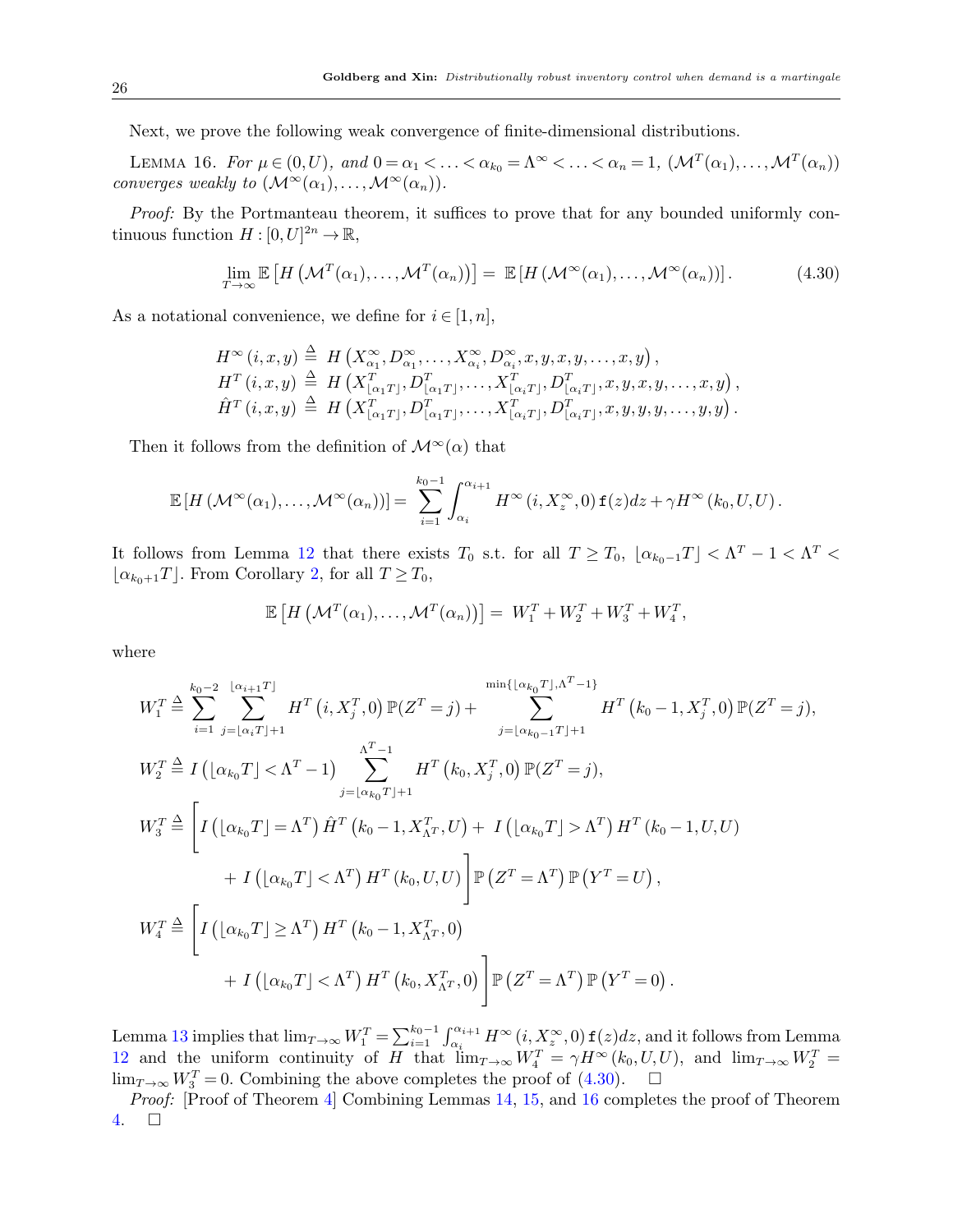# <span id="page-26-0"></span>5. Conclusion

In this paper, we formulated and solved a dynamic distributionally robust multi-stage newsvendor model which naturally unifies the analysis of several inventory models with demand forecasting, and enables the optimizer to incorporate past realizations of demand into the structure of the uncertainty set going forwards. We explicitly computed the minimax optimal policy (and associated worst-case distribution) in closed form. Our main proof technique involved a non-trivial induction, combining ideas from convex analysis, probability, and DP. By analyzing in-depth the interplay between the minimax optimal policy and associated worst-case distribution, we proved that at optimality the worst-case demand distribution corresponds to the setting in which inventory may become obsolete at a random time, a scenario of practical interest. To gain further insight into our explicit solution, we computed the limiting dynamics as the time horizon grows large, by proving weak convergence to an appropriate limiting stochastic process, for which many quantities have a simple and intuitive closed form. We also compared to the analogous setting in which demand is independent across periods, and made several comparisons between these two models.

Our work leaves many interesting directions for future research. First, to make the model more practically applicable, it would be interesting to extend our results to more complicated dependency structures which robustify a larger class of forecasting models, e.g. that for which  $E[D_{t+1}|D_{[t]}] =$  $a_t D_t + b_t$  (i.e. general time-dependent linear conditional expectations). One could also incorporate higher order dependencies, non-linearities, as well as higher-dimensional covariate and feature spaces such as those arising in factor models. Similarly, one could consider inventory models with more realistic features, e.g. various notions of ordering costs, settings in which demand is lost, positive lead times, etc. Of course, our general approach could also be applied to many models used by the Operations Research community where forecasting and model uncertainty non-trivially interact. In all of these cases, it would be interesting to develop a more general theory of when the associated DP have a special structure which allows for a closed-form (or at least computationally tractable) solution. We note that such questions may also shed further light on the search for optimal probability inequalities in a variety of settings, e.g. bounds for functionals of martingale sequences and their generalizations.

Taking a broader view, perhaps the most interesting directions for future research involve exploring the relationship between different ways to model uncertainty in multi-stage optimization problems. What is the precise relationship between static and dynamic models of uncertainty, and how should we think about comparing and selecting between different models? This question involves notions of computational efficiency, model appropriateness in any given application, as well as questions related to the so-called price of correlations. Of course, such issues are intimately related to various relevant questions of a statistical nature. How precisely should our ability to fit and tune a model relate to our choice of uncertainty set? How does the notion of model over-fitting come into play here? Such questions become especially interesting in the context of multi-stage problems. Another intriguing line of questioning involves the relation between classical probability and (distributionally) robust optimization. For example, the obsolescence feature of the worst-case martingale in our setting can be interpreted as a "robust" manifestation of the celebrated martingale convergence theorem. A deeper understanding of the precise connection between the limit laws of classical probability and the solutions to distributionally robust optimization problems remains an intriguing open question, where we note that closely related questions have been the subject of several recent investigations (cf. Abernethy et al. [\[1\]](#page-27-18), Bandi et al. [\[7,](#page-27-19) [8\]](#page-27-20)). Formalizing and analyzing these and related questions will likely require a combination of ideas and techniques from optimization, statistics, and probability, all of which bring to bear different perspectives with which to understand uncertainty.

## Acknowledgments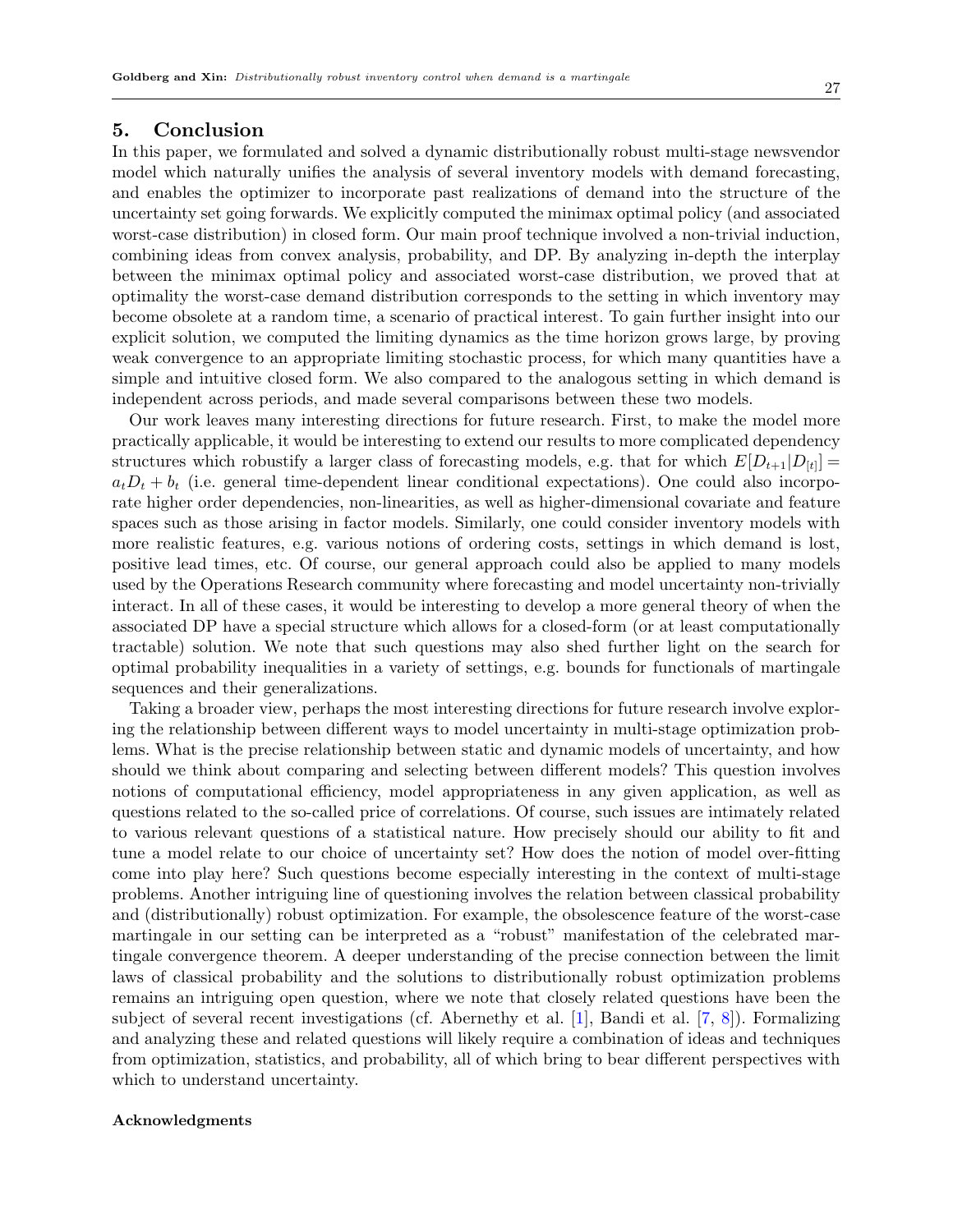The authors would like to thank Erhan Bayraktar, Vishal Gupta, Garud Iyengar, Sandeep Juneja, Anton Kleywegt, Marcel Nutz, Alex Shapiro, and Alejandro Toriello for helpful discussions and insights. David A. Goldberg also gratefully acknowledges support from NSF grant no. 1453929.

# References

- <span id="page-27-18"></span>[1] Abernethy, J., P. Bartlett, R. Frongillo, A. Wibisono. 2013. How to hedge an option against an adversary: Black-scholes pricing is minimax optimal. Advances in Neural Information Processing Systems 2346–2354.
- <span id="page-27-0"></span>[2] Agrawal, S., Y. Ding, A. Saberi, Y. Ye. 2012. Price of correlations in stochastic optimization. Operations Research.  $60(1)$  150-162.
- <span id="page-27-11"></span>[3] Aharon, B., G. Boaz, S. Shimrit. 2009. Robust multi-echelon multi-period inventory control. European Journal of Operational Research. **199**(3) 922–935.
- <span id="page-27-4"></span>[4] Ahmed, S., U. Cakmak, A. Shapiro. 2007. Coherent risk measures in inventory problems. European Journal of Operational Research. 182 226–238.
- <span id="page-27-6"></span>[5] Altman, E., E. Feinberg, A. Shwartz. 2000. Weighted discounted stochastic games with perfect information. Ann. Internat. Soc. Dynamic Games. 5 303-323.
- <span id="page-27-1"></span>[6] R. Badinelli. 1990. The inventory costs of common mis-specification of demand-forecasting models. The international journal of production research.  $28(12)$  2321-2340.
- <span id="page-27-19"></span>[7] Bandi, C., D. Bertsimas, N. Youssef. 2015. Robust queueing theory. Operations Research.
- <span id="page-27-20"></span>[8] Bandi, C., D. Bertsimas, N. Youssef. 2015. Robust transient multi-server queues and feed-forward networks. Preprint.
- <span id="page-27-7"></span>[9] Bayraktar, E., Y. Zhang, Z. Zhou. 2013. A note on the Fundamental Theorem of Asset Pricing under model uncertainty. arXiv preprint arXiv:1309.2728.
- <span id="page-27-8"></span>[10] Bayraktar, E., S. Yao. 2014. On the Robust Optimal Stopping Problem. SIAM Journal on Control and Optimization. 52(5) 3135–3175.
- <span id="page-27-16"></span>[11] Beigblock, M., M. Nutz. 2014. Martingale Inequalities and Deterministic Counterparts. Electronic Journal of Probability.  $19(95)$  1–15.
- <span id="page-27-17"></span>[12] Beiglbock, M., M. Nutz, and N. Touzi. 2015. Complete Duality for Martingale Optimal Transport on the Line. arXiv preprint arXiv:1507.00671.
- <span id="page-27-5"></span>[13] Bielecki, T., I. Cialenco, M. Pitera. 2014. On time consistency of dynamic risk and performance measures in discrete time. arXiv preprint arXiv:1409.7028.
- <span id="page-27-9"></span>[14] Ben-Tal, A., L. El Ghaoui, A. Nemirovski. 2009. Robust Optimization. Princeton University Press, Princeton, NJ.
- <span id="page-27-14"></span>[15] Ben-Tal, A., D. den Hertog, A. De Waegenaere, B. Melenberg, G. Rennen. 2013. Robust solutions of optimization problems affected by uncertain probabilities. Management Science. 59(2) 341-357.
- <span id="page-27-12"></span>[16] Ben-Tal, A., B. Golany, A. Nemirovski, J.P. Vial. 2005. Retailer-supplier flexible commitments contracts: a robust optimization approach. Manufacturing  $\mathscr B$  Service Operations Management. **7** 248–271.
- <span id="page-27-2"></span>[17] Bertsimas, D., X.V. Doan, K. Natarajan, C.P. Teo. 2010. Models for minimax stochastic linear optimization problems with risk aversion. Mathematics of Operations Research. 35(3) 580–602.
- <span id="page-27-10"></span>[18] Bertsimas, D., D. Brown, C. Caramanis. 2011. Theory and applications of robust optimization. SIAM  $Review 53(3) 464-501.$
- <span id="page-27-3"></span>[19] Bertsimas, D., V. Gupta, N. Kallus. 2014. Robust SAA. arXiv preprint arXiv:1408.4445.
- [20] Bertsimas, D., N. Kallus. 2014. From Predictive to Prescriptive Analytics. arXiv preprint arXiv:1402.5481.
- <span id="page-27-13"></span>[21] Bertsimas, D., D. A. Iancu, P.A. Parrilo. 2010. Optimality of affie policies in multistage robust optimization. Mathematics of Operations Research. 35(2) 363-394.
- <span id="page-27-15"></span>[22] Bertsimas, D., I. Popescu. 2005. Optimal inequalities in probability theory: A convex optimization approach. SIAM Journal on Optimization. 15(3) 780–804.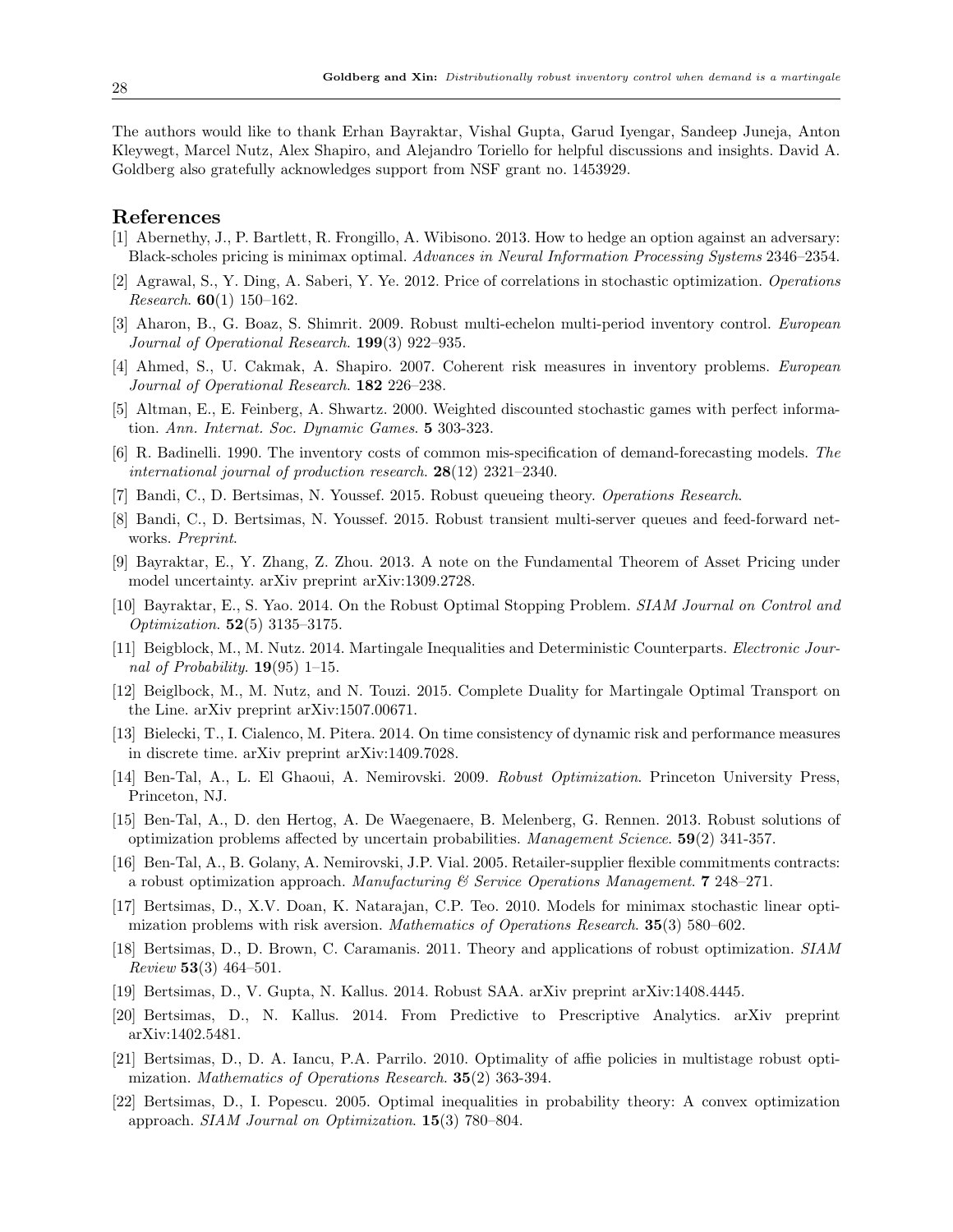- <span id="page-28-14"></span>[23] Bertsimas, D., M. Sim, M. Zhang. 2014. A practicable framework for distributionally robust linear optimization. Preprint.
- <span id="page-28-12"></span>[24] Bertsimas, D., A. Thiele. 2006. A robust optimization approach to inventory theory. Operations *Research.* **54**(1) 150-168.
- <span id="page-28-15"></span>[25] Bertsimas, D. and Vayanos, P. 2015. Data-driven learning in dynamic pricing using adaptive optimization. Preprint.
- <span id="page-28-20"></span>[26] Billingsley, P. 1999. Convergence of Probability Measures. Wiley, New York.
- <span id="page-28-2"></span>[27] Blinder, A. 1983. Inventories and sticky prices: More on the microfoundations of macroeconomics. National Bureau of Economic Research.
- <span id="page-28-11"></span>[28] Bonnans, J., A. Shapiro. 2013. Perturbation analysis of optimization problems. Springer Science and Business Media.
- <span id="page-28-17"></span>[29] Box, G., G. Jenkins, G. Reinsel. 2011. Time series analysis: forecasting and control. Vol. 734. John Wiley and Sons.
- <span id="page-28-18"></span>[30] Brown, G., J. Lu, R. Wolfson. 1964. Dynamic modeling of inventories subject to obsolescence. Management Science. **11**(1). 51–63.
- <span id="page-28-13"></span>[31] Carrizosaa, E., A. Olivares-Nadal, P. Ramirez-Cobob. 2014. Robust newsvendor problem with autoregressive demand. Preprint.
- <span id="page-28-1"></span>[32] Chen, F., Z. Drezner, J. Ryan, D. Simchi-Levi. 2000. Quantifying the bullwhip effect in a simple supply chain: The impact of forecasting, lead times, and information. Management Science. 46(3) 436–443.
- [33] Chen, Y., G. Iyengar. 2011. A new robust cycle-based inventory control policy. working paper.
- <span id="page-28-9"></span>[34] Cheng, X., F. Riedel. 2013. Optimal stopping under ambiguity in continuous time. Mathematics and Financial Economics. 7(1) 29-68.
- <span id="page-28-10"></span>[35] Choi, S., A. Ruszczynski. 2008. A risk-averse newsvendor with law invariant coherent measures of risk. Operations Research Letters. 36(1) 77–82.
- [36] Clark, A. J., H. Scarf. 1960. Optimal policies for a multi-echelon inventory problem. Management Science.  $50(12)$  475-490.
- <span id="page-28-19"></span>[37] Cerag, P. 2010. Advances in Inventory Management: Dynamic Models. Erasmus Research Institute of Management (ERIM). No. EPS-2010-199-LIS.
- <span id="page-28-3"></span>[38] Chao, X., X. Gong, C. Shi, H. Zhang. 2015. Approximation Algorithms for Perishable Inventory Systems. Operations Research. 63(3) 585–601.
- [39] Cogger, K. 1988. Proposals for research in time series forecasting. International Journal of Forecasting. 4(3) 403–410.
- <span id="page-28-7"></span>[40] Delage, E., Y. Ye. 2010. Distributionally robust optimization under moment uncertainty with application to data-driven problems. Operations Research. 58(3) 596-612.
- <span id="page-28-16"></span>[41] Dolinsky, Y., Soner, M. 2014. Martingale optimal transport and robust hedging in continuous time. Probability Theory and Related Fields.  $160(1-2)$  391-427.
- [42] Dominguez, M., I. Lobato. 2004. Consistent estimation of models defined by conditional moment restrictions. *Econometrica*. **72**(5) 1601–1615.
- <span id="page-28-5"></span>[43] Dupacová, J. 1987. The minimax approach to stochastic programming and an illustrative application. Stochastics. 20 73–88.
- <span id="page-28-6"></span>[44] Dupacová, J. 2001. Stochastic programming: Minimax approach. In: A. Floudas and P.M. Pardalos (Eds.), Encyclopedia of Optimization. 5 327–330. Kluwer Academic Publishers.
- <span id="page-28-0"></span>[45] Edgeworth, F. 1888. The mathematical theory of banking. Journal of the Royal Statistical Society. **51**(1) 113–127.
- <span id="page-28-8"></span>[46] Epstein, L. G., M. Schneider. 2003. Recursive multiple-priors. Journal of Economic Theory. 113(1) 1-31.
- <span id="page-28-4"></span>[47] Erkip, N., W. Hausman, S. Nahmias. 1990. Optimal centralized ordering policies in multi-echelon inventory systems with correlated demands. Management Science. 36(3) 381–392.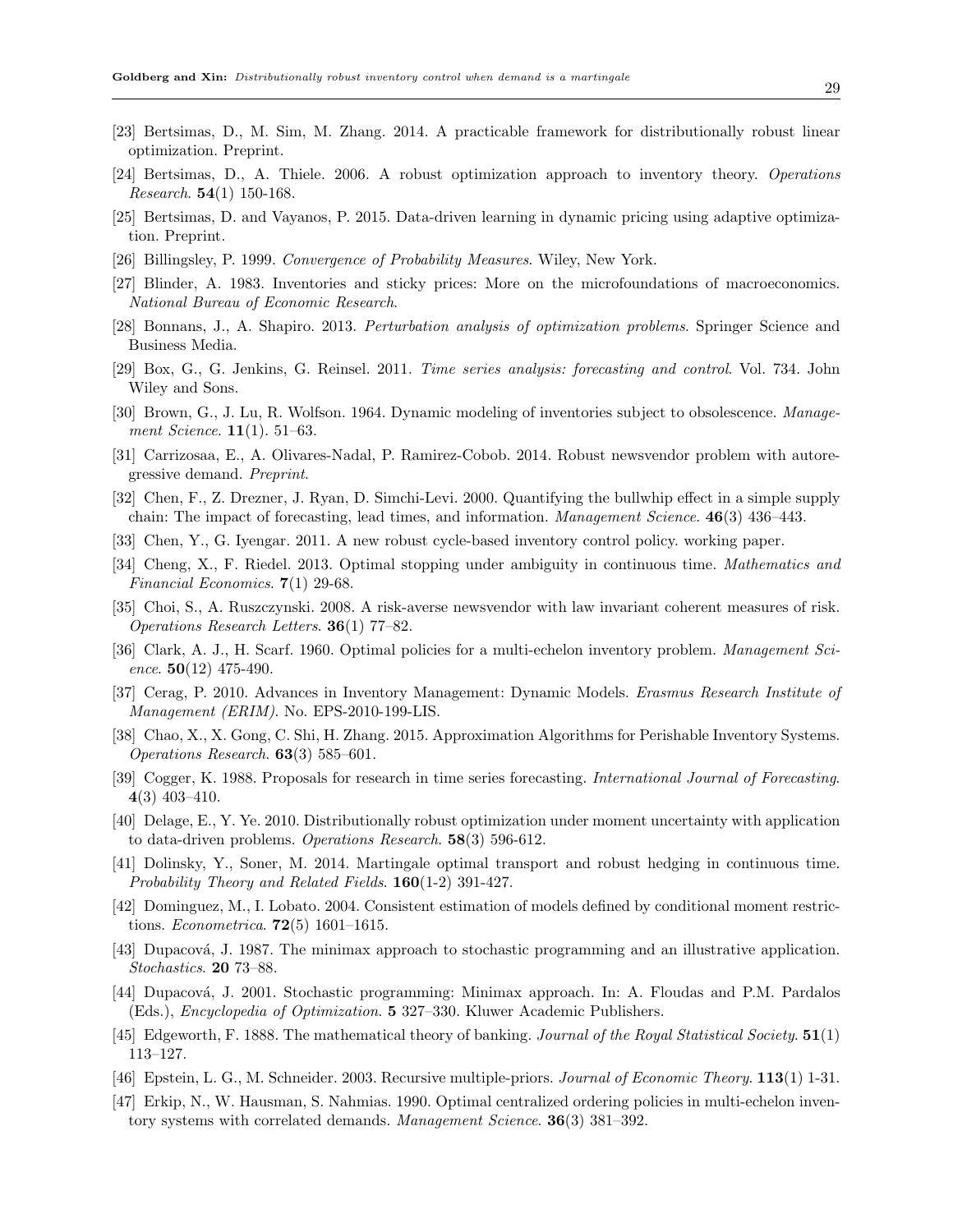- [48] Escanciano, J., I. Lobato. 2009. Testing the martingale hypothesis. Palgrave Hand-book of Econometrics, Palgrave, MacMillan.
- <span id="page-29-0"></span>[49] Feldman, R. 1978. A continuous review (s, S) inventory system in a random environment. Journal of Applied Probability. 654–659.
- <span id="page-29-4"></span>[50] Fildes, R., S. Makridakis. 1995. The impact of empirical accuracy studies on time series analysis and forecasting. International Statistical Review. 289-308.
- <span id="page-29-5"></span>[51] Fildes, R., K. Nikolopoulos, S. F. Crone, A. A. Syntetos. 2008. Forecasting and Operational Research: A Review. The Journal of the Operational Research Society. 59(9) 1150–1172.
- <span id="page-29-13"></span>[52] Föllmer, H., P. Leukert. 1999. Quantile hedging. *Finance and Stochastics*. **3**(3) 251-273.
- <span id="page-29-17"></span>[53] Franke, J. 1985. Minimax-robust prediction of discrete time series. Zeitschrift fr Wahrscheinlichkeitstheorie und Verwandte Gebiete. 68(3) 337-364.
- <span id="page-29-7"></span>[54] Gallego, G. 1998. New bounds and heuristics for  $(Q, r)$  policies. *Management Science*. **44**(2) 219–233.
- <span id="page-29-1"></span>[55] Gallego, G., O. Ozer. 2001. Integrating replenishment decisions with advance demand information. Management Science. 47(10) 1344–1360.
- <span id="page-29-14"></span>[56] Gallego, G. 2001. Minimax analysis for finite-horizon inventory models. IIE Transactions. **33**(10) 861– 874.
- <span id="page-29-6"></span>[57] Gallego, G., I. Moon. 1993. The distribution free newsboy problem: review and extensions. *Journal of* the Operational Research Society. 44(8) 825–834.
- <span id="page-29-8"></span>[58] Gallego, G., I. Moon. 1994. Distribution free procedures for some inventory models. Journal of the Operational research Society. 651–658.
- [59] Gallego, G., J. Ryan, D. Simchi-Levi. 2001. Minimax analysis for finite horizon inventory models. IIE Transactions. 33 861–874.
- <span id="page-29-12"></span>[60] Glasserman, P., X. Xu. 2014. Robust risk measurement and model risk. Quantitative Finance. 14(1) 29–58.
- <span id="page-29-18"></span>[61] De Gooijer, J., R. Hyndman. 2006. 25 years of time series forecasting. International journal of forecasting. 22(3) 443–473.
- [62] Graves, S.C. 1999. A single-item inventory model for a nonstationary demand process. Manufacturing & Service Operations Management. 1(1) 50–61.
- <span id="page-29-3"></span>[63] Graves, S.C., M.C. Meal, S. Dasu, Y. Qiu. 1986. Two-stage production planning in a dynamic environment. Axsater S, Schneeweiss C, Silver E, eds. Multi-Stage Production Planning and Inventory Control. Lecture Notes in Economics and Mathematical Systems. Vol. 266. Springer-Verlag, Berlin. 9-43.
- <span id="page-29-19"></span>[64] Guerrier, S., R. Molinari, M. Victoria-Feser. 2014. Estimation of Time Series Models via Robust Wavelet Variance. Austrian Journal of Statistics. 43(4) 267–277.
- <span id="page-29-11"></span>[65] Gupta, Vishal. 2015. Near-Optimal Ambiguity Sets for Distributionally Robust Optimization. Preprint.
- <span id="page-29-9"></span>[66] Hanasusanto, G., A. Grani, D. Kuhn, W. Wallace, S. Zymler. 2012. Distributionally robust multi-item newsvendor problems with multimodal demand distributions. Mathematical Programming. 1–32.
- <span id="page-29-15"></span>[67] Hansen, L., T. Sargent. 2001. Robust control and model uncertainty. American Economic Review. 60–66.
- [68] Hausman, W.H. 1969. Sequential decision problems: A model to exploit existing forecasters. Management Science. **16**(2) B-93-B-111.
- <span id="page-29-2"></span>[69] Heath, D. C., P. L. Jackson. 1994. Modeling the evolution of demand forecasts with application. IIE Transactions. 26(3) 17-30.
- <span id="page-29-20"></span>[70] Hill, T., R. Kertz. 1983. Stop rule inequalities for uniformly bounded sequences of random variables. Transactions of the American Mathematical Society. 278 197–207.
- <span id="page-29-16"></span>[71] Huber, P. 1964. Robust estimation of a location parameter. The Annals of Mathematical Statistics. 35(1) 73–101.
- <span id="page-29-10"></span>[72] Iancu, D.A., M. Petrik, D. Subramanian. 2013. Tight Approximations of Dynamic Risk Measures. Mathematics of Operations Research, to appear.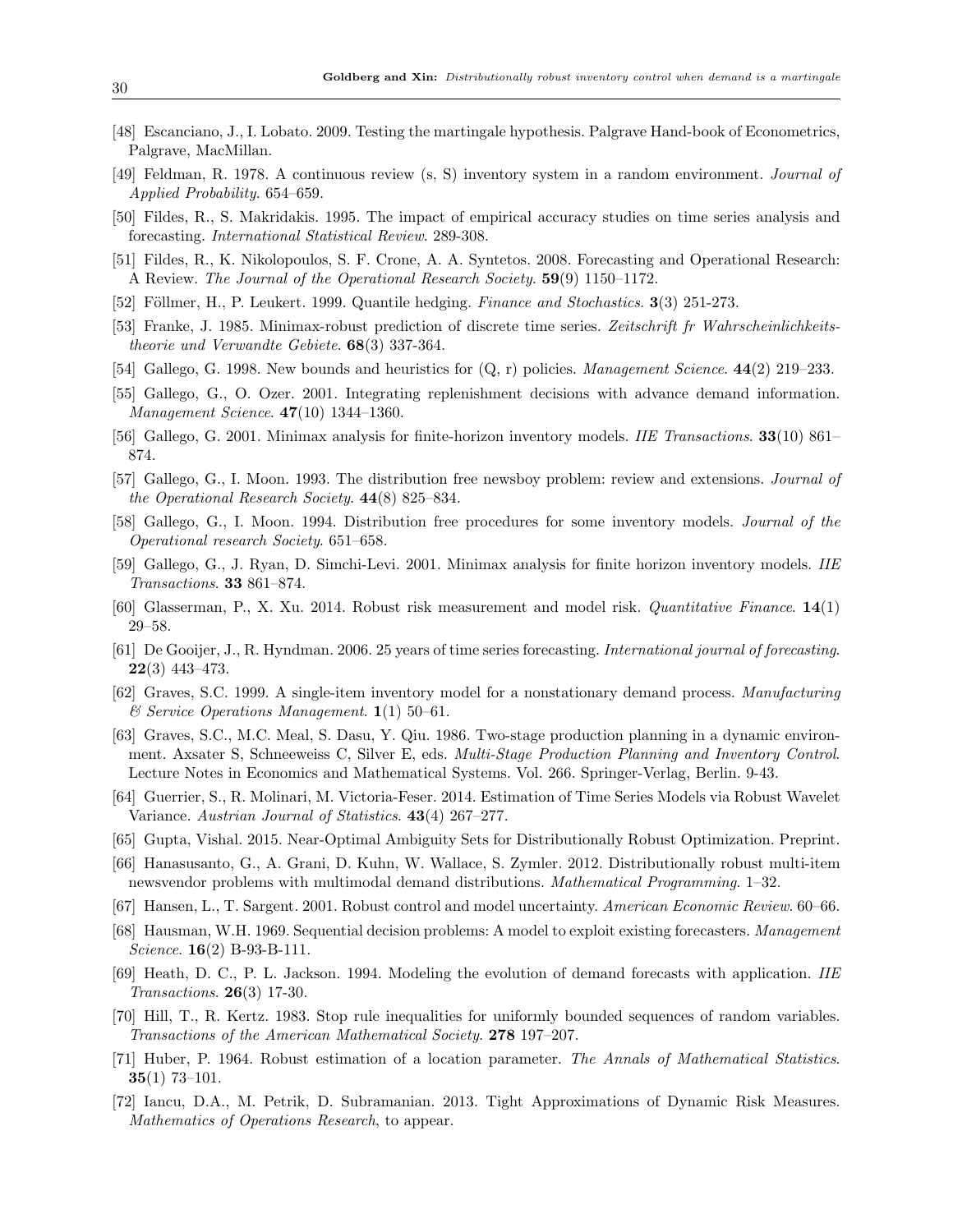- [73] Iancu, D.A., M. Sharma, M. Sviridenko. 2013. Supermodularity and affine policies in dynamic robust optimization. Operations Research. 61(4) 941-956.
- [74] Iglehart, D. L. 1963. Optimality of (s, S) policies in the infinite horizon dynamic inventory problem. Management Science. 9(2) 259-267.
- <span id="page-30-1"></span>[75] Iglehart, D., S. Karlin. 1962. Optimal policy for dynamic inventory process with nonstationary stochastic demands. 8.
- <span id="page-30-8"></span>[76] Iida, T., P. Zipkin. 2006. Approximate solutions of a dynamic forecasting inventory model. Manufacturing & Service Operations Management. 8(4) 407-425.
- [77] Ishihara, J., M. Terra, J. Campos. 2006. Robust Kalman filter for descriptor systems. IEEE Transactions on Automatic Control.  $51(8)$  1354.
- <span id="page-30-12"></span>[78] Iyengar, G. 2005. Robust dynamic programming. Mathematics of Operations Research. 30(2) 257-280.
- <span id="page-30-20"></span>[79] Joglekar, P., P. Lee. 1993. An exact formulation of inventory costs and optimal lot size in face of sudden obsolescence. Operations Research Letters. 14(5) 283–290.
- <span id="page-30-4"></span>[80] Johnson, G. D., H. E. Thompson. 1975. Optimality of myopic inventory policies for certain dependent demand processes. Management Science. **21**(11) 1303-1307.
- <span id="page-30-3"></span>[81] Kalymon, B. 1971. Stochastic prices in a single-item inventory purchasing model. Operations Research. 19(6) 1434–1458.
- <span id="page-30-16"></span>[82] Kasugai, H., T. Kasegai. 1961. Note on minimax regret ordering policy-static and dynamic solutions and a comparison to maximin policy. Journal of the Operations Research Society of Japan. 3(4) 155–169.
- <span id="page-30-0"></span>[83] Klabjan, D., D. Simchi-Levi, M. Song. 2013. Robust stochastic lot-sizing by means of histograms. Production and Operations Management. 22 691-710.
- <span id="page-30-11"></span>[84] Lam, H. 2011. Sensitivity to Serial Dependency of Input Processes: A Robust Approach. Preprint.
- <span id="page-30-2"></span>[85] Lee, H., V. Padmanabhan, S. Whang. 2004. Information distortion in a supply chain: the bullwhip effect. Management Science. **50**(12) 1875–1886.
- <span id="page-30-7"></span>[86] Levi, R., G. Janakiraman, M. Nagarajan. 2008. A 2-approximation algorithm for stochastic inventory control models with lost sales. Mathematics of Operations Research. 33(2) 351–374.
- <span id="page-30-5"></span>[87] Lovejoy, W. 1992. Stopped myopic policies for some inventory models with uncertain demand distributions. Management Science. 38(5) 688-707.
- <span id="page-30-9"></span>[88] Lu, X. W., J. S. Song, A. Regan. 2006. Inventory planning with forecast updates: Approximate solutions and cost error bounds. Operations Research. 54(6) 1079-1097.
- <span id="page-30-19"></span>[89] Luz, M., M. Moklyachuk. 2014. Minimax-robust filtering problem for stochastic sequences with stationary increments. Theory of Probability and Mathematical Statistics. 89 127–142.
- <span id="page-30-17"></span>[90] Maronna, R., M.Douglas, V. Yohai. 2006. Robust statistics. John Wiley and Sons, Chichester.
- [91] Marandi, A., D. Hertog. 2015. When are static and adjustable robust optimization with constraint-wise uncertainty equivalent?. Preprint.
- <span id="page-30-18"></span>[92] Medina, M., E. Ronchetti. 2015. Robust statistics: a selective overview and new directions. Wiley Interdisciplinary Reviews: Computational Statistics.
- <span id="page-30-6"></span>[93] Miller, B. 1986. Scarf's state reduction method, flexibility, and a dependent demand inventory model. Operations Research. 34(1) 83-90.
- <span id="page-30-10"></span>[94] Milner, J. M., P. Kouvelis. 2005. Order quantity and timing flexibility in supply chains: The role of demand characteristics. Management Science. **51**(6) 970-985.
- [95] Moklyachuk, M. 2000. Robust procedures in time series analysis. Theory Stoch. Process. 6(22) 3-4.
- <span id="page-30-13"></span>[96] Nilim, A., L. El Ghaoui. 2005. Robust control of Markov decision processes with uncertain transition matrices. *Operations Research*. **53**(5) 780-798.
- <span id="page-30-14"></span>[97] Nishimura, K.G., H. Ozaki. 2007. Irreversible investment and Knightian uncertainty. Journal of Economic Theory. **136** 668-694.
- <span id="page-30-15"></span>[98] Notzon, E. 1970. Minimax inventory and queueing models. Technical Report No. 7, Department of Operations Research, Stanford University.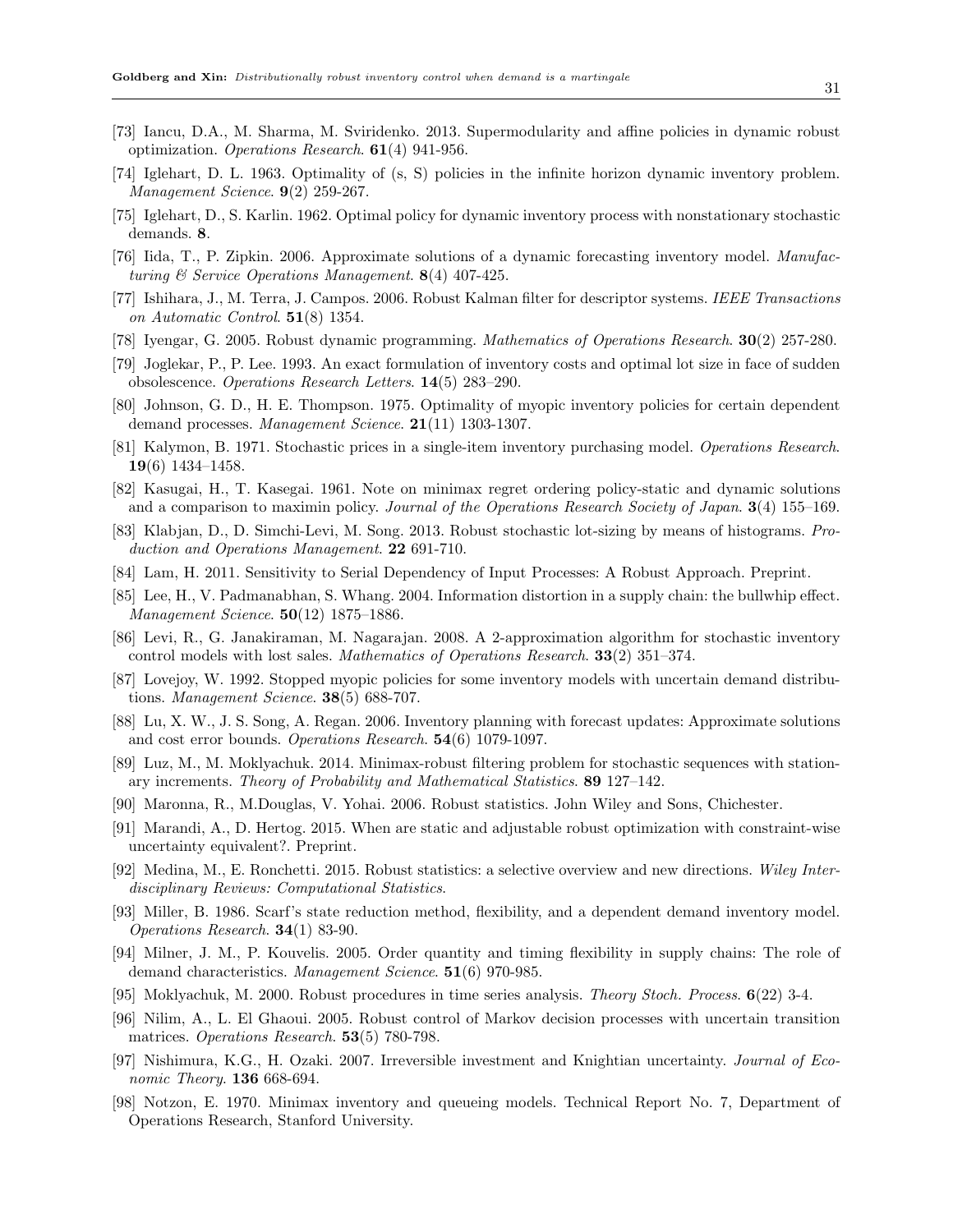- <span id="page-31-8"></span>[99] Perakis, G., G. Roels. 2008. Regret in the newsvendor model with partial information. Operations Research. 56(1) 188-203.
- <span id="page-31-4"></span>[100] Pindyck, R. 1982. Adjustment costs, uncertainty, and the behavior of the firm. The American Economic Review. 415–427.
- <span id="page-31-17"></span>[101] Pierskalla, W. 1969. An inventory problem with obsolescence. Naval Research Logistics Quarterly. 16(2). 217–228.
- <span id="page-31-10"></span>[102] Popescu, I. 2007. Robust mean-covariance solutions for stochastic optimization. Operations Research. 55(4) 98-112.
- <span id="page-31-6"></span>[103] Prékopa, A. 1995. Stochastic Programming. Kluwer Academic Publishers.
- <span id="page-31-19"></span>[104] Puterman, Martin L. 2014. Markov decision processes: discrete stochastic dynamic programming. John Wiley and Sons.
- [105] Reyman, G. 1989. State reduction in a dependent demand inventory model given by a time series. European Journal of Operational Research. 41(2) 174-180.
- <span id="page-31-13"></span>[106] Riedel, F. 2009. Optimal stopping with multiple priors. Econometrica. 77(3) 857-908.
- <span id="page-31-20"></span>[107] Royden, H., P. Fitzpatrick. 1988. Real analysis. New York: Prentice Hall.
- <span id="page-31-16"></span>[108] Ruckdeschel, P. 2010. Optimally (distributional-) robust Kalman filtering. arXiv preprint arXiv:1004.3393.
- <span id="page-31-3"></span>[109] Ryan, J. 1998. Analysis of inventory models with limited demand information. Ph.D. Thesis.
- <span id="page-31-7"></span>[110] Scarf, H. 1958. A min-max solution of an inventory problem. In K. Arrow, S. Karlin and H. Scarf (Eds.) Studies in the Mathematical Theory of Inventory and Production. Stanford University Press, Stanford, CA, 201–209.
- <span id="page-31-1"></span>[111] Scarf, H. 1959. Bayes solution of the statistical inventory problem. The annals of mathematical statistics. 490–508.
- <span id="page-31-2"></span>[112] Scarf, H. 1960. Some remarks on Bayes solutions to the inventory problem. Naval research logistics quarterly. 7(4) 591–596.
- [113] Scarf, H. 1960. The Optimality of (s, S) Policies in the Dynamic Inventory Problem. Mathematical Methods in the Social Sciences. Stanford University Press. 196-202.
- <span id="page-31-9"></span>[114] See, C. T., M. Sim. 2010. Robust approximation to multiperiod inventory management. Operations *Research.* **58** $(3)$  **583-594.**
- <span id="page-31-0"></span>[115] Shapiro, A. 2012. Minimax and risk averse multistage stochastic programming. European Journal of Operational Research. 219 719–726.
- <span id="page-31-11"></span>[116] Shapiro, A. 2009. On a time consistency concept in risk averse multistage stochastic programming. Operations Research Letters. 37(3) 143–147.
- [117] Shapiro, A., D. Dentcheva, A. Ruszczyński. 2009. Lectures on Stochastic Programming: Modeling and Theory. SIAM, Philadelphia.
- <span id="page-31-12"></span>[118] Shapiro, A. Rectangular sets of probability measures. 2015. Optimization online.
- [119] Song, J., P. Zipkin. 1993. Inventory control in a fluctuating demand environment. Operations Research. 41(2) 351-370.
- <span id="page-31-18"></span>[120] Song, J., P. Zipkin. 1996. Managing inventory with the prospect of obsolescence. Operations Research. 44(1) 215–222.
- <span id="page-31-15"></span>[121] Stockinger, N., R. Dutter. 1987. Robust time series analysis: A survey. Kybernetika. 23(7) 3–88.
- <span id="page-31-5"></span>[122] Toktay, L., L. Wein. 2001. Analysis of a forecasting-productioninventory system with stationary demand. Management Science. 47(9) 1268-1281.
- <span id="page-31-14"></span>[123] Trojanowska, M., P.M. Kort. 2010. The Worst Case for Real Options. Journal of Optimization Theory and Applications.  $146(3)$  709-734.
- [124] Veinott, Jr., A. F. 1965. Optimal policy for a multi-product, dynamic, nonstationary inventory problem. Management Science. 12(3) 206-222.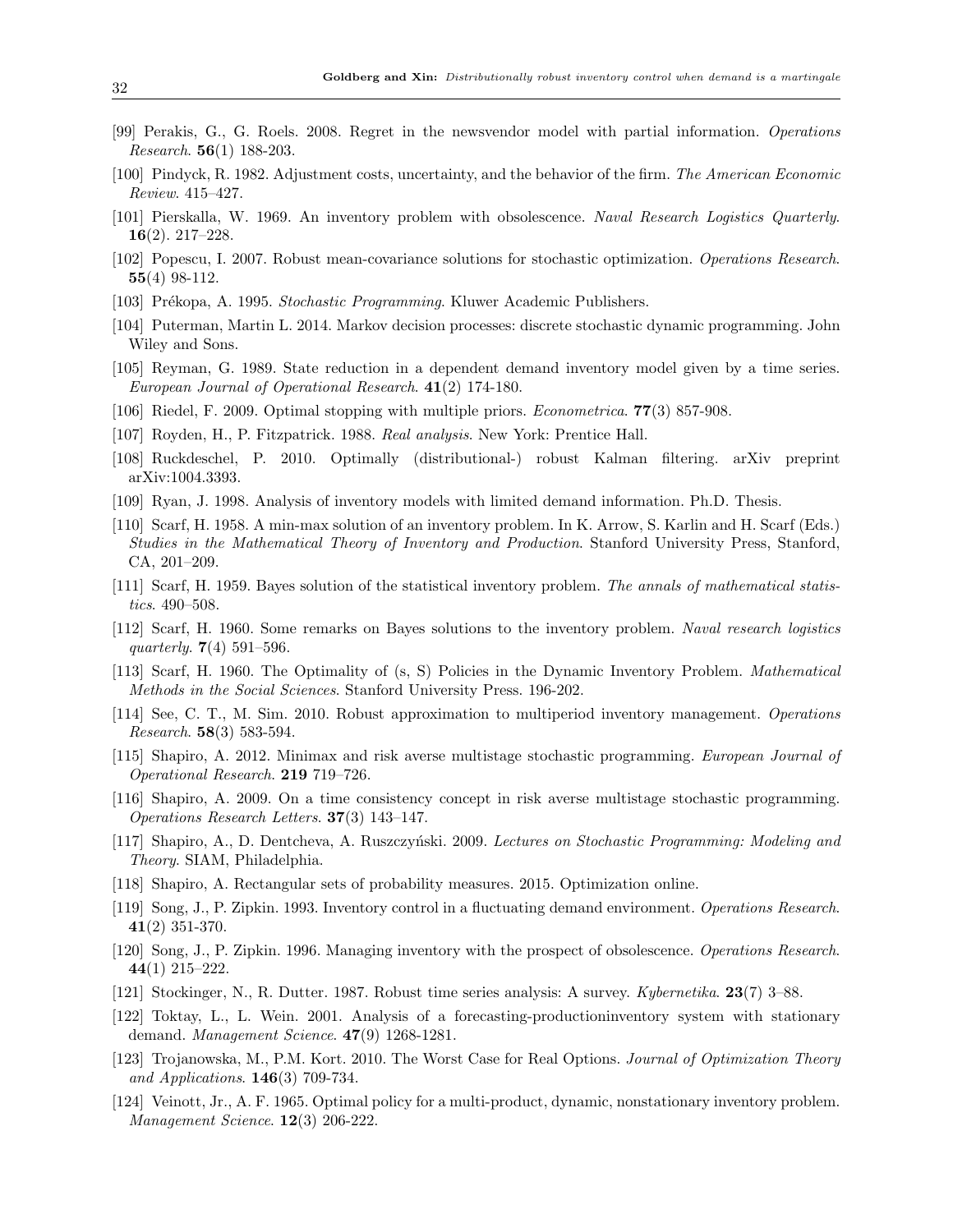- <span id="page-32-5"></span>[125] Tukey, W. 1960. A survey of sampling from contaminated distributions. Contributions to probability and statistics. 2 448–485.
- [126] Veinott, Jr., A. F. 1966. On the optimality of (s, S) inventory policies: new conditions and a new proof. SIAM Journal on Applied Mathematics. 14 1067-1083.
- [127] Wang, T., A. Atasu, M. Kurtulus. 2012. A multi-ordering newsvendor model with dynamic forecast evolution. Manufacturing  $\mathcal C$  Service Operations Management. 14(3) 472-484.
- <span id="page-32-7"></span>[128] Whitt, W. 2002. Stochastic-process limits: an introduction to stochastic-process limits and their application to queues. Springer.
- <span id="page-32-4"></span>[129] Wiesemann, W., D. Kuhn, B. Rustem. 2013. Robust Markov decision processes. Mathematics of Oper*ations Research.* **38**(1) 153-183.
- <span id="page-32-3"></span>[130] Xin, L., D.A. Goldberg, and A. Shapiro. "Time (in) consistency of multistage distributionally robust inventory models with moment constraints." arXiv preprint arXiv:1304.3074 (2013).
- <span id="page-32-0"></span>[131]  $\tilde{Z}$ áčková, J. 1966. On minimax solution of stochastic linear programming problems. *Časopis Pěstování* Matematiky. 91 423–430.
- <span id="page-32-1"></span>[132] Yue, J., B. Chen, M. Wang. 2006. Expected value of distribution information for the newsvendor problem. Operations Research. 54(6) 1128–1136.
- [133] Zipkin, P.H. 2000. Foundations of Inventory Management. McGraw-Hill, Boston.
- <span id="page-32-2"></span>[134] Zhu, Z., J. Zhang, Y. Ye. 2013. Newsvendor optimization with limited distribution information. Optimization methods and software.  $28(3)$  640–667.

# <span id="page-32-6"></span>6. Technical Appendix

## 6.1. Proof of Lemma [1](#page-6-0)

Proof of Lemma [1:](#page-6-0) We first prove that one can w.l.o.g. restrict to policies always ordering up to at least 0. For  $s \in [1, T]$ , let  $\hat{\Pi}^{s,0}$  denote that subset of  $\hat{\Pi}$  consisting of those policies  $\hat{\pi}$  with the following property: for all  $t \in [T - s + 1, T]$  and  $\mathbf{d} = (d_1, \ldots, d_T) \in [0, U]_Q^T$ ,  $x_t^{\hat{\pi}}(\mathbf{d}_{[t-1]}) \geq 0$ . Also, let  $\hat{\Pi}^{0,0} \triangleq \hat{\Pi}$ . We now prove that for all  $s \in [0,T-1]$ , and any policy  $\hat{\pi} \in \hat{\Pi}^{s,0}$ , there exists a policy  $\hat{\pi}' \in \hat{\Pi}^{s+1,0}$  s.t. for all vectors  $\mathbf{d} = (d_1, \ldots, d_T) \in [0, U]_{\mathcal{Q}}^T$  and  $t \in [1, T]$ ,  $C_t^{\hat{\pi}'}$  $t^{\hat{\pi}'}_t(\mathbf{d}_{[t]}) \leq C^{\hat{\pi}}_t(\mathbf{d}_{[t]}),$  proving the desired result. Let us fix any  $s \in [0, T-1]$ , and let  $\hat{\pi}$  be any policy belonging to  $\hat{\Pi}^{s,0}$ . We now define a sequence of functions  $\{x'_t, t \in [1,T]\}$ , where  $x'_1$  is a real constant, and  $x'_t$  is a map from  $[0, U]_{\mathcal{Q}}^{t-1}$  to  $\mathcal Q$  for  $t \geq 2$ . We will then prove that these functions correspondond to a policy belonging to  $\hat{\Pi}^{s+1,0}$ , which incurs cost no greater than  $\hat{\pi}$  in every time period for every sample path of demand. Let  $x'_t = x_t^{\hat{\pi}}$  for all  $t \in [1, T] \setminus \{T - s\}$ , and  $x'_{T-s} = \max(0, x_{T-s}^{\hat{\pi}})$ . We now verify that  $\{x'_t, t \in [1,T]\}$  corresponds to some policy belonging to  $\hat{\Pi}^{s+1,0}$ , and begin by demonstrating that for all  $t \in [0, T-1]$  and  $\mathbf{d} = (d_1, \ldots, d_t) \in [0, U]_{\mathcal{Q}}^t$ ,  $x'_{t+1}(\mathbf{d}) \ge x'_{t}(\mathbf{d}_{[t-1]}) - d_t$ , where  $x'_{1}(d_{[0]}) \stackrel{\Delta}{=} x'_{1}$ ,  $x'_0(\mathbf{d}_{[-1]}) \stackrel{\Delta}{=} x_0$ , and  $d_0 \stackrel{\Delta}{=} 0$ . The assertion is immediate for  $t \in [1,T] \setminus \{T-s\}$ , as in these cases the property is inherited from  $\{x_t^*, t \in [1,T]\}$ , and the monotonicty of our construction. We now verify the assertion for  $t = T - s$ , by demonstrating that  $x'_{T-s+1}(\mathbf{d}) \ge x'_{T-s}(\mathbf{d}_{[T-s-1]}) - d_{T-s}$ , and proceed by a case analysis. First, suppose  $x^*_{T-s}(\mathbf{d}_{[T-s-1]}) \geq 0$ . In this case, the desired property is trivially inherited from  $x_{T-s}^{\hat{\pi}}$ . If not, by construction  $x'_{T-s}(\mathbf{d}_{[T-s-1]}) = 0$ , and thus  $x'_{T-s}(\mathbf{d}_{[T-s-1]}) - d_{T-s} \leq 0$ . However,  $\hat{\pi} \in \hat{\Pi}^{s,0}$  implies that  $x^{\hat{\pi}}_{T-s+1}(\mathbf{d}) \geq 0$ , demonstrating the desired property. Combining the above with the fact that  $x'_t \geq 0$  for all  $t \in [T-s+1, T]$  by virtue of  $x'_t$  equalling  $x_t^{\hat{\pi}}$  for all  $t \geq T-s+1$ and  $\hat{\pi}$  belonging to  $\hat{\Pi}^{s,0}$ , and the fact that  $x'_{T-s} \geq 0$  by construction, completes the proof that for all  $s \in [0, T-1]$ , and any policy  $\hat{\pi} \in \hat{\Pi}^{s,0}$ , there exists a policy  $\hat{\pi}' \in \hat{\Pi}^{s+1,0}$  s.t.  $x_t^{\hat{\pi}'} = x_t^{\hat{\pi}}$  for all  $t \in [1,T] \setminus \{T-s\}$ , and  $x_{T-s}^{\hat{\pi}'} = \max(0, x_{T-s}^{\hat{\pi}})$ . Combining with the fact that for all  $d \in [0,U]$  and  $x < 0$ ,

$$
C(x,d) = b(d+|x|) > b[d-0]_+ + [0-d]_+ = bd,
$$

further demonstrates that for all vectors  $\mathbf{d} = (d_1, \ldots, d_T) \in [0, U]_{\mathcal{Q}}^T$  and  $t \in [1, T]$ ,  $C_t^{\hat{\pi}'}$  $\ell_t^{\hat\pi'}(\mathbf{d}_{[t]})\!\leq\! C_t^{\hat\pi}(\mathbf{d}_{[t]}),$ completing the proof of the desired statement. Applying the statement inductively, we conclude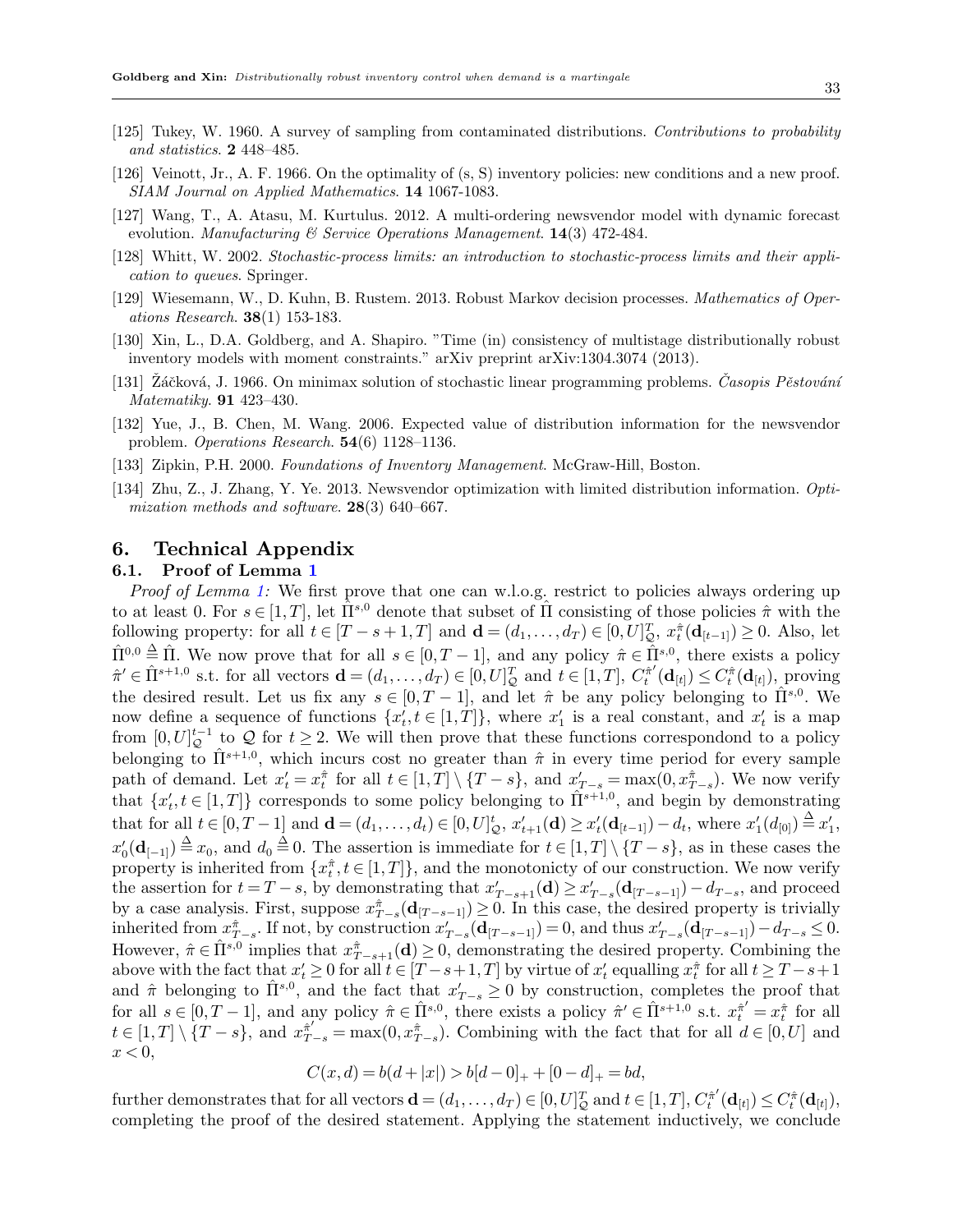that for any  $\hat{\pi} \in \hat{\Pi}$ , there exists a policy  $\hat{\pi}' \in \hat{\Pi}^{T,0}$  (i.e. a policy ordering up to at least 0 in every period for all sample paths) which incurs cost at most that incurred by  $\hat{\pi}$ .

We next prove that one can restrict to policies always ordering up to at most U. For  $s \in [1, T]$ , let  $\hat{\Pi}^{s,U}$  denote that subset of  $\hat{\Pi}^{T,0}$  consisting of those  $\hat{\pi}$  with the following property: for all  $t \in [T-s+1,T]$  and  $\mathbf{d} = (d_1,\ldots,d_T) \in [0,U]_Q^T$ ,  $x_t^{\hat{\pi}}(\mathbf{d}_{[t-1]}) \leq U$  whenever  $y_t^{\hat{\pi}}(\mathbf{d}_{[t-1]}) \leq U$ . Also, let  $\hat{\Pi}^{0,U} \triangleq \hat{\Pi}^{T,0}$ . We now prove that for all  $s \in [0, T-1]$ , and any policy  $\hat{\pi} \in \hat{\Pi}^{s,U}$ , there exists a policy  $\hat{\pi}' \in \hat{\Pi}^{s+1,U}$  s.t. for all vectors  $\mathbf{d} = (d_1, \ldots, d_T) \in [0, U]_{\mathcal{Q}}^T$  and  $t \in [1, T]$ ,  $C_t^{\hat{\pi}'}$  $t_t^{\hat{\pi}'}(\mathbf{d}_{[t]}) \leq C_t^{\hat{\pi}}(\mathbf{d}_{[t]})$ . Let us fix any  $s \in [0, T-1]$ , and let  $\hat{\pi}$  be any policy belonging to  $\hat{\Pi}^{s,U}$ . We now define a sequence of functions  $\{x'_t, t \in [1,T]\}$ , where  $x'_1$  is a real constant, and  $x'_t$  is a map from  $[0, U]_{\mathcal{Q}}^{t-1}$  to  $\mathcal{Q}$  for  $t \geq 2$ . We will then prove that these functions correspondond to a policy belonging to  $\hat{\Pi}^{s+1,U}$ , which incurs cost no greater than  $\hat{\pi}$  in every time period for every sample path of demand. Let  $x_t' = x_t^{\hat{\pi}}$  for all  $t \in [1, T] \setminus \{T - s\}$ ; and for  $\mathbf{d} \in [0, U]_{\mathcal{Q}}^{T - s - 1}$  let

$$
x'_{T-s}(\mathbf{d}) \stackrel{\Delta}{=} \begin{cases} \min\left(U, x^{\hat{\pi}}_{T-s}(\mathbf{d})\right) & \text{if } y^{\hat{\pi}}_{T-s}(\mathbf{d}) \le U, \\ x^{\hat{\pi}}_{T-s}(\mathbf{d}) & \text{else.} \end{cases}
$$

We now verify that  $\{x'_t, t \in [1,T]\}$  corresponds to some policy belonging to  $\hat{\Pi}^{s+1,U}$ , and begin by demonstrating that for all  $t \in [0, T-1]$  and  $\mathbf{d} = (d_1, \ldots, d_t) \in [0, U]_{\mathcal{Q}}^t$ ,  $x'_{t+1}(\mathbf{d}) \ge x'_{t}(\mathbf{d}_{[t-1]}) - d_t$ . The assertion is immediate for  $t \in [1, T] \setminus \{T - s - 1\}$ , as in these cases the property is inherited from  $\{x_t^{\hat{\pi}}, t \in [1,T]\}$ , and the monotonicty of our construction. We now verify the assertion for  $t = T - s - 1$ , by demonstrating that  $x'_{T-s}(\mathbf{d}) \ge x'_{T-s-1}(\mathbf{d}_{[T-s-1]}) - d_{T-s-1}$ , and proceed by a case analysis. First, suppose that either  $y_{T-s}^{\hat{\pi}}(\mathbf{d}_{[T-s-1]}) > U$ , or  $y_{T-s}^{\hat{\pi}}(\mathbf{d}_{[T-s-1]}) < U$  and  $x_{T-s}^{\hat{\pi}}(\mathbf{d}_{[T-s]}) \le$ U. In this case, the desired property is either trivially true, or inherited from  $x^{\hat{\pi}}_{T-s}$ . If not, it must hold that  $y^{\hat{\pi}}_{T-s}(\mathbf{d}_{[T-s]}) \leq U$ , and  $x^{\hat{\pi}}_{T-s}(\mathbf{d}_{[T-s]}) > U$ . However, by construction this implies that  $x'_{T-s-1}(\mathbf{d}_{T-s-2}) - d_{T-s-1} \leq U$ , while  $x'_{T-s}(\mathbf{d}_{[T-s-1]}) = U$ , demonstrating the desired property. Combining the above with the fact that  $x'_t(\mathbf{d}) \leq U$  whenever  $x'_{t-1}(\mathbf{d}_{[t-2]})$  for all  $\mathbf{d} \in [0, U]_{\mathcal{Q}}^{t-1}$  and  $t \in [T-s+1,T]$  by virtue of  $x'_t$  equalling  $x_t^{\hat{\pi}}$  for all  $t \geq T-s+1$  and  $\hat{\pi}$  belonging to  $\hat{\Pi}^{s,U}$ , and the fact that  $x'_{T-s} \leq U$  by construction, completes the proof that for all  $s \in [0, T-1]$ , and any policy  $\hat{\pi} \in \hat{\Pi}^{s,U}$ , there exists a policy  $\hat{\pi}' \in \hat{\Pi}^{s+1,Y}$  s.t.  $x_t^{\hat{\pi}'} = x_t^{\hat{\pi}}$  for all  $t \in [1,T] \setminus \{T-s\}$ , and  $x_T^{\hat{\pi}'}$  $\hat{\pi}^{\prime}_{T-s}$  is as defined above. Combining with the fact that for all  $d \in [0, U]$  and  $x > U$ ,

$$
C(x,d) = x - d > b[d-U]_+ + [U - d]_+ = U - d,
$$

further demonstrates that for all vectors  $\mathbf{d} = (d_1, \ldots, d_T) \in [0, U]_{\mathcal{Q}}^T$  and  $t \in [1, T]$ ,  $C_t^{\hat{\pi}'}$  $C^{\hat{\pi}'}_t(\mathbf{d}_{[t]})\leq C^{\hat{\pi}}_t(\mathbf{d}_{[t]}),$ completing the proof of the desired statement. Applying the statement inductively, we conclude that for any  $\hat{\pi} \in \hat{\Pi}$ , so long as  $x_0 \leq U$ , there exists a policy  $\hat{\pi}' \in \hat{\Pi}^{T,U}$  (i.e. a policy ordering up to a level in [0, U] in every period for all sample paths) which incurs cost at most that incurred by  $\hat{\pi}$ , completing the proof.  $\Box$ .

## 6.2. Proof of Theorem [2](#page-10-1)

Our proof is quite similar, conceptually, to the proof in Iyengar [\[78\]](#page-30-12) that a robust MDP satisfying the so-called recangularity property can be solved by dynamic programming. However, as our problem does not seem to fit precisely into that framework (e.g. since the conditional distribution of demand in a given time period can in principle depend on the entire history of demand up to that time), and as it is well-known that the rectangularity property and related notions can be quite subtle (cf. Xin, Goldberg and Shapiro [\[130\]](#page-32-3)), we include a self-contained proof for completeness. We will proceed by a backwards induction, reasoning inductively that w.l.o.g. in period  $T$  the conditional distribution of demand can be chosen to be consistent with  $\hat{Q}^*$ , and thus the policy in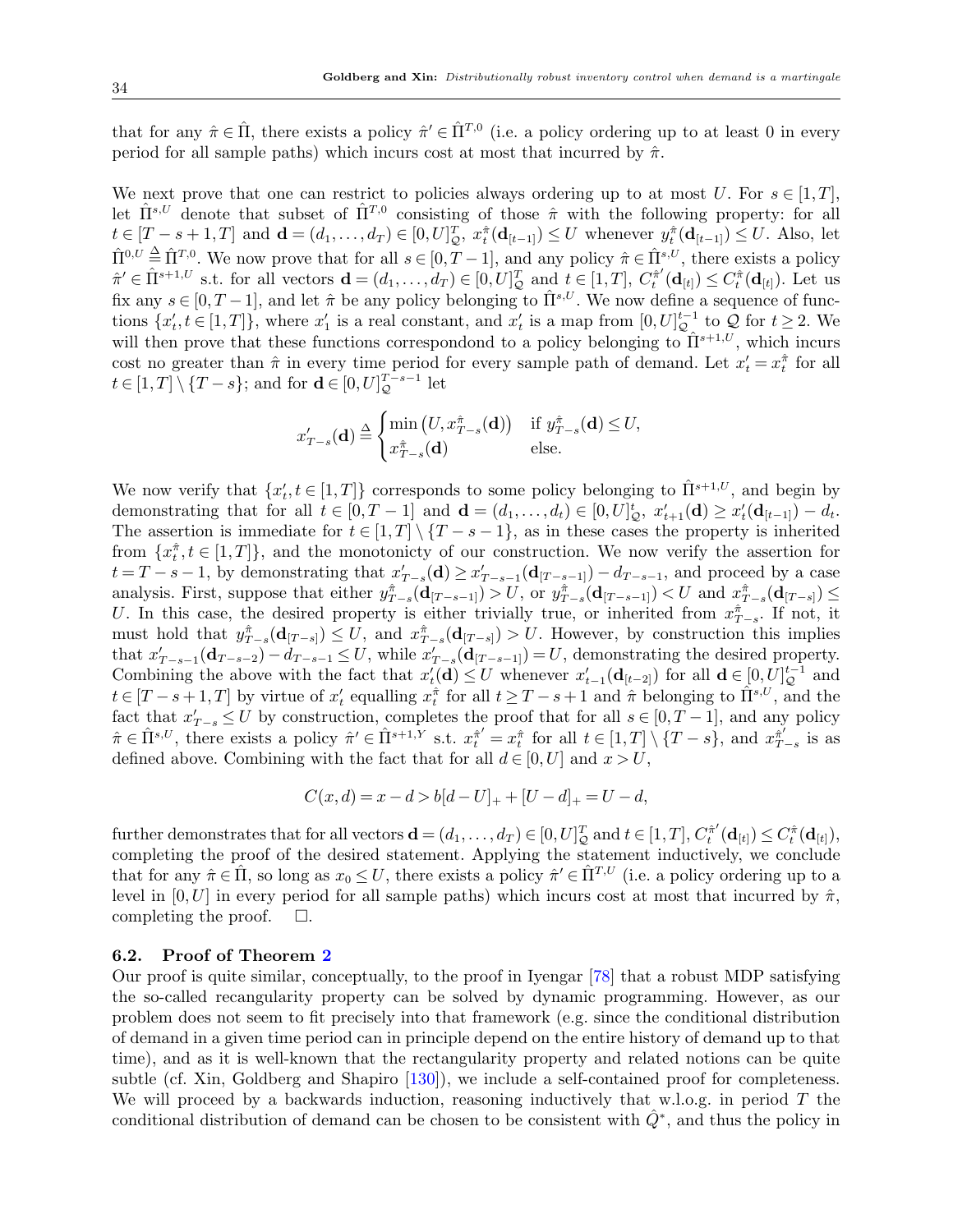period T can be chosen to be consistent with  $\hat{\pi}^*$ , and thus the conditional distribution of demand in period  $T-1$  can be chosen to be consistent with  $\hat{Q}^*$ , etc. It is worth noting that one could also proceed by using e.g. minmax theorems, strong duality, saddle-point theory, and/or general results from the theory of stochastic games, and we refer the interested reader to Nilim and El Ghaoui [\[96\]](#page-30-13) for closely related results proved using such alternative approaches. We begin by making several definitions. For  $\pi \in \Pi$ , let  $\mathbf{MAR}_{0}^{\pi} = \mathbf{MAR}_{T}$ . For  $t \in [1, T-1]$ , let us define  $\mathbf{MAR}_{t}^{\pi}$  as follows.  $Q \in \mathbf{MAR}_t^{\pi}$  iff  $Q \in \mathbf{MAR}_{t-1}^{\pi}$ , and for all  $\mathbf{q} \in \mathrm{supp}(Q_{[T-t]}), Q_{T-t+1|\mathbf{q}} = \overline{Q}_x^t$  $\sum_{x_{T-t+1}(\mathbf{q}),q_{T-t}}^{\infty}$ . Also, let **MAR**<sup>π</sup> denote the singleton  $\{\hat{Q}^*\}$ . Similarly, let  $\Pi_0 = \Pi$ , and for  $t \in [1, T-1]$ , let us define  $\Pi_t$ as follows.  $\pi \in \Pi_t$  iff  $\pi \in \Pi_{t-1}$ , and for all  $\mathbf{q} \in [0, U]_{\mathcal{Q}}^{T-t}$ ,  $x_{T-t+1}^{\pi}(\mathbf{q}) = \overline{\Phi}_t^t$  $\int_{y_{T-t+1}^{\pi}(\mathbf{q}),q_{T-t}}^{\infty}$ . Also, let  $\Pi_T$ denote the singleton  $\{\hat{\pi}^*\}.$ 

We now state a lemma which follows immediately from our definitions, and formalizes the notion that for any probability measure  $Q \in \mathbf{MAR}$ , and time t, there is a unique probability measure belonging to  $\text{MAR}_t^{\pi}$  which agrees with Q in periods  $[1, t-1]$ , and can be constructed naturally through an appropriate composition of marginal distributions; as well as the analogous statement for constructing policies belonging to  $\Pi_t$  which agree with a given policy in periods  $[1, t-1]$ . The associated measures (and policies) can in all cases be constructed through the natural composition of marginals (measurable functions).

<span id="page-34-5"></span>LEMMA 17. Given  $\pi \in \Pi$ ,  $Q \in \mathbf{MAR}_T$ , and  $t \in [1, T-1]$ , there exists a unique probability mea $sure\ Q^{\pi,t} \in \mathbf{MAR}_t^{\pi}$  satisfying  $Q_{[T-t]}^{\pi,t} = Q_{[T-t]}$ . Similarly, given  $\pi \in \Pi$  and  $t \in [1, T-1]$ , there exists a unique policy  $\pi^t \in \Pi_t$  satisfying  $x_{[T-t]}^{\pi} = x_{[T}^{\pi^t}]$  $\frac{\pi^{\iota}}{[T - t]}$  .

We now prove (by induction) a theorem which formalizes the intuitive backwards induction described above, and which will directly imply Theorem [2.](#page-10-1)

THEOREM 8. For all  $s \in [0, T-1]$ ,  $\pi \in \Pi_s$ , and  $Q \in \mathbf{MAR}_s^{\pi}$ ,

<span id="page-34-0"></span>
$$
\mathbb{E}_{Q}[\sum_{t=T-s}^{T} C_{t}^{\pi}] = \sum_{\mathbf{q} \in \text{supp}(Q_{[T-s-1]})} \left( \sum_{z \in [0,U]_{Q}} \hat{f}^{s+1}(x_{T-s}^{\pi}(\mathbf{q}), z) Q_{T-s|\mathbf{q}}(z) \right) Q_{[T-s-1]}(\mathbf{q}). \tag{6.31}
$$

For all  $s \in [0, T-1]$ ,  $\pi \in \Pi_s$ , and  $Q \in \mathbf{MAR}_{s+1}^{\pi}$ ,

<span id="page-34-1"></span>
$$
\mathbb{E}_{Q} \left[ \sum_{t=T-s}^{T} C_{t}^{\pi} \right] = \sum_{\mathbf{q} \in \text{supp}(Q_{[T-s-1]})} \hat{g}^{s+1}\left(x_{T-s}^{\pi}(\mathbf{q}), q_{T-s-1}\right) Q_{[T-s-1]}(\mathbf{q}).
$$
\n(6.32)

For all  $s \in [0, T-1]$  and  $\pi \in \Pi_s$ ,

<span id="page-34-2"></span>
$$
\sup_{Q \in \mathbf{M} \mathbf{A} \mathbf{R}} \mathbb{E}_Q[\sum_{t=1}^T C_t^{\pi}] = \sup_{Q \in \mathbf{M} \mathbf{A} \mathbf{R}_{s+1}^{\pi}} \mathbb{E}_Q[\sum_{t=1}^T C_t^{\pi}].
$$
\n(6.33)

For all  $s \in [0, T-1]$ ,  $\pi \in \Pi_{s+1}$ , and  $Q \in \mathbf{MAR}_{s+1}^{\pi}$ ,

<span id="page-34-3"></span>
$$
\mathbb{E}_{Q} \left[ \sum_{t=T-s}^{T} C_{t}^{\pi} \right] = \sum_{\mathbf{q} \in \text{supp}(Q_{[T-s-1]})} \hat{V}^{s+1}\left(\mathbf{y}_{T-s}^{\pi}(\mathbf{q}), q_{T-s-1}\right) Q_{[T-s-1]}(\mathbf{q}). \tag{6.34}
$$

For all  $s \in [0, T-1]$ ,

<span id="page-34-4"></span>
$$
\inf_{\pi \in \Pi} \sup_{Q \in \mathbf{MAR}} \mathbb{E}_Q[\sum_{t=1}^T C_t^{\pi}] = \inf_{\pi \in \Pi_{s+1}} \sup_{Q \in \mathbf{MAR}} \mathbb{E}_Q[\sum_{t=1}^T C_t^{\pi}].
$$
\n(6.35)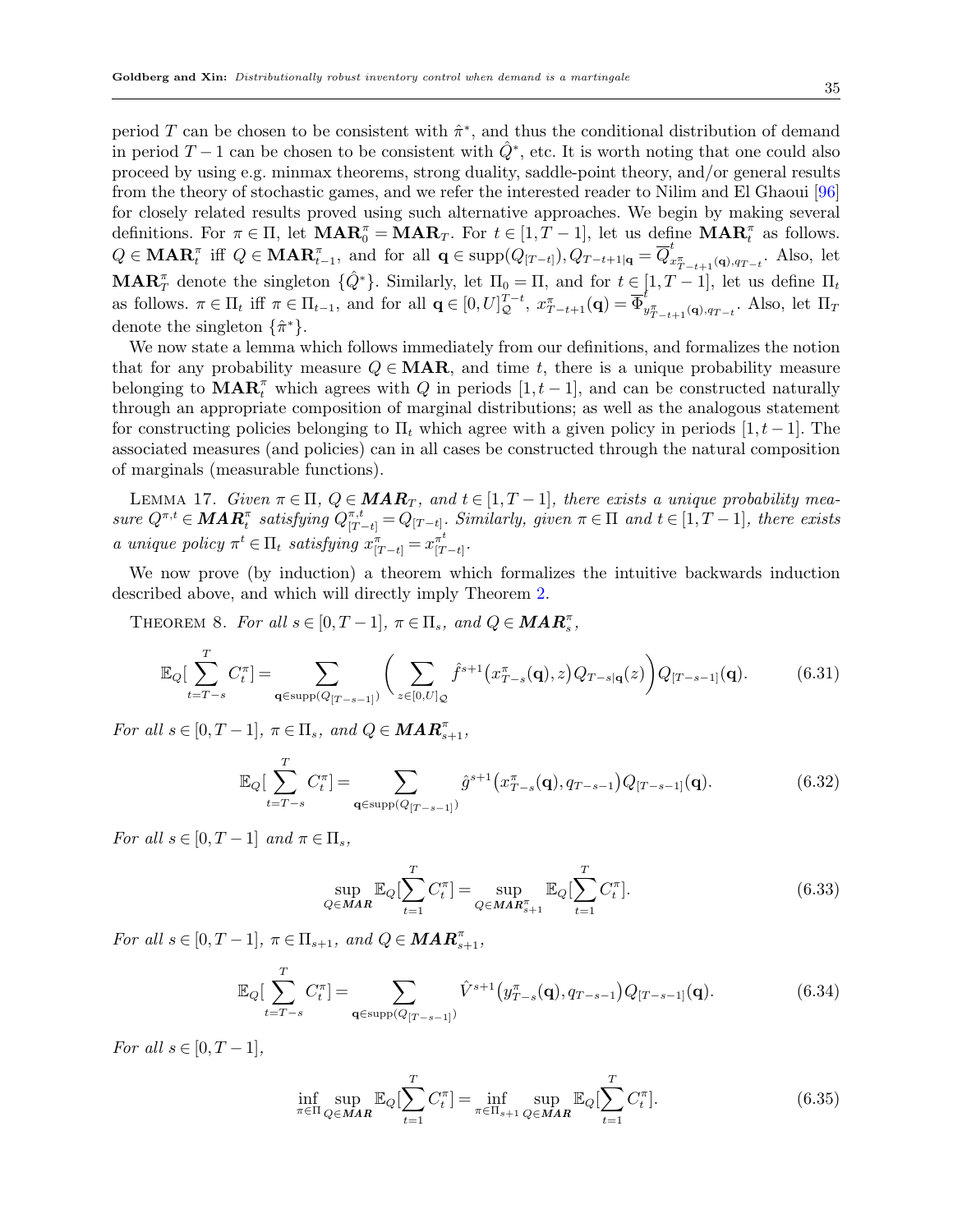*Proof:* We begin with the base case  $s = 0$ . [\(6.31\)](#page-34-0) follows immediately from the fact that  $\hat{f}^1(x, d) =$  $C(x, d)$ . [\(6.32\)](#page-34-1) then follows from the fact that for all  $\pi \in \Pi_0$ ,  $Q \in \mathbf{MAR}_1^{\pi}$ , and  $\mathbf{q} \in \text{supp}(Q_{[T-1]})$ ,  $\overline{Q_{T|{\bf q}}}\!=\!\overline{Q}_{x}^{1}$  $\hat{L}_{x_T^{\pi}(\mathbf{q}),q_{T-1}}^1 \in \hat{Q}^1(x_T^{\pi}(\mathbf{q}), q_{T-1}),$  combined with the definition of  $\hat{g}^1$  and  $\hat{Q}^1$ .

We now prove [\(6.33\)](#page-34-2). Let us fix any  $\pi \in \Pi_0$ . Note that for any  $\epsilon > 0$ , there exists  $\tilde{Q}_{\epsilon} \in \mathbf{MAR}$ s.t.  $\mathbb{E}[\sum_{t=1}^T C_t^{\pi}(D_{[t]}^{\tilde{Q}_{\epsilon}})] > \sup_{Q \in \mathbf{MAR}} \mathbb{E}_Q[\sum_{t=1}^T C_t^{\pi}] - \epsilon$ . Let us fix any such  $\epsilon > 0$  and corresponding  $\tilde{Q}_{\epsilon} \in \mathbf{MAR}$ , where we denote  $\tilde{Q}_{\epsilon}$  by  $\tilde{Q}$  for clarity of exposition. We now prove that

<span id="page-35-1"></span>
$$
\mathbb{E}[\sum_{t=1}^{T} C_t^{\pi} \left( D_{[t]}^{\tilde{Q}^{\pi,1}} \right)] \geq \mathbb{E}[\sum_{t=1}^{T} C_t^{\pi} \left( D_{[t]}^{\tilde{Q}} \right)]. \tag{6.36}
$$

As  $\tilde{Q}_{[T-1]}^{\pi,1} = \tilde{Q}_{[T-1]}$ , it suffices by  $(6.31)$  to demonstrate that for every  $\mathbf{q} \in \text{supp}(\tilde{Q}_{[T-1]}),$ 

<span id="page-35-0"></span>
$$
\sum_{\in[0,U]_{\mathcal{Q}}} \hat{f}^1\big(x_T^{\pi}(\mathbf{q}),z\big)\tilde{Q}_{T|\mathbf{q}}^{\pi,1}(z) \ge \sum_{z\in[0,U]_{\mathcal{Q}}} \hat{f}^1\big(x_T^{\pi}(\mathbf{q}),z\big)\tilde{Q}_{T|\mathbf{q}}(z). \tag{6.37}
$$

By construction,  $\tilde{Q}^{\pi,1} \in \mathbf{MAR}_1^{\pi}$ , and thus for all  $\mathbf{q} \in \text{supp}(\tilde{Q}_{[T-1]})$ ,  $\tilde{Q}_{T|\mathbf{q}}^{\pi,1} = \overline{Q}_x^1$  $\frac{1}{x_T^{\pi}(\mathbf{q}), q_{T-1}} \in$  $\hat{Q}^1(x_T^{\pi}(\mathbf{q}), q_{T-1})$ . Thus by definition, the left-hand side of  $(6.37)$  equals

$$
\sup_{Q \in \mathfrak{M}(q_{T-1})} \sum_{z \in [0,U]_Q} \hat{f}^1(x_T^{\pi}(\mathbf{q}), z) Q(z) = \hat{g}^1(x_T^{\pi}(\mathbf{q}), q_{T-1}). \tag{6.38}
$$

Noting that the martingale property ensures  $\tilde{Q}_{T|q} \in \mathfrak{M}(q_{T-1})$  then completes the proof of  $(6.37)$ , and [\(6.36\)](#page-35-1). Letting  $\epsilon \downarrow 0$  completes the proof of [\(6.33\)](#page-34-2).

We now prove [\(6.34\)](#page-34-3). As  $\Pi_1 \subseteq \Pi_0$ , it follows from [\(6.32\)](#page-34-1), combined with the fact that  $\pi \in \Pi_1$ implies  $x_T(\mathbf{q}) = \overline{\Phi}_y^1$  $\int_{y_T^{\pi}(\mathbf{q}),q_{T-1}}^{\infty}$ , that

$$
\mathbb{E}_{Q}[C_T^{\pi}] = \sum_{\mathbf{q} \in \text{supp}(Q_{[T-1]})} \hat{g}^1(\overline{\Phi}^1_{y_T^{\pi}(\mathbf{q}), q_{T-1}}, q_{T-1}) Q_{[T-1]}(\mathbf{q}).
$$

As  $\overline{\Phi}_u^1$  $y_{T}^{\pi}(\mathbf{q}), q_{T-1} \in \hat{\Phi}^1(y_T^{\pi}(\mathbf{q}), q_{T-1}), (6.34)$  $y_{T}^{\pi}(\mathbf{q}), q_{T-1} \in \hat{\Phi}^1(y_T^{\pi}(\mathbf{q}), q_{T-1}), (6.34)$  then follows from definitions.

We now prove  $(6.35)$ . For any  $\epsilon > 0$ , there exists  $\tilde{\pi}_{\epsilon} \in \Pi_0$  s.t.  $\inf_{\pi \in \Pi} \sup_{Q \in \mathbf{MAR}} \mathbb{E}_Q[\sum_{t=1}^T C_t^{\pi}] >$  $\sup_{Q \in \mathbf{MAR}} \mathbb{E}_Q[\sum_{t=1}^T C_t^{\tilde{\pi}_{\epsilon}}] - \epsilon$ . Let us fix any such  $\epsilon > 0$  and corresponding  $\tilde{\pi}_{\epsilon} \in \Pi_0$ , where we denote  $\tilde{\pi}_{\epsilon}$  by  $\tilde{\pi}$  for clarity of exposition. We now prove that

<span id="page-35-3"></span>
$$
\sup_{Q \in \mathbf{MAR}} \mathbb{E}_Q[\sum_{t=1}^T C_t^{\tilde{\pi}}] \ge \sup_{Q \in \mathbf{MAR}} \mathbb{E}_Q[\sum_{t=1}^T C_t^{\tilde{\pi}^1}].
$$
\n(6.39)

As  $\Pi_1 \subseteq \Pi_0$ , by [\(6.33\)](#page-34-2) it suffices to demonstrate that

 $\boldsymbol{z}$ 

<span id="page-35-2"></span>
$$
\sup_{Q \in \mathbf{MAR}_1^{\tilde{\pi}}} \mathbb{E}_Q[\sum_{t=1}^T C_t^{\tilde{\pi}}] \ge \sup_{Q \in \mathbf{MAR}_1^{\tilde{\pi}^1}} \mathbb{E}_Q[\sum_{t=1}^T C_t^{\tilde{\pi}^1}]. \tag{6.40}
$$

Note that  $Q \in \mathbf{MAR}_1^{\tilde{\pi}}$ , combined with  $(6.32)$ , implies that

$$
\mathbb{E}_{Q}[\sum_{t=1}^{T} C_t^{\tilde{\pi}}] = \mathbb{E}_{Q}[\sum_{t=1}^{T-1} C_t^{\tilde{\pi}}] + \sum_{\mathbf{q} \in \text{supp}(Q_{[T-1]})} \hat{g}^1(x_T^{\tilde{\pi}}(\mathbf{q}), q_{T-1}) Q_{[T-1]}(\mathbf{q}).
$$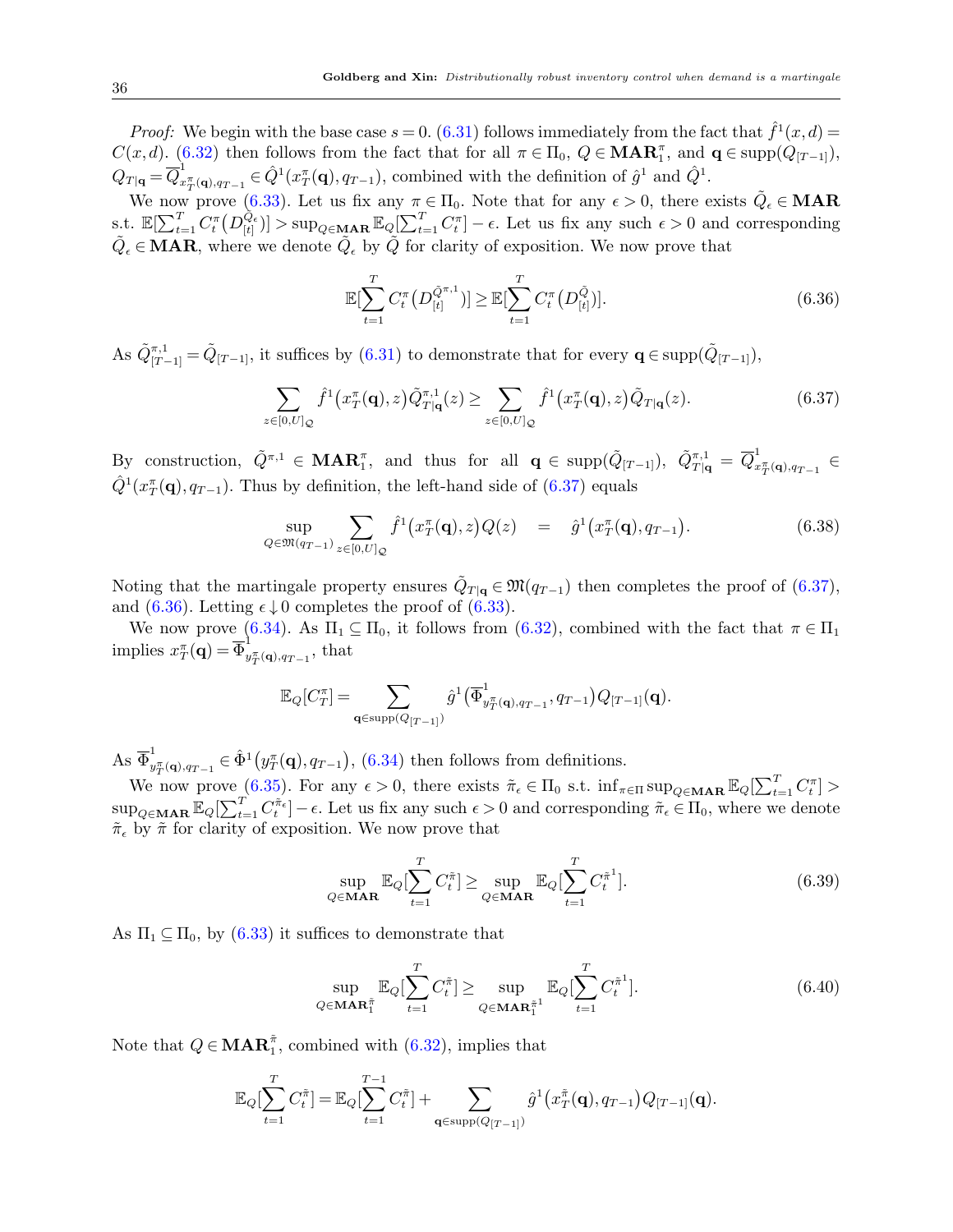$\tilde{\pi} \in \Pi_0$  implies that for all  $Q \in \mathbf{MAR}_1^{\tilde{\pi}}$  and  $\mathbf{q} \in [0, U]_{\mathcal{Q}}^{T-1}$ ,  $x_T^{\tilde{\pi}}(\mathbf{q}) \geq y_T^{\tilde{\pi}}(\mathbf{q})$  and  $x_T^{\tilde{\pi}}(\mathbf{q}) \in [0, U]_{\mathcal{Q}}$ . By combining the above, we conclude from definitions that  $Q \in \mathbf{MAR}_1^{\tilde{\pi}}$  implies

<span id="page-36-0"></span>
$$
\mathbb{E}_{Q}[\sum_{t=1}^{T} C_{t}^{\tilde{\pi}}] \geq \mathbb{E}_{Q}[\sum_{t=1}^{T-1} C_{t}^{\tilde{\pi}}] + \sum_{\mathbf{q} \in \text{supp}(Q_{[T-1]})} \hat{V}^{1}(y_{T}^{\tilde{\pi}}(\mathbf{q}), q_{T-1}) Q_{[T-1]}(\mathbf{q})
$$
\n
$$
= \sum_{\mathbf{q} \in \text{supp}(Q_{[T-1]})} \left( \sum_{t=1}^{T-1} C(x_{t}^{\tilde{\pi}}(\mathbf{q}_{[t-1]}), q_{t}) + \hat{V}^{1}(y_{T}^{\tilde{\pi}}(\mathbf{q}), q_{T-1}) \right) Q_{[T-1]}(\mathbf{q}). \quad (6.41)
$$

Alternatively, if  $Q \in \mathbf{MAR}_1^{\tilde{\pi}^1}$  $\tilde{\tau}_1^1$ , it follows from [\(6.34\)](#page-34-3), and the fact that  $x^{\tilde{\pi}}_{[T-1]} = x^{\tilde{\pi}^1}_{[T-1]}$  and thus  $y_T^{\tilde{\pi}^1} = y_T^{\tilde{\pi}}, \text{ that}$ 

<span id="page-36-1"></span>
$$
\mathbb{E}_{Q}[\sum_{t=1}^{T} C_{t}^{\tilde{\pi}^{1}}] = \sum_{\mathbf{q} \in \text{supp}(Q_{[T-1]})} \left( \sum_{t=1}^{T-1} C\big(x_{t}^{\tilde{\pi}}(\mathbf{q}_{[t-1]}), q_{t}\big) + \hat{V}^{1}\big(y_{T}^{\tilde{\pi}}(\mathbf{q}), q_{T-1}\big) \right) Q_{[T-1]}(\mathbf{q}). \tag{6.42}
$$

For any  $\epsilon_2 > 0$ , there exists  $\tilde{Q}_{\epsilon_2} \in \mathbf{MAR}_1^{\tilde{\pi}^1}$  $\tilde{a}^1$  (which we denote simply as  $\tilde{Q}$ ) s.t.

<span id="page-36-2"></span>
$$
\mathbb{E}_{\tilde{Q}}\left[\sum_{t=1}^{T} C_t^{\tilde{\pi}^1}\right] > \sup_{Q \in \mathbf{MAR}_1^{\tilde{\pi}^1}} \mathbb{E}_{Q}\left[\sum_{t=1}^{T} C_t^{\tilde{\pi}^1}\right] - \epsilon_2.
$$
\n(6.43)

Lemma [17](#page-34-5) implies the existence of  $\tilde{Q}^{\tilde{\pi},1} \in \mathbf{MAR}_1^{\tilde{\pi}}$  s.t.  $\tilde{Q}_{[T-1]}^{\tilde{\pi},1} = \tilde{Q}_{[T-1]}$ . Trivially,  $\sup_{Q \in \mathbf{MAR}_1^{\tilde{\pi}}} \mathbb{E}_Q[\sum_{t=1}^T C_t^{\tilde{\pi}}] \geq \mathbb{E}_{\tilde{Q}^{\tilde{\pi}},1}[\sum_{t=1}^T C_t^{\tilde{\pi}}]$ , and it follows from  $(6.41)$ ,  $(6.42)$ , and  $(6.43)$  that

$$
\mathbb{E}_{\tilde{Q}^{\tilde{\pi}},1}[\sum_{t=1}^{T} C_t^{\tilde{\pi}}] \ge \sum_{\mathbf{q} \in \text{supp}(\tilde{Q}_{[T-1]})} \left( \sum_{t=1}^{T-1} C(x_t^{\tilde{\pi}}(\mathbf{q}_{[t-1]}), q_t) + \hat{V}^1(y_T^{\tilde{\pi}}(\mathbf{q}), q_{T-1}) \right) \tilde{Q}_{[T-1]}(\mathbf{q})
$$
  
\n
$$
= \mathbb{E}_{\tilde{Q}}[\sum_{t=1}^{T} C_t^{\tilde{\pi}^1}] \quad \text{sup} \quad \text{sup}_{Q \in \mathbf{MAR}_1^{\tilde{\pi}^1}} \mathbb{E}_{Q}[\sum_{t=1}^{T} C_t^{\tilde{\pi}^1}] - \epsilon_2.
$$

Letting  $\epsilon_2 \downarrow 0$  completes the proof of [\(6.40\)](#page-35-2) and [\(6.39\)](#page-35-3). Letting  $\epsilon \downarrow 0$  completes the proof of [\(6.35\)](#page-34-4).

We now proceed by induction. Suppose that  $(6.31)$  -  $(6.35)$  hold for all  $s' \in [0, s]$  for some  $s \leq$  $T-2$ . We now prove that  $(6.31)$  -  $(6.35)$  also hold for  $s+1$ , and begin by verifying  $(6.31)$ . Note that for all  $\pi \in \Pi_{s+1}$  and  $Q \in \mathbf{MAR}_{s+1}^{\pi}$ ,

<span id="page-36-3"></span>
$$
\mathbb{E}_{Q}[C_{T-s-1}^{\pi}] = \sum_{\mathbf{q} \in \text{supp}(Q_{[T-s-2]})} \left( \sum_{z \in [0,U]_{\mathcal{Q}}} C(x_{T-s-1}^{\pi}(\mathbf{q}), z) Q_{T-s-1|\mathbf{q}}(z) \right) Q_{[T-s-2]}(\mathbf{q}). \tag{6.44}
$$

Combining with [\(6.34\)](#page-34-3), applied to s, and the fact that  $y_{T-s}^{\pi}(\mathbf{q}:z) = x_{T-s-1}^{\pi}(\mathbf{q}) - z$ , we conclude

<span id="page-36-4"></span>
$$
\mathbb{E}_{Q}[\sum_{t=T-s}^{T} C_{t}^{\pi}] = \sum_{\mathbf{q} \in \text{supp}(Q_{[T-s-2]})} \left( \sum_{z \in [0,U]_{Q}} \hat{V}^{s+1}(x_{T-s-1}^{\pi}(\mathbf{q}) - z, z) Q_{T-s-1|\mathbf{q}}(z) \right) Q_{[T-s-2]}(\mathbf{q}). \quad (6.45)
$$

Combining  $(6.44)$  -  $(6.45)$  with the definition of  $\hat{f}^{s+2}$  completes the proof of  $(6.31)$ .

We now prove [\(6.32\)](#page-34-1). It follows from [\(6.31\)](#page-34-0), applied to  $s+1$ , and the fact that  $\mathbf{MAR}_{s+2}^{\pi} \subseteq$  $\mathbf{MAR}_{s+1}^{\pi}$ , that for all  $\pi \in \Pi_{s+1}$  and  $Q \in \mathbf{MAR}_{s+2}^{\pi}$ ,

$$
\mathbb{E}_{Q} \Big[ \sum_{t=T-s-1}^{T} C_{t}^{\pi} \Big] = \sum_{\mathbf{q} \in \text{supp}(Q_{[T-s-2]})} \bigg( \sum_{z \in [0,U]_{Q}} \hat{f}^{s+2}\big(x_{T-s-1}^{\pi}(\mathbf{q}), z\big) Q_{T-s-1|\mathbf{q}}(z) \bigg) Q_{[T-s-2]}(\mathbf{q}).
$$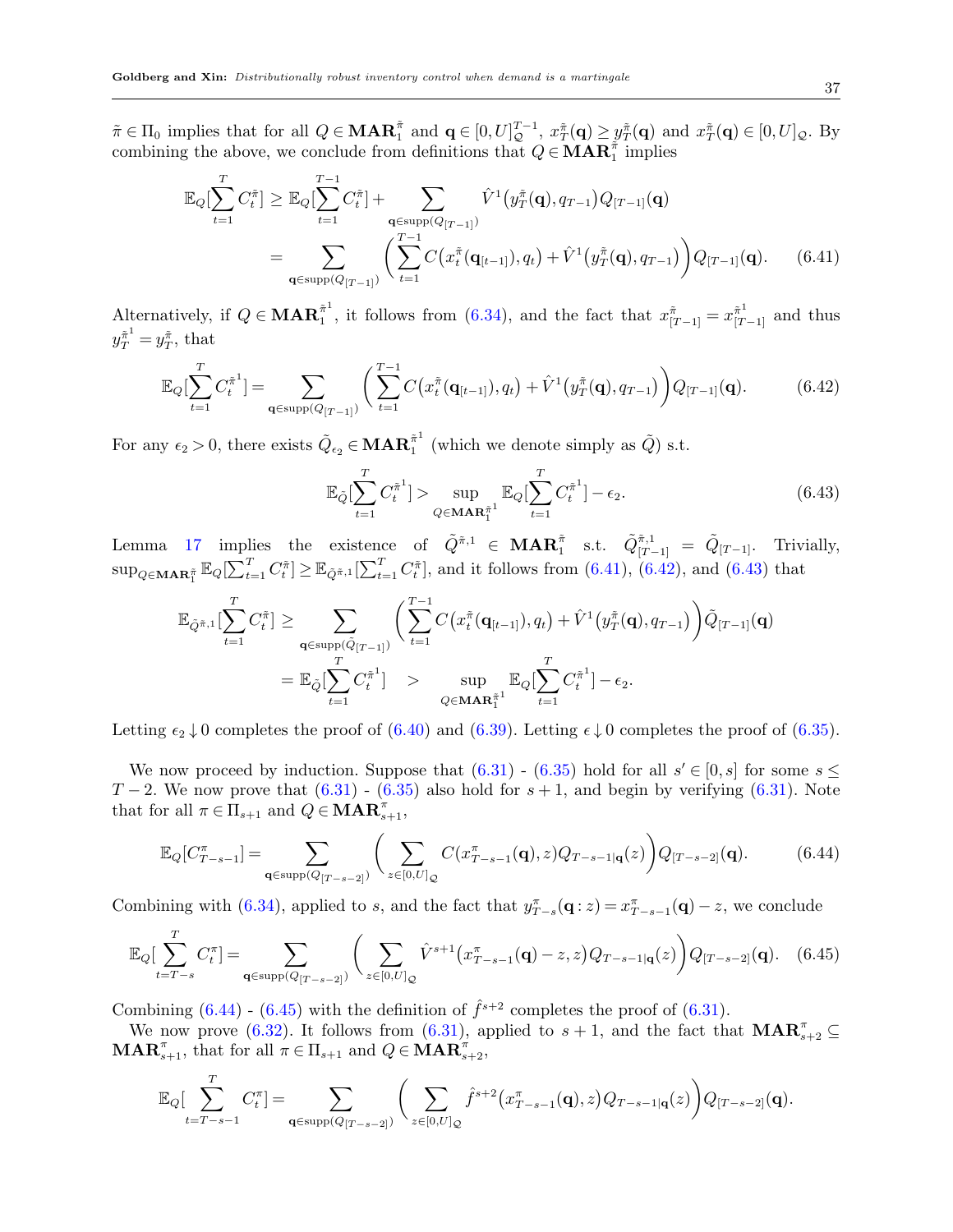As  $Q \in \mathbf{MAR}_{s+2}^{\pi}$ ,  $\mathbf{q} \in \text{supp}(Q_{[T-s-2]})$  implies  $Q_{T-s-1|\mathbf{q}} = \overline{Q}_{x_{T-}^{\pi}}^{s+2}$  $x_{T-s-1}^{s+2}(\mathbf{q}),q_{T-s-2}\in \hat{Q}^{s+2}(x_{T-s-1}^{\pi}(\mathbf{q}),q_{T-s-2}),$  $(6.32)$  then follows from the definitions of  $\hat{g}^{s+2}$  and  $\hat{Q}^{s+2}$ .

We now prove [\(6.33\)](#page-34-2). As  $\Pi_{s+1} \subseteq \Pi_s$ , it follows from (6.33), applied to s, that it suffices to demonstrate that for all  $\pi \in \Pi_{s+1}$ ,

$$
\sup_{Q \in \mathbf{MAR}_{s+1}^{\pi}} \mathbb{E}_Q[\sum_{t=1}^T C_t^{\pi}] = \sup_{Q \in \mathbf{MAR}_{s+2}^{\pi}} \mathbb{E}_Q[\sum_{t=1}^T C_t^{\pi}].
$$
\n(6.46)

Let us fix any  $\pi \in \Pi_{s+1}$ . For any  $\epsilon > 0$ , there exists  $\tilde{Q}_{\epsilon} \in \mathbf{MAR}_{s+1}^{\pi}$  s.t.  $\mathbb{E}[\sum_{t=1}^{T} C_t^{\pi}(D_{[t]}^{\tilde{Q}_{\epsilon}})] >$  $\sup_{Q \in \mathbf{MAR}_{s+1}^{\pi}} \mathbb{E}_Q[\sum_{t=1}^T C_t^{\pi}] - \epsilon$ . Let us fix any such  $\epsilon > 0$  and corresponding  $\tilde{Q}_{\epsilon} \in \mathbf{MAR}_{s+1}^{\pi}$ , where we denote  $\tilde{Q}_{\epsilon}$  by  $\tilde{Q}$  for clarity of exposition. We now prove that

<span id="page-37-1"></span>
$$
\mathbb{E}[\sum_{t=1}^{T} C_t^{\pi} \left( D_{[t]}^{\tilde{Q}^{\pi,s+2}} \right)] \geq \mathbb{E}[\sum_{t=1}^{T} C_t^{\pi} \left( D_{[t]}^{\tilde{Q}} \right)]. \tag{6.47}
$$

As  $\tilde{Q}_{[T-s-2]}^{\pi,s+2} = \tilde{Q}_{[T-s-2]}$ , by  $(6.31)$ , applied to  $s+1$ , it suffices to demonstrate that for every  $\mathbf{q} \in$  $\mathrm{supp}(\tilde{Q}_{[T-s-2]}),$ 

<span id="page-37-0"></span>
$$
\sum_{z \in [0,U]_{\mathcal{Q}}} \hat{f}^{s+2} \big( x^{\pi}_{T-s-1}(\mathbf{q}), z \big) \tilde{Q}^{\pi, s+2}_{T-s-1|\mathbf{q}}(z) \ge \sum_{z \in [0,U]_{\mathcal{Q}}} \hat{f}^{s+2} \big( x^{\pi}_{T-s-1}(\mathbf{q}), z \big) \tilde{Q}_{T-s-1|\mathbf{q}}(z). \tag{6.48}
$$

By construction,  $\tilde{Q}^{\pi,s+2} \in \mathbf{MAR}_{s+2}^{\pi}$ , and thus for all  $\mathbf{q} \in \mathrm{supp}(\tilde{Q}_{[T-s-2]})$ ,  $\tilde{Q}_{T-s-1|\mathbf{q}}^{\pi,s+2}$  $\overline{Q}_{x\overline{x}}^{s+2}$  $x_{T-s-1}^{s+2}(\mathbf{q})_{,q_{T-s-2}} \in \hat{Q}^{s+2}(x_{T-s-1}^{\pi}(\mathbf{q}), q_{T-s-2})$ . Thus by definition, the left-hand side of  $(6.48)$  equals

$$
\sup_{Q \in \mathfrak{M}(q_{T-s-2})} \sum_{z \in [0,U]_{\mathcal{Q}}} \hat{f}^{s+2}(x_{T-s-1}^{\pi}(\mathbf{q}), z) Q(z) = \hat{g}^{s+2}(x_{T-s-1}^{\pi}(\mathbf{q}), q_{T-1}). \tag{6.49}
$$

Noting that the martingale property ensures  $\tilde{Q}_{T-s-1|\mathbf{q}} \in \mathfrak{M}(q_{T-s-2})$  then completes the proof of [\(6.48\)](#page-37-0), and [\(6.47\)](#page-37-1). Letting  $\epsilon \downarrow 0$  further completes the proof of [\(6.33\)](#page-34-2).

We now prove [\(6.34\)](#page-34-3). As  $\Pi_{s+2} \subseteq \Pi_{s+1}$ , it follows from [\(6.32\)](#page-34-1), applied to  $s+1$ , and the fact that  $\pi \in \Pi_{s+2}$  implies  $x^{\pi}_{T-s-1}(\mathbf{q}) = \overline{\Phi}^{s+2}_{y^{\pi}_T}$  $y_{T-s-1}^{\pi}({\bf q})$ , $q_{T-s-2}$ , that

$$
\mathbb{E}_{Q} \left[ \sum_{t=T-s-1}^{T} C_{t}^{\pi} \right] = \sum_{\mathbf{q} \in \text{supp}(Q_{[T-s-2]})} \hat{g}^{s+2} \left( \overline{\Phi}_{y_{T-s-1}^{\pi}(\mathbf{q}), q_{T-s-2}}^{s+2} \right) Q_{[T-s-2]}(\mathbf{q}).
$$

As  $\overline{\Phi}_{u\overline{u}}^{s+2}$  $y_{T-s-1}^{s+2}(\mathbf{q})_{,q_{T-s-1}} \in \hat{\Phi}^{s+2}(y_{T-s-1}^{*}(\mathbf{q}), q_{T-s-1}), (6.34)$  $y_{T-s-1}^{s+2}(\mathbf{q})_{,q_{T-s-1}} \in \hat{\Phi}^{s+2}(y_{T-s-1}^{*}(\mathbf{q}), q_{T-s-1}), (6.34)$  then follows from definitions. We now prove  $(6.35)$ . First, observe that by  $(6.35)$ , applied to s, it suffices to prove that

<span id="page-37-2"></span>
$$
\inf_{\pi \in \Pi_{s+1}} \sup_{Q \in \mathbf{MAR}} \mathbb{E}_Q[\sum_{t=1}^T C_t^{\pi}] = \inf_{\pi \in \Pi_{s+2}} \sup_{Q \in \mathbf{MAR}} \mathbb{E}_Q[\sum_{t=1}^T C_t^{\pi}].
$$
\n(6.50)

For any  $\epsilon > 0$ , there exists  $\tilde{\pi}_{\epsilon} \in \Pi_{s+1}$  s.t.  $\inf_{\pi \in \Pi_{s+1}} \sup_{Q \in \mathbf{MAR}} \mathbb{E}_{Q}[\sum_{t=1}^T C_t^{\pi}] > \sup_{Q \in \mathbf{MAR}} \mathbb{E}_{Q}[\sum_{t=1}^T C_t^{\tilde{\pi}_{\epsilon}}]$  $\epsilon$ . Let us fix any such  $\epsilon > 0$  and corresponding  $\tilde{\pi}_{\epsilon} \in \Pi_{s+1}$ , where we denote  $\tilde{\pi}_{\epsilon}$  by  $\tilde{\pi}$  for clarity of exposition. We now prove that

$$
\sup_{Q \in \mathbf{MAR}} \mathbb{E}_Q[\sum_{t=1}^T C_t^{\tilde{\pi}}] \ge \sup_{Q \in \mathbf{MAR}} \mathbb{E}_Q[\sum_{t=1}^T C_t^{\tilde{\pi}^{s+2}}].
$$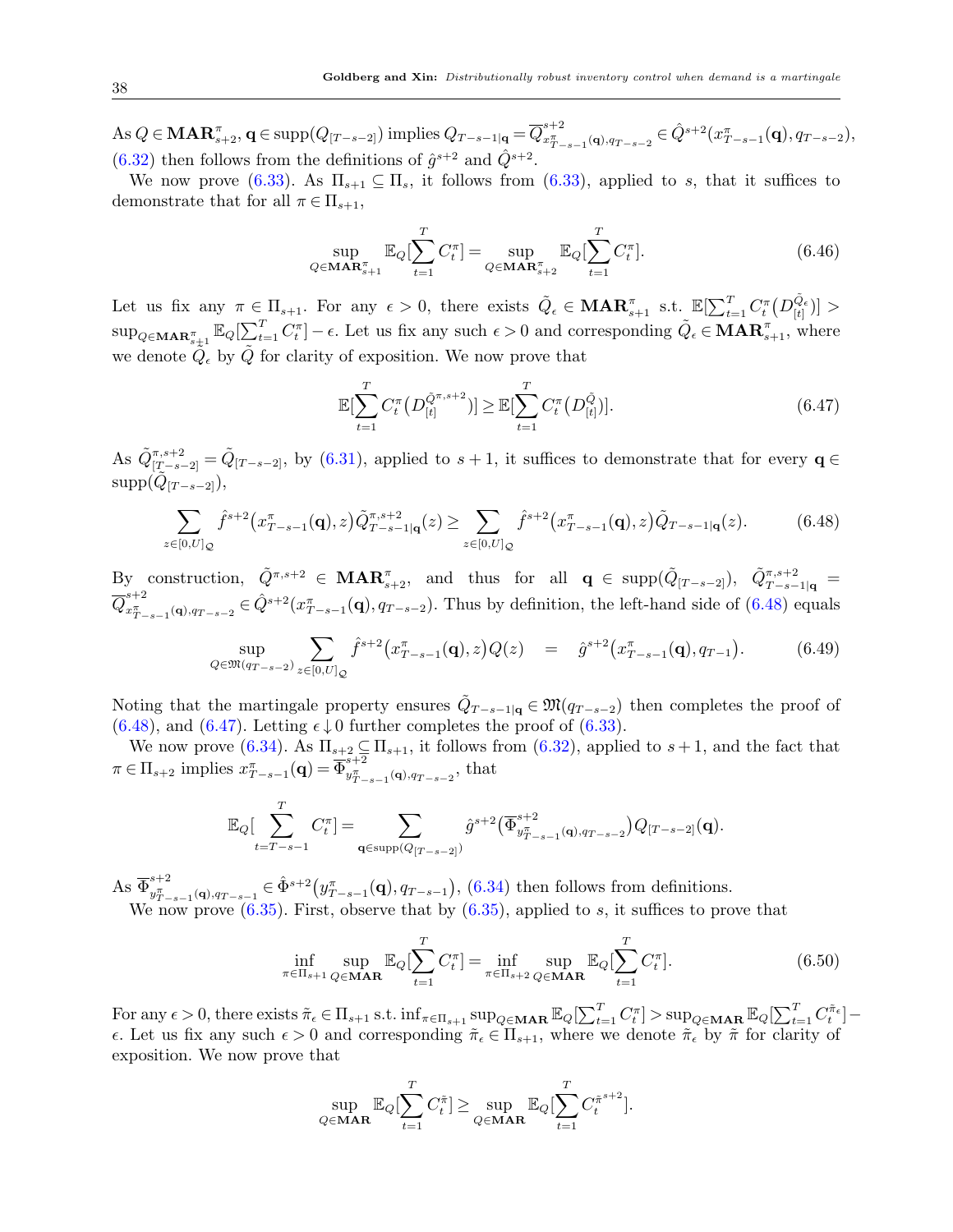As  $\Pi_{s+2} \subseteq \Pi_{s+1}$ , by [\(6.33\)](#page-34-2), applied to  $s+1$ , it suffices to demonstrate that

<span id="page-38-3"></span>
$$
\sup_{Q \in \mathbf{MAR}_{s+2}^{\pi}} \mathbb{E}_Q[\sum_{t=1}^T C_t^{\tilde{\pi}}] \ge \sup_{Q \in \mathbf{MAR}_{s+2}^{\tilde{\pi}^{s+2}}} \mathbb{E}_Q[\sum_{t=1}^T C_t^{\tilde{\pi}^{s+2}}].
$$
\n(6.51)

Note that  $Q \in \mathbf{MAR}_{s+2}^{\tilde{\pi}}$ , combined with  $(6.32)$ , applied to  $s+1$ , implies that

$$
\mathbb{E}_{Q}[\sum_{t=1}^{T} C_{t}^{\tilde{\pi}}] = \mathbb{E}_{Q}[\sum_{t=1}^{T-s-2} C_{t}^{\tilde{\pi}}] + \sum_{\mathbf{q} \in \text{supp}(Q_{[T-s-2]})} \hat{g}^{s+2}(x_{T-s-1}^{\tilde{\pi}}(\mathbf{q}), q_{T-s-2})Q_{[T-s-2]}(\mathbf{q}).
$$

 $\tilde{\pi} \in \Pi_{s+1}$  implies that for all  $Q \in \mathbf{MAR}_{s+2}^{\tilde{\pi}}$  and  $\mathbf{q} \in [0, U]_{\mathcal{Q}}^{T-s-2}$ ,  $x_{T-s-1}^{\tilde{\pi}}(\mathbf{q}) \ge y_{T-s-1}^{\tilde{\pi}}(\mathbf{q})$  and  $x_{T-s-1}^{\pi}(\mathbf{q}) \in [0, U]_{\mathcal{Q}}$ . By combining the above, we conclude from definitions that  $Q \in \mathbf{MAR}_{s+2}^{\pi}$  implies  $\mathbb{E}_{Q}[\sum_{t=1}^{T} C_t^{\tilde{\pi}}]$  is at least

$$
\mathbb{E}_Q[\sum_{t=1}^{T-s-2} C_t^{\tilde{\pi}}] + \sum_{\mathbf{q} \in \text{supp}(Q_{[T-s-2]})} \hat{V}^{s+2} (y^{\tilde{\pi}}_{T-s-1}(\mathbf{q}), q_{T-s-2}) Q_{[T-s-2]}(\mathbf{q}),
$$

which is itself equal to

<span id="page-38-0"></span>
$$
\sum_{\mathbf{q} \in \text{supp}(Q_{[T-s-2]})} \left( \sum_{t=1}^{T-s-2} C\big(x_t^{\tilde{\pi}}(\mathbf{q}_{[t-1]}), q_t\big) + \hat{V}^{s+2}\big(y_{T-s-1}^{\pi}(\mathbf{q}), q_{T-s-2}\big) \right) Q_{[T-s-2]}(\mathbf{q}). \tag{6.52}
$$

Alternatively, if  $Q \in \mathbf{MAR}_{s+2}^{\tilde{\pi}^{s+2}}$ , it follows from  $(6.34)$ , applied to  $s+1$ , and the fact that  $x^{\tilde{\pi}}_{[T-s-2]} =$  $x^{\tilde{\pi}^{s+2}}_{[T-s-2]},$  that  $\mathbb{E}_Q[\sum_{t=1}^T C_t^{\tilde{\pi}^{s+2}}]$  $\binom{\tilde{\pi}^{s+2}}{t}$  equals

$$
\mathbb{E}_{Q} \big[ \sum_{t=1}^{T-s-2} C_t^{\tilde{\pi}} \big] + \sum_{\mathbf{q} \in \text{supp}(Q_{[T-s-2]})} \hat{V}^{s+2} \big( y_{T-s-1}^{\pi}(\mathbf{q}), q_{T-s-2} \big) Q_{[T-s-2]}(\mathbf{q}),
$$

which is itself equal to

<span id="page-38-1"></span>
$$
\sum_{\mathbf{q} \in \text{supp}(Q_{[T-s-2]})} \left( \sum_{t=1}^{T-s-2} C\big(x_t^{\tilde{\pi}}(\mathbf{q}_{[t-1]}), q_t\big) + \hat{V}^{s+2}\big(y_{T-s-1}^{\pi}(\mathbf{q}), q_{T-s-2}\big) \right) Q_{[T-s-2]}(\mathbf{q}). \tag{6.53}
$$

For any  $\epsilon_2 > 0$ , there exists  $\tilde{Q}_{\epsilon_2} \in \mathbf{MAR}_{s+2}^{\tilde{\pi}^{s+2}}$  (which we denote simply as  $\tilde{Q}$ ) s.t.

<span id="page-38-2"></span>
$$
\mathbb{E}_{\tilde{Q}}[\sum_{t=1}^{T} C_t^{\tilde{\pi}^{s+2}}] > \sup_{Q \in \mathbf{MAR}_{s+2}^{\tilde{\pi}^{s+2}}} \mathbb{E}_{Q}[\sum_{t=1}^{T} C_t^{\tilde{\pi}^{s+2}}] - \epsilon_2.
$$
 (6.54)

Lemma [17](#page-34-5) implies the existence of  $\tilde{Q}^{\tilde{\pi},s+2} \in \mathbf{MAR}_{s+2}^{\tilde{\pi}}$  s.t.  $\tilde{Q}_{[T-s-2]}^{\tilde{\pi},s+2} = \tilde{Q}_{[T-s-2]}$ . Trivially,  $\sup_{Q \in \mathbf{MAR}_{s+2}^{\tilde{\pi}}} \mathbb{E}_Q[\sum_{t=1}^T C_t^{\tilde{\pi}}] \geq \mathbb{E}_{\tilde{Q}^{\tilde{\pi},s+2}}[\sum_{t=1}^T C_t^{\tilde{\pi}}]$ , which by [\(6.52\)](#page-38-0), [\(6.53\)](#page-38-1), and [\(6.54\)](#page-38-2) is itself at least

$$
\sum_{\mathbf{q} \in \text{supp}(\tilde{Q}_{[T-s-2]}^{\tilde{\pi},s+2})} \left( \sum_{t=1}^{T-s-2} C\big(x_t^{\tilde{\pi}}(\mathbf{q}_{[t-1]}), q_t\big) + \hat{V}^{s+2}\big(y_{T-s-1}^{\pi}(\mathbf{q}), q_{T-s-2}\big)\right) \tilde{Q}_{[T-s-2]}^{\tilde{\pi},s+2}(\mathbf{q})
$$
\n
$$
= \sum_{\mathbf{q} \in \text{supp}(\tilde{Q}_{[T-s-2]})} \left( \sum_{t=1}^{T-s-2} C\big(x_t^{\tilde{\pi}}(\mathbf{q}_{[t-1]}), q_t\big) + \hat{V}^{s+2}\big(y_{T-s-1}^{\pi}(\mathbf{q}), q_{T-s-2}\big)\right) \tilde{Q}_{[T-s-2]}(\mathbf{q})
$$
\n
$$
= \mathbb{E}_{\tilde{Q}}\big[\sum_{t=1}^{T} C_t^{\tilde{\pi}^{s+2}}\big] \ge \sup_{Q \in \mathbf{MAR}_{s+2}^{\tilde{\pi}^{s+2}}} \mathbb{E}_{Q}\big[\sum_{t=1}^{T} C_t^{\tilde{\pi}^{s+2}}\big] - \epsilon_2.
$$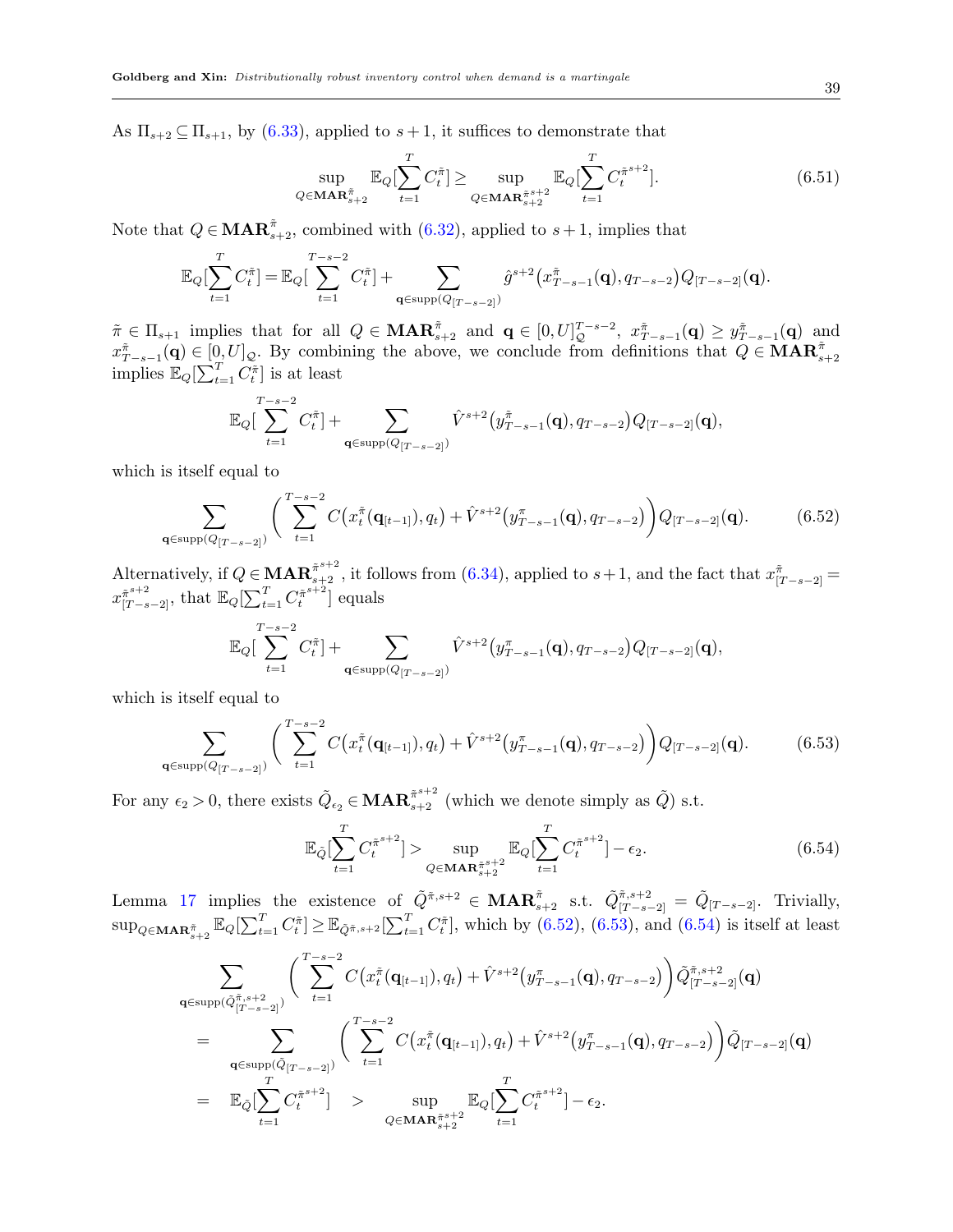Letting  $\epsilon_2 \downarrow 0$  completes the proof of [\(6.51\)](#page-38-3) and [\(6.50\)](#page-37-2). Letting  $\epsilon \downarrow 0$  completes the proof of [\(6.35\)](#page-34-4). Combining all of the above completes the desired induction and proof of the theorem. .

#### 6.3. Proof of Lemma [4](#page-18-1)

*Proof:* [Proof of Lemma [4\]](#page-18-1) We first prove continuity. That  $\mathfrak{g}^T(x,d)$  is a continuous function of x on  $(0, U) \setminus \bigcup_{i=\Gamma_X^T-1}^{T-1} \{B_i^T\}$ , and a right-continuous function of x on  $[0, U] \setminus \{U\}$ , follows from definitions, and the fact that  $F_i^T(x,d)$  and  $G_i^T(x,d)$  are continuous functions of x on [0, U] for all *i*. It similarly follows that  $\lim_{x \uparrow B_i^T} \mathfrak{g}^T(x,d)$  exists for all  $i \in [\Gamma_d^{T-1},T] \setminus \{0\}$ . It thus suffices to demonstrate that  $\lim_{x \uparrow B_i^T} \mathfrak{g}^T(x, d)$  equals  $\mathfrak{g}^T(B_i^T, d)$  for all  $i \in [\Gamma_d^{T-1}, T] \setminus \{0\}$ . We treat two cases:  $i = \Gamma_d^{T-1}$ , and  $i \in [\Gamma_d^{T-1} + 1, T]$ , and begin with the case  $i = \Gamma_d^{T-1}$ . By assumption we preclude the case  $i = 0$ . Thus suppose  $i = \Gamma_d^{T-1} \in [1, T]$ . In this case,

$$
\lim_{x \uparrow B_i^T} \mathfrak{g}^T(x,d) = F_{i-1}^T(B_i^T,d)
$$
  
=  $-bB_i^T + (b+T)B_i^T + (Tb - (b+1)i)d$ .  
=  $TB_i^T + (Tb - (b+1)i)d$ .

Alternatively,

$$
\mathfrak{g}^T(B_i^T, d) = G_i^T(B_i^T, d)
$$
  
=  $(T - \frac{b + T}{A_i^T}d)B_i^T + (T - i)bd$   
=  $TB_i^T + (Tb - (b + 1)i)d$ .

Combining the above completes the proof for this case. Next, suppose  $i \in [\Gamma_d^{T-1} + 1, T]$ . In this case,

$$
\lim_{x \uparrow B_i^T} \mathfrak{g}^T(x, d) = G_{i-1}^T(B_i^T, d)
$$
  
=  $(T - \frac{b+T}{A_{i-1}^T}d)B_i^T + (T - (i - 1))bd$   
=  $TB_i^T + (Tb - (b+1)i)d$ .

Alternatively,

$$
\mathfrak{g}^T(B_i^T, d) = G_i^T(B_i^T, d)
$$
  
=  $(T - \frac{b + T}{A_i^T}d)B_i^T + (T - i)bd$  =  $TB_i^T + (Tb - (b + 1)i)d$ ,

completing the proof.

We now prove convexity. As in our proof of continuity, that  $\mathfrak{g}^T(x,d)$  is a right-differentiable function of x on  $(0, U) \setminus \bigcup_{i=\Gamma_d}^T \{B_i^T\}$ , with non-decreasing right-derivative on the same set, follows from definitions and the fact that  $F_i^T(x,d)$  and  $G_i^T(x,d)$  are linear functions of x on [0, U] for all *i*. It similarly follows that  $\mathfrak{g}^T(x,d)$  is a right-differentiable function of x on  $[0,U] \setminus \{U\}$ , and that  $\lim_{x \uparrow B_i^T} \partial_x^+ \mathfrak{g}^T(x, d)$  exists for all  $i \in [\Gamma_d^{T-1}, T-1] \setminus \{0\}$ . It thus suffices to demonstrate that  $\lim_{x \uparrow B_i^T} \partial_x^+ \mathfrak{g}^T(x, d) \leq \partial_x^+ \mathfrak{g}^T(B_i^T, d)$  for all  $i \in [\Gamma_d^{T-1}, T-1] \setminus \{0\}$ . We treat two cases:  $i = \Gamma_d^{T-1}$ , and  $i \in [\Gamma_d^{T-1}+1, T-1]$ , and begin with the case  $i = \Gamma_d^{T-1}$ . By assumption we preclude the cases  $i = 0, T$ . Thus suppose  $i = \Gamma_d^{T-1} \in [1, T-1]$ . Then

$$
\lim_{x \uparrow B_i^T} \partial_x^+ \mathfrak{g}^T(x, d) = \lim_{\substack{x \uparrow B_i^T} \\ = -b} \partial_x^+ F_{i-1}^T(x, d)
$$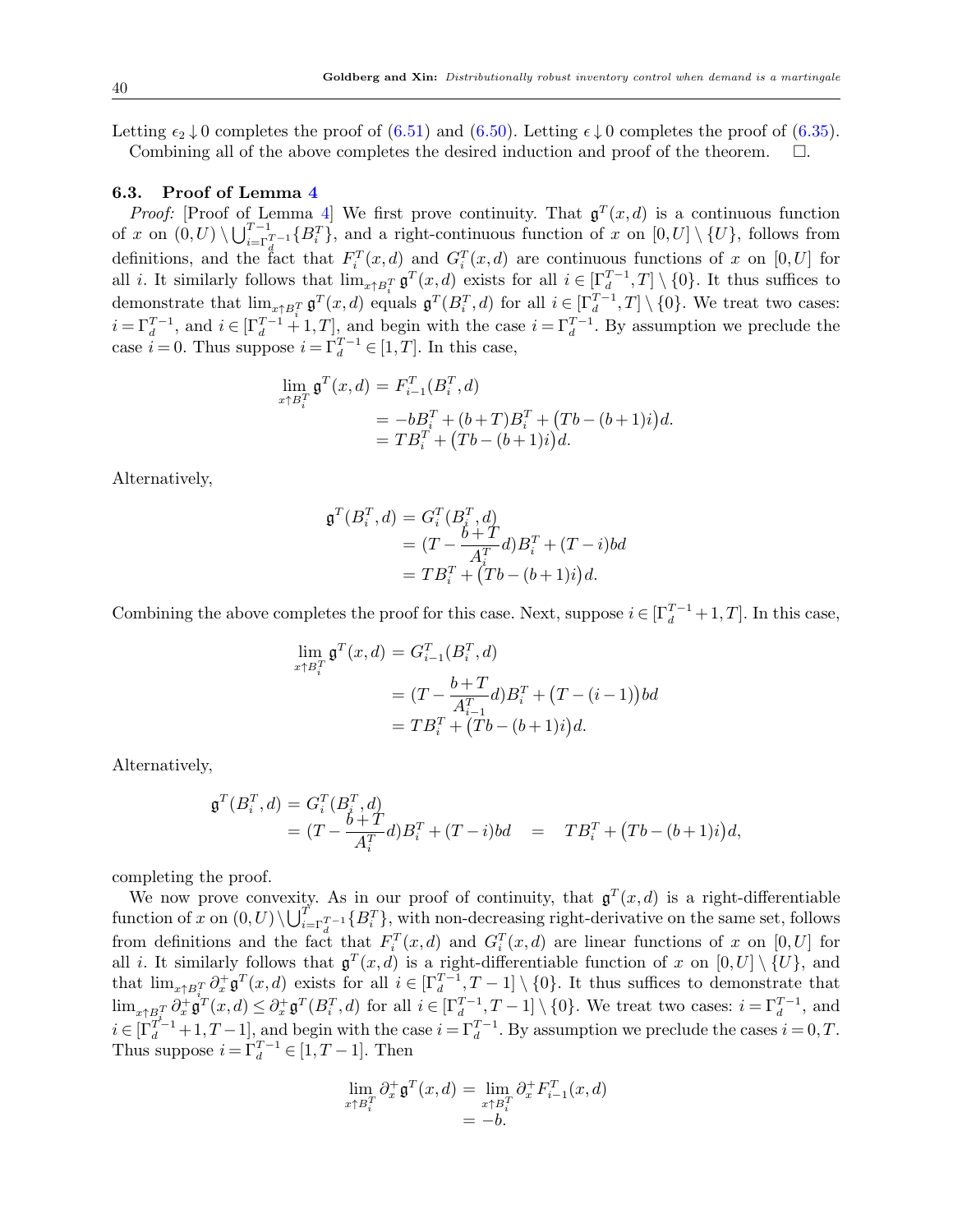Alternatively,

$$
\partial_x^+ \mathfrak{g}^T(B_i^T, d) = \partial_x^+ G_i^T(B_i^T, d)
$$
  
=  $T - \frac{b+T}{A_i^T} d$ .  

$$
\geq T - \frac{b+T}{A_i^T} A_i^T = -b.
$$

Combining the above completes the proof for this case. Next, suppose  $i \in [\Gamma_d^{T-1} + 1, T-1]$ . Then

$$
\lim_{x \uparrow B_i^T} \partial_x^+ \mathfrak{g}^T(x, d) = \lim_{x \uparrow B_i^T} \partial_x^+ G_{i-1}^T(x, d)
$$

$$
= T - \frac{b+T}{A_{i-1}^T} d.
$$

Alternatively,

$$
\partial_x^+ \mathfrak{g}^T(B_i^T, d) = \partial_x^+ G_i^T(B_i^T, d)
$$
  
= 
$$
T - \frac{b+T}{A_i^T}d.
$$

The desired result then follows from the fact that  $A_i^T$  is increasing in i and is non-negative. Combining the above completes the proof.  $\square$ 

## 6.4. Proofs of Lemmas [5](#page-18-4) and [6](#page-18-2)

*Proof:* [Proof of Lemma [5\]](#page-18-4) The desired result follows directly from the observation that  $A_{j+1}^{T+1}$  is trivially strictly less than  $A_{j+1}^T$  for all  $j \in [0, T-2]$ , and  $\frac{A_j^T}{A^{T+1}}$  $\frac{A_j^T}{A_{j+1}^{T+1}} = \frac{\frac{j+1}{b+j+1}}{\frac{T}{b+T}} < 1$  for all  $j \in [0, T-2]$ .  $\Box$ *Proof:* [Proof of Lemma [6\]](#page-18-2) Let  $i = \Gamma_d^T, j = \Gamma_d^{T-1}$ . From Lemma [4,](#page-18-1) it suffices to prove that  $\partial_x^+\mathfrak{g}^T(x,d) \leq 0$  for all  $x < B_i^T$ , and  $\partial_x^+\mathfrak{g}^T(B_i^T,d) \geq 0$ ; or that  $\partial_x^+\mathfrak{g}^T(x,d) \leq 0$  for all  $x < U$  and  $B_i^T = U$ . It follows from Lemma [5](#page-18-4) that  $i \in \{j, j+1\}$ . We now proceed by a case analysis. First, suppose  $i = j$ . In that case,  $B_i^T = B_j^T$ ,  $j \le T - 1$ , and  $B_i^T < U$ . We conclude that for all  $x < B_i^T$ ,

$$
\partial_x^+ \mathfrak{g}^T(x,d) = \partial_x^+ F_{j-1}^T(x,\mu) = -b.
$$

Noting that

$$
\begin{aligned} \partial_x^+ \mathfrak{g}^T \big( B_i^T,d \big) &= \partial_x^+ G_i^T (B_i^T,d) \\ &= T - \frac{b+T}{A_i^T} d \quad \geq \quad T - \frac{b+T}{A_i^T} A_i^{T+1} \quad = \quad 0 \end{aligned}
$$

completes the proof in this setting.

Alternatively, suppose that  $i = j + 1$ . In this case,  $B_i^T > B_j^T$ , and

$$
\lim_{x \uparrow B_i^T} \partial_x^+ \mathfrak{g}^T(x, d) = \lim_{x \uparrow B_i^T} \partial_x^+ G_{i-1}^T(x, d)
$$
  
=  $T - \frac{b + T}{A_{i-1}^T} d \leq T - \frac{b + T}{A_{i-1}^T} A_{i-1}^{T+1} = 0.$ 

If  $B_i^T = U$ , the result follows from Lemma [4.](#page-18-1) Otherwise,

$$
\partial_x^+ \mathfrak{g}^T \big( B_i^T, d \big) = \partial_x^+ G_i^T (B_i^T, d) \n= T - \frac{b+T}{A_i^T} d \geq T - \frac{b+T}{A_i^T} A_i^{T+1} = 0.
$$

Combining the above completes the proof.  $\Box$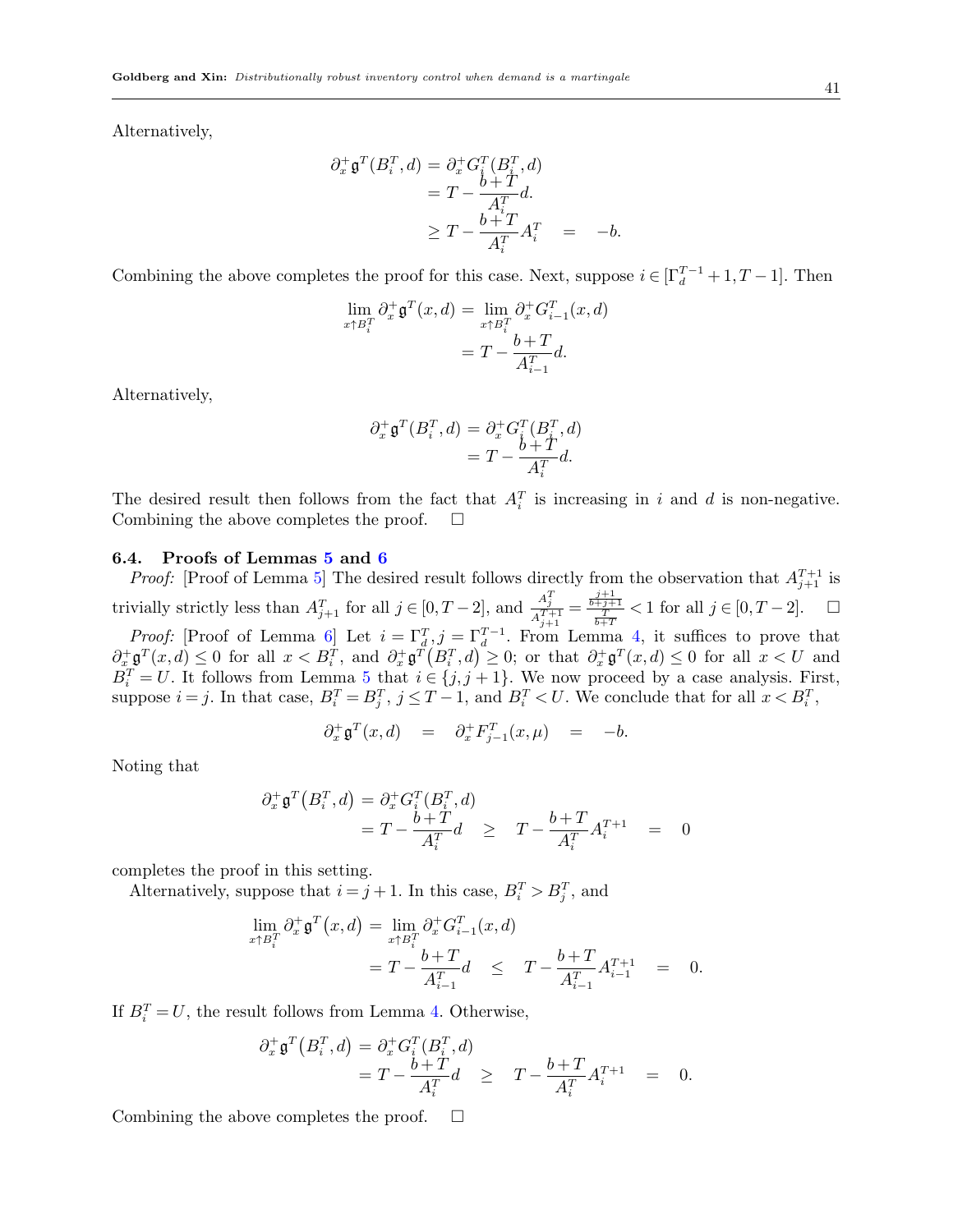## 6.5. Proof of Lemma [7](#page-18-3)

*Proof:* [Proof of Lemma [7\]](#page-18-3) Let us proceed by showing that for each fixed  $x \in [0, U]$ ,  $\overline{\mathfrak{g}}^T(x, d) =$  $\mathfrak{g}^T\left(\max\left(\beta_d^T,x-d\right),d\right)$  for all  $d\in[0,U]$ . As the equivalence is easily verified for the case  $d=0$ , in which case  $\bar{\mathfrak{g}}^T(x,d) = \mathfrak{g}^T\left(\max\left(\beta_d^T, x-d\right), d\right) = Tx$ , suppose  $d > 0$ . We proceed by a case analysis, beginning with the setting  $d \in (0, z_x^T)$ . In this case, max  $(\beta_d^T, x - d) = x - d$ , and

$$
x \quad > \quad d + B_{\Gamma_d^T}^T \quad \geq \quad d + B_{\Gamma_d^{T-1}}^T,
$$

where the second inequality follows from Lemma [5](#page-18-4) and the monotonicity (in i) of  $B_i^T$ . Combining with the easily verified fact that  $\overline{F}_i^T$  $j(x,d) = G_j^T(x-d,d)$  for all j completes the proof in this case.

Alternatively, suppose  $d \in [z_x^T, U]$ , which implies that  $\max(\beta_d^T, x - d) = \beta_d^T$ , and  $d \geq x - \beta_d^T$ . We proceed by a case analysis. First, suppose  $d \in (A_j^T, A_{j+1}^{T+1}]$  for some  $j \in [-1, T-2]$ . In this case, Lemma [5](#page-18-4) implies that  $d \in (A_j^T, A_{j+1}^T] \bigcap (A_j^{T+1}, A_{j+1}^{T+1}],$  and

$$
\begin{array}{rcl}\n\overline{\mathfrak{g}}^T(x,d) & = \overline{G}_j^T(d). \\
& = G_{j+1}^T(B_{j+1}^T,d) & = & \mathfrak{g}^T(\beta_d^T,d).\n\end{array}
$$

Alternatively, suppose  $d \in (A_{j+1}^{T+1}, A_{j+1}^{T}]$  for some  $j \in [-1, T-2]$ . In this case, Lemma [5](#page-18-4) implies that  $d \in (A_j^T, A_{j+1}^T] \bigcap (A_{j+1}^{T+1}, A_{j+2}^{T+1}],$  and

$$
\begin{array}{lll} \overline{\mathfrak{g}}^T(x,d) = \overline{G}^T_{j+1}(d). \\ & = G^T_{j+2}(B^T_{j+2},d) & = & \mathfrak{g}^T(\beta^T_d,d). \end{array}
$$

Lemma [5](#page-18-4) implies that this treats all cases. Combining the above completes the proof.  $\Box$ 

## 6.6. Proof of Lemma [8](#page-18-5)

*Proof:* [Proof of Lemma [8\]](#page-18-5) First, let us treat the case  $d \in [0, z_x^T)$ , and begin by proving continuity. Right-continuity at 0 when  $x \neq 0$  follows from the fact that  $\lim_{d \downarrow 0} \overline{F}_i^T$  $j(x,d) = Tx$  for all j, and right-continuity at 0 when  $x = 0$  follows from definitions. That  $\bar{g}^T(x, d)$  is a continuous function of d on  $(0, z_x^T) \setminus \bigcup_{j=1}^{T-1} \{x - B_j^T\}$ , and a left-continuous function of d on  $(0, z_x^T)$ , follows from the continuity (in d) of  $\overline{F}_i^T$  $j^T(x,d)$  for all j. It similarly follows that  $\lim_{d\downarrow x-B_j^T}\overline{\mathfrak{g}}^T(x,d)$  exists for all j s.t.  $x - B_j^T \in (0, z_x^T)$ , and it thus suffices to demonstrate that  $\lim_{d \downarrow x - B_j^T} \overline{\mathfrak{g}}^T(x, d)$  equals  $\overline{\mathfrak{g}}^T(x, x - B_j^T)$ for all  $j \in [1, T-1]$  s.t.  $x - B_j^T \in (0, z_x^T)$ . Note that for all such j,

$$
\lim_{d \downarrow x - B_j^T} \overline{\mathfrak{g}}^T(x, d) = \overline{F}_{j-1}^T(x, x - B_j^T)
$$
  
=  $Tx + ((b-1)T - b(j-1) - \frac{b+T}{A_{j-1}^T}x)(x - B_j^T) + \frac{b+T}{A_{j-1}^T}(x - B_j^T)^2$ .

Alternatively,

$$
\overline{\mathfrak{g}}^T(x, x - B_j^T) = \overline{F}_j^T(x, x - B_j^T) \n= Tx + ((b-1)T - bj - \frac{b+T}{A_j^T}x)(x - B_j^T) + \frac{b+T}{A_j^T}(x - B_j^T)^2.
$$

It follows that  $\overline{\mathfrak{g}}^T(x, x - B_j^T) - \lim_{d \downarrow x - B_j^T} \overline{\mathfrak{g}}^T(x, d)$  equals

$$
\left(-b + \left(\frac{b+T}{A_{j-1}^T} - \frac{b+T}{A_j^T}\right)x\right)(x - B_j^T) - \left(\frac{b+T}{A_{j-1}^T} - \frac{b+T}{A_j^T}\right)(x - B_j^T)^2
$$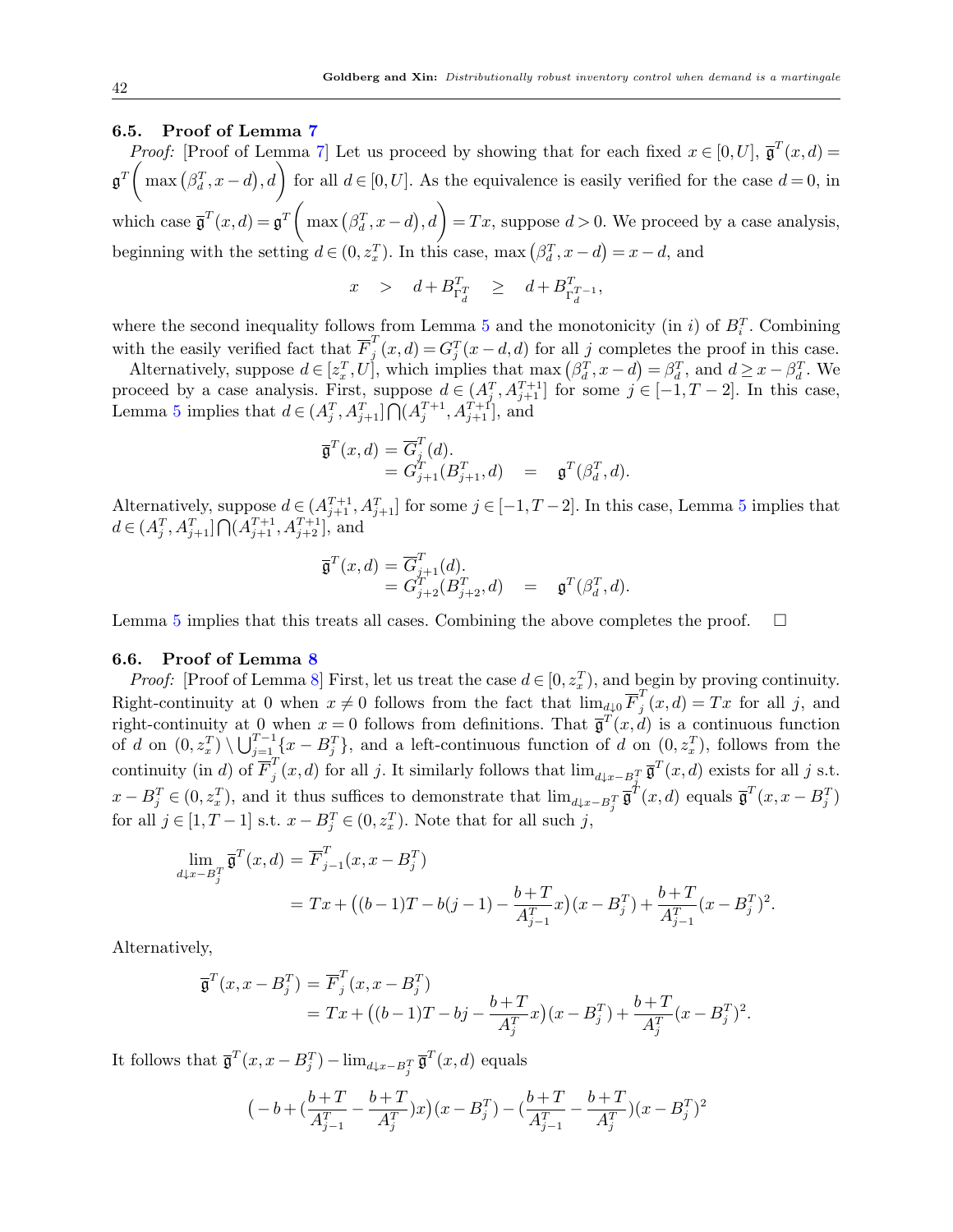$$
= (x - B_j^T)(-b + (\frac{b+T}{A_{j-1}^T} - \frac{b+T}{A_j^T})x - (\frac{b+T}{A_{j-1}^T} - \frac{b+T}{A_j^T})(x - B_j^T))
$$
  

$$
= (x - B_j^T)(-b + (b+T)B_j^T(\frac{1}{A_{j-1}^T} - \frac{1}{A_j^T})) = 0,
$$

completing the proof of continuity.

We now prove convexity. Again applying Lemma [3,](#page-17-0) it suffices to demonstrate that  $\partial_d^+ \overline{\mathfrak{g}}^T(x,d)$ exists and is non-decreasing on  $(0, z_x^T)$ . Since  $\overline{F}_j^T$  $j(x,d)$  is a convex quadratic function of d for all j, we conclude that:  $\partial^+_d \overline{\mathfrak{g}}^T(x,d)$  exists on  $(0,z_x^T)$ ;  $\partial^+_d \overline{\mathfrak{g}}^T(x,d)$  is non-decreasing on  $(0,z_x^T) \setminus \bigcup_{j=1}^{T-1} \{x-\overline{\mathfrak{g}}^T(x,d)\}$  $B_j^T$ ; and  $\lim_{d\uparrow x-B_j^T} \partial_d^+ \overline{\mathfrak{g}}^T(x,d)$  exists for all  $j \in [1, T-1]$  s.t.  $x-B_j^T \in (0, z_x^T)$ . It thus suffices to demonstrate that  $\lim_{d\uparrow x-B_j^T} \partial_d^+ \overline{\mathfrak{g}}^T(x,d) \leq \partial_d^+ \overline{\mathfrak{g}}^T(x,x-B_j^T)$  for all  $j \in [1, T-1]$  s.t.  $x-B_j^T \in (0, z_x^T)$ . Note that for any such  $j$ ,

$$
\lim_{d \uparrow x - B_j^T} \partial_d^+ \overline{\mathfrak{g}}^T(x, d) = \partial_d^+ \overline{F}_j^T(x, x - B_j^T)
$$
  
=  $(b - 1)T - bj - \frac{b + T}{A_j^T} x + 2 \frac{b + T}{A_j^T} (x - B_j^T)$   
=  $(b - 1)T - (b + 2)j + x \frac{b + T}{A_j^T}.$ 

Alternatively, it follows from continuity that

$$
\partial_d^+ \overline{\mathfrak{g}}^T(x, x - B_j^T) = \partial_d^+ \overline{F}_{j-1}^T(x, x - B_j^T)
$$
  
=  $(b-1)T - b(j-1) - \frac{b+T}{A_{j-1}^T}x + 2\frac{b+T}{A_{j-1}^T}(x - B_j^T)$   
=  $(b-1)T - (b+2)j - b + x\frac{b+T}{A_{j-1}^T}$ .

It follows that

<span id="page-42-1"></span>
$$
\partial_d^+ \overline{\mathfrak{g}}^T(x, x - B_j^T) - \lim_{d \uparrow x - B_j^T} \partial_d^+ \overline{\mathfrak{g}}^T(x, d) \tag{6.55}
$$

equals

$$
-b+x\frac{b+T}{A_{j-1}^T}-x\frac{b+T}{A_j^T},
$$

which will be the same sign as

<span id="page-42-0"></span>
$$
-bA_{j-1}^T + x(b+T) - x(b+T)\frac{j}{b+j} = -bA_{j-1}^T + x(b+T)\frac{b}{b+j}.
$$
 (6.56)

Noting that  $\frac{b+j}{b+T}A_{j-1}^T = B_j^T$ , and multiplying through the right-hand side of [\(6.56\)](#page-42-0) by  $\frac{b+j}{b(b+T)}$ , we further conclude that  $(6.55)$  will be the same sign as  $x - B_j^T$ . Since by assumption  $x - B_j^T \in (0, z_x^T)$ , we conclude that  $x - B_j^T \geq 0$ , completing the proof of continuity and convexity for  $d \in (0, z_x^T)$  and right-continuity at 0.

Next, let us treat the case  $d \in (z_x^T, U]$ , and begin by proving continuity. That  $\bar{\mathfrak{g}}^T(x, d)$  is a continuous function of d on  $(z_x^T, U) \setminus \bigcup_{j=0}^{T-1} \{A_j^{T+1}\}\,$  and a left-continuous function of d on  $(z_x^T, U)$ , follows from the continuity (in d) of  $\overline{G}_i^T$  $j(d)$  for all j. It similarly follows that  $\lim_{d\downarrow A_j^{T+1}} \overline{\mathfrak{g}}^T(x,d)$ exist for all  $j \in [0, T-1]$  s.t.  $A_j^{T+1} > z_x^T$ . It thus suffices to demonstrate that  $\lim_{d \downarrow A_j^{T+1}} \overline{\mathfrak{g}}^T(x, d) =$  $\overline{\mathfrak{g}}^T(x, A_j^{T+1})$  for all  $j \in [0, T-1]$  s.t.  $A_j^{T+1} > z_x^T$ . Note that for any such j,

$$
\lim_{d \downarrow A_j^{T+1}} \overline{\mathfrak{g}}^T(x, d) = \overline{G}_j^T (A_j^{T+1})
$$
  
= 
$$
TB_{j+1}^T + (Tb - (b+1)(j+1))A_j^{T+1}.
$$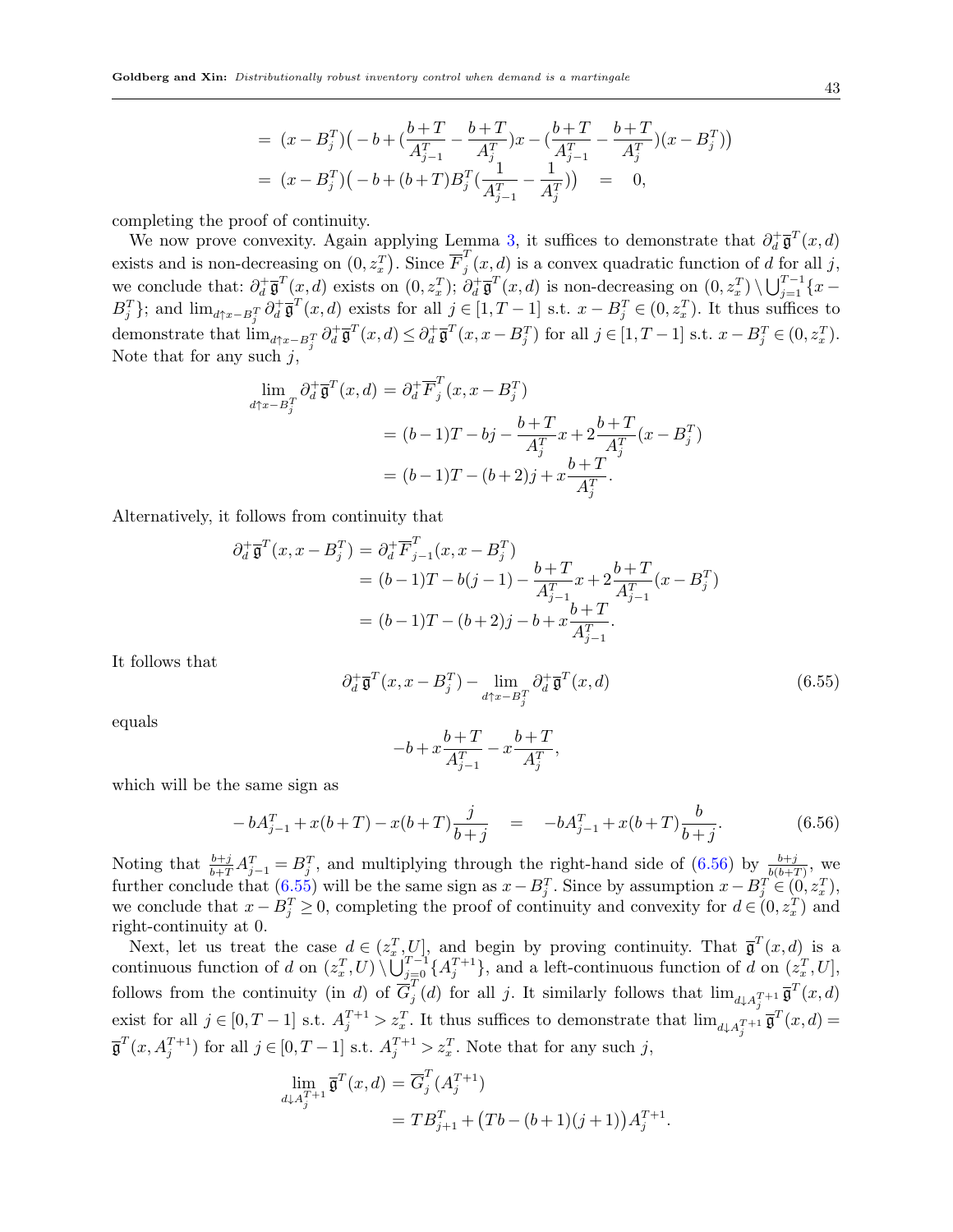Alternatively,

$$
\overline{\mathfrak{g}}^T(x, A_j^{T+1}) = \overline{G}_{j-1}^T(A_j^{T+1}) \n= TB_j^T + (Tb - (b+1)j) A_j^{T+1}.
$$

Thus

$$
\overline{\mathfrak{g}}^T(x, A_j^{T+1}) - \lim_{d \downarrow A_j^{T+1}} \overline{\mathfrak{g}}^T(x, d) = T(B_j^T - B_{j+1}^T) + (b+1)A_j^{T+1}
$$
\n
$$
= \frac{T}{b+T} (jA_j^T - (j+1)A_{j+1}^T) + (b+1)\frac{T}{b+T}A_j^T
$$
\n
$$
= \frac{T}{b+T} ((b+j+1)A_j^T - (j+1)A_{j+1}^T) = 0,
$$

completing the proof of continuity.

We now prove concavity. Again applying Lemma [3,](#page-17-0) it suffices to demonstrate that  $\partial_d^+ \overline{\mathfrak{g}}^T(x,d)$ exists and is non-increasing on  $(z_x^T, U)$ . Since  $\overline{G}_j^T$  $j(d)$  is a linear function of d for all j, it follows from the piece-wise definition of  $\bar{\mathfrak{g}}^T(x,d)$  that demonstrating the desired concavity is equivalent to showing that  $\partial_d^+ \overline{G}_j^T$  $j^T(0)$  is non-increasing in j. Noting that  $\partial_d^+\overline{G}_j^T$  $j(0) = Tb - (b+1)(j+1)$ , which is trivially decreasing in  $j$ , completes the proof.

Finally, let us prove continuity at  $z_x^T$ . We consider two cases, depending on how  $\eta_d \stackrel{\Delta}{=} x-d$  comes to go from lying above  $\beta_d^T$  to lying below  $\beta_d^T$ . This "crossing" can occur in two ways. In particular, either  $\beta_d^T$  and  $\eta_d$  actually intersect, or  $z_x^T$  occurs at a jump discontinuity of  $\beta_d^T$  and the two functions never truly intersect. We proceed by a case analysis. Let  $i = \Gamma_{z_x}^T$ .

First, suppose that  $\beta_d^T$  and  $\eta_d$  actually intersect at  $z_x^T$ , namely  $B_i^T = x - z_x^T$ . If  $z_x^T \in \bigcup_{j=-1}^T \{A_j^{T+1}\},$ the proof of right-continuity follows identically to our previous proof of right-continuity at  $A_j^{T+1}$  for all  $j \in [0, T-1]$  s.t.  $A_j^{T+1} > z_x^T$ , and we omit the details. Otherwise, right-continuity at  $z_x^T$ follows from definitions. Either way, we need only demonstrate left-continuity. Note that  $z_x^T$  $(x - B_{i+1}^T, x - B_i^T]$ , and

$$
\lim_{d \uparrow z_x^T} \overline{\mathfrak{g}}^T(x, d) = \overline{F}_i^T(x, z_x^T)
$$
\n
$$
= Tx + ((b-1)T - bi - \frac{b+T}{A_i^T}x)(x - B_i^T) + \frac{b+T}{A_i^T}(x - B_i^T)^2
$$
\n
$$
= TB_i^T + (Tb - (b+1)i)(x - B_i^T).
$$

Alternatively,

$$
\overline{\mathfrak{g}}^T(x, z_x^T) = \overline{G}_{i-1}^T(x - B_i^T) \n= TB_i^T + (Tb - (b+1)i)(x - B_i^T),
$$

completing the proof of continuity in this case.

Alternatively, suppose that  $\beta_d^T$  and  $\eta_d$  do not truly intersect at  $z_x^T$ . In this case,  $z_x^T = A_i^{T+1}$  $(x - B_{i+1}^T, x - B_i^T]$ , and

$$
\lim_{d \uparrow z_x^T} \overline{\mathfrak{g}}^T(x, d) = \overline{F}_i^T(x, A_i^{T+1})
$$
\n
$$
= Tx + ((b-1)T - bi - \frac{b+T}{A_i^T}x)A_i^{T+1} + \frac{b+T}{A_i^T}(A_i^{T+1})^2
$$
\n
$$
= b(T-i)A_i^{T+1},
$$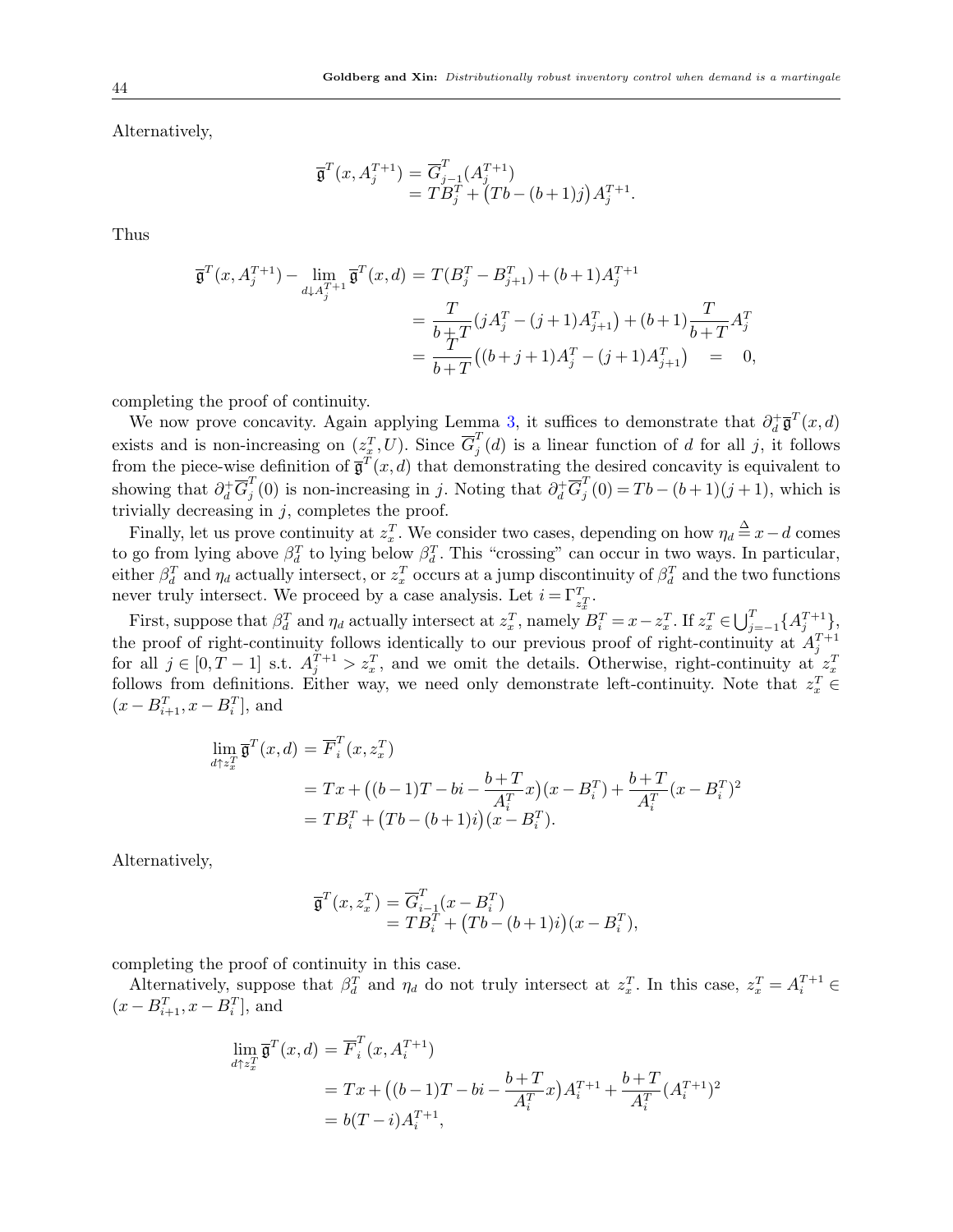where the final equality follows from straightforward algebraic manipulations, the details of which we omit. Alternatively,

$$
\overline{\mathfrak{g}}^T(x, z_x^T) = \overline{G}_{i-1}^T (A_i^{T+1}) \n= TB_i^T + (Tb - (b+1)i) A_i^{T+1} \n= b(T-i) A_i^{T+1},
$$

where the final equality again follows from straightforward algebraic manipulations. This completes the proof of left-continuity at  $z_x^T$ . The proof of right-continuity in this case follows identically to our previous proof of right-continuity at  $A_j^{T+1}$  for all  $j \in [0, T-1]$  s.t.  $A_j^{T+1} > z_x^T$ , and we omit the details. Combining the above completes the proof of the lemma.  $\Box$ 

# 6.7. Proof of Lemmas [9](#page-19-0) and [10](#page-19-1)

Proof: [Proof of Lemma [9\]](#page-19-0) The statements regarding continuity follow from Lemma [8.](#page-18-5) Noting that  $d > \alpha_x^T$  implies  $d > x$ , concavity on  $(\alpha_x^T, U)$  follows from [\(3.8\)](#page-18-0) and Lemma [8.](#page-18-5) Let  $i = \zeta_x^{T-1}$ . Convexity on  $(0, z_x^{T-1})$  follows from  $(3.8)$  and Lemma [8.](#page-18-5) Supposing  $z_x^{T-1} \notin \{0, U\}$ , it follows from definitions that  $z_x^{T-1} \in (A_{i-1}^T, A_i^T]$ , where  $\mathcal{A}_x^T = A_i^T$ . Combining with the convexity of  $\overline{F}_j^{T-1}$  $\int_{j}^{1} (x, d)$ and  $\overline{G}_i^{T-1}$  $j^{T-1}(d)$  for all j, to prove the lemma, it suffices to demonstrate that: 1.  $z_x^{T-1} \notin \bigcup_{j=-1}^{T-1} \{A_j^T\}$ implies that

<span id="page-44-0"></span>
$$
\lim_{d \uparrow z_x^{T-1}} \partial_d^+ f^T(x, d) \le \partial_d^+ f^T(x, z_x^{T-1});\tag{6.57}
$$

and 2.  $x \notin \bigcup_{j=-1}^{T-1} \{A_j^T\}$  implies

<span id="page-44-1"></span>
$$
\lim_{d \uparrow x} \partial_d^+ f^T(x, d) \le \partial_d^+ f^T(x, x). \tag{6.58}
$$

We treat several cases, and assume throughout that  $z_x^{T-1}$ ,  $x \notin \bigcup_{j=-1}^{T-1} \{A_j^T\}$ . First, suppose  $z_x^{T-1} = x$ . In this case, it follows from a straightforward contradiction argument that  $\Gamma_x^T = i = 0, x \in (0, A_0^T)$ , and

$$
\lim_{d \uparrow z_x^{T-1}} \partial_d^+ f^T(x, d) = -1 + \lim_{d \uparrow z_x^{T-1}} \partial_d^+ \overline{F}_0^{T-1}(x, d)
$$
\n
$$
= -1 + (b - 1)(T - 1) - \frac{b + T - 1}{A_0^{T-1}} x + 2 \frac{b + T - 1}{A_0^{T-1}} z_x^{T-1}
$$
\n
$$
= -1 + (b - 1)(T - 1) + \frac{b + T - 1}{A_0^{T-1}} x
$$
\n
$$
\leq -1 + (b - 1)(T - 1) + \frac{b + T - 1}{A_0^{T-1}} A_0^T = bT - (b + 1).
$$

Alternatively,

$$
\partial_d^+ \mathfrak{f}^T(x, z_x^{T-1}) = b + \partial_d^+ \overline{G}_{-1}^{T-1}(x) \n= b + (T-1)b = bT.
$$

Combining the above completes the proof of both  $(6.57)$  and  $(6.58)$  in this case.

Next, suppose  $z_{x}^{T-1}$  < x. We again consider two cases, depending on how  $\eta_d \stackrel{\Delta}{=} x-d$  comes to go from lying above  $\beta_d^{T-1}$  to lying below  $\beta_d^{T-1}$ . In the case that the two actually intersect, it may be easily verified that  $z_x^{T-1} = x - B_i^{T-1}$ , and

$$
\lim_{d \uparrow z_x^{T-1}} \partial_d^+ f^T(x, d) = -1 + \lim_{d \uparrow z_x^{T-1}} \partial_d^+ \overline{F}_i^{T-1}(x, d)
$$
\n
$$
= -1 + (b - 1)(T - 1) - bi - \frac{b + T - 1}{A_i^{T-1}} (z_x^{T-1} + B_i^{T-1}) + 2 \frac{b + T - 1}{A_i^{T-1}} z_x^{T-1}
$$
\n
$$
= -1 + (b - 1)(T - 1) - (b + 1)i + \frac{b + T - 1}{A_i^{T-1}} z_x^{T-1}.
$$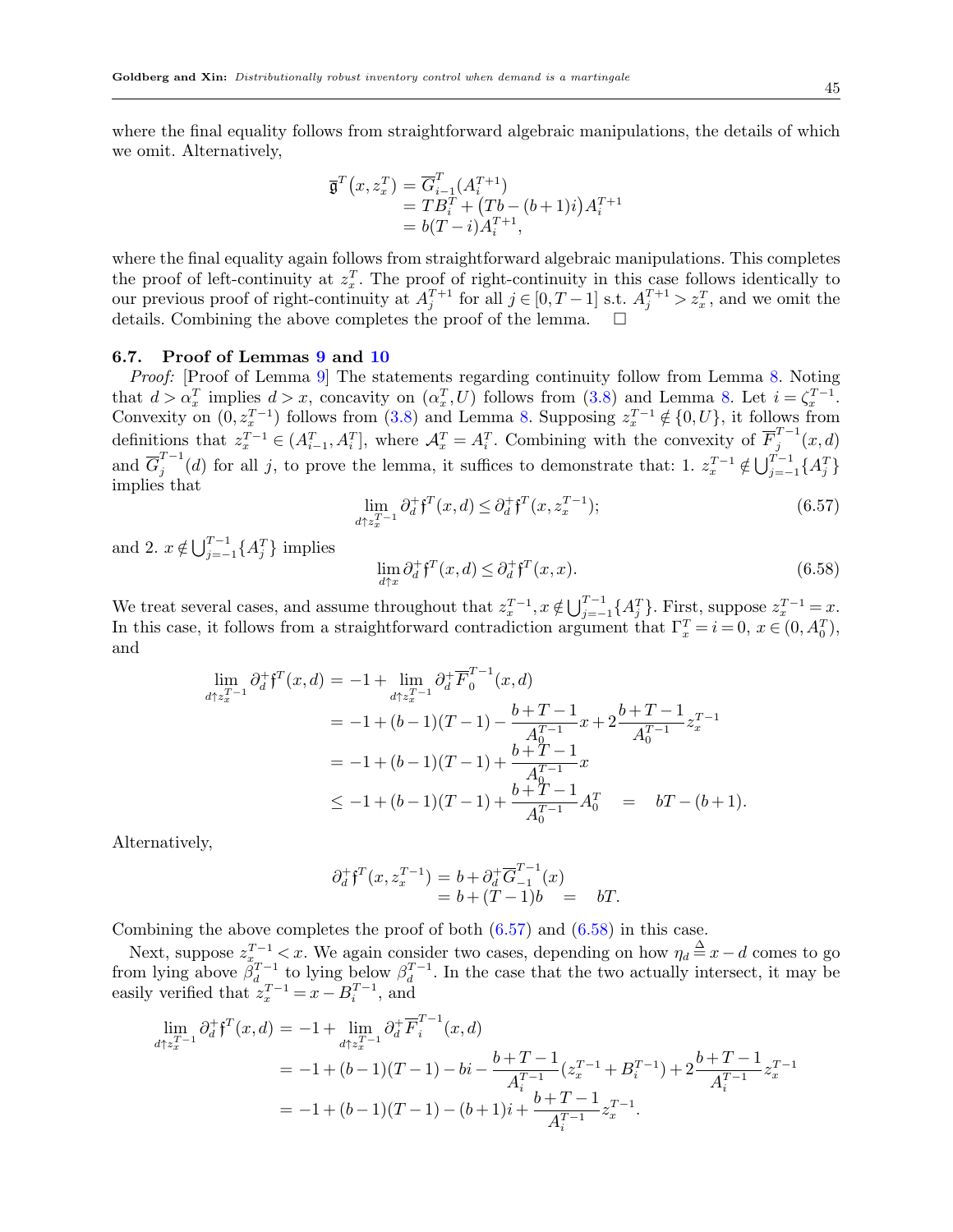Alternatively,

$$
\partial_d^+ f^T(x, z_x^{T-1}) = -1 + \partial_d^+ \overline{G}_{i-1}^{T-1}(z_x^{T-1}) \n= -1 + (T-1)b - (b+1)i.
$$

It follows that

$$
\partial^{+}_{d}\mathfrak{f}^{T}(x,z_{x}^{T-1})-\lim_{d\uparrow z_{x}^{T-1}}\partial^{+}_{d}\mathfrak{f}^{T}(x,d)\quad =\quad T-1-\frac{b+T-1}{A_{i}^{T-1}}z_{x}^{T-1},
$$

which will be the same sign as

$$
A_i^T - z_x^{T-1} \quad \geq \quad A_i^T - A_i^T \quad = \quad 0.
$$

Combining the above completes the proof of [\(6.57\)](#page-44-0) in this case. Furthermore, the proof of [\(6.58\)](#page-44-1) follows from the fact that  $x \notin \bigcup_{j=-1}^{T-1} \{A_j^T\}$ , from which it follows that

$$
\partial_d^+ \mathfrak{f}^T(x,x) - \lim_{d \uparrow x} \partial_d^+ \mathfrak{f}^T(x,d) = b+1.
$$

Finally, suppose that  $z_x^{T-1} < x$  and  $z_x^{T-1} \notin \bigcup_{j=1}^{T-2} \{x - B_j^{T-1}\}\$ . As  $x \notin \bigcup_{j=-1}^{T-1} \{A_j^T\}$ , this final case follows nearly identically to the proof of [\(6.58\)](#page-44-1) in the previous case, and we omit the details. Combining all of the above cases completes the proof of the lemma.  $\Box$ 

*Proof:* [Proof of Lemma [10\]](#page-19-1) Note that for any measure  $Q \in \mathfrak{M}(\mu)$ , it is true that

$$
\mathbb{E}_Q[f(D)] \leq \mathbb{E}_Q[\eta(D)] = \frac{f(R) - f(L)}{R - L}\mu + \frac{Rf(L) - Lf(R)}{R - L}.
$$

But since q has support only on points  $d \in [0, U]$  s.t.  $f(d) = \eta(d)$ , it follows that

$$
\mathbb{E}_q[f(D)] = \mathbb{E}_q[\eta(D)] = \frac{f(R) - f(L)}{R - L}\mu + \frac{Rf(L) - Lf(R)}{R - L}.
$$

Combining the above completes the proof.  $\Box$ 

#### 6.8. Proof of Lemma [11](#page-20-1)

*Proof:* [Proof of Lemma [11\]](#page-20-1) We first prove that  $\mathcal{K}^T(x,d) \geq f^T(x,d)$  for all  $d \in [0,U]$ . Let  $i =$  $\zeta_x^{T-1}, j = \Gamma_x^{T-1}$ , and  $k = \Upsilon_x^{T-1}$ . That  $\mathcal{K}^T(x,0) \geq \mathfrak{f}^T(x,0)$  follows from definitions. We now prove that  $\mathcal{K}^T(x, A_l^T) \geq \mathfrak{f}^T(x, A_l^T)$  for all  $l \in [i, j-1]$ . First, it will be useful to rewrite K in a more convenient form. Noting that  $\aleph_x^T = A_k^T$ ,

$$
\begin{aligned} \mathfrak{f}^T(x, A_k^T) &= b(A_k^T - x) + \overline{G}_{k-1}^{T-1}(A_k^T) \\ &= b(A_k^T - x) + (T-1)B_k^{T-1} + \left( (T-1)b - (b+1)k \right) A_k^T, \end{aligned}
$$

and

<span id="page-45-0"></span>
$$
\mathcal{K}^{T}(x,d) = \frac{\mathfrak{f}^{T}(x, A_{k}^{T}) - Tx}{A_{k}^{T}} d + Tx
$$
  
=  $(Tb - (b+1)k + \frac{(T-1)B_{k}^{T-1} - (b+T)x}{A_{k}^{T}})d + Tx$   
=  $(b(T-k) - \frac{(b+T)x}{A_{k}^{T}})d + Tx.$  (6.59)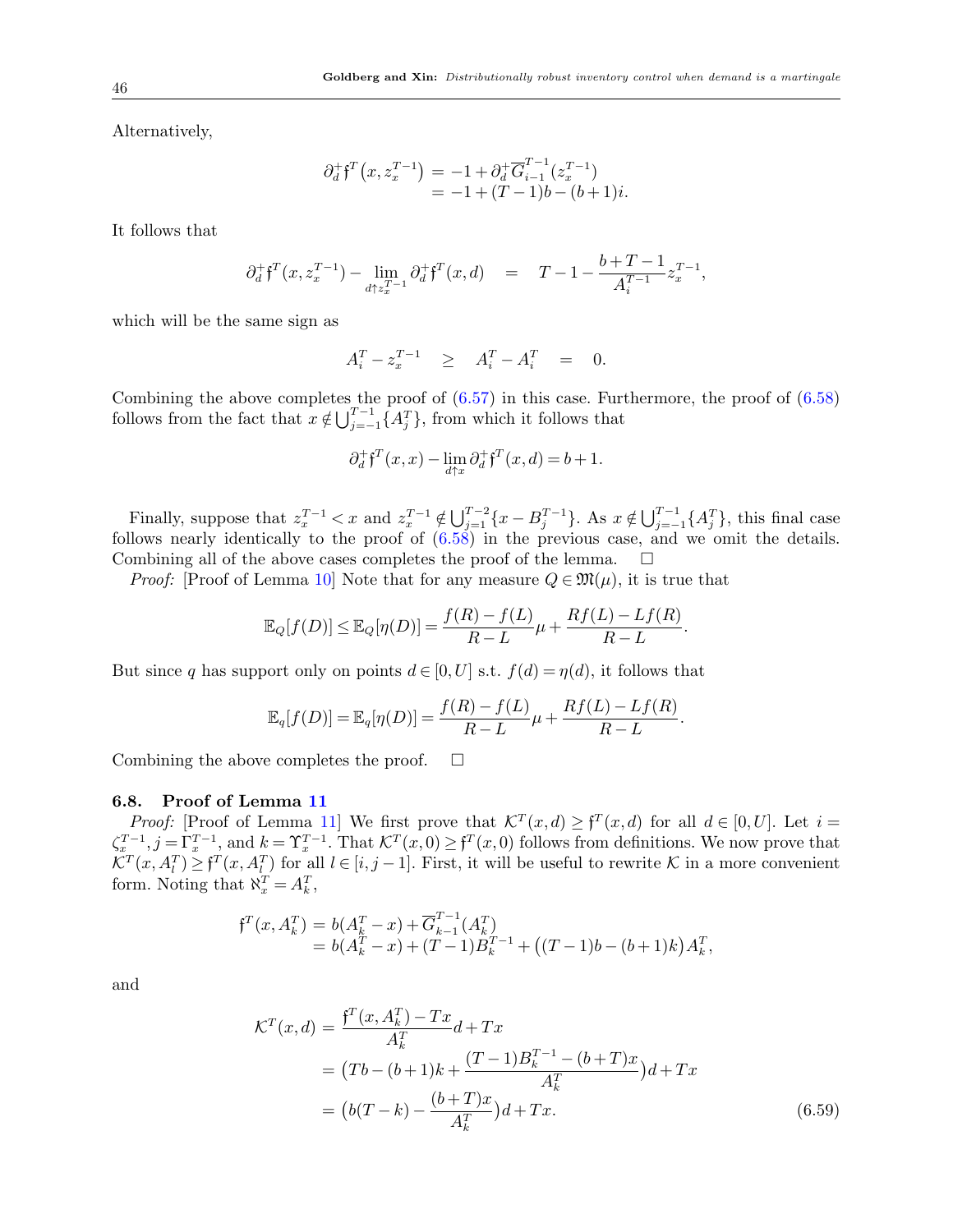$$
(b(T-k)-\frac{(b+T)x}{A_k^T})A_l^T+Tx\geq x-A_l^T+(T-1)B_l^{T-1}+\big((T-1)b-(b+1)l\big)A_l^T,
$$

which is itself equivalent to demonstrating that

<span id="page-46-0"></span>
$$
(b(l+1-k)+1-\frac{(b+T)x}{A_k^T})A_l^T + (T-1)x \ge 0.
$$
\n(6.60)

First, it will be useful to prove that the left-hand side of  $(6.60)$ ,

$$
\eta(l) \stackrel{\Delta}{=} (b(l+1-k)+1-\frac{(b+T)x}{A_k^T})A_l^T + (T-1)x,
$$

is decreasing in l, for  $l \in [0, j-1]$ . Indeed, after simplifying, we find that

$$
\eta(l+1) - \eta(l) = \left(b + \frac{b}{b+l+1} \left(b(l+1-k) + 1 - \frac{(b+T)x}{A_k^T}\right)\right) A_{l+1}^T,
$$

which will be the same sign as

$$
(b(l+2-k)+l+2)A_k^T - (b+T)x
$$
  
\n
$$
\leq (b(l+2-k)+l+2)A_k^T - (b+T)B_k^T
$$
  
\n
$$
= (b+1)(l+2-k)A_k^T.
$$

Noting that  $\ell + 1 \leq j - 1$  and [\(3.10\)](#page-19-6) implies  $j \leq k$  completes the proof of monotonicity, which we now use to complete the proof of  $(6.60)$ . In particular, the above monotonicity implies that to prove  $(6.60)$ , it suffices to prove that  $\eta(k-1) \geq 0$ . Note that

$$
\eta(k-1) = A_{k-1}^T + \frac{b(T-1-k) - k}{b+k}x.
$$

If  $b(T-1-k)-k\geq 0$ , then trivially  $\eta(k-1)\geq 0$ . Thus suppose  $b(T-1-k)-k<0$ . In this case,  $\eta(k-1) \geq 0$  iff

$$
x \le \frac{(b+k)A_{k-1}^T}{k - b(T - 1 - k)}.
$$

As  $x \leq B_{k+1}^T$ , it thus suffices to prove that

$$
B_{k+1}^T \le \frac{b+k}{k-b(T-1-k)}A_{k-1}^T,
$$

which, dividing both sides by  $A_{k-1}^T(b+k)$  and simplifying, is itself equivalent to proving that

$$
(b+T)k\geq \big(k-b(T-1-k)\big)\big(b+k+1).
$$

Noting that  $k \leq T-1$ , and thus  $k - b(T - 1 - k) \leq k$ , thus completes the desired proof that  $\mathcal{K}^T(x, A_l^T) \geq \mathfrak{f}^T(x, A_l^T)$  for all  $l \in [i, j-1]$ .

We now prove that  $\mathcal{K}^T(x, A_l^T) \geq \mathfrak{f}^T(x, A_l^T)$  for all  $l \in [j, k]$ . By construction,

$$
\mathcal{K}^T(x, A_k^T) = \mathbf{f}^T(x, A_k^T),
$$

and thus it suffices to prove the desired claim for  $l \in [j, k-1]$ . Note that the degenerate case for which  $x = A_k^T$  can be ignored, as in that case  $j = k$ . Thus suppose  $x < A_k^T$ . In this case, Lemma [9](#page-19-0)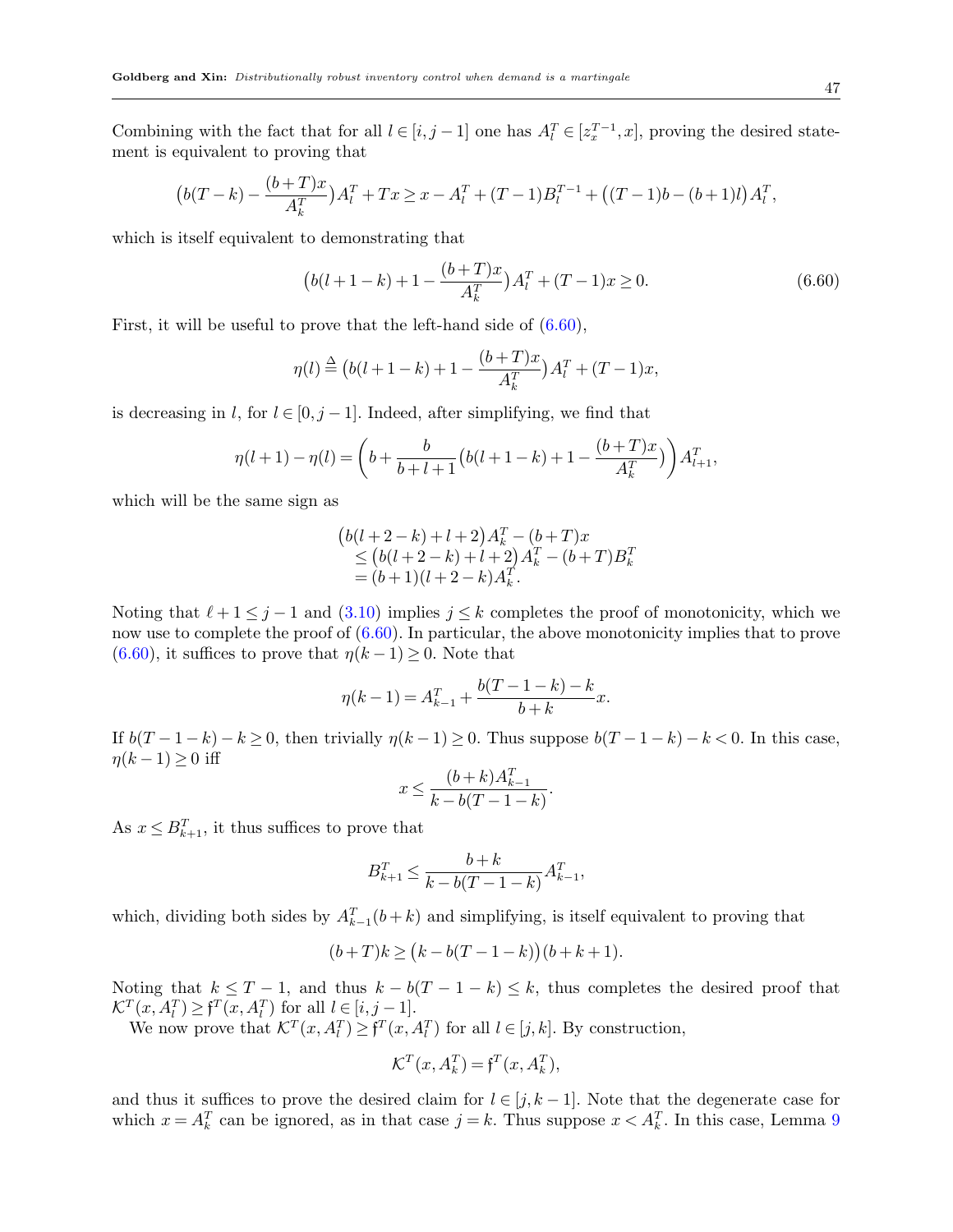implies that  $f^T(x,d)$  is a continuous, concave, piecewise linear function of d on  $[A_j^T, A_k^T]$ . As  $\mathcal{K}^T(x,d)$ is a linear function of  $d$ , it follows from the basic properties of concave functions that to prove the desired claim, it suffices to demonstrate that

<span id="page-47-4"></span>
$$
\partial_d^+ \mathcal{K}(x, A_k^T) \le \lim_{d \uparrow A_k^T} \partial_d^+ \mathfrak{f}^T(x, d), \tag{6.61}
$$

which is equivalent to proving that

<span id="page-47-0"></span>
$$
b(T-k) - \frac{(b+T)x}{A_k^T} \ge b + \lim_{d \uparrow A_k^T} \partial_d^+ \overline{G}_{k-1}^{T-1}(d). \tag{6.62}
$$

It follows from definitions that

$$
A_k^T = \frac{b+T}{k}B_k^T \le \frac{b+T}{k}x.
$$

Combining with [\(6.62\)](#page-47-0), we find that to prove the desired claim, it suffices to demonstrate that

<span id="page-47-1"></span>
$$
b(T-k) - k \ge b + (T-1)b - (b+1)k. \tag{6.63}
$$

Noting that both sides of [\(6.63\)](#page-47-1) are equivalent completes the proof.

Finally, let us prove that  $\mathcal{K}^T(x, A_l^T) \geq \mathfrak{f}^T(x, A_l^T)$  for all  $l \in [k+1, T-1]$ , which will complete the proof. It again follows from Lemma [9](#page-19-0) and the basic properties of concave functions that in this case it suffices to demonstrate that  $\partial_d^+ \mathcal{K}^T(x, A_k^T) \geq \partial_d^+ \mathfrak{f}^T(x, A_k^T)$ , which is equivalent to proving that

<span id="page-47-2"></span>
$$
b(T-k) - \frac{(b+T)x}{A_k^T} \ge b + \partial_d^+ \overline{G}_k^{T-1}(A_k^T). \tag{6.64}
$$

It follows from definitions that

$$
A_k^T = \frac{k+1}{b+k+1} A_{k+1}^T
$$
  
= 
$$
\frac{b+T}{b+k+1} B_{k+1}^T \ge \frac{b+T}{b+k+1} x.
$$

Combining with [\(6.64\)](#page-47-2), we find that in this case it suffices to demonstrate that

<span id="page-47-3"></span>
$$
b(T-k) - (b+k+1) \ge b + (T-1)b - (b+1)(k+1). \tag{6.65}
$$

Noting that both sides of [\(6.65\)](#page-47-3) are equivalent completes the proof. Combining all of the above with the piece-wise convexity guaranteed by Lemma [9](#page-19-0) completes the proof that  $\mathcal{K}^T(x,d) \geq \mathfrak{f}^T(x,d)$ for all  $d \in [0, U]$ .

We now prove that for all  $l \in [k, T-2]$ ,  $\mathcal{L}_l^T(x, d) \geq \mathfrak{f}^T(x, d)$  for all  $d \in [0, U]$ . Note that  $\mathfrak{f}^T(x, d)$  is a concave function on  $[A_k^T, U]$ , and by construction  $\mathcal{L}_l^T(x, d)$  is a line tangent to  $f^T(x, d)$  at  $A_l^T$ . It follows from the basic properties of concave functions that

$$
\mathcal{L}_l^T(x,d) \ge \mathfrak{f}^T(x,d) \quad \text{for all} \quad d \in [A_k^T, U].
$$

Combining those same properties with [\(6.61\)](#page-47-4) and the basic properties of linear functions, it follows that  $\mathcal{L}_l^T(x, d) \geq \mathcal{K}^T(x, d)$  for all  $d \in [0, A_k^T]$ . Combining all of the above completes the proof.  $\Box$